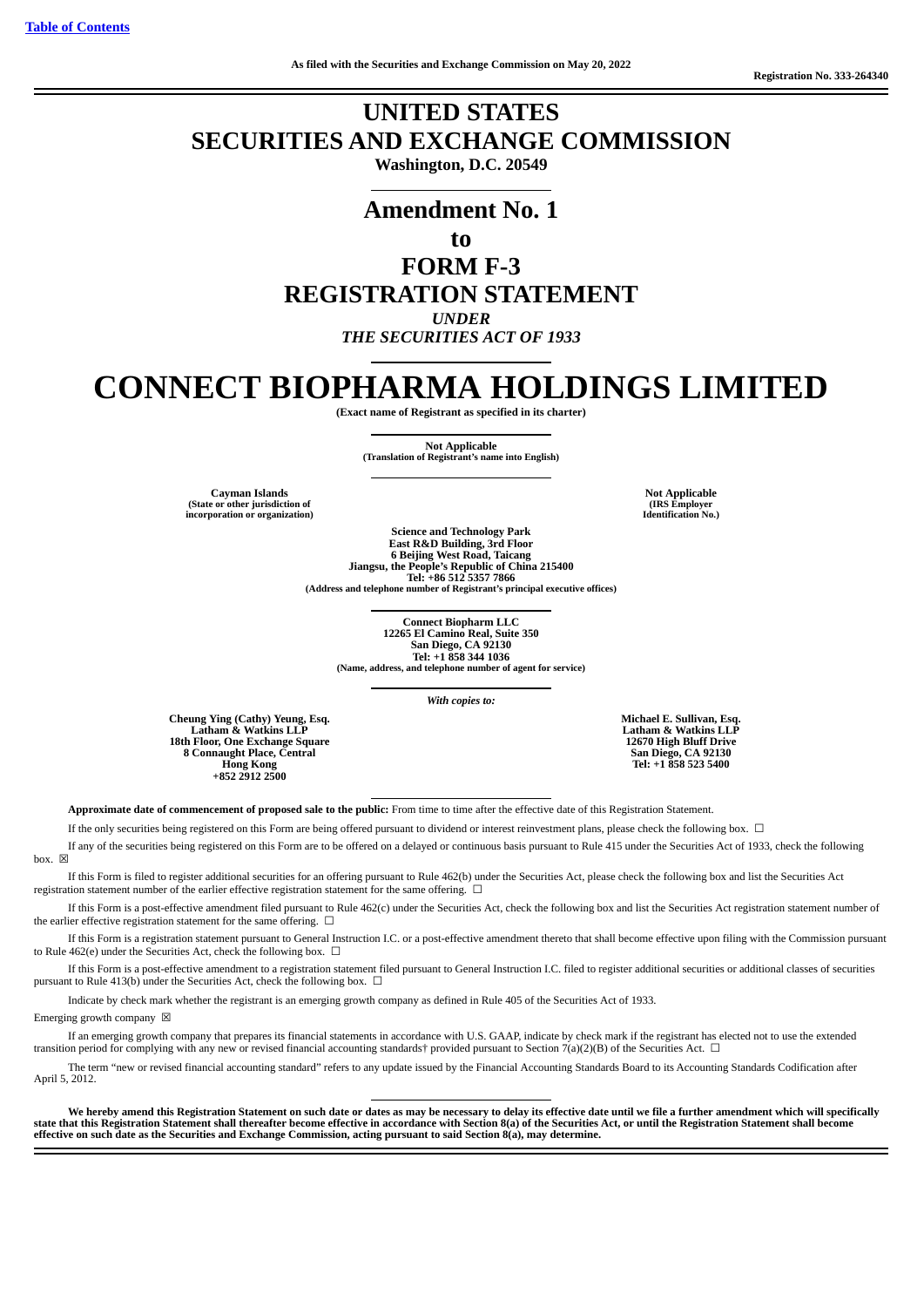# **EXPLANATORY NOTE**

This registration statement contains:

- A base prospectus, which covers the offering, issuance and sales by us of up to \$300,000,000 in the aggregate of our American Depositary Shares ("ADSs") each representing one of our ordinary shares ("Ordinary Shares") from time to time in one or more offerings; and
- A sales agreement prospectus covering the offering, issuance and sale by us of up to a maximum aggregate offering price of up to \$150,000,000 of the ADSs that may be issued and sold from time to time under a sales agreement (the "Sales Agreement"), with SVB Securities LLC ("SVB Leerink") and Cantor Fitzgerald & Co. ("Cantor").

The base prospectus immediately follows this explanatory note. The specific terms of any securities to be offered pursuant to the base prospectus will be specified in a prospectus supplement to the base prospectus. The Sales Agreement prospectus immediately follows the base prospectus. The \$150,000,000 of ADSs that may be offered, issued and sold under the Sales Agreement prospectus is included in the \$300,000,000 of securities that may be offered, issued and sold by us under the base prospectus. Upon termination of the Sales Agreement, any portion of the \$150,000,000 included in the Sales Agreement prospectus that is not sold pursuant to the Sales Agreement will be available for sale in other offerings pursuant to the base prospectus, and if no ADSs are sold under the Sales Agreement, the full \$150,000,000 of securities may be sold in other offerings pursuant to the base prospectus.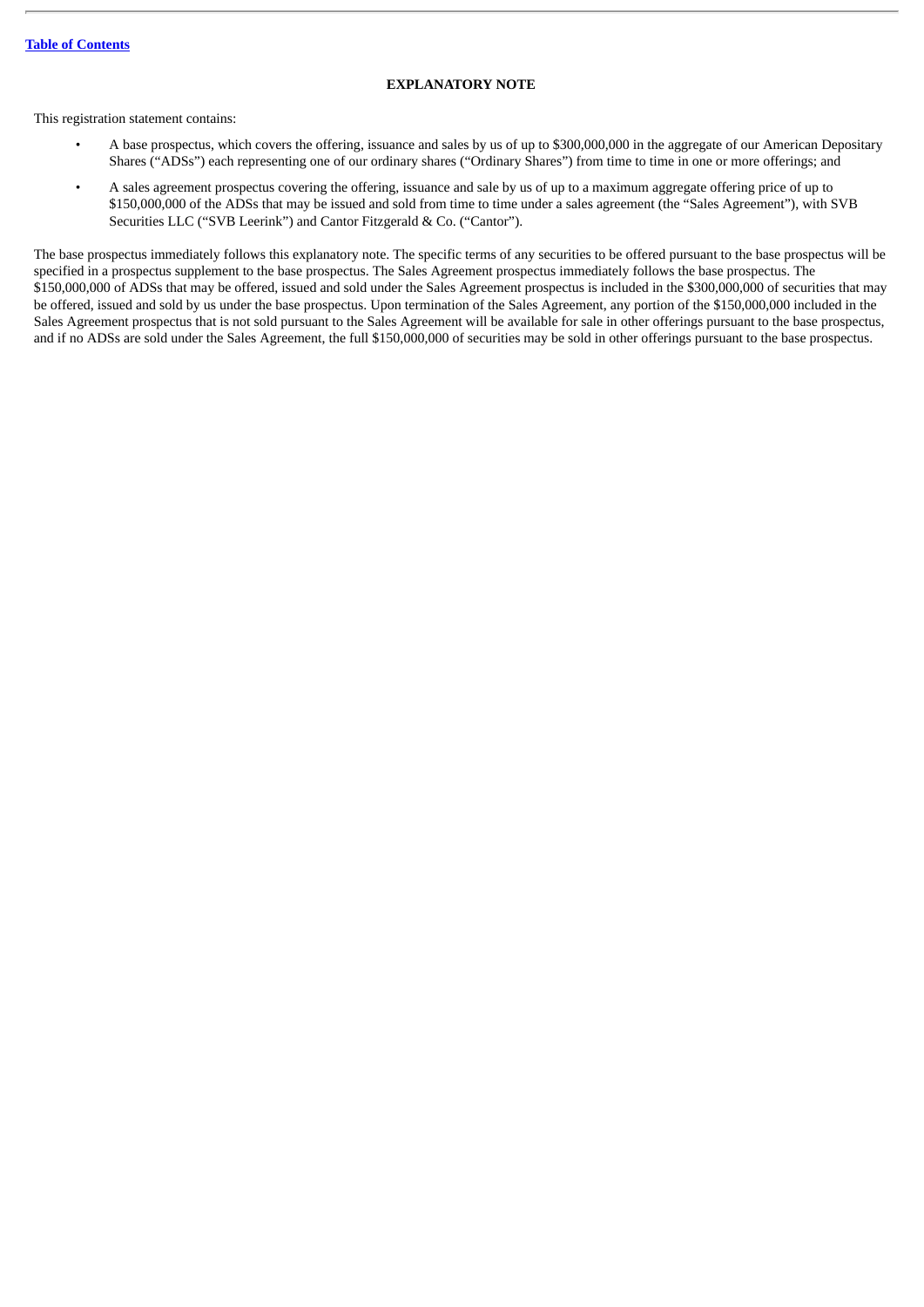The information in this prospectus is not complete and may be changed. These securities may not be sold until the registration statement filed with the Securities and Exchange Commission is declared effective. This prospectus is not an offer to sell the securities and it is not soliciting an **offer to buy these securities in any jurisdiction where the offer or sale is not permitted.**

**Subject to Completion, dated May 20, 2022**

# **PROSPECTUS**

# **Up to \$300,000,000 of American Depositary Shares**



# **Representing Ordinary Shares**

Connect Biopharma Holdings Limited, a holding company incorporated in the Cayman Islands in November 2015 ("Connect," the "Company," the "Group," "we," "us," "our," "our company" and "Connect Biopharma"), may from time to time offer and sell, in one or more offerings, up to \$300,000,000 of our American Depositary Shares, or ADSs, each representing one ordinary share, par value \$0.000174 per share. Any time we offer the ADSs covered by this prospectus, we will provide a prospectus supplement, if required. Any such prospectus supplement will provide specific information about the terms of that offering and may also add, update or change information contained in this prospectus.

We may offer our ADSs for sale directly to purchasers or through underwriters, dealers or agents to be designated at a future date. If any underwriters, dealers or agents are involved in the sale of any of the ADSs, their names, and any applicable purchase price, fee, commission or discount arrangement between or among them will be set forth, or will be calculable from the information set forth, in the applicable prospectus supplement. See the "*Plan of Distribution*" and "*About this Prospectus*" sections for more information.

Our principal executive offices are located at Science and Technology Park, East R&D Building, 3rd Floor, 6 Beijing West Road, Taicang, Jiangsu, the People's Republic of China 215400, and our telephone number is +86 512 5357 7866. Our registered address in the Cayman Islands is located at the offices of Maples Corporate Services Limited at PO Box 309, Ugland House, Grand Cayman, KY1-1104, Cayman Islands.

You should read this prospectus and the applicable prospectus supplement as well as the documents incorporated or deemed to be incorporated by reference in this prospectus carefully before you invest in our ADSs together with additional information described under the heading "Where You Can Find More Information." Our ADSs are quoted on the Nasdaq Global Market under the symbol "CNTB." The closing price of our ADSs, as reported on the Nasdaq Global Market on May 19, 2022, was \$0.88.

Investing in our ADSs involves risks. We are not a Chinese operating company but a holding company incorporated in the Cayman Islands. As a holding company with no material operations of our own, we conduct operations primarily through our direct and indirect wholly owned subsidiaries, some of which were established in the People's Republic of China, or the PRC. The securities offered in this prospectus are **securities of our Cayman Islands holding company, not of our operating subsidiaries.**

Additionally, we are subject to certain legal and operational risks associated with our subsidiaries' operations in the PRC. PRC laws and regulations governing our current business operations are sometimes vague and uncertain, and therefore, these risks may result in a material negative change in our subsidiaries' operations, significant depreciation of the value of our ADSs, or a complete hindrance of our ability to offer or continue to offer our securities to investors, which could cause the value of your securities to become worthless. Recently, the PRC government initiated a series of regulatory actions and statements to regulate business operations in the PRC with little advance notice, including cracking down on illegal activities in the securities market, enhancing supervision over PRC-based companies listed overseas using variable interest entity structure, or VIE structure, adopting new measures to extend the scope of cybersecurity reviews, and expanding the efforts in anti-monopoly enforcement. Since these statements and regulatory actions are new, it is highly uncertain how soon legislative or administrative regulation making bodies will respond and what existing or new laws or regulations or detailed implementations and interpretations will be modified or promulgated, if any, and the potential impact of such modified or new laws and regulations will have on our **daily business operation, the ability to accept**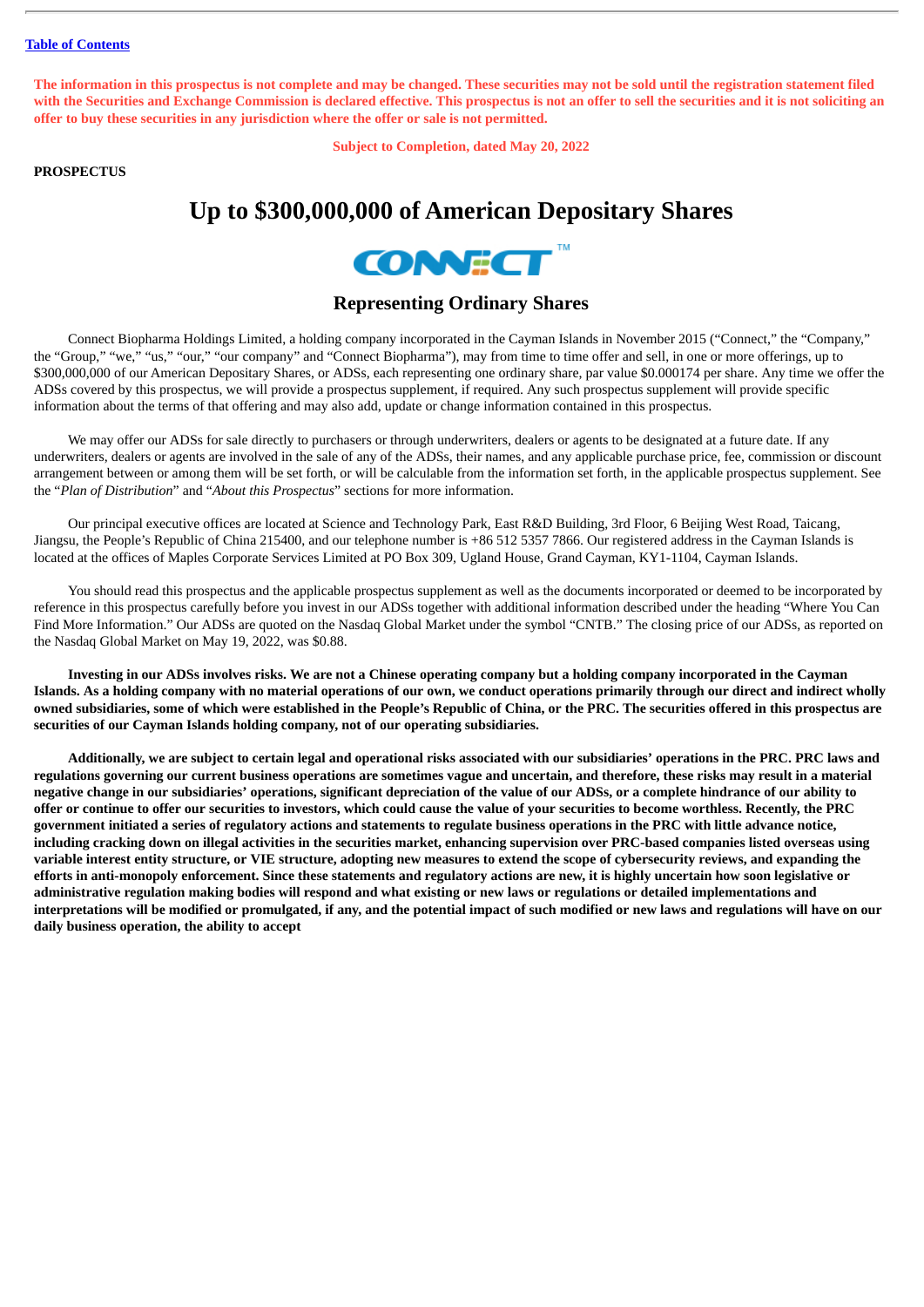foreign investments and list on a U.S. or other foreign exchange. Although we do not have a VIE structure, due to our operations in the PRC, any future PRC, U.S. or other rules and regulations that place restrictions on capital raising or other activities or require enhanced disclosure by PRC-based companies could adversely affect our business and results of operations. If the business environment in the PRC deteriorates from the perspective of domestic or international investment, the PRC government may intervene with our operations and our business in the PRC and the United States, and the market price of our ADSs could be adversely affected. In addition, in May 2022, we were conclusively identified by the Securities and Exchange Commission under the Holding Foreign Companies Accountable Act, or the HFCAA. Consequently, as early as 2024, our securities will be prohibited from trading on a national exchange or over-the-counter under the HFCAA if the Public Company Accounting Oversight Board, or the PCAOB, is unable to inspect or fully investigate our independent registered public accounting firm located in China for three consecutive years beginning in 2021, and as a result the Nasdaq Global Market may make a determination to delist our securities. The trading prohibition could be accelerated to 2023 if the Accelerating Holding Foreign Companies Accountable Act is enacted. Our independent registered public accounting firm that issued the audit report included in our annual report filed with the SEC, as an auditor of companies that are traded publicly in the United States and a firm registered with the PCAOB is required by the laws of the United States to undergo regular inspections by the PCAOB to assess its compliance with the laws of the United States and professional standards. Because we have substantial operations within the PRC and the PCAOB is currently unable to conduct full inspections of the work of our independent registered public accounting firm as it relates to those operations without the approval of the Chinese authorities, our independent registered public accounting firm is not currently inspected by the PCAOB. This lack of PCAOB inspections in the PRC prevents the PCAOB from regularly evaluating our independent registered public accounting firm's audits and its quality control procedures, and our independent registered public accounting firm is therefore subject to the determinations announced by the PCAOB on December 16, 2021. As a result, **investors are deprived of the benefits of PCAOB inspections.**

**Risks associated with an investment in our ADSs will be described in the applicable prospectus supplement and certain of our filings with the Securities and Exchange Commission, as described under "***[Risk Factors](#page-19-0)***" on page 15 of this prospectus.**

We are dependent upon cash dividends, distributions and other transfers from our subsidiaries to make dividend payments. As of the date of this prospectus, there have not been any such dividends or other distributions from our subsidiaries. In addition, none of our subsidiaries have ever issued any dividends or distributions to us or to U.S. investors. See the section titled "Our Company-Cash Transfer and Dividend Payment" beginning on page 7 of the prospectus. The majority of our income is received in Renminbi, and shortages in foreign currencies may restrict our ability to pay dividends or other payments, or otherwise satisfy our foreign currency denominated obligations, if any. Under existing PRC foreign exchange regulations, payments of current account items, including profit distributions, interest payments and expenditures from trade-related transactions can be made in foreign currencies without prior approval from the State Administration of the Foreign Exchange in the PRC as long as certain procedural requirements are met. Approval from appropriate government authorities is required if Renminbi is converted into foreign currency and remitted out of the PRC to pay capital expenses such as the repayment of loans denominated in foreign currencies. The PRC government may, at its discretion, impose restrictions on access to foreign currencies for current account transactions and if this occurs in the future, we may not be able to pay dividends in foreign currencies to our shareholders. See the section titled "Our Company-Cash Transfer and Dividend Payment" beginning on page 7 of this prospectus for details.

Neither the Securities and Exchange Commission nor any state securities commission has approved or disapproved of these securities or passed upon the adequacy or accuracy of this prospectus. Any representation to the contrary is a criminal offense.

**This prospectus is dated , 2022.**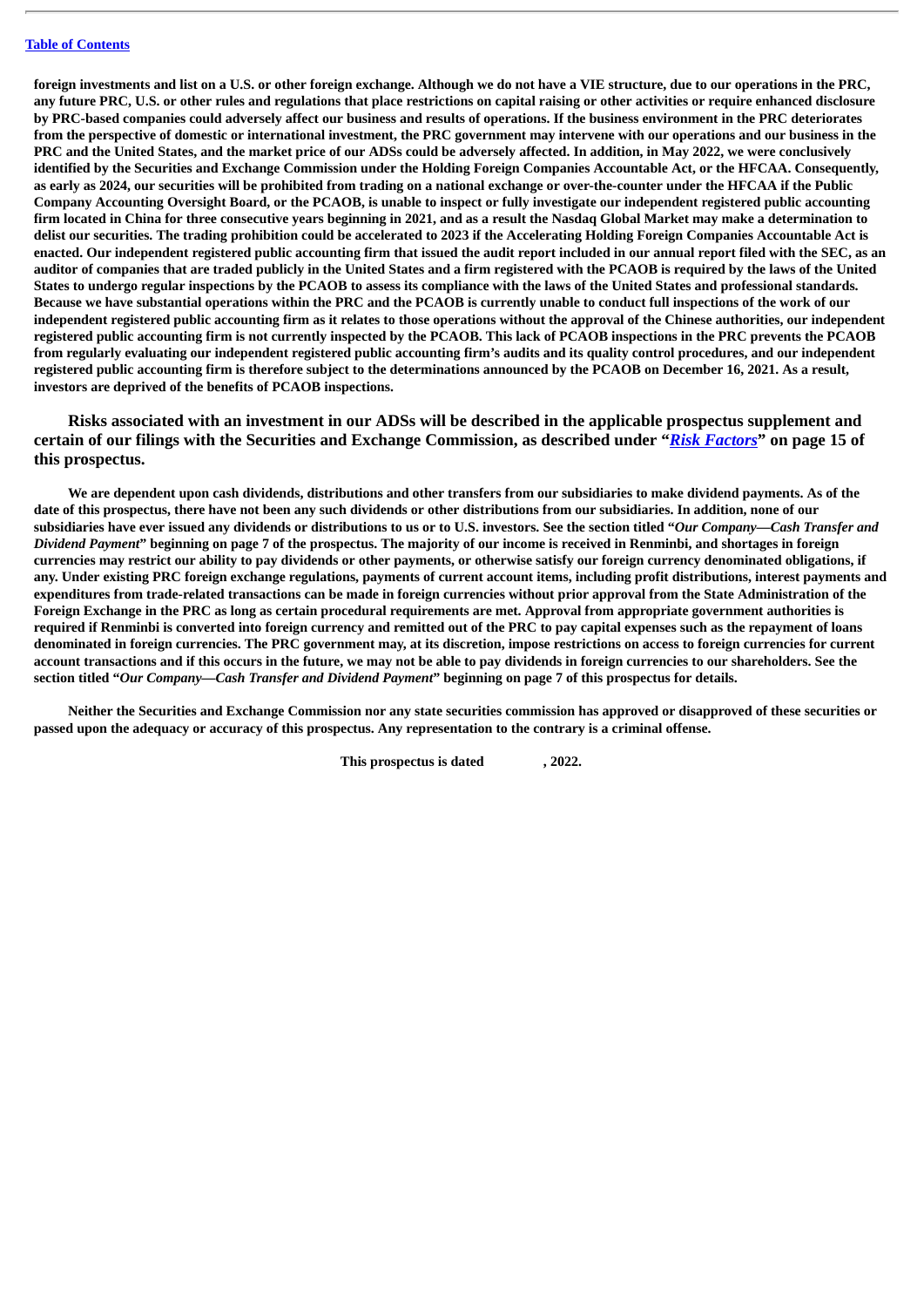ł.

# **TABLE OF CONTENTS**

<span id="page-4-0"></span>

|                                                                  | Page |
|------------------------------------------------------------------|------|
| <b>ABOUT THIS PROSPECTUS</b>                                     |      |
| <b>OUR COMPANY</b>                                               |      |
| <b>CAUTIONARY STATEMENT REGARDING FORWARD-LOOKING STATEMENTS</b> | 13   |
| <b>RISK FACTORS</b>                                              | 15   |
| <b>OFFER STATISTICS AND EXPECTED TIMETABLE</b>                   | 16   |
| <b>USE OF PROCEEDS</b>                                           | 17   |
| <b>CAPITALIZATION</b>                                            | 18   |
| <b>DESCRIPTION OF SHARE CAPITAL</b>                              | 19   |
| <b>DESCRIPTION OF AMERICAN DEPOSITARY SHARES</b>                 | 30   |
| <b>TAXATION</b>                                                  | 40   |
| <b>PLAN OF DISTRIBUTION</b>                                      | 41   |
| WHERE YOU CAN FIND MORE INFORMATION                              | 43   |
| <b>INCORPORATION BY REFERENCE</b>                                | 44   |
| <b>ENFORCEMENT OF CIVIL LIABILITIES</b>                          | 45   |
| <b>LEGAL MATTERS</b>                                             | 47   |
| <b>EXPERTS</b>                                                   | 48   |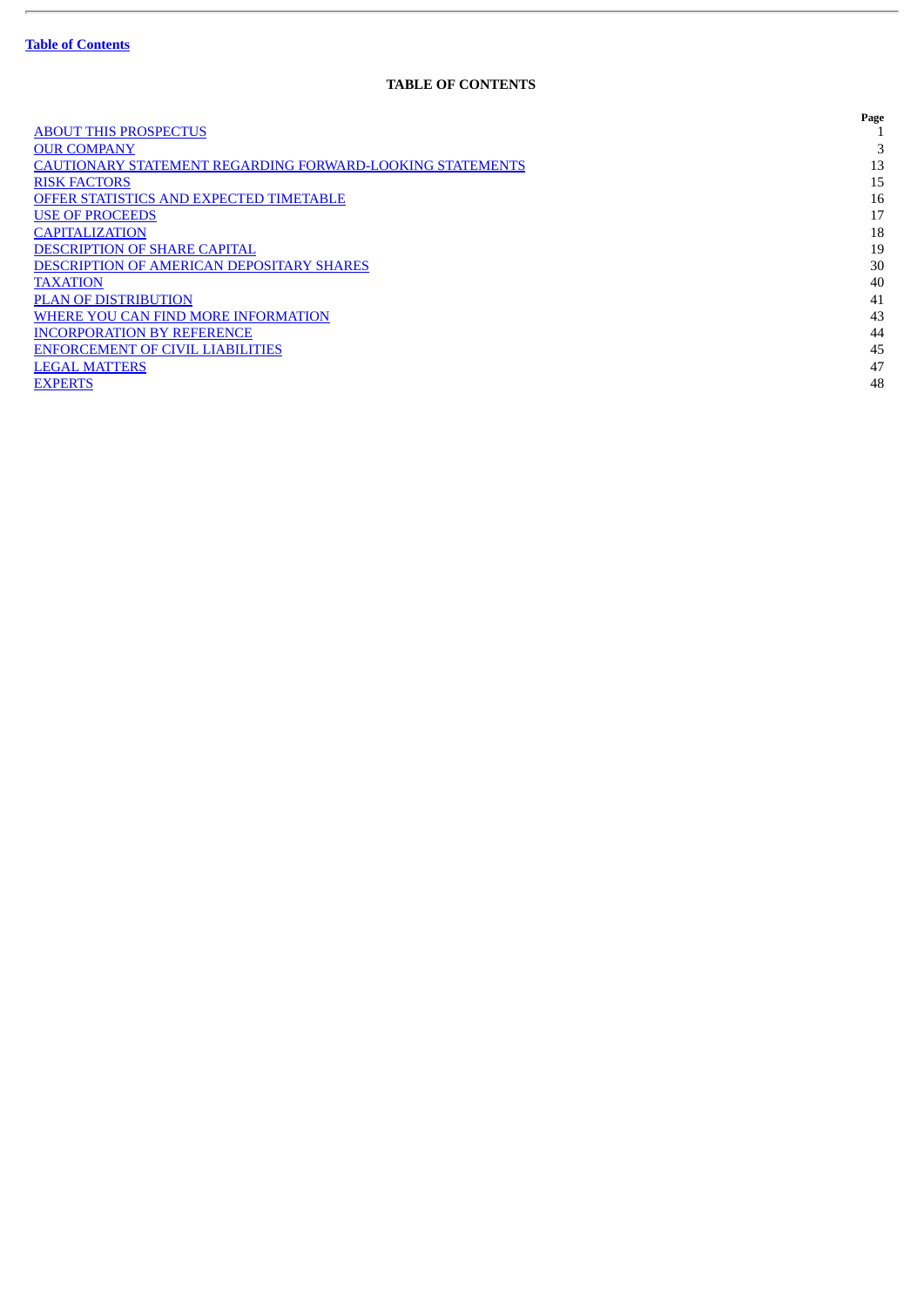# **ABOUT THIS PROSPECTUS**

<span id="page-5-0"></span>This document is called a prospectus and is part of a Registration Statement that we filed with the Securities and Exchange Commission, or the SEC, using a "shelf" registration process. Under this process we may, from time to time, offer and sell, in one or more offerings, up to \$300,000,000 of our American Depositary Shares, or ADSs, each representing one ordinary share, par value \$0.000174 per share. The offer and sale of our ADSs under this prospectus may be made from time to time, in one or more offerings, in any manner described under the section in this prospectus entitled "Plan of Distribution."

This prospectus only provides you with a general description of the ADSs that we may offer. Each time we sell our ADSs, we will provide a prospectus supplement containing specific information about the offering, if required. Any such prospectus supplement may include a discussion of any risk factors or other special considerations that apply to that offering. The prospectus supplement may also add, update or change the information in this prospectus. If there is any inconsistency between the information in this prospectus and any prospectus supplement, you should rely on the information in that prospectus supplement. Before purchasing any of our ADSs, you should carefully read both this prospectus and any prospectus supplement together with additional information incorporated by reference herein and described under the headings "Where You Can Find More Information" and "Incorporation by Reference."

The registration statement containing this prospectus, including exhibits to the registration statement, provides additional information about us and the ADSs offered under this prospectus. The registration statement can be read on the SEC website or at the SEC office mentioned under the heading "Where You Can Find More Information."

When acquiring any ADSs described in this prospectus, you should rely only on the information provided in this prospectus and in any applicable prospectus supplement, including the information incorporated by reference. Neither we nor any underwriter, dealer or agent have authorized anyone to provide you with different information. If anyone provides you with different or inconsistent information, you should not rely on it. We are not offering our ADSs in any jurisdiction where the offer or sale is prohibited. You should not assume that the information in this prospectus, any prospectus supplement or any document incorporated by reference is truthful or complete at any date other than the date mentioned on the cover page of any such document.

We may sell our ADSs to underwriters who will sell the securities to the public at a fixed offering price or at varying prices determined at the time of sale. The applicable prospectus supplement will contain the names of the underwriters, dealers or agents, if any, together with the terms of offering, the compensation of those underwriters, dealers or agents and the net proceeds to us. Any underwriters, dealers or agents participating in the offering may be deemed "underwriters" within the meaning of the Securities Act of 1933, as amended, or the Securities Act.

Unless otherwise indicated or the context otherwise requires, all references in this prospectus to the terms "Connect," the "Company," the "Group," "we," "us," "our," "our company" and "Connect Biopharma" refer to Connect Biopharma Holdings Limited, together with our direct and indirect wholly owned subsidiaries, Connect Biopharma HongKong Limited, Connect Biopharm LLC, Connect Biopharma Australia PTY LTD, Suzhou Connect Biopharma Co., Ltd., Connect Biopharma (Shanghai) Co., Ltd., Connect Biopharma (Beijing) Co., Ltd. and Connect Biopharma (Shenzhen) Co., Ltd.

All references in this prospectus to "\$", "US\$", "USD", "U.S. dollars" and "dollars" mean U.S. dollars and all references to "¥" and "RMB" mean renminbi. Our reporting currency is the renminbi. Unless otherwise indicated, all monetary amounts in this annual report are in renminbi. This prospectus contains translations of specific foreign currency amounts into U.S. dollars for the convenience of the reader. Unless otherwise stated, all translations from renminbi to U.S. dollars were made at RMB 6.3757 to \$1.00, representing the exchange rate as of December 31, 2021 set forth in the China Foreign Exchange Trade System.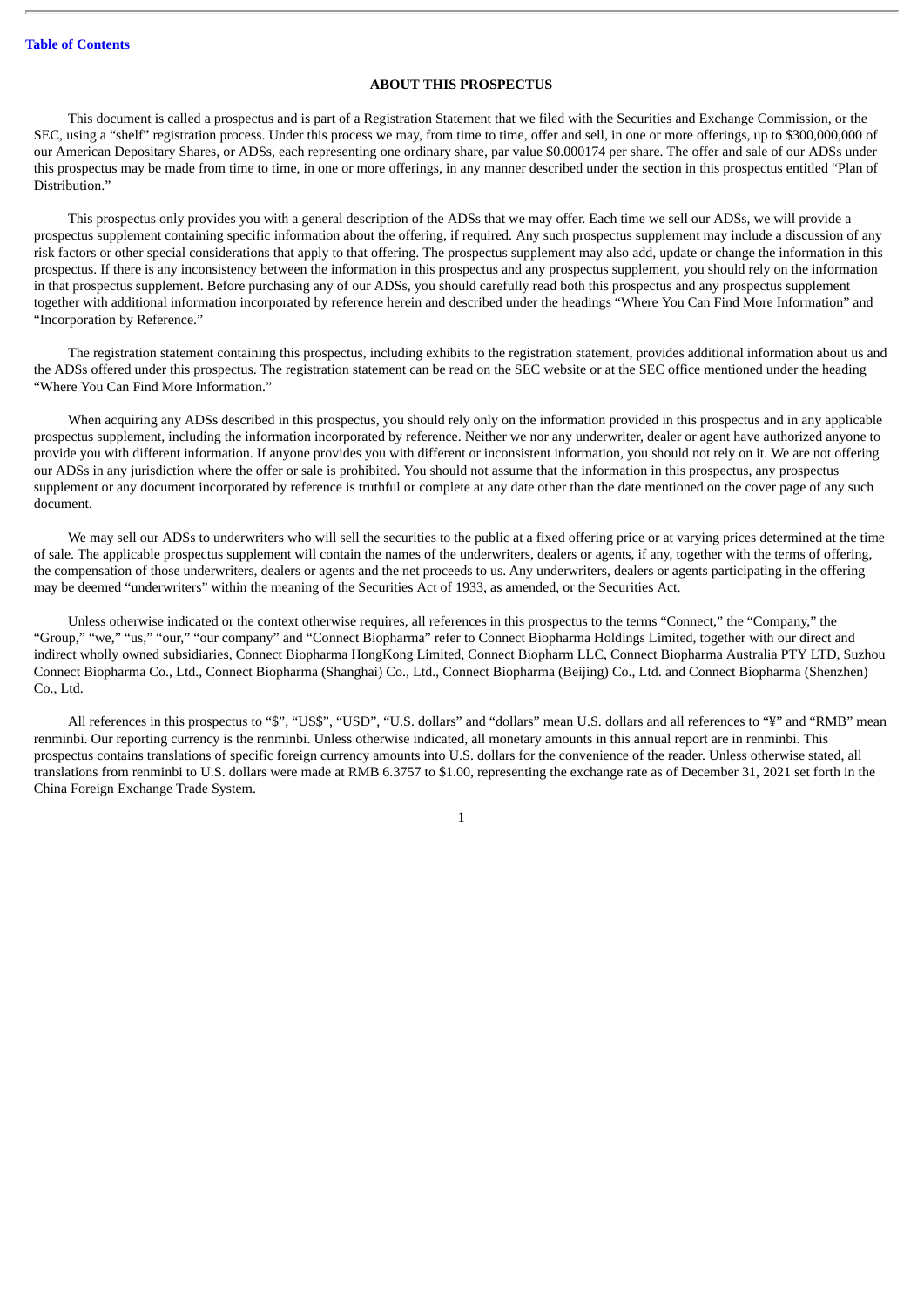We use our trademarks in this prospectus as well as trademarks, tradenames and service marks that are the property of other organizations. Solely for convenience, trademarks and tradenames referred to in this prospectus appear without the ® and ™ symbols, but those references are not intended to indicate, in any way, that we will not assert, to the fullest extent under applicable law, our rights or that the applicable owner will not assert its rights, to these trademarks and tradenames.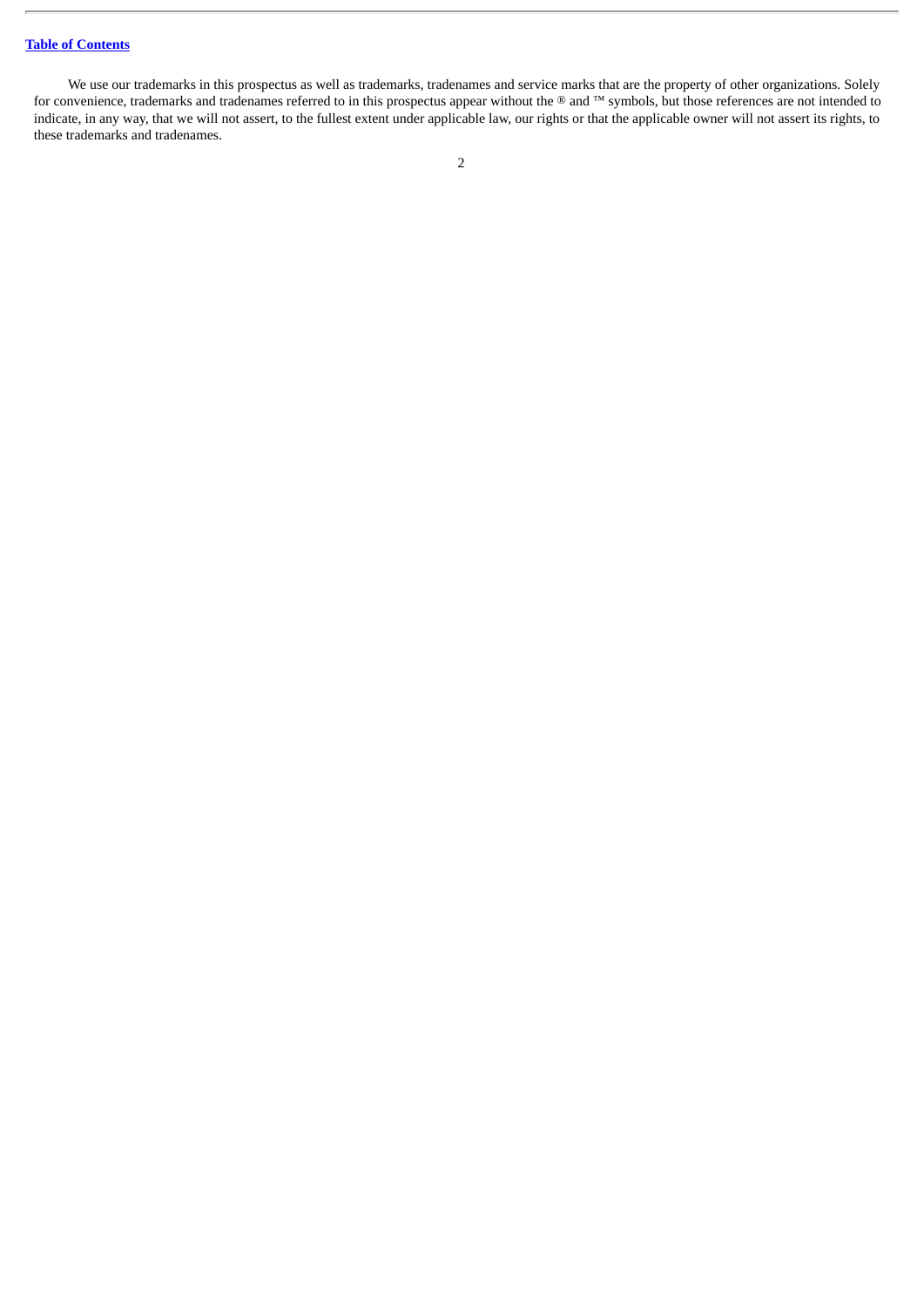#### **OUR COMPANY**

# <span id="page-7-0"></span>**General Information**

We are not a Chinese operating company but a holding company incorporated in the Cayman Islands. As a holding company with no material operations of our own, we conduct operations primarily through our direct and indirect wholly owned subsidiaries, some of which were established in the PRC. The securities offered in this prospectus are securities of our Cayman Islands holding company, not of our operating subsidiaries.

We are subject to certain legal and operational risks associated with our subsidiaries' operations in the PRC. PRC laws and regulations governing our current business operations are sometimes vague and uncertain. Recently, the PRC government initiated a series of regulatory actions and statements to regulate business operations in the PRC with little advance notice. Therefore, these risks may result in a material negative change in our subsidiaries' operations, significant depreciation of the value of our ADSs, or a complete hindrance of our ability to offer or continue to offer our securities to investors, which could cause the value of your securities to become worthless. See "Risk Factors — PRC government agencies may exert more oversight and control over offerings that are conducted overseas and non-PRC investment in PRC-based issuers. We face uncertainty about future actions by the PRC government that could significantly affect our ability to offer or continue to offer securities to investors and could significantly negatively affect the value of our ADSs." and "Risk Factors — Changes in the political and economic policies of the PRC government may materially and adversely affect our business, financial condition and results of operations and may result in our inability to sustain our growth and expansion strategies."

For example, on December 24, 2021, the CSRC released the draft Administrative Provisions on the Offshore Listing and Securities Issuance of PRC-Based Companies and the draft Administrative Measures on the Filing of Offshore Listing and Securities Issuance of PRC-Based Companies for public comments through January 23, 2022 (collectively, the "CSRC Draft Rules"). Under the CSRC Draft Rules (if enacted), an overseas-listed issuer must complete a filing for a follow-on offering with the CSRC within three business days upon the completion of the follow-on offering and will be prohibited from offering securities on foreign exchanges under certain circumstances. See "Risk Factors — The approval of the CSRC may be required under a PRC regulation in connection with any future offerings of our securities in the U.S. market. The regulation also establishes more complex procedures for acquisitions conducted by non-PRC investors that could make it more difficult for us to grow through acquisitions." Considering that the CSRC Draft Rules have not come into effect, we believe this offering or offerings are not subject to the approval of the CSRC according to currently effective PRC laws, regulations and rules. According to the information released by the CSRC officials upon the publication of the CSRC Draft Rules, the filing requirements proposed under the said rules will apply to future offerings and listings, and existing overseas-listed companies will be given a transition period in which to comply. This means that, if we complete the proposed offering or offerings before the effectiveness of the CSRC Draft Rules, we could be subject to the filing requirements with the CSRC only in connection with any future offerings, or we could be granted a transition period to complete the filing procedure with respect to previously completed offerings. However, given that (i) it is uncertain whether the CSRC Draft Rules will take effect as currently drafted, and (ii) PRC governmental authorities have significant discretion in interpreting and implementing statutory provisions and there remains significant uncertainty in the interpretation and enforcement of the CSRC Draft Rules, we cannot assure you that we will not be required to comply with the filing requirements under the CSRC Draft Rules if the CSRC Draft Rules are adopted into law in the future or if the PRC regulatory authorities take a position contrary to ours. If we are required to comply with the filing requirements under the CSRC Draft Rules, it is uncertain whether we could complete such filing procedures on a timely manner, if at all.

Additionally, on December 28, 2021, the Chinese government promulgated amended Cybersecurity Review Measures (the "2022 Cybersecurity Review Measures"), which came into effect on February 15, 2022.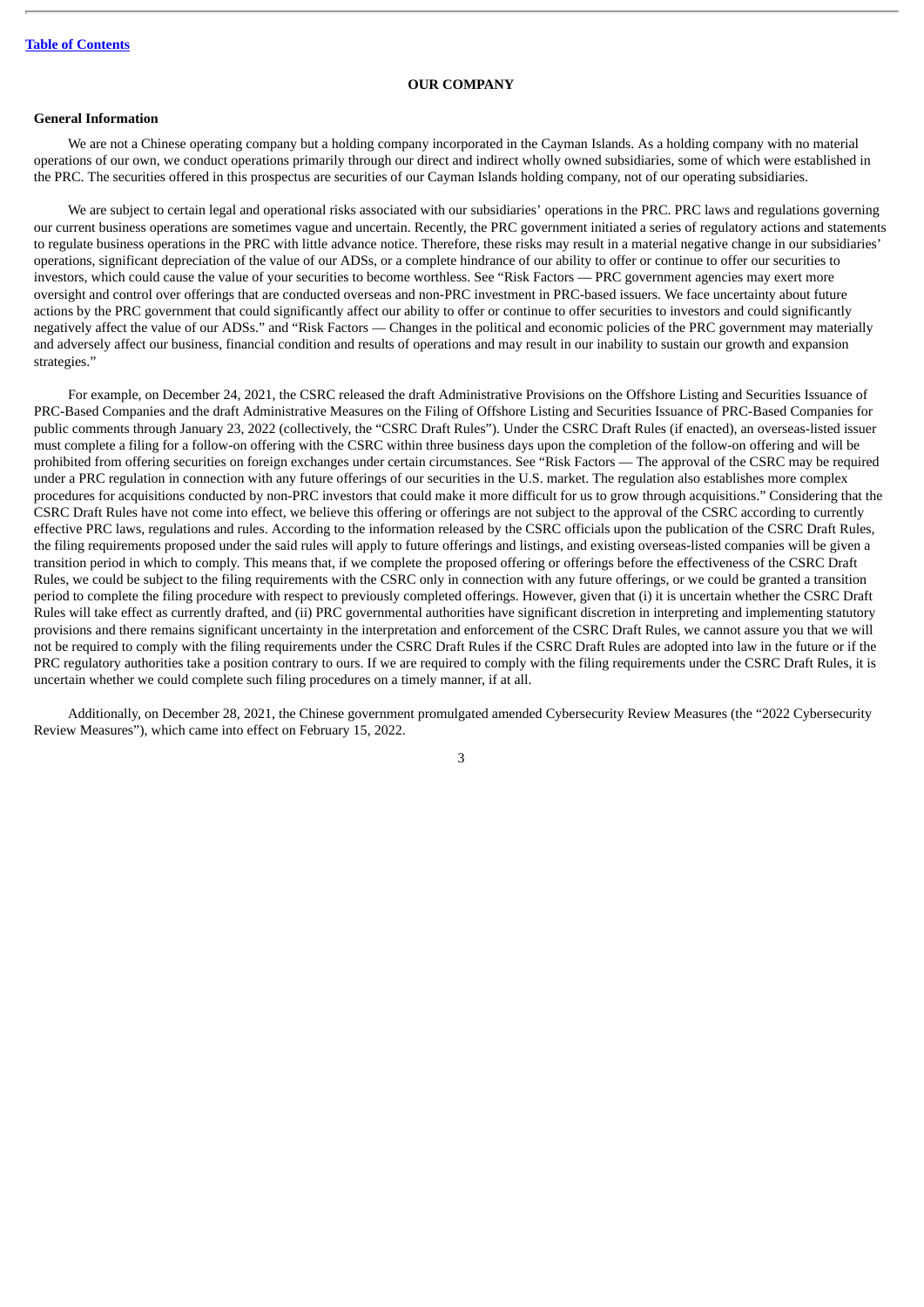According to the 2022 Cybersecurity Review Measures, (i) critical information infrastructure operators ("CIIOs") that purchase network products and services and internet platform operators that conduct data processing activities shall be subject to cybersecurity review in accordance with the 2022 Cybersecurity Review Measures if such activities affect or may affect national security; and (ii) internet platform operators holding personal information of more than one million users and seeking to have their securities list on a stock exchange in a foreign country shall file for cybersecurity review with the Cybersecurity Review Office. The 2022 Cybersecurity Review Measures remain unclear on whether the relevant requirements will be applicable to the follow-on offerings of companies that have completed initial public offerings on overseas stock exchanges. As of the date of this prospectus, we have not been informed by any PRC government agency that we qualify as a CIIO or internet platform operator, and we are not in possession of more than one million users' personal information. Further, we have not been involved in any cybersecurity-related investigation initiated by the Cyberspace Administration of China ("CAC") or any other PRC government authority, and have not received any cybersecurity-related warning or sanction from the PRC government authorities, or any notice from relevant authorities requesting that we file for the cybersecurity review. Therefore, we are of the view that we are unlikely to be subject to such ex-ante cybersecurity review arising from the contemplated offering or offerings. The CAC, however, has the discretion to initiate cybersecurity review on data processing activities which are deemed to affect or may affect national security. Thus, we cannot preclude the possibility that we would be subject to ex officio cybersecurity reviews by the CAC, and it is uncertain whether being listed in the United States would increase such possibility. If we are subject to such cybersecurity review, we may be ordered to suspend business or discontinue the development of new product candidates or business partnerships, among other things, pending completion of the review. If we fail to pass the cybersecurity review, we may face penalties such as fines, suspension of business, closure of websites, or revocation of relevant business licenses and permits, any of which could have a material adverse effect on our business and results of operations. See "Risk Factors — Compliance with the PRC's new Data Security Law, Cybersecurity Review Measures, Personal Information Protection Law, regulations and guidelines relating to the multi-level protection scheme and any other future laws and regulations may entail significant expenses and could materially affect our business."

Our PRC subsidiaries have obtained all necessary licenses and approvals to conduct our operations in China and, to date, no application for any such licenses and approvals has been denied. According to the currently effective PRC laws, regulations and rules as of the date of this prospectus, we and our PRC subsidiaries are not subject to any permission requirements from the CSRC, the CAC or other governmental agency that is required for this offering. However, we cannot assure you that relevant PRC governmental agencies, including the CSRC and CAC, would reach the same conclusion as we do, or such PRC governmental authorities would not promulgate new rules or new interpretation of current rules to require us to obtain the approval of CSRC or other PRC governmental for this offering. If we fail to receive any requisite permission or approval from the CSRC, CAC or other PRC regulatory authorities for this offering or our operations, or the waiver of such permission or approval, in a timely manner, or at all, or inadvertently conclude that such permissions or approvals are not required, or if applicable laws, regulations, or interpretations change and obligate us to obtain such permission or approvals in the future, we may be subject to fines and penalties, suspension or limitations on our business activities in China, revocation of our business licenses, website closure, delay or restrictions on the contribution of the proceeds from this offering into the PRC, or other sanctions that could have a material adverse effect on our business, financial condition, results of operations, reputation and prospects. In addition, the CSRC, CAC or other PRC regulatory agencies may also take actions requiring us, or making it advisable for us, to halt any offering under this prospectus or any future offerings. Consequently, if you engage in market trading or other activities in anticipation of and prior to the settlement and delivery of the securities we are offering, you would be doing so at the risk that the settlement and delivery may not occur.

In addition, in May 2022, we were conclusively identified by the Securities and Exchange Commission under the HFCAA. Consequently, as early as 2024, our securities will be prohibited from trading on a national exchange or over-the-counter under the HFCAA, if the PCAOB is unable to inspect or fully investigate our independent registered public accounting firm located in China for three consecutive years beginning in 2021, and as a result the Nasdaq Global Market may make a determination to delist our securities. The trading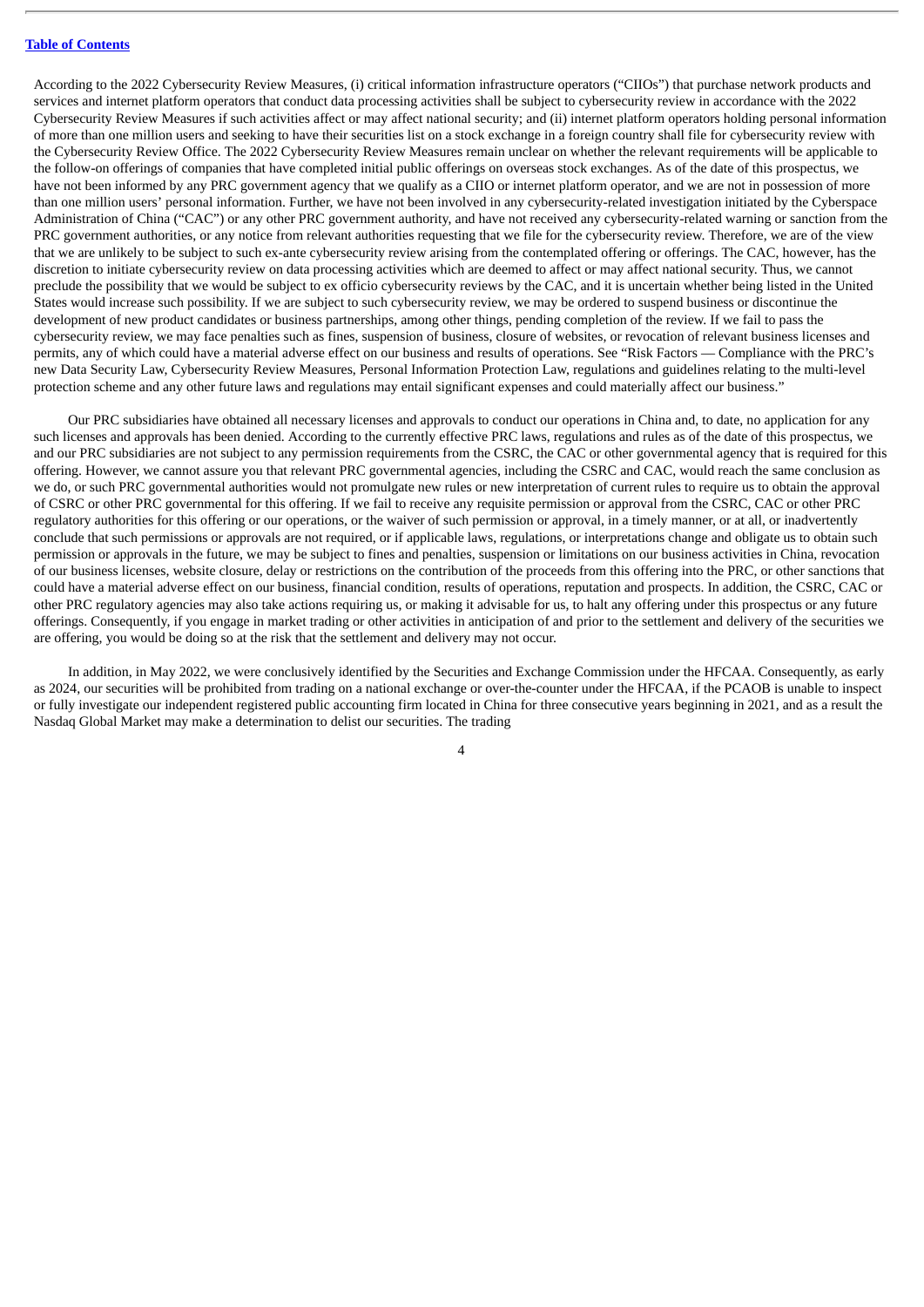prohibition could be accelerated to 2023 if the Accelerating Holding Foreign Companies Accountable Act is enacted. Our independent registered public accounting firm that issued the audit report included in our annual report filed with the SEC, as an auditor of companies that are traded publicly in the United States and a firm registered with the PCAOB is required by the laws of the United States to undergo regular inspections by the PCAOB to assess its compliance with the laws of the United States and professional standards. Because we have substantial operations within the PRC and the PCAOB is currently unable to conduct full inspections of the work of our independent registered public accounting firm as it relates to those operations without the approval of the Chinese authorities, our independent registered public accounting firm is not currently inspected by the PCAOB. This lack of PCAOB inspections in the PRC prevents the PCAOB from regularly evaluating our independent registered public accounting firm's audits and its quality control procedures, and our independent registered public accounting firm is therefore subject to the determinations announced by the PCAOB on December 16, 2021. As a result, investors are deprived of the benefits of PCAOB inspections.

Our registered office in the Cayman Islands is at the offices of Maples Corporate Services Limited at PO Box 309, Ugland House, Grand Cayman, KY1-1104, Cayman Islands. Our administration office and agent for service of process in the United States is located at 12265 El Camino Real, Suite 350, San Diego, California 92130. Our principal executive office and PRC research, development and administration facility are located at Science and Technology Park, East R&D Building, 3rd Floor, 6 Beijing West Road, Taicang, Jiangsu, The People's Republic of China 215400, and its telephone number is +86 512 5357 7866.

#### **Business Overview**

We are a global clinical-stage biopharmaceutical company developing therapies for the treatment of T cell-driven inflammatory diseases. Our core expertise is in the use of functional cellular assays with T cells to screen and discover potent product candidates against immune targets. Our two most advanced clinical-stage programs include highly differentiated product candidates against validated targets. Our lead product candidate, CBP-201, is an antibody designed to target interleukin-4 receptor alpha, or IL-4Ra, which is a validated target for the treatment of inflammatory diseases such as atopic dermatitis, or AD, and asthma. The estimated global market for AD was approximately \$7.6 billion in 2021 and is expected to grow to \$12.1 billion by 2025, a compound annual growth rate, or CAGR, of 12.4%. Based on observed results in preclinical studies and clinical trials, CBP-201 has the potential to be differentiated from dupilumab, an antibody that also targets IL-4Ra, which is now approved by the U.S. Food and Drug Administration, or FDA. We recently completed a Phase 2b trial of CBP-201 in the United States, Australia and New Zealand in adult patients with moderate-to-severe AD, in which primary and key secondary endpoints were met, and plan to initiate a global Phase 3 program in adult patients with moderate-to-severe AD in the second half of 2022. We are also currently conducting a Phase 2b trial evaluating CBP-201 in Type 2 inflammatory asthma, and a pivotal trial in moderate-to-severe AD patients in the PRC. Furthermore, we are developing CBP-307, a modulator of a T cell receptor known as sphingosine 1-phosphate receptor 1, or S1P1, for the treatment of inflammatory bowel disease, or IBD.

Our immune modulator product candidates originate from our approach to drug discovery based on using biologically relevant functional cellular assays to conduct primary drug screens instead of high-throughput biochemical assays. The clinical and preclinical results we have observed for our product candidates support the potential for this physiologically relevant methodology to yield highly differentiated solutions, in a more efficient manner. Our approach is agnostic to drug modalities and has been used to identify both small molecule and antibody product candidates.

We are advancing CBP-201, an investigational anti-IL-4Ra antibody, for the treatment of inflammatory allergic diseases such as AD and asthma. Inhibition of IL-4Ra blocks the action of two inflammatory cytokines: interleukin- 4, or IL-4, and interleukin-13, or IL-13. In a randomized, placebocontrolled Phase 1a trial in healthy volunteers, administration of a single dose of CBP-201 was well-tolerated and led to suppression of a serum biomarker of inflammation. In a randomized, double-blinded placebo-controlled Phase 2b trial in adult AD patients, we observed significant improvements in primary and key secondary endpoints on skin clearance,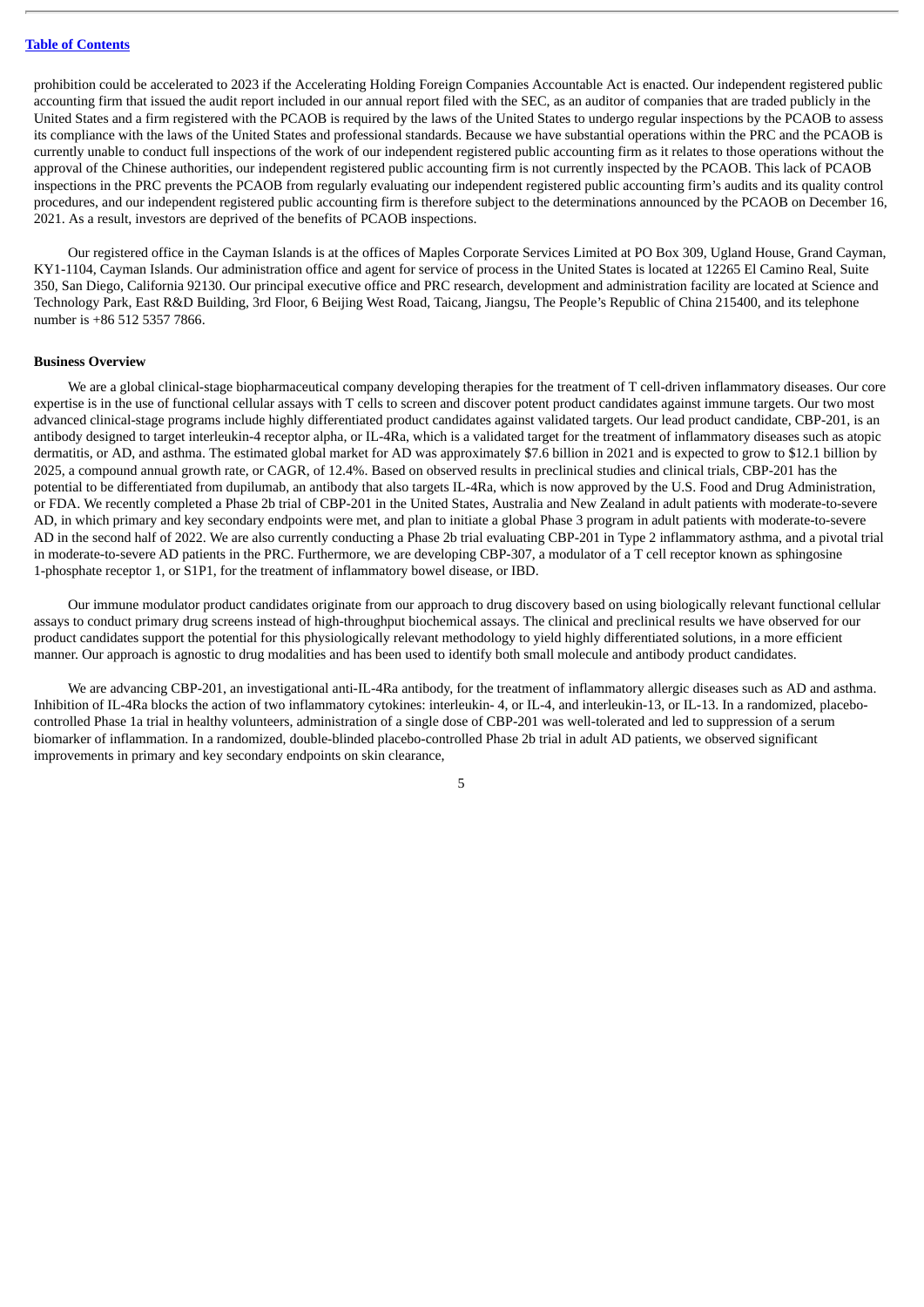disease severity, and itch, and CBP-201 was generally well-tolerated. Although no head-to-head trials have been conducted, we believe that CBP-201 has two potential advantages over the current standard of care: (1) in preclinical studies CBP-201 bound to a region of IL-4Ra that is distinct from that bound by dupilumab and associated with high binding affinity and potency for IL-4Ra, which we believe may lead to improved clinical response; and (2) a more convenient proposed dosing regimen in adult patients with moderate to severe AD, as evidenced by our Phase 2b trial data showing positive results with our Q4W (300 mg dose every four weeks) results, which is a less frequent dosing schedule than the Q2W (300 mg dose every two weeks) dose for duplimab for adult patients with moderate to severe AD.

CBP-307 is an investigational, small molecule modulator of S1P1, a regulator of T cell mobilization out of lymph nodes into the periphery. Inhibiting S1P1 leads to reduction in the levels of these T cells in circulation and a reduction in autoimmune-related inflammation. S1P1 is a validated therapeutic target with three drugs approved to treat multiple sclerosis: fingolimod, marketed as Gilenya® by Novartis, siponimod, marketed as Mayzent® by Novartis, and ozanimod, marketed as Zeposia®, by Bristol Myers Squibb. Evidence from third-party clinical trials suggests that the potential of S1P1 modulators is far broader than multiple sclerosis and includes highly prevalent diseases with unmet need such as UC and CD, and Zeposia received approval for the treatment of adults with moderately to severely active UC from the FDA and EMA in 2021. The estimated global market for UC was approximately \$5.4 billion in 2021, and the estimated global market for CD was approximately \$5.4 billion in 2020. We believe that CBP-307 is well-positioned to potentially address these diseases due to the potency, specificity and pharmacokinetics observed in our preclinical studies and early clinical trials. We announced topline results from our Phase 2 trial in UC in May 2022, and we intend to engage in partnership discussions for the future development of CBP-307 to focus resources on our lead program, CBP-201.

We are developing CBP-174, a peripherally acting, small molecule H3R antagonist, for oral administration to treat chronic itch associated with skin inflammation. We have exclusively licensed global rights to CBP-174 from Arena Pharmaceuticals, Inc., or Arena, to complement our CBP-201 program in AD. We believe that the ability to quickly alleviate itch in the setting of AD has the potential to complement the anti-pruritic effect of disease-modifying IL-4Ra antagonists such as our CBP-201 product candidate or dupilumab. In clinical trials, these IL-4Ra targeted products required weeks of treatment for many AD patients to obtain significant relief of itching, or pruritus. Our preclinical mouse model study has indicated that CBP-174 led to reductions in scratching within the first 30 minutes of dosing, which could potentially translate to rapid reduction in pruritus in the clinic. We expect to complete our Phase 1 dose escalation study with CBP-174 in healthy adults in the first half of 2022 and anticipate reporting top-line results in the first half of 2022.

We are building a rich pipeline of internally designed, wholly owned small molecules and antibodies targeting other aspects of T cell biology.

We are a global company with clinical development activities in the United States, the PRC, Europe, and Australia and operations in those geographies as well as Hong Kong. We intend to continue recruiting top talent and operating in these geographies for the foreseeable future.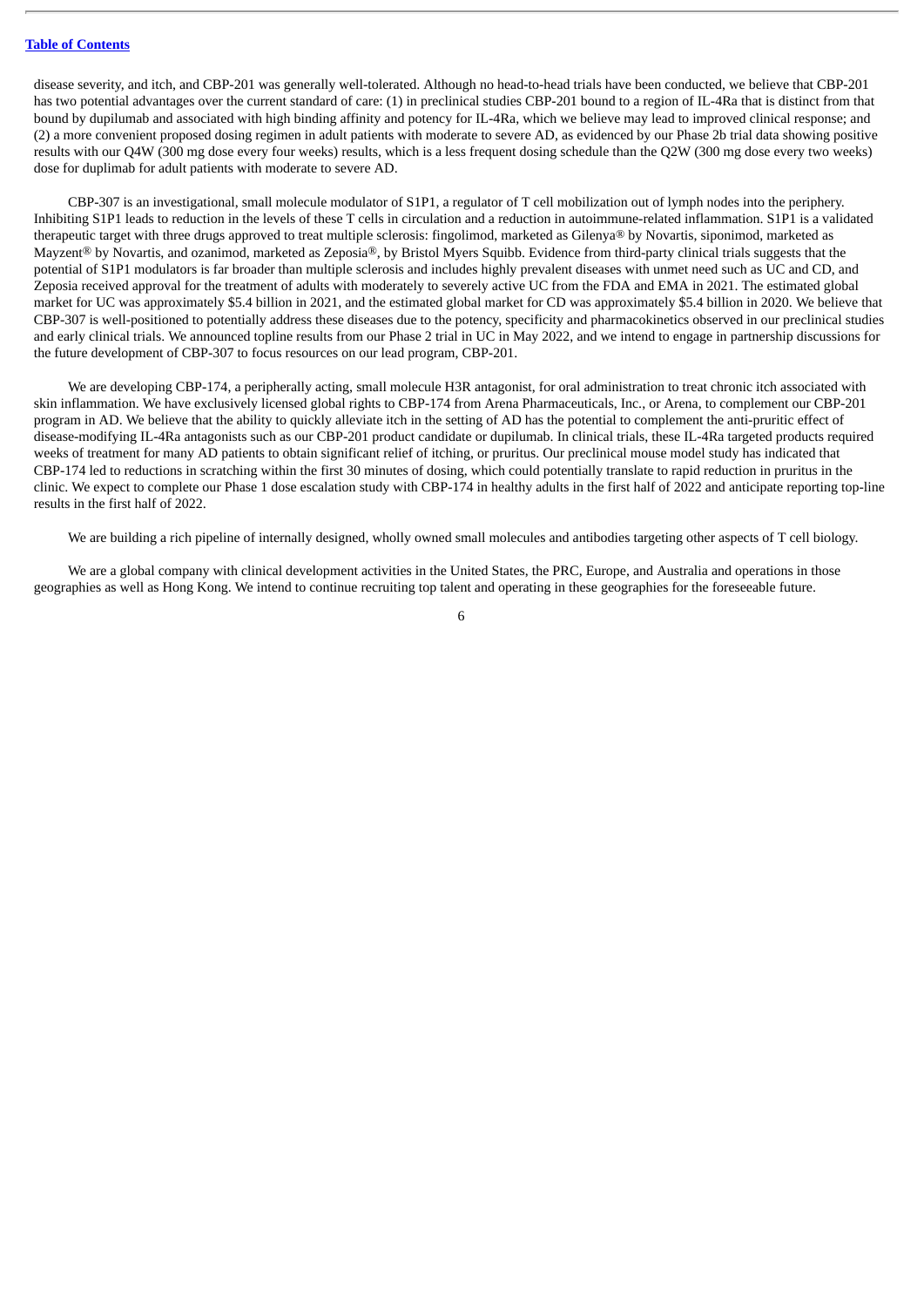# **Organizational Structure**

The following diagram illustrates our corporate structure as of the date of this prospectus:



The following table illustrates the principal activities and percentage equity interest as of December 31, 2020 and 2021 for each of our subsidiaries:

|                                       |                             |                                  | As of December 31. |      |
|---------------------------------------|-----------------------------|----------------------------------|--------------------|------|
| Name                                  | <b>Principal activities</b> | Jurisdiction of<br>incorporation | 2020               | 2021 |
| Connect Biopharma HongKong Limited    | Investment holding          | Hong Kong                        | 100%               | 100% |
| Connect Biopharm LLC                  | Pharmaceutical R&D          | U.S.                             | 100%               | 100% |
| Connect Biopharma Australia PTY LTD   | Pharmaceutical R&D          | Australia                        | 100%               | 100% |
| Suzhou Connect Biopharma Co., Ltd.    | Pharmaceutical R&D          | <b>PRC</b>                       | 100%               | 100% |
| Connect Biopharma (Shanghai) Co., Ltd | Pharmaceutical R&D          | <b>PRC</b>                       | 100%               | 100% |
| Connect Biopharma (Beijing) Co., Ltd  | Pharmaceutical R&D          | <b>PRC</b>                       | 100%               | 100% |
| Connect Biopharma (Shenzhen) Co., Ltd | Dormant                     | <b>PRC</b>                       | $-$ %              | 100% |

The Company was formed to acquire Connect Biopharma HongKong Limited. As the sole holder of equity in Connect Biopharma HongKong Limited, the Company operates the business and controls the strategic decisions and day-to-day operations of Connect Biopharma HongKong Limited. We have seven wholly owned subsidiaries.

# **Cash Transfer and Dividend Payment**

We are a holding company that conducts its operations primarily through our various subsidiaries. As a result, our ability to pay dividends depends upon dividends paid to us by our subsidiaries. If our existing subsidiaries or any newly formed subsidiaries of our company incur debt on their own behalf in the future, the instruments governing their debt may restrict their ability to pay dividends to us. In addition, our PRC subsidiaries are permitted to pay dividends to us only out of their retained earnings, if any, as determined in accordance with PRC accounting standards and regulations. Under the PRC law, each of our PRC subsidiaries, and their subsidiaries are required to set aside at least 10% of its after-tax profits each year, if any, to fund specific statutory reserve funds until such reserve funds reach 50% of its registered capital. In addition, each of our PRC subsidiaries may allocate a portion of its after-tax profits based on PRC accounting standards to staff welfare and bonus funds, a discretionary surplus fund and an enterprise expansion fund at its discretion or in accordance with its articles of association. These reserve funds and staff welfare and bonus funds are not distributable as cash dividends. Remittance of dividends by a wholly foreign-owned company out of the PRC is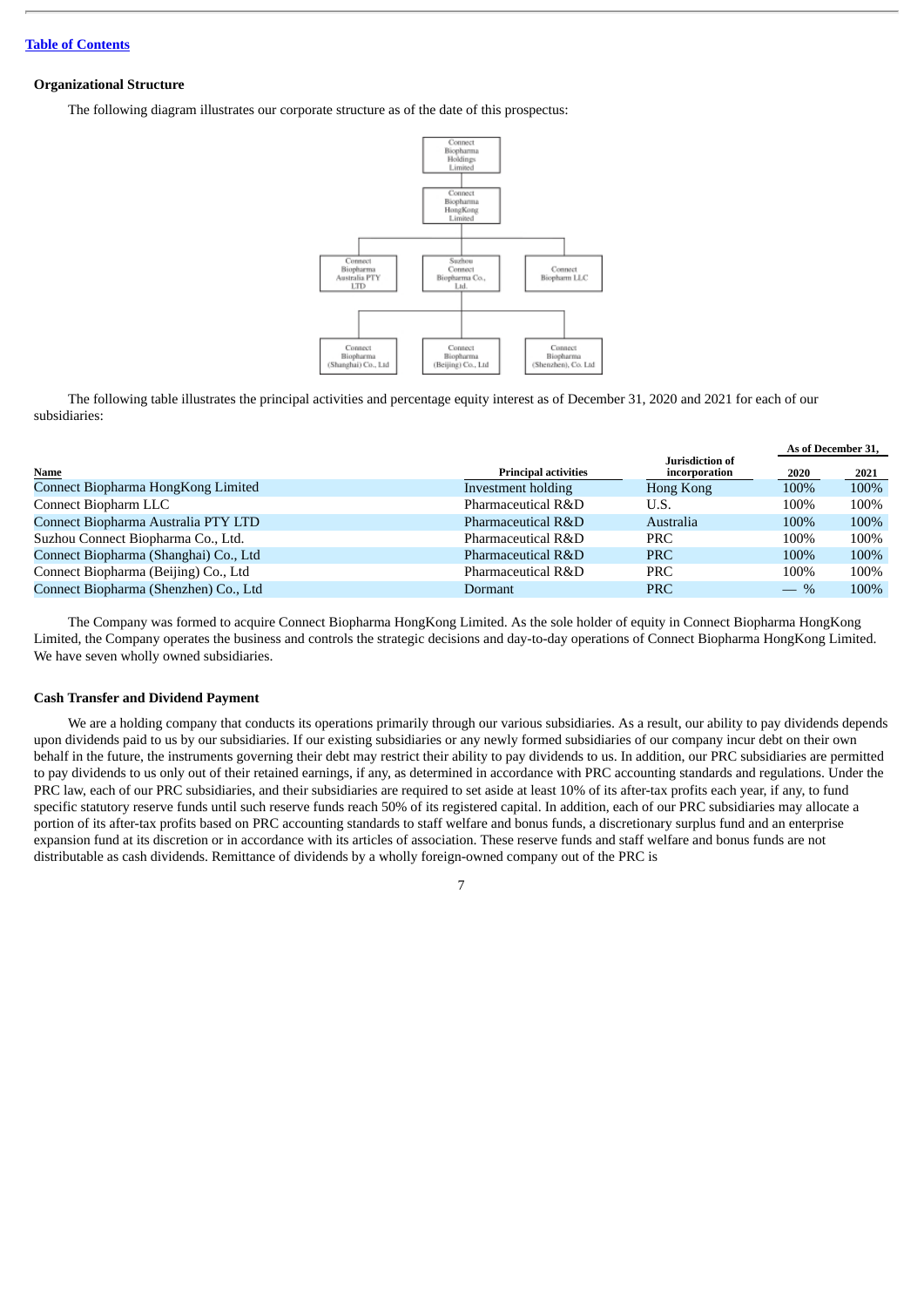subject to examination by the banks designated by the State Administration of Foreign Exchange, or the SAFE. Our PRC subsidiaries have not paid dividends and will not be able to pay dividends until they generate accumulated profits and meet the requirements for statutory reserve funds. As of December 31, 2021, the amount restricted, including paid-in capital, as determined in accordance with PRC accounting standards and regulations, was RMB 288.9 million.

Our cash is initially held at Connect Biopharma Holdings Limited bank accounts, and then it is used to fund the cash requirements of our operating subsidiaries. Internal cash transfers are approved by finance management team members prior to transfer. Our other cash management policies include a treasury policy that requires executive team approvals to open and close bank accounts, a purchase approval policy that provides approval limits based on job level, and an investment policy that provides guidelines on investments in financial securities.

Under PRC laws and regulations, there are restrictions on the Company's PRC subsidiaries with respect to transferring some of their net assets to the Company either in the form of dividends, loans, or advances. Restricted net assets including paid-in capital and statutory reserve funds of the Company's PRC subsidiaries was RMB 137.7 million as of December 31, 2020 and RMB 288.9 million as of December 31, 2021.

The following table summarizes the cash transferred from our holding company to our operating subsidiaries:

|                                                              | <b>Year Ended December 31.</b> |                |            |
|--------------------------------------------------------------|--------------------------------|----------------|------------|
|                                                              | 2020                           | 2021           | 2021       |
|                                                              | <b>RMB'000</b>                 | <b>RMB'000</b> | USD'000(1) |
| <b>Cash Flow from Connect Biopharma Holdings Limited to:</b> |                                |                |            |
| Connect Biopharma HongKong Limited                           | 202,497                        | 672,529        | 105,483    |
| Total cash transferred to operating subsidiaries             | 202,497                        | 672,529        | 105,483    |
| <b>Connect Biopharma HongKong Limited to:</b>                |                                |                |            |
| <b>Connect Biopharm LLC</b>                                  | 83.981                         | 309,287        | 48.510     |
| Suzhou Connect Biopharma Co., Ltd.                           | 134,521                        | 356.218        | 55, 871    |
| Connect Biopharma Australia PTY LTD                          | 30,017                         |                |            |
| Total cash transferred to operating subsidiaries             | 248,519                        | 665,505        | 104,381    |

#### $(1)$  USD1.00 = RMB6.3757.

The amounts funded from Suzhou Connect Biopharma Co., Ltd to other PRC subsidiaries were insignificant. There were no distributions, dividends or any other transfers out from any of the PRC entities to any of our entities outside of the PRC.

## **Summary of Risk Factors**

An investment in our ADSs is subject to a number of risks, including risks related to doing business in the PRC, risks related to our limited operating history, financial position and capital requirements, risks related to the discovery, development and regulatory approval of our product candidates, risks related to our reliance on third parties, risks related to commercialization of our product candidates, risks related to our business operations and industry, risks related to intellectual property, and risks related to ownership of our ADSs. Investors should carefully consider all of the information in this prospectus, the documents incorporated by reference herein and any accompanying prospectus supplement before making an investment in the ADSs. The following list summarizes some, but not all, of these risks. Please read the information in the section entitled "*Risk Factors*" for a more thorough description of these and other risks.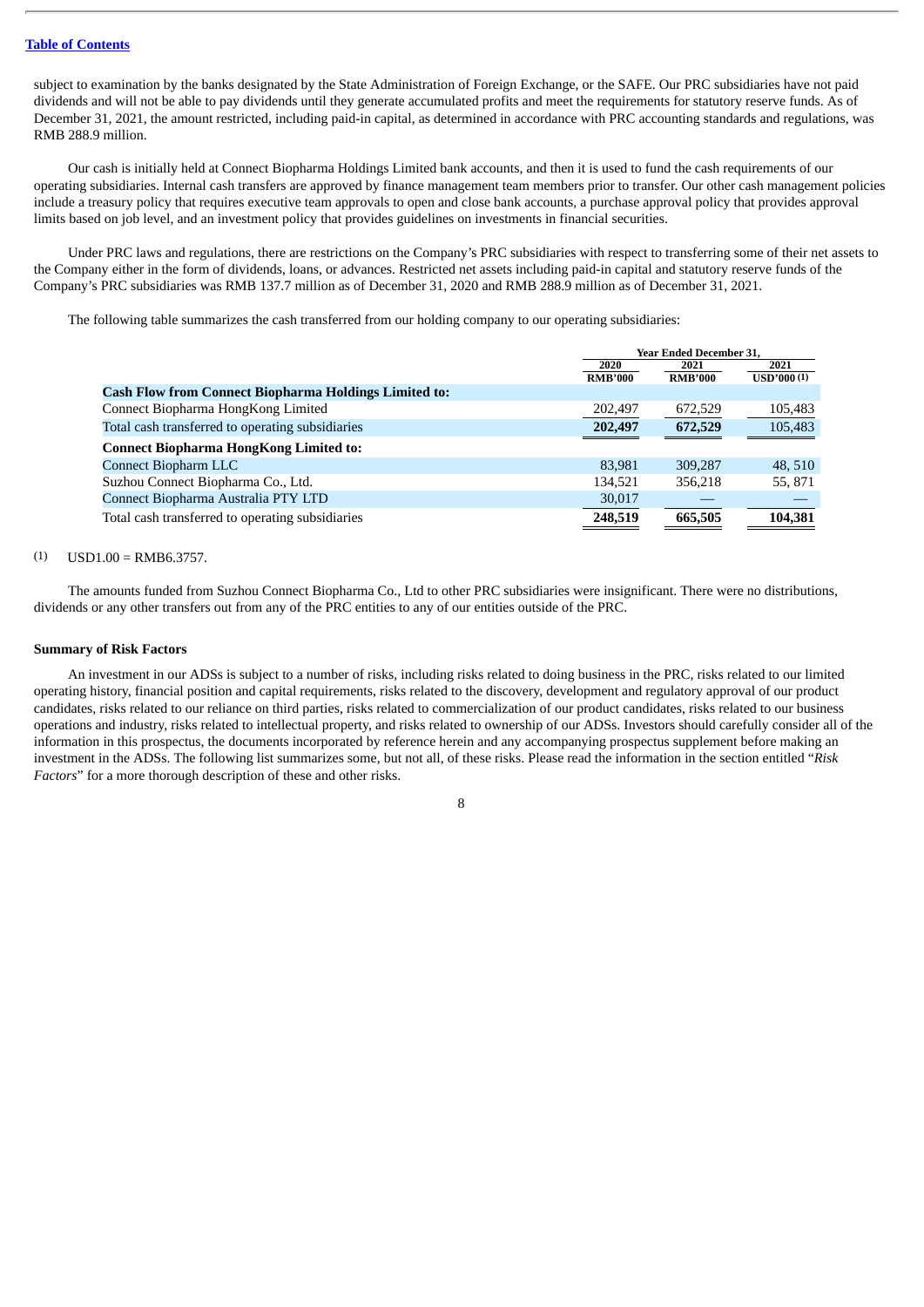# *Risks Related to Doing Business in the PRC*

- We could be adversely affected by rising political tensions and any potential conflicts between the United States and the PRC.
- Changes in the political and economic policies of the PRC government may materially and adversely affect our business, financial condition and results of operations and may result in our inability to sustain our growth and expansion strategies.
- The PRC government may intervene in or influence our operations at any time, which could result in a material change in our operations and significantly and adversely impact the value of our ADSs.
- In May 2022, we were conclusively identified by the Securities and Exchange Commission under the HFCAA. Consequently, as early as 2024, our ADSs will be delisted and our ADSs and shares prohibited from trading in the over-the-counter market under the HFCAA, if the PCAOB is unable to inspect or fully investigate our independent registered public accounting firm for three consecutive years beginning in 2021, and as a result the Nasdaq Global Market may make a determination to delist our securities. The trading prohibition could be accelerated to 2023 if the Accelerating Holding Foreign Companies Accountable Act is enacted.
- There are uncertainties regarding the interpretation and enforcement of PRC laws, rules and regulations.
- PRC government agencies may exert more oversight and control over offerings that are conducted overseas and non-PRC investment in PRC-based issuers. We face uncertainty about future actions by the PRC government that could significantly limit or completely hinder our ability to offer or continue to offer securities to investors and cause the value of our ADSs to significantly decline or be worthless.
- Recent litigation, regulatory scrutiny and negative publicity surrounding PRC-based companies listed in the United States may result in increased regulatory scrutiny of us and negatively impact the trading price of our ADSs.
- Our business benefits from financial incentives and discretionary policies granted by local governments in the PRC. Expiration, elimination or reduction of these incentives or policies would have an adverse effect on our results of operations.
- We may be restricted from transferring our scientific data outside of the PRC.
- Additional remedial measures could be imposed on PRC-based accounting firms, including our independent registered public accounting firm, in administrative proceedings instituted by the SEC, as a result of which our consolidated financial statements may be determined to not be in compliance with SEC requirements
- Investors may experience difficulties in effecting service of legal process, enforcing non-PRC judgments or bringing original actions in the PRC against our directors and officers who are located in the PRC.

# *Risks Related to Our Limited Operating History, Financial Position and Capital Requirements*

• We have a limited operating history, have incurred significant operating losses since our inception and expect to incur significant losses for the foreseeable future. We may never generate any revenue or become profitable or, if we achieve profitability, we may not be able to sustain it.

9

We will require substantial additional financing to achieve our goals.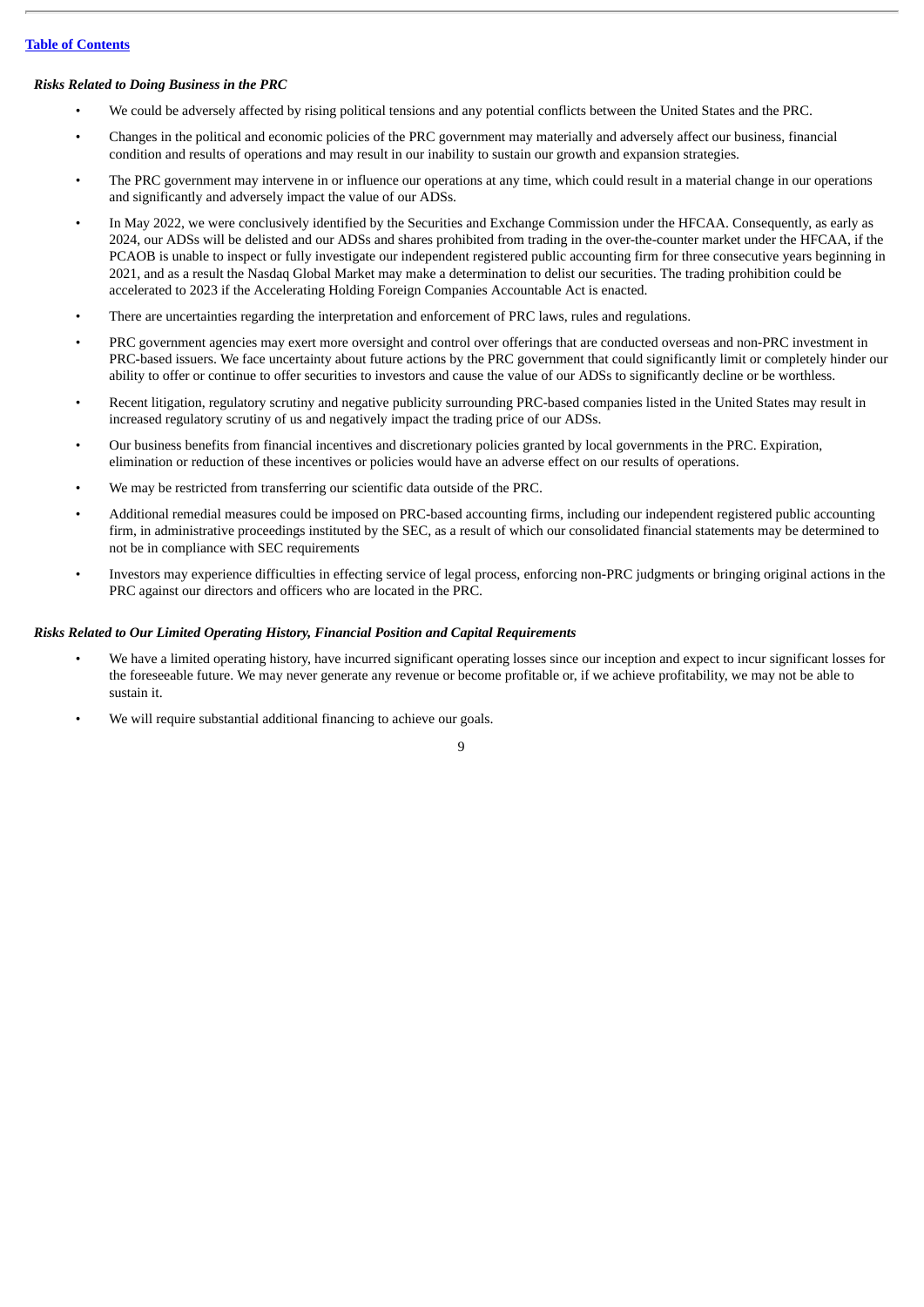# *Risks Related to the Discovery, Development and Regulatory Approval of Our Product Candidates*

- Clinical drug development involves a lengthy and expensive process, with an uncertain outcome. We may ultimately be unable to complete the development and commercialization of our product candidates.
- We depend on enrollment of patients in our clinical trials for our product candidates and may experience delays or difficulties enrolling patients in our clinical trials.
- We have conducted and may continue to conduct clinical trials for our product candidates in sites outside the United States, and the FDA may not accept data from trials conducted in foreign locations.
- Our approach to the discovery and development of product candidates is unproven, and we do not know whether we will be able to develop any products of commercial value.
- We have never conducted later-stage clinical trials or submitted a New Drug Application, or NDA, or Biologics License Application, or BLA, and may be unable to do so for any of our product candidates.

### *Risks Related to Our Reliance on Third Parties*

- We rely, and expect to continue to rely, on third parties, including independent clinical investigators and contract research organizations, to conduct some aspects of our preclinical studies and clinical trials.
- We rely, and expect to continue to rely, on third parties for the manufacture of our product candidates for preclinical studies and our ongoing clinical trials.

### *Risks Related to Commercialization of Our Product Candidates*

• The commercial success of our product candidates will depend upon the degree of market acceptance of such product candidates by physicians, patients, healthcare payors and others in the medical community.

# *Risks Related to Our Business Operations and Industry*

- We are subject to risks arising from COVID-19 and other epidemic diseases.
- We are dependent on the services of our management and other clinical and scientific personnel, and if we are not able to retain these individuals or recruit additional management or clinical and scientific personnel, our business will suffer.

### *Risks Related to Intellectual Property*

• Our success depends on our ability to obtain, maintain, protect and enforce our intellectual property and our proprietary technologies.

# *Risks Related to Ownership of Our ADSs*

- An active, liquid trading market for the ADSs may not be maintained, and you may not be able to resell your ADSs at or above the public offering price.
- The trading price of our ADSs could be highly volatile, and purchasers of the ADSs could incur substantial losses.
- We have identified material weaknesses in our internal control over financial reporting.
- We may be classified as a passive foreign investment company, which could result in adverse U.S. federal income tax consequences to U.S. Holders of our ADSs.

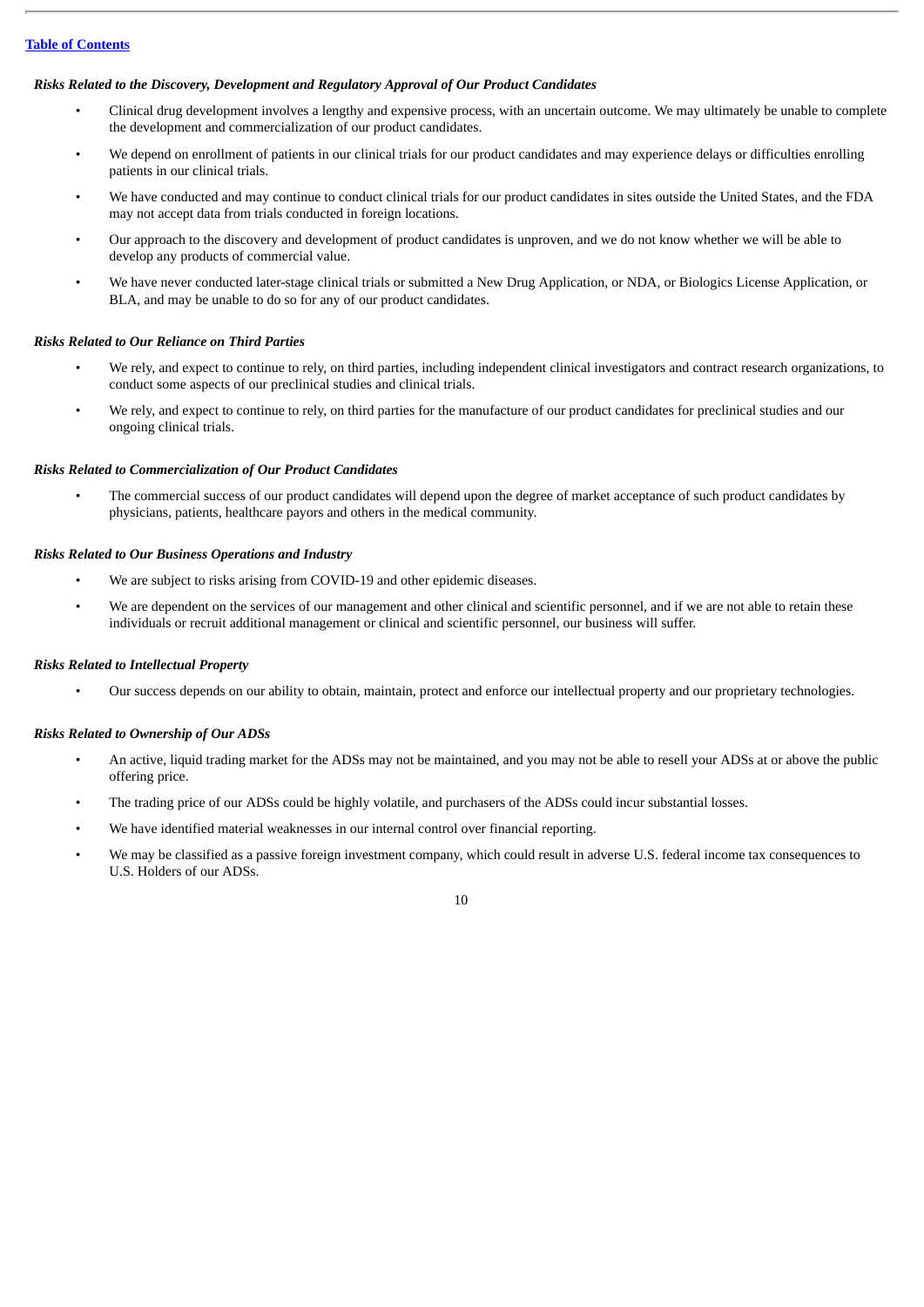# **Implications of Being an Emerging Growth Company and a Foreign Private Issuer**

# *Emerging Growth Company*

We are an "emerging growth company" as defined in the Jumpstart Our Business Startups Act of 2012, or the JOBS Act. As such, we may take advantage of specific exemptions from various reporting requirements that are applicable to other publicly traded entities that are not emerging growth companies. These exemptions include:

- not being required to comply with the auditor attestation requirements of Section 404 of the Sarbanes-Oxley Act of 2002;
- not being required to comply with any requirement that may be adopted by the Public Company Accounting Oversight Board regarding mandatory audit firm rotation or a supplement to the auditor's report providing additional information about the audit and the financial statements (i.e., an auditor discussion and analysis);
- not being required to submit some executive compensation matters to shareholder advisory votes, such as "say-on-pay," "say-on-frequency" and "say-on-golden parachutes;" and
- not being required to disclose some executive compensation related items such as the correlation between executive compensation and performance and comparisons of the chief executive officer's compensation to median employee compensation.

As a result, we do not know if some investors will find our ADSs less attractive. The result may be a less active trading market for our ADSs, and the price of our ADSs may become more volatile.

We will remain an emerging growth company until the earliest of: (i) the last day of the first fiscal year in which our annual gross revenues exceed \$1.07 billion; (ii) December 31, 2026; (iii) the date that we become a "large accelerated filer" as defined in Rule 12b-2 under the Exchange Act, which would occur if the market value of our common equity held by non-affiliates exceeds \$700 million as of the last business day of our most recently completed second fiscal quarter; or (iv) the date on which we have issued more than \$1 billion in non-convertible debt securities during any three-year period.

# *Foreign Private Issuer*

We report under the Exchange Act as a non-U.S. company with foreign private issuer status. Even after we no longer qualify as an emerging growth company, as long as we qualify as a foreign private issuer under the Exchange Act, we will be exempt from specific provisions of the Exchange Act that are applicable to U.S. domestic public companies, including:

- the sections of the Exchange Act regulating the solicitation of proxies, consents or authorizations in respect of a security registered under the Exchange Act;
- the sections of the Exchange Act requiring insiders to file public reports of their stock ownership and trading activities and liability for insiders who profit from trades made in a short period of time; and
- the rules under the Exchange Act requiring the filing with the SEC of quarterly reports on Form 10-Q containing unaudited financial and other specific information, or current reports on Form 8-K, upon the occurrence of specified significant events.

In addition, we will not be required to file annual reports and consolidated financial statements with the SEC as promptly as U.S. domestic companies whose securities are registered under the Exchange Act, and we will not be required to comply with Regulation FD, which restricts the selective disclosure of material information.

Both foreign private issuers and emerging growth companies also are exempt from some more stringent executive compensation disclosure rules. Thus, even if we no longer qualify as an emerging growth company, but remain a foreign private issuer, we will continue to be exempt from the more stringent compensation disclosures required of companies that are neither an emerging growth company nor a foreign private issuer.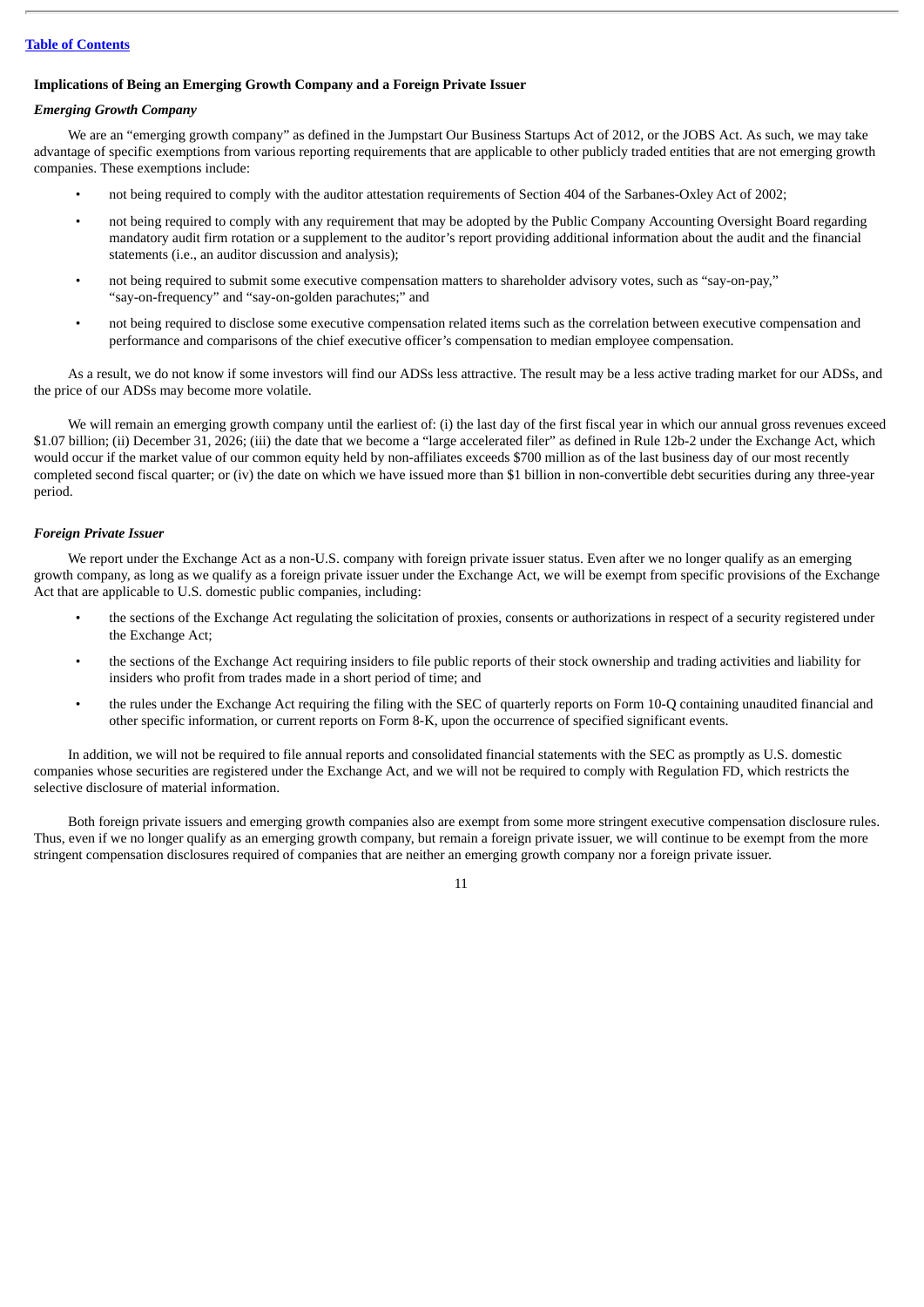We may take advantage of these exemptions until such time as we are no longer a foreign private issuer. We will remain a foreign private issuer until such time that more than 50% of our outstanding voting securities are held by U.S. residents and any of the following three circumstances applies: (1) the majority of our executive officers or directors are U.S. citizens or residents; (2) more than 50% of our assets are located in the United States; or (3) our business is administered principally in the United States.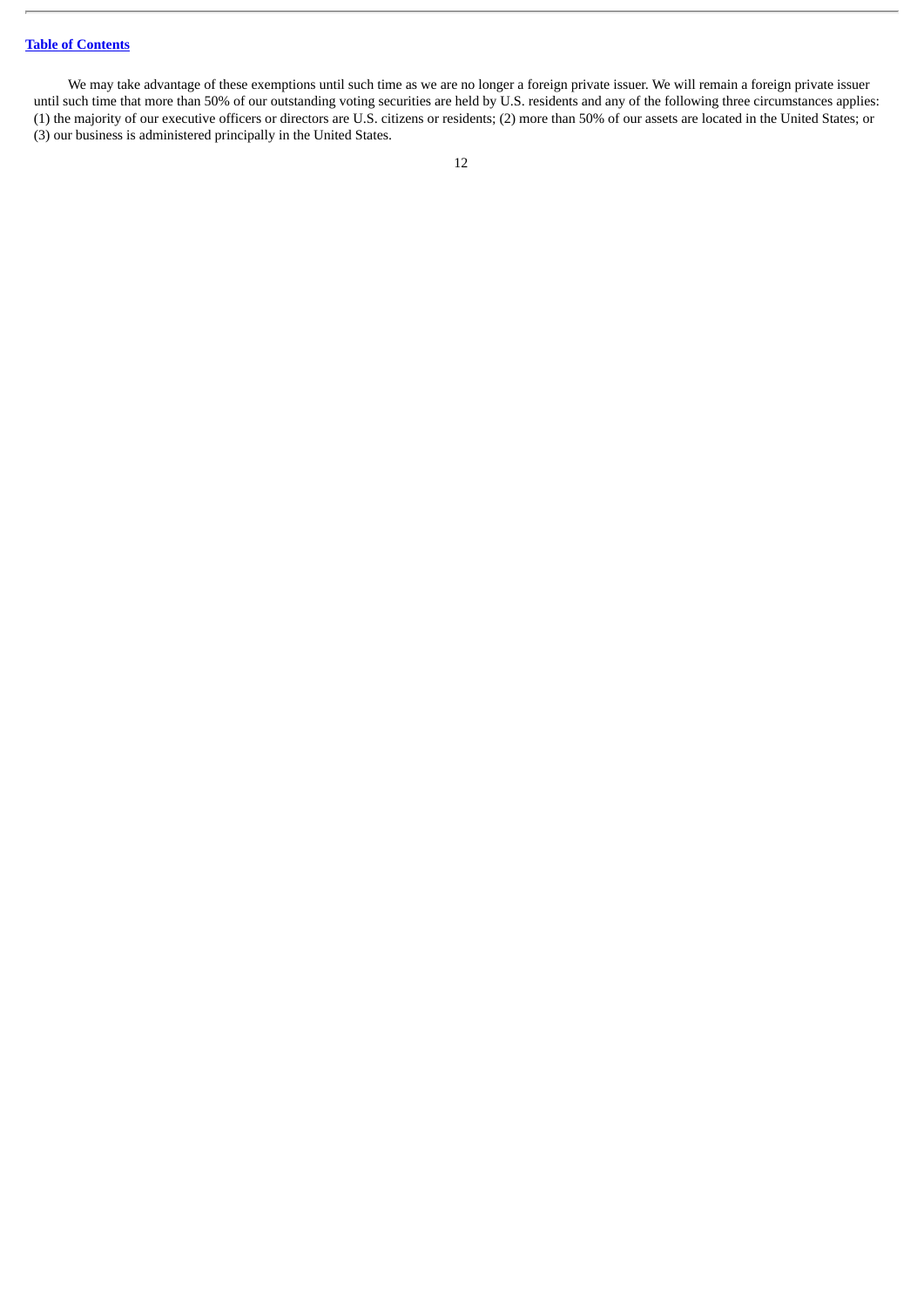# **CAUTIONARY STATEMENT REGARDING FORWARD-LOOKING STATEMENTS**

<span id="page-17-0"></span>This prospectus, the documents incorporated by reference herein and any accompanying prospectus supplement may contain or incorporate forward-looking statements that are based on our management's belief and assumptions and on information currently available to our management. Although we believe that the expectations reflected in these forward-looking statements are reasonable, these statements relate to future events or our future financial performance, and involve known and unknown risks, uncertainties and other factors that may cause our actual results, levels of activity, performance or achievements to be materially different from any future results, levels of activity, performance or achievements stated in or implied by these forward-looking statements.

All statements other than statements of historical facts are forward-looking statements. These forward-looking statements are made under the "safe harbor" provision under Section 27A of the Securities Act and 21E of the Exchange Act and as defined in the Private Securities Litigation Reform Act of 1995. In some cases, you can identify forward-looking statements by terms such as "anticipate," "believe," "contemplate," "continue," "could," "estimate," "expect," "intend," "may," "plan," "potential," "predict," "project," "should," "target," "will," or "would" or the negative of these terms or other similar expressions, although not all forward-looking statements contain these words. These statements are only predictions. You should not place undue reliance on forward-looking statements because they involve known and unknown risks, uncertainties and other factors, which are, in some cases, beyond our control and which could materially affect results. You should refer to the "*Risk Factors*" section of this prospectus, any accompanying prospectus supplement, and our annual reports on Form 20-F and reports on Form 6-K filed with the SEC for specific risks that could cause actual results to be significantly different from those stated in or implied by these forward-looking statements. If one or more of these risks or uncertainties occur, or if our underlying assumptions prove to be incorrect, actual events or results may vary significantly from those implied or projected by the forward-looking statements. No forward-looking statement is a guarantee of future performance. Forward-looking statements speak only as of the date made and we undertake no obligation to publicly update or revise any forward-looking statements, whether as a result of new information, future events or otherwise. You should read this prospectus, any accompanying prospectus supplement and the documents that we reference in this prospectus and have filed with the SEC as exhibits to the registration statement, of which this prospectus is a part, completely and with the understanding that our actual future results may be materially different from any future results stated in or implied by these forward-looking statements.

Forward-looking statements in this prospectus include, but are not limited to, statements about:

- the ability of our clinical trials to demonstrate safety and efficacy of our product candidates, and other positive results;
- the timing, progress, focus, and results of our ongoing and future preclinical studies and clinical trials, and the reporting and interpretation of data from those studies and trials;
- our plans relating to commercializing our product candidates, if approved, including the geographic areas of focus and sales strategy;
- the market opportunity and competitive landscape for our product candidates, including our estimates of the number of patients who suffer from the diseases we are targeting;
- the success of competing therapies that are or may become available;
- our estimates of the number and types of patients that we will enroll in our clinical trials;
- the beneficial characteristics, safety, efficacy and therapeutic effects of our product candidates;
- the timing of initiation and completion, and the progress of our drug discovery and research programs;
- the timing or likelihood of regulatory filings and approvals for our product candidates for various diseases;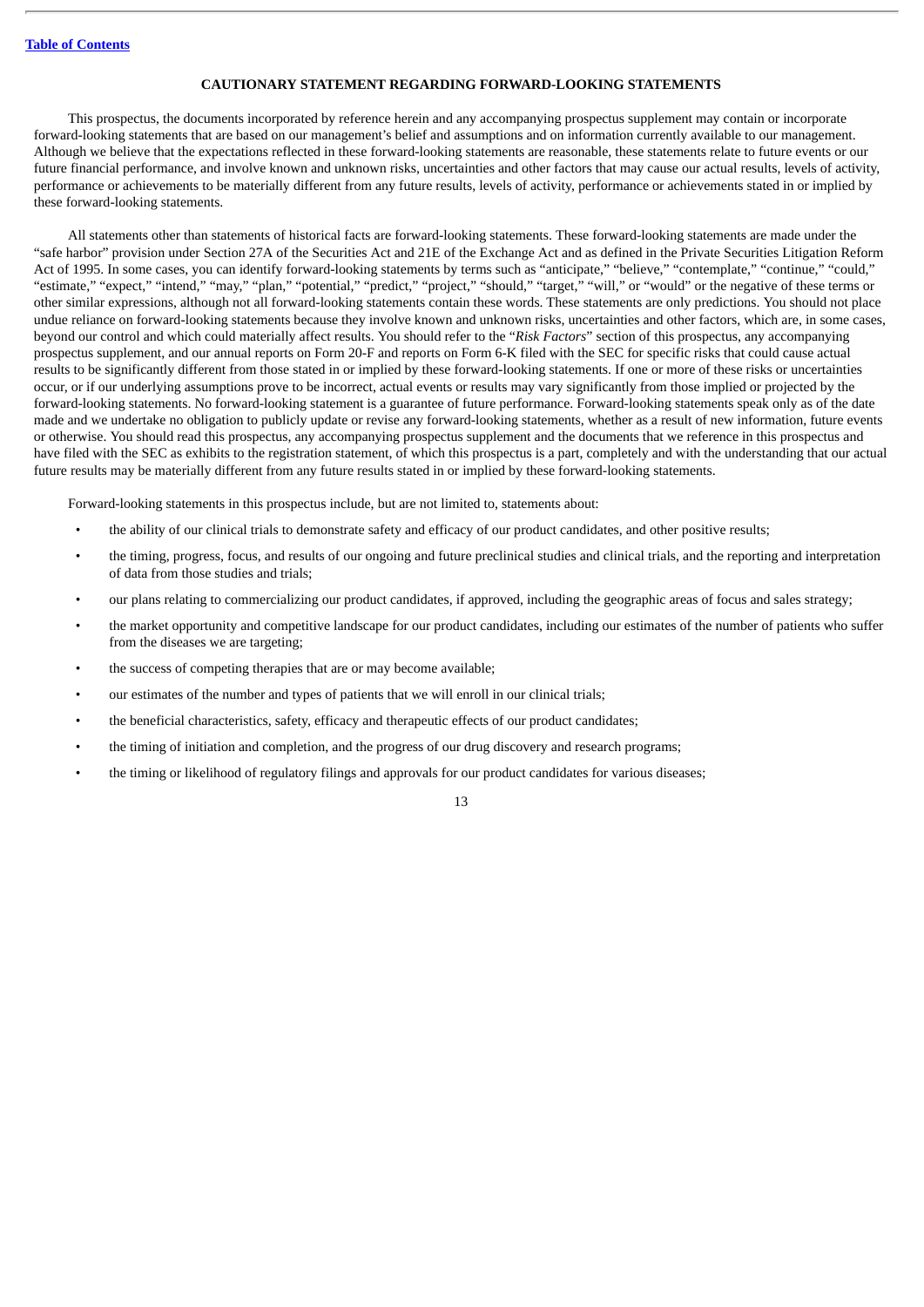- our ability to obtain and maintain regulatory approval of our product candidates;
- our plans relating to the further development of our product candidates, including additional indications we may pursue;
- existing regulations and regulatory developments in the United States, the PRC, Europe and other jurisdictions;
- risks associated with COVID-19 and other epidemic diseases, which have and may continue to materially and adversely impact our business, preclinical studies and clinical trials;
- our plans and ability to obtain, maintain, protect and enforce our intellectual property rights and our proprietary technologies, including extensions of existing patent terms where available;
- our continued reliance on third parties to conduct additional clinical trials of our product candidates, and for the manufacture of our product candidates for preclinical studies and clinical trials;
- our plans regarding, and our ability to enter into, and negotiate favorable terms of, any collaboration, licensing or other arrangements that may be necessary or desirable to develop, manufacture or commercialize our product candidates;
- the need to hire additional personnel and our ability to attract and retain such personnel;
- our plans regarding our growth and expanding our operations, including with respect to expanding our senior management team and constructing facilities;
- our estimates regarding expenses, future revenue, capital requirements and needs for additional financing;
- our financial performance;
- the period over which we estimate our existing cash and cash equivalents will be sufficient to fund our future operating expenses and capital expenditure requirements;
- our expectations regarding the period during which we will qualify as an emerging growth company under the JOBS Act; and
- our anticipated use of our existing resources.

The "*Risk Factors*" section of this prospectus, any accompanying prospectus supplement, and our annual reports on Form 20-F and reports on Form 6-K filed with the SEC references the principal contingencies and uncertainties to which we believe we are subject, which should be considered in evaluating any forward-looking statements contained or incorporated by reference in this prospectus or in any prospectus supplement.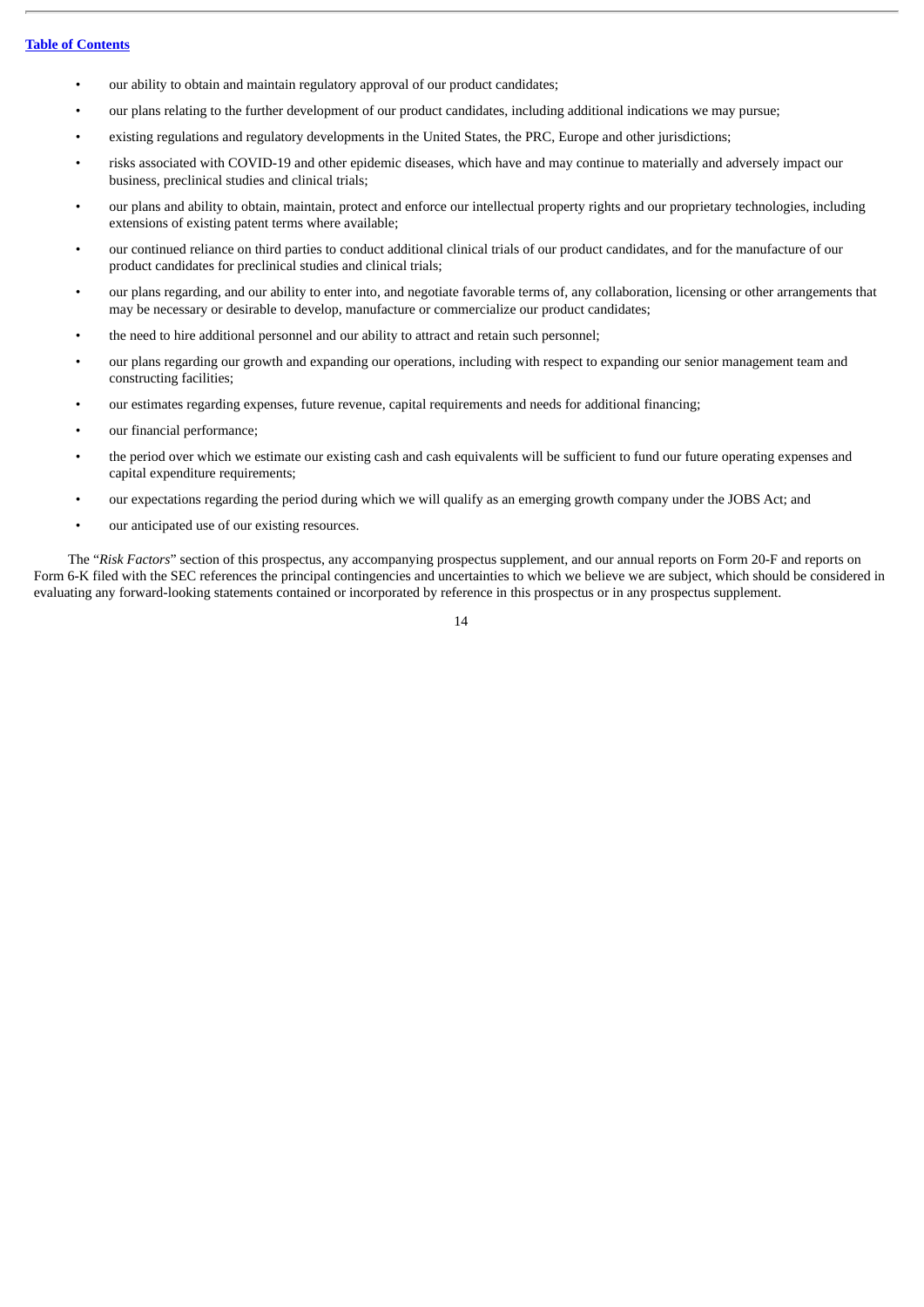# **RISK FACTORS**

<span id="page-19-0"></span>Investing in our securities involves risks. Before making an investment decision, you should carefully consider the risks described under "*Risk Factors*" in the applicable prospectus supplement and in our most recent annual report on Form 20-F, and in our updates, if any, to those risk factors in our reports of foreign private issuer on Form 6-K, together with all of the other information appearing in this prospectus or incorporated by reference into this prospectus and any applicable prospectus supplement, in light of your particular investment objectives and financial circumstances. In addition to those risk factors, there may be additional risks and uncertainties of which management is not aware or focused on or that management deems immaterial. Our business, financial condition or results of operations could be materially adversely affected by any of these risks. The trading price of our securities could decline due to any of these risks, and you may lose all or part of your investment.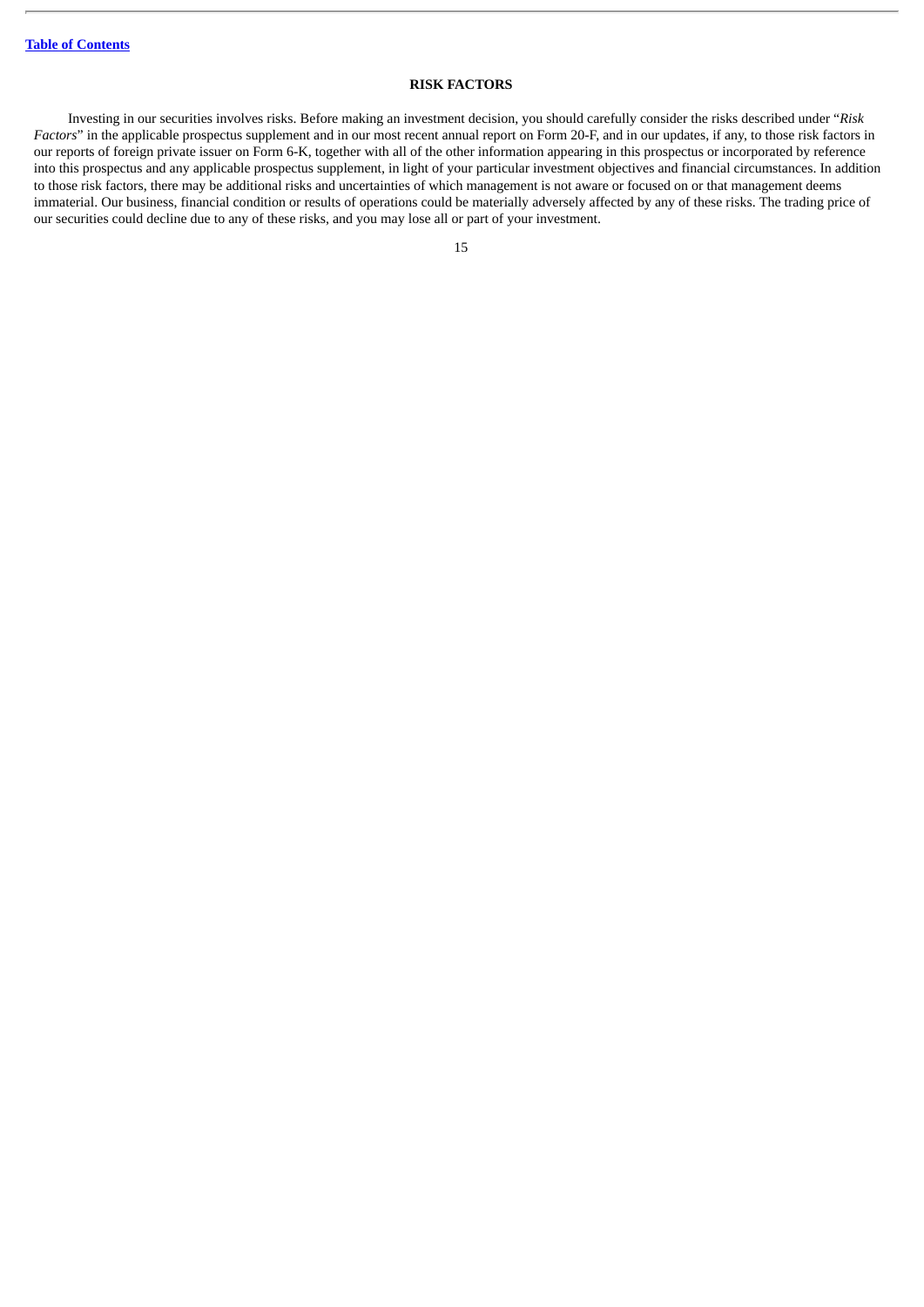# **OFFER STATISTICS AND EXPECTED TIMETABLE**

<span id="page-20-0"></span>We may, from time to time pursuant to this prospectus (as may be detailed in a prospectus supplement), offer and sell, in one or more offerings, up to \$300,000,000 of our ADSs, each representing one ordinary share, par value \$0.000174 per share. The price per ADS offered will depend on a number of factors that may be relevant at the time of offer. See "*Plan of Distribution*."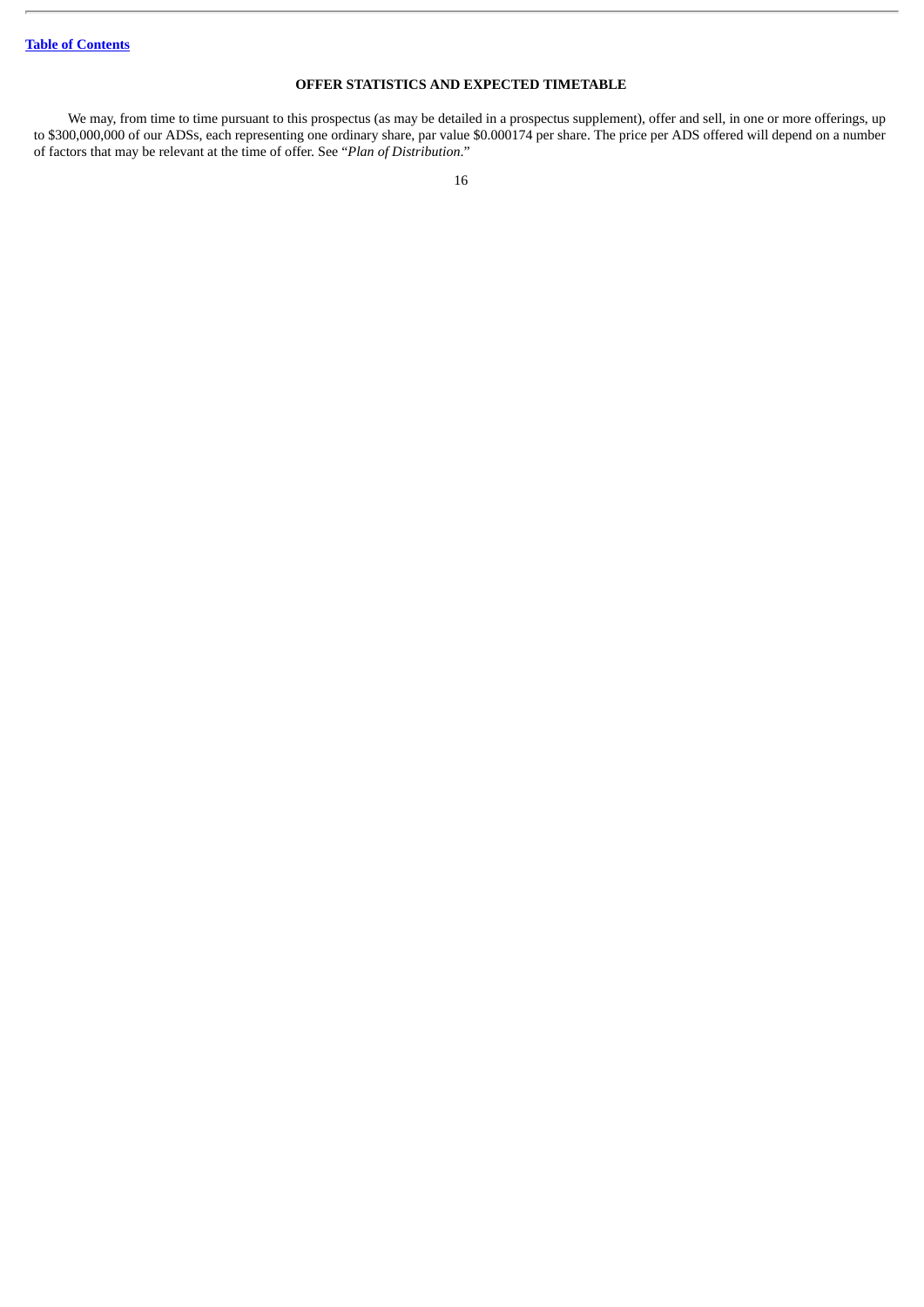# **USE OF PROCEEDS**

<span id="page-21-0"></span>Our management will have broad discretion over the use of the net proceeds from the sale of our ADSs pursuant to this prospectus, both in terms of the purposes for which they will be used and the amounts that will be allocated for each purpose. We intend to use the net proceeds from the sale of any securities offered under this prospectus for funding our research and development, pre-commercialization activities and for general corporate purposes, unless otherwise indicated in the applicable prospectus supplement or free writing prospectus. General corporate purposes may include the acquisition of companies or businesses, repayment and refinancing of debt, working capital, clinical trial expenditures, commercial expenditures and capital expenditures. We will set forth in the applicable prospectus supplement or free writing prospectus our intended use for the net proceeds received from the sale of any securities sold pursuant to the prospectus supplement or free writing prospectus.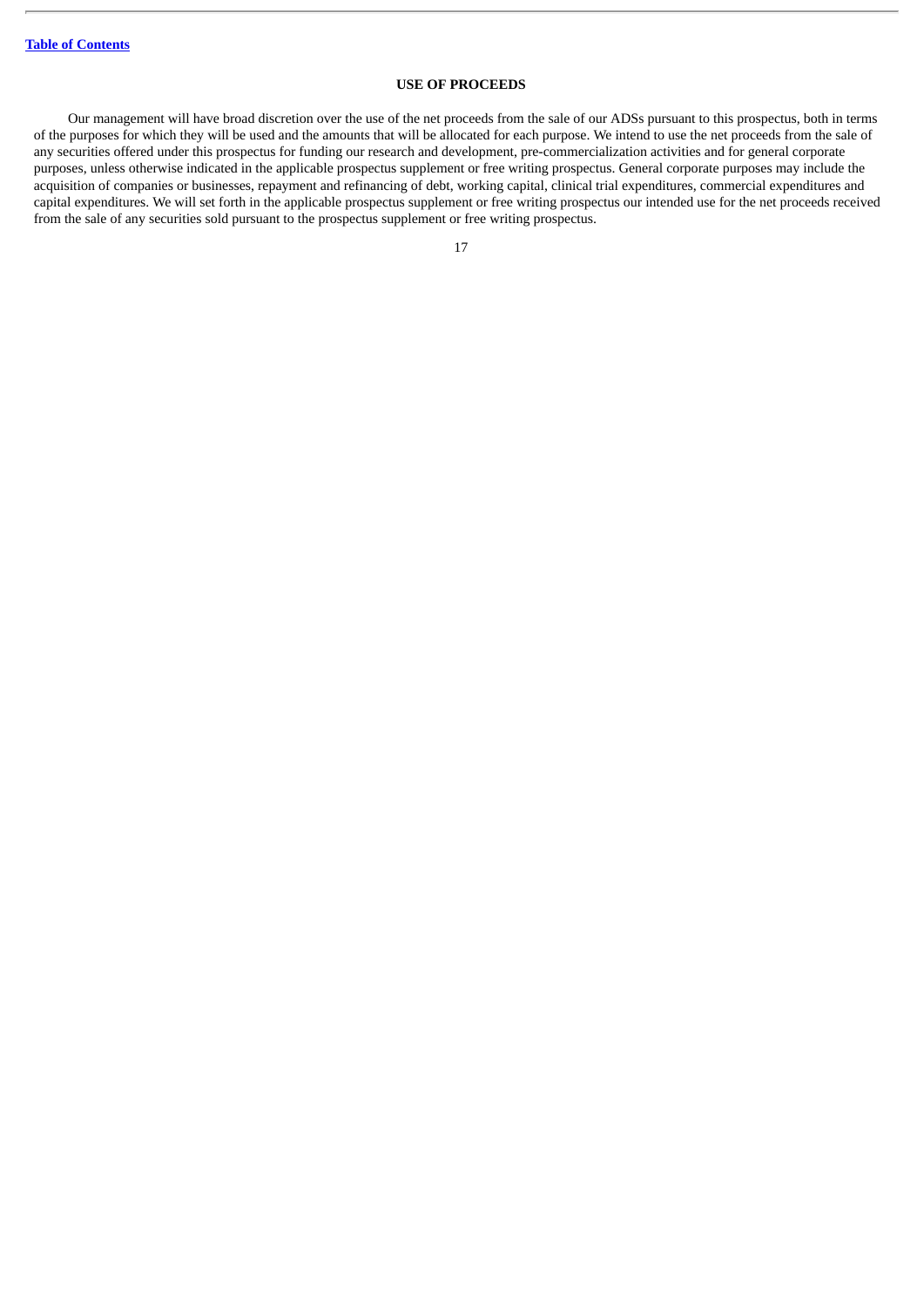# **CAPITALIZATION**

<span id="page-22-0"></span>Our capitalization will be set forth in a prospectus supplement to this prospectus or in a report of foreign private issuer on Form 6-K subsequently furnished to the SEC and specifically incorporated herein by reference.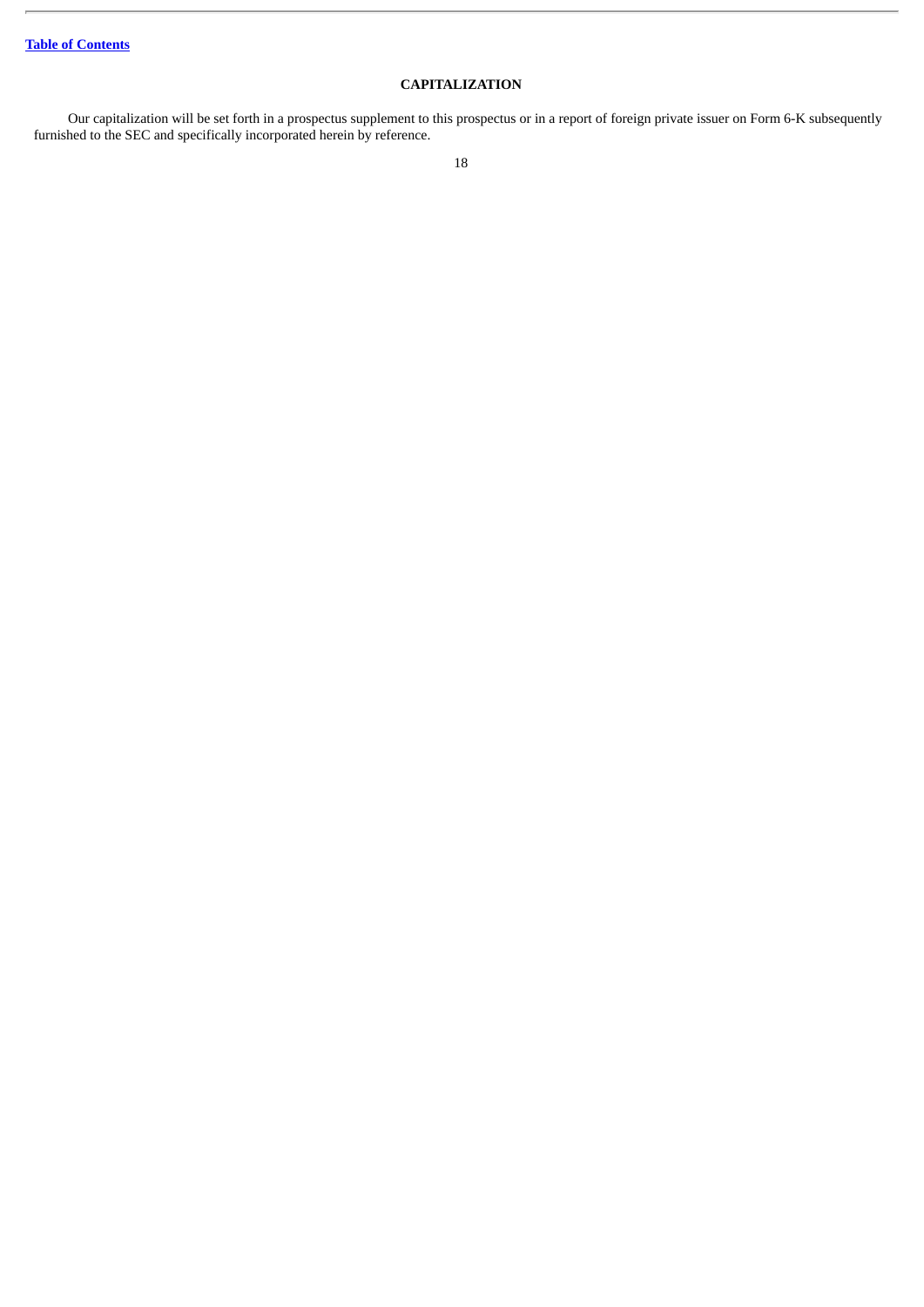# **DESCRIPTION OF SHARE CAPITAL**

<span id="page-23-0"></span>We are a Cayman Islands exempted company incorporated with limited liability and our affairs are governed by our memorandum and articles of association, as amended from time to time, the Companies Act (As Revised) of the Cayman Islands, which we refer to as the Companies Act below and the common law of the Cayman Islands.

As of the date of this prospectus, our authorized share capital is \$76,560, divided into 440,000,000 shares comprised of (i) 400,000,000 ordinary shares, par value \$0.000174 per share, and (ii) 40,000,000 preference shares, par value \$0.000174 per share, of such class or classes (however designated) as the board of directors may determine in accordance with our amended and restated memorandum and articles of association. As of the date of this prospectus, 55,076,319 ordinary shares were issued and outstanding. All of our issued and outstanding ordinary shares are fully paid.

# **Our Amended and Restated Memorandum and Articles of Association**

The following are summaries of material provisions of our current amended and restated memorandum and articles of association that became effective immediately prior to the completion of our initial public offering, or IPO, in March 2021, insofar as they relate to the material terms of our ordinary shares.

#### *Objects of Our Company*

Under our amended and restated memorandum and articles of association, the objects of our company are unrestricted and we have the full power and authority to carry out any object not prohibited by the law of the Cayman Islands.

#### *Ordinary Shares*

Our ordinary shares are issued in registered form and are issued when registered in our register of members (shareholders). We may not issue shares to bearer. Our shareholders who are nonresidents of the Cayman Islands may freely hold and vote their shares. Each ordinary share shall entitle the holder thereof to one vote on all matters subject to vote at our general meetings.

#### *Dividends*

The holders of our ordinary shares are entitled to such dividends as may be declared by our board of directors. In addition, our shareholders may declare dividends by ordinary resolution, but no dividend shall exceed the amount recommended by our directors. Our amended and restated memorandum and restated articles of association provide that our directors may, before recommending or declaring any dividend, set aside out of the funds legally available for distribution such sums as they think proper as a reserve or reserves which shall, in the absolute discretion of the directors, be applicable for meeting contingencies or for equalizing dividends or for any other purpose to which those funds may be properly applied. Under the laws of the Cayman Islands, our company may pay a dividend out of either profit or our share premium account, provided that in no circumstances may a dividend be paid if this would result in our company being unable to pay its debts as they fall due in the ordinary course of business.

#### *Voting Rights*

Each ordinary share shall be entitled to one vote on all matters subject to a vote at general meetings of our company. Voting at any shareholders' meeting is by show of hands unless a poll is demanded (before or on the declaration of the result of the show of hands). A poll may be demanded by the chairman of such meeting or by any one or more shareholders who together hold not less than 10% of the votes attaching to the total number of ordinary shares which are present in person or by proxy at the meeting.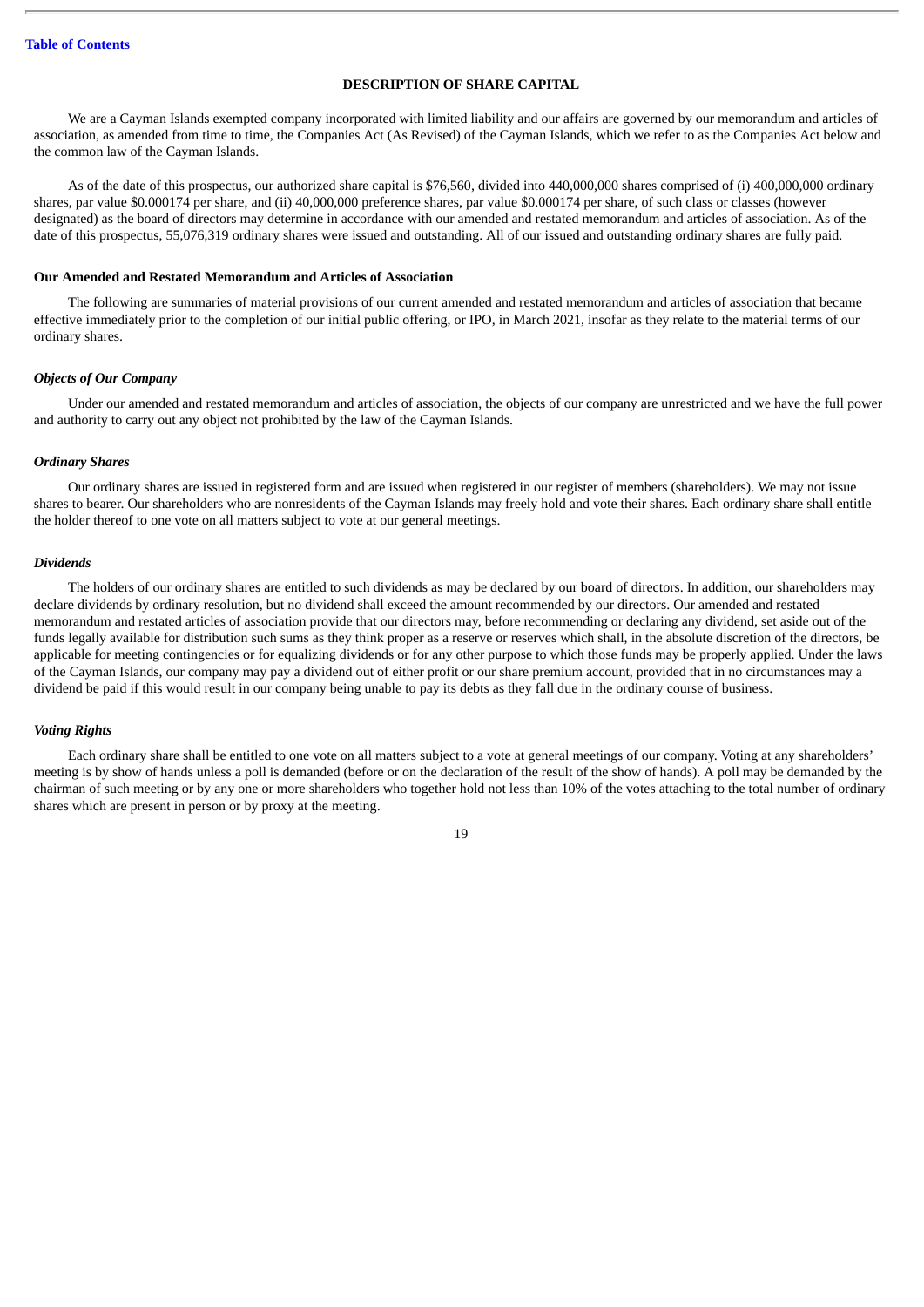An ordinary resolution to be passed at a meeting by the shareholders requires the affirmative vote of a simple majority of the votes attaching to the ordinary shares which are cast at a meeting, while a special resolution requires the affirmative vote of no less than two-thirds of the votes attaching to the ordinary shares which are cast at a meeting. A special resolution will be required for important matters such as a change of name or making changes to our amended and restated memorandum and articles of association. Our company may, among other things, divide or combine our ordinary shares, by an ordinary resolution of our shareholders.

# *General Meetings of Shareholders*

As a Cayman Islands exempted company, we are not obliged by the Companies Act to call shareholders' annual general meetings. Our amended and restated memorandum and articles of association provide that we may (but are not obliged to) in each year hold a general meeting as our annual general meeting in which case we shall specify the meeting as such in the notices calling it, and the annual general meeting shall be held at such time and place as may be determined by our directors.

Shareholders' general meetings may be convened by the chairman of our board of directors or by a majority of our directors (acting by a resolution of the board). Advance notice of at least ten calendar days is required for the convening of our annual general shareholders' meeting (if any) and any other general meeting of our shareholders. A quorum required for any general meeting of shareholders consists of one or more shareholders present in person or by proxy, holding shares which carry in aggregate not less than one-third of all votes attaching to all of our shares in issue and entitled to vote at such general meeting.

The Companies Act provides shareholders with only limited rights to requisition a general meeting, and does not provide shareholders with any right to put any proposal before a general meeting. However, these rights may be provided in a company's articles of association. Our amended and restated memorandum and articles of association provide that upon the requisition of shareholders holding shares which carry in aggregate not less than one-third of the votes attaching to the issued and outstanding shares of our company entitled to vote at general meetings, our board will convene an extraordinary general meeting and put the resolutions so requisitioned to a vote at such meeting. However, our amended and restated memorandum and articles of association do not provide our shareholders with any right to put any proposals before annual general meetings or extraordinary general meetings not called by such shareholders.

# *Transfer of Ordinary Shares*

Subject to the restrictions set out below, any of our shareholders may transfer all or any of his or her ordinary shares by an instrument of transfer in the usual or common form or any other form approved by our board of directors.

Our board of directors may, in its absolute discretion, decline to register any transfer of any ordinary share which is not fully paid up or on which we have a lien. Our board of directors may also decline to register any transfer of any ordinary share unless:

- the instrument of transfer is lodged with us, accompanied by the certificate for the ordinary shares to which it relates and such other evidence as our board of directors may reasonably require to show the right of the transferor to make the transfer;
- the instrument of transfer is in respect of only one class of ordinary shares;
- the instrument of transfer is properly stamped, if required;
- in the case of a transfer to joint holders, the number of joint holders to whom the ordinary share is to be transferred does not exceed four; and
- a fee of such maximum sum as the Nasdaq Global Market may determine to be payable or such lesser sum as our directors may from time to time require is paid to us in respect thereof.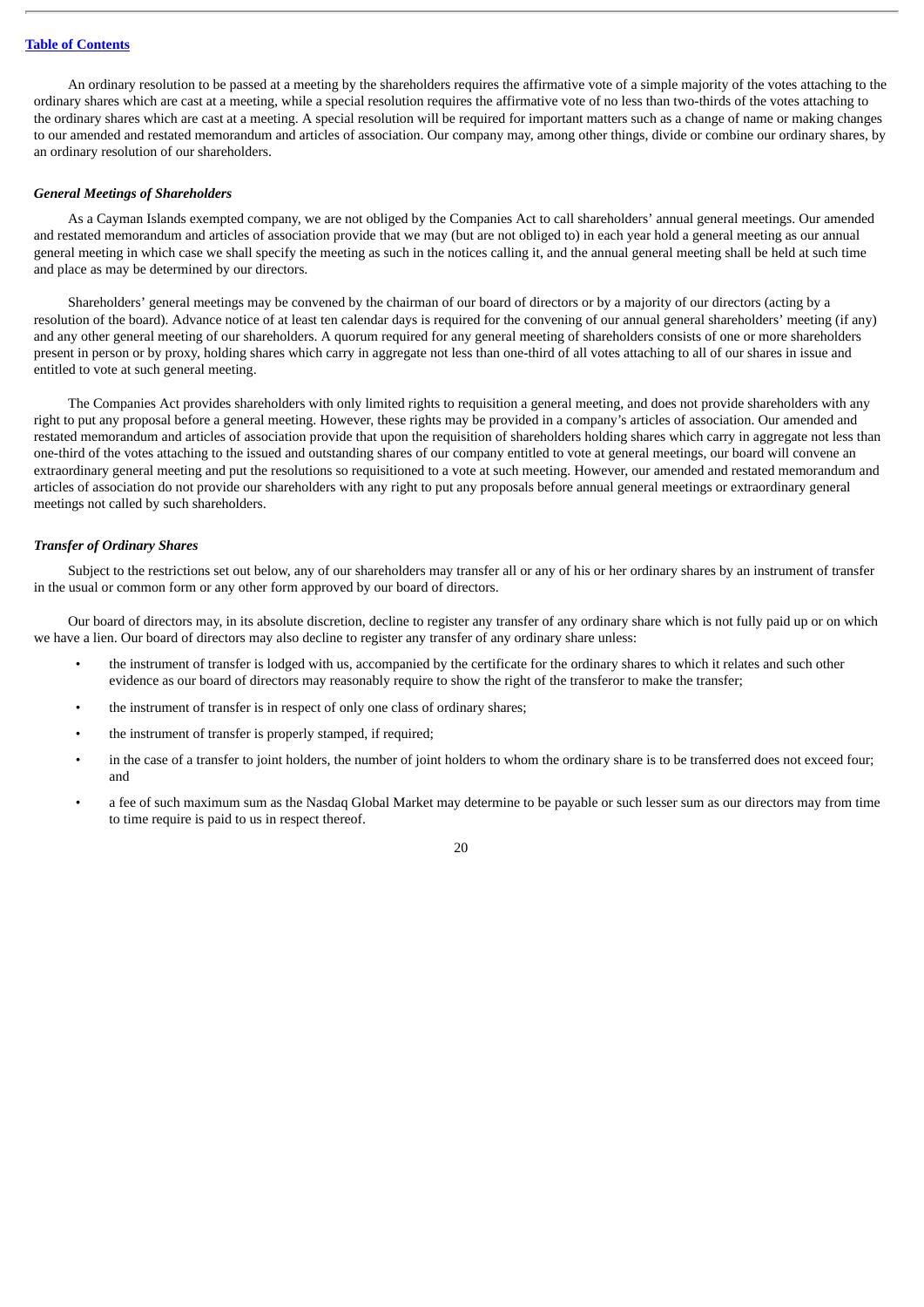If our directors refuse to register a transfer they shall, within three months after the date on which the instrument of transfer was lodged, send to each of the transferor and the transferee notice of such refusal.

The registration of transfers may, after compliance with any notice required of the Nasdaq Global Market, be suspended and the register closed at such times and for such periods as our board of directors may from time to time determine, provided, however, that the registration of transfers shall not be suspended nor the register closed for more than 30 calendar days in any calendar year.

#### *Liquidation*

On the winding up of our company, if the assets available for distribution amongst our shareholders shall be more than sufficient to repay the whole of the share capital at the commencement of the winding up, the surplus shall be distributed amongst our shareholders in proportion to the par value of the shares held by them at the commencement of the winding up, subject to a deduction from those shares in respect of which there are monies due, of all monies payable to our company for unpaid calls or otherwise. If our assets available for distribution are insufficient to repay the whole of the share capital, the assets will be distributed so that the losses are borne by our shareholders in proportion to the par value of the shares held by them.

#### *Calls on Shares and Forfeiture of Shares*

Our board of directors may from time to time make calls upon shareholders for any amounts unpaid on their shares in a notice served to such shareholders at least 14 days prior to the specified time and place of payment. The shares that have been called upon and remain unpaid are subject to forfeiture.

#### *Redemption, Repurchase and Surrender of Shares*

We may issue shares on terms that such shares are subject to redemption, at our option or at the option of the holders of these shares, on such terms and in such manner as may be determined by our board of directors. Our company may also repurchase any of our shares on such terms and in such manner as have been approved by our board of directors or by an ordinary resolution of our shareholders. Under the Companies Act, the redemption or repurchase of any share may be paid out of our profits or out of the proceeds of a new issue of shares made for the purpose of such redemption or repurchase, or out of capital (including share premium account and capital redemption reserve) if our company can, immediately following such payment, pay its debts as they fall due in the ordinary course of business. In addition, under the Companies Act no such share may be redeemed or repurchased (a) unless it is fully paid up, (b) if such redemption or repurchase would result in there being no shares outstanding or (c) if our company has commenced liquidation. In addition, our company may accept the surrender of any fully paid share for no consideration.

#### *Variations of Rights of Shares*

If at any time, our share capital is divided into different classes or series of shares, the rights attached to any class or series of shares (unless otherwise provided by the terms of issue of the shares of that class or series), whether or not our company is being wound-up, may be varied with the consent in writing of the holders of two-thirds of the issued shares of that class or series or with the sanction of a special resolution passed at a separate meeting of the holders of the shares of that class or series. The rights conferred upon the holders of the shares of any class issued with preferred or other rights shall not, subject to any rights or restrictions for the time being attached to the shares of that class, be deemed to be varied by the creation, allotment or issue of further shares ranking *pari passu* with or subsequent to such existing class of shares or the redemption or purchase of any shares of any class by our company. The rights of the holders of shares shall not be deemed to be materially adversely varied by the creation or issue of shares with preferred or other rights including, without limitation, the creation of shares with enhanced or weighted voting rights.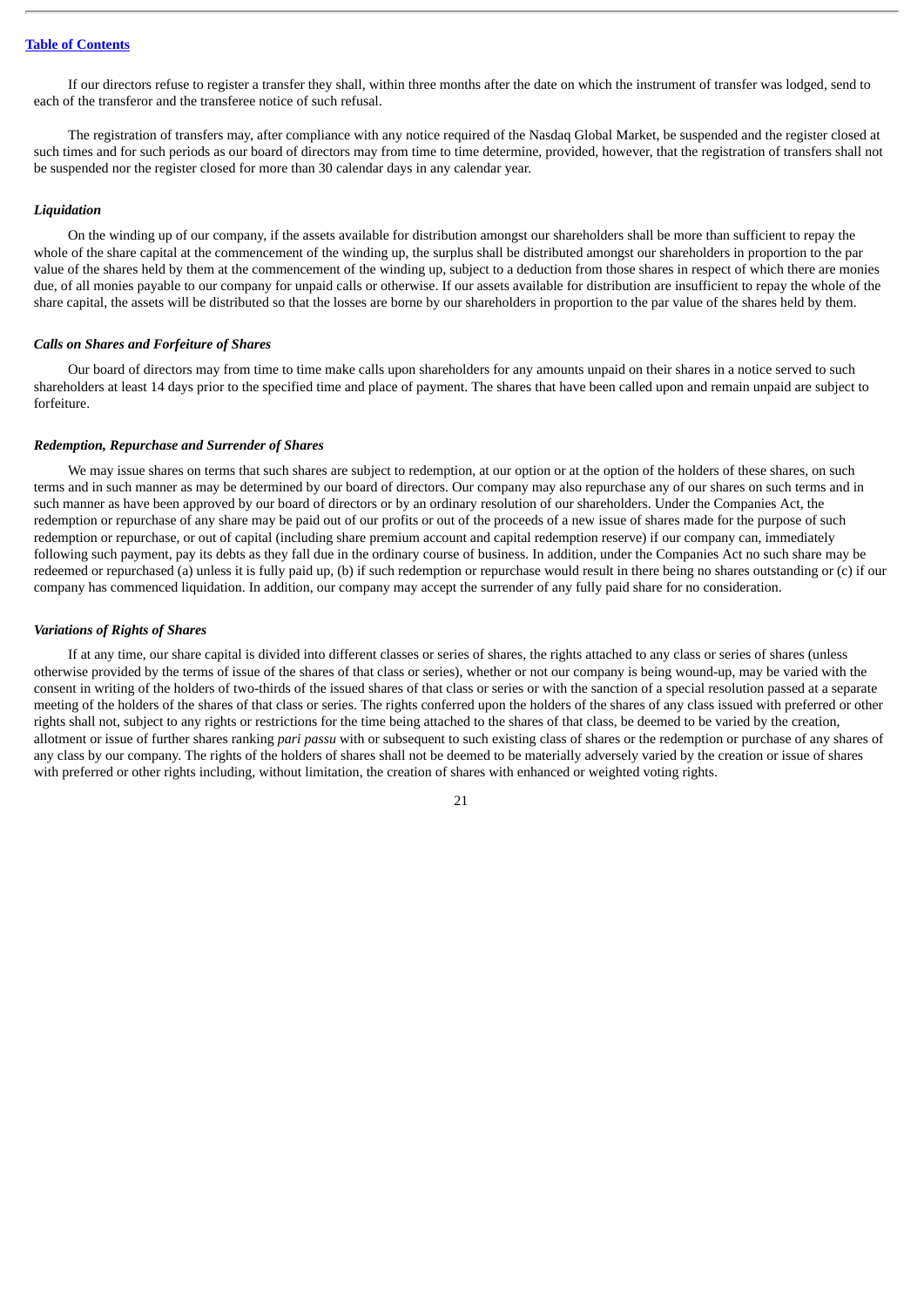# *Issuance of Additional Shares*

Our amended and restated memorandum of association authorizes our board of directors to issue additional ordinary shares from time to time as our board of directors shall determine, to the extent of available authorized but unissued shares.

Our amended and restated memorandum of association also authorizes our board of directors to establish from time to time one or more series of preference shares and to determine, with respect to any series of preference shares, the terms and rights of that series, including:

- the designation of the series;
- the number of shares of the series;
- the dividend rights, dividend rates, conversion rights, voting rights; and
- the rights and terms of redemption and liquidation preferences.

Our board of directors may issue preference shares without action by our shareholders to the extent authorized but unissued. Issuance of these shares may dilute the voting power of holders of ordinary shares.

### *Inspection of Books and Records*

Holders of our ordinary shares have no general right under Cayman Islands law to inspect or obtain copies of our list of shareholders or our corporate records (except for the memorandum and articles of association, special resolutions which have been passed by our shareholders, our register of mortgages and charges and a list of our current directors). However, we will provide our shareholders with annual audited consolidated financial statements. See "*Where You Can Find More Information*."

### *Anti-Takeover Provisions*

Some provisions of our amended and restated memorandum and articles of association may discourage, delay or prevent a change of control of our company or management that shareholders may consider favorable, including provisions that:

- authorize our board of directors to issue preference shares in one or more series and to designate the price, rights, preferences, privileges and restrictions of such preference shares without any further vote or action by our shareholders; and
- limit the ability of shareholders to requisition and convene general meetings of shareholders.

However, under Cayman Islands law, our directors may only exercise the rights and powers granted to them under our amended and restated memorandum and articles of association for a proper purpose and for what they believe in good faith to be in the best interests of our company.

### *Exempted Company*

We are an exempted company with limited liability under the Companies Act. The Companies Act distinguishes between ordinary resident companies and exempted companies. Any company that is registered in the Cayman Islands but conducts business mainly outside of the Cayman Islands may apply to be registered as an exempted company. The requirements for an exempted company are essentially the same as for an ordinary company except that an exempted company:

- does not have to file an annual return of its shareholders with the Registrar of Companies;
- the statutory provisions as to the required majority vote have been met;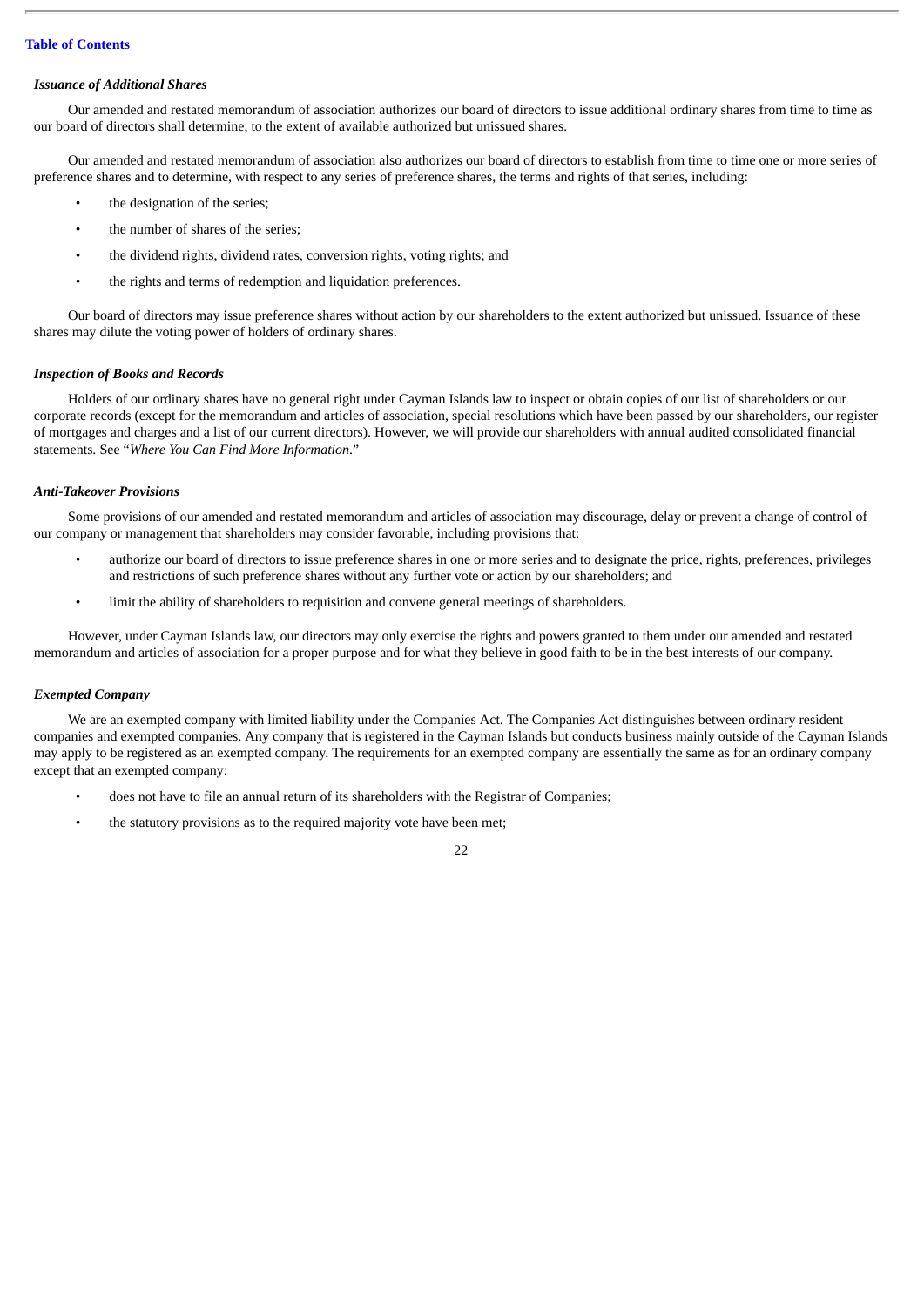- is not required to open its register of members for inspection;
- does not have to hold an annual general meeting;
- may issue shares with no par value;
- may obtain an undertaking against the imposition of any future taxation (such undertakings are usually given for 20 years in the first instance);
- may register by way of continuation in another jurisdiction and be deregistered in the Cayman Islands;
- may register as a limited duration company; and
- may register as a segregated portfolio company.

"Limited liability" means that the liability of each shareholder is limited to the amount unpaid by the shareholder on the shares of the company (except in exceptional circumstances, such as involving fraud, the establishment of an agency relationship or an illegal or improper purpose or other circumstances in which a court may be prepared to pierce or lift the corporate veil).

# **Differences in Corporate Law**

The Companies Act of the Cayman Island is derived, to a large extent, from the older Companies Acts of England but does not follow recent English statutory enactments and accordingly there are significant differences between the Companies Act of the Cayman Island and the current Companies Act of England. In addition, the Companies Act differs from laws applicable to U.S. corporations and their shareholders. Set forth below is a summary of certain significant differences between the provisions of the Companies Act applicable to us and the laws applicable to companies incorporated in the United States and their shareholders.

# *Mergers and Similar Arrangements*

The Companies Act permits mergers and consolidations between Cayman Islands companies and between Cayman Islands companies and non-Cayman Islands companies. For these purposes, (i) "merger" means the merging of two or more constituent companies and the vesting of their undertaking, property and liabilities in one of such companies as the surviving company, and (ii) a "consolidation" means the combination of two or more constituent companies into a consolidated company and the vesting of the undertaking, property and liabilities of such companies to the consolidated company. In order to effect such a merger or consolidation, the directors of each constituent company must approve a written plan of merger or consolidation, which must then be authorized by (a) a special resolution of the shareholders of each constituent company, and (b) such other authorization, if any, as may be specified in such constituent company's articles of association. The written plan of merger or consolidation must be filed with the Registrar of Companies of the Cayman Islands together with a declaration as to the solvency of the consolidated or surviving company, a list of the assets and liabilities of each constituent company and an undertaking that a copy of the certificate of merger or consolidation will be given to the members and creditors of each constituent company and that notification of the merger or consolidation will be published in the Cayman Islands Gazette. Court approval is not required for a merger or consolidation which is effected in compliance with these statutory procedures.

A merger between a Cayman parent company and its Cayman subsidiary or subsidiaries does not require authorization by a resolution of shareholders of that Cayman subsidiary if a copy of the plan of merger is given to every member of that Cayman subsidiary to be merged unless that member agrees otherwise. For this purpose, a company is a "parent" of a subsidiary if it holds issued shares that together represent at least ninety percent (90%) of the votes at a general meeting of the subsidiary.

The consent of each holder of a fixed or floating security interest over a constituent company is required unless this requirement is waived by a court in the Cayman Islands.

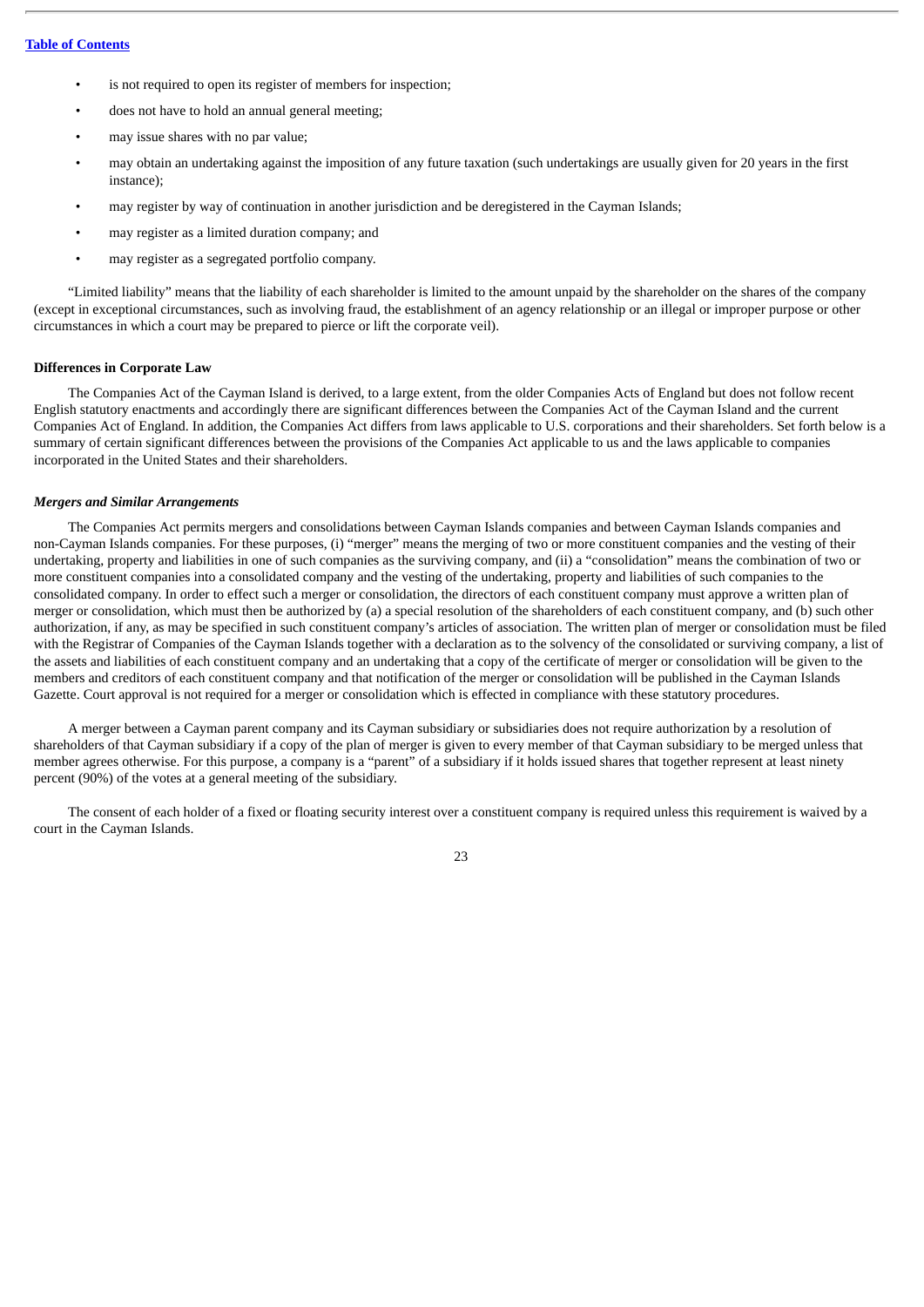Save in some limited circumstances, a shareholder of a Cayman constituent company who dissents from the merger or consolidation is entitled to payment of the fair value of his shares (which, if not agreed between the parties, will be determined by the Cayman Islands court) upon dissenting to the merger or consolidation, provide the dissenting shareholder complies strictly with the procedures set out in the Companies Act. The exercise of dissenter rights will preclude the exercise by the dissenting shareholder of any other rights to which he or she might otherwise be entitled by virtue of holding shares, save for the right to seek relief on the grounds that the merger or consolidation is void or unlawful.

Separate from the statutory provisions relating to mergers and consolidations, the Companies Act also contains statutory provisions that facilitate the reconstruction and amalgamation of companies by way of schemes of arrangement, provided that the arrangement is approved by a majority in number of each class of shareholders and creditors with whom the arrangement is to be made, and who must in addition represent three-fourths in value of each such class of shareholders or creditors, as the case may be, that are present and voting either in person or by proxy at a meeting, or meetings, convened for that purpose. The convening of the meetings and subsequently the arrangement must be sanctioned by the Grand Court of the Cayman Islands. While a dissenting shareholder has the right to express to the court the view that the transaction ought not to be approved, the court can be expected to approve the arrangement if it determines that:

- the statutory provisions as to the required majority vote have been met;
- the shareholders have been fairly represented at the meeting in question and the statutory majority are acting bona fide without coercion of the minority to promote interests adverse to those of the class;
- the arrangement is such that may be reasonably approved by an intelligent and honest man of that class acting in respect of his interest; and
- the arrangement is not one that would more properly be sanctioned under some other provision of the Companies Act.

The Companies Act also contains a statutory power of compulsory acquisition which may facilitate the "squeeze out" of dissentient minority shareholders upon a tender offer. When a tender offer is made and accepted by holders of 90.0% of the shares affected within four months, the offeror may, within a two-month period commencing on the expiration of such four month period, require the holders of the remaining shares to transfer such shares to the offeror on the terms of the offer. An objection can be made to the Grand Court of the Cayman Islands but this is unlikely to succeed in the case of an offer which has been so approved unless there is evidence of fraud, bad faith or collusion.

If an arrangement and reconstruction by way of scheme of arrangement is thus approved and sanctioned, or if a tender offer is made and accepted, a dissenting shareholder would have no rights comparable to appraisal rights, which would otherwise ordinarily be available to dissenting shareholders of Delaware corporations, providing rights to receive payment in cash for the judicially determined value of the shares.

# *Shareholders' Suits*

In principle, we will normally be the proper plaintiff to sue for a wrong done to us as a company, and as a general rule a derivative action may not be brought by a minority shareholder. However, based on English authorities, which would in all likelihood be of persuasive authority in the Cayman Islands, the Cayman Islands court can be expected to follow and apply the common law principles (namely the rule in Foss v. Harbottle and the exceptions thereto) so that a non-controlling shareholder may be permitted to commence a class action against or derivative actions in the name of the company to challenge actions where:

- the act complained of, although not *ultra vires*, could only be effected duly if authorized by more than a simple majority vote that has not been obtained; and
- those who control the company are perpetrating a "fraud on the minority."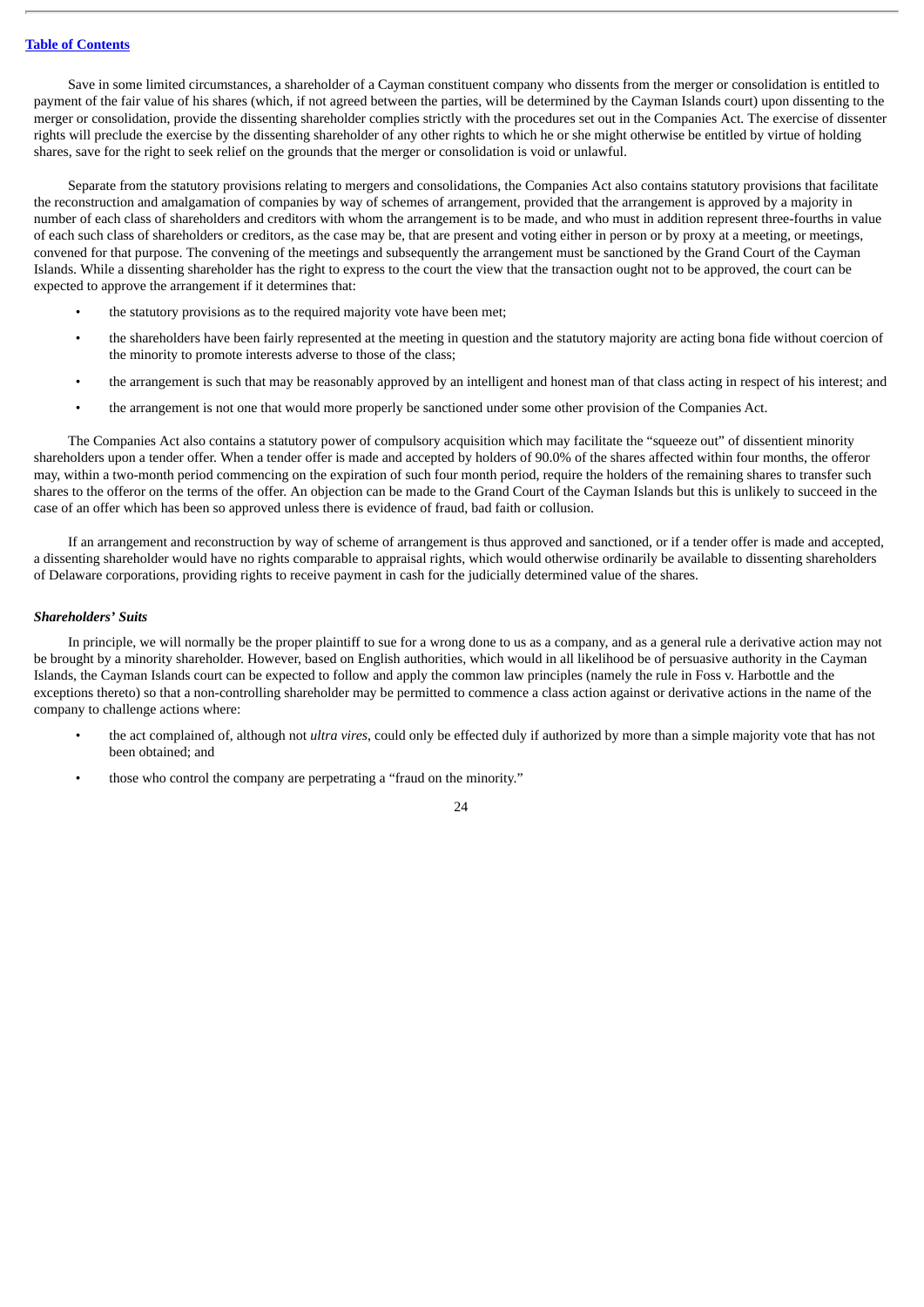### *Indemnification of Directors and Executive Officers and Limitation of Liability*

Cayman Islands law does not limit the extent to which a company's memorandum and articles of association may provide for indemnification of officers and directors, except to the extent any such provision may be held by the Cayman Islands courts to be contrary to public policy, such as to provide indemnification against civil fraud or the consequences of committing a crime. Our amended and restated memorandum and articles of association provide that we shall indemnify our officers and directors against all actions, proceedings, costs, charges, expenses, losses, damages or liabilities incurred or sustained by such directors or officer, other than by reason of such person's dishonesty, willful default or fraud, in or about the conduct of our company's business or affairs (including as a result of any mistake of judgment) or in the execution or discharge of his or her duties, powers, authorities or discretions, including without prejudice to the generality of the foregoing, any costs, expenses, losses or liabilities incurred by such director or officer in defending (whether successfully or otherwise) any civil proceedings concerning our company or its affairs in any court whether in the Cayman Islands or elsewhere. This standard of conduct is generally the same as permitted under the Delaware General Corporation Law for a Delaware corporation.

In addition, we have entered into indemnification agreements with our directors and specific executive officers that provide such persons with additional indemnification beyond that provided in our amended and restated memorandum and articles of association.

Insofar as indemnification for liabilities arising under the Securities Act may be permitted to our directors, officers or persons controlling us under the foregoing provisions, we have been informed that in the opinion of the SEC, such indemnification is against public policy as expressed in the Securities Act and is therefore unenforceable.

# *Directors' Fiduciary Duties*

Under Delaware corporate law, a director of a Delaware corporation has a fiduciary duty to the corporation and its shareholders. This duty has two components: the duty of care and the duty of loyalty. The duty of care requires that a director act in good faith, with the care that an ordinarily prudent person would exercise under similar circumstances. Under this duty, a director must inform himself of, and disclose to shareholders, all material information reasonably available regarding a significant transaction. The duty of loyalty requires that a director acts in a manner he or she reasonably believes to be in the best interests of the corporation. He or she must not use their corporate position for personal gain or advantage. This duty prohibits self-dealing by a director and mandates that the best interest of the corporation and its shareholders take precedence over any interest possessed by a director, officer or controlling shareholder and not shared by the shareholders generally. In general, actions of a director are presumed to have been made on an informed basis, in good faith and in the honest belief that the action taken was in the best interests of the corporation. However, this presumption may be rebutted by evidence of a breach of one of the fiduciary duties. Should such evidence be presented concerning a transaction by a director, the director must prove the procedural fairness of the transaction, and that the transaction was of fair value to the corporation.

As a matter of Cayman Islands law, a director of a Cayman Islands company is in the position of a fiduciary with respect to the company and therefore it is considered that he or she owes the following duties to the company—a duty to act bona fide in the best interests of the company, a duty not to make a profit based on his or her position as director (unless the company permits them to do so), a duty not to put himself or herself in a position where the interests of the company conflict with his or personal interest or his duty to a third party, and a duty to exercise powers for the purpose for which such powers were intended. A director of a Cayman Islands company owes to the company a duty to act with skill and care. It was previously considered that a director need not exhibit in the performance of his or her duties a greater degree of skill than may reasonably be expected from a person of his knowledge and experience. However, English and Commonwealth courts have moved towards an objective standard with regard to the required skill and care and these authorities are likely to be followed in the Cayman Islands.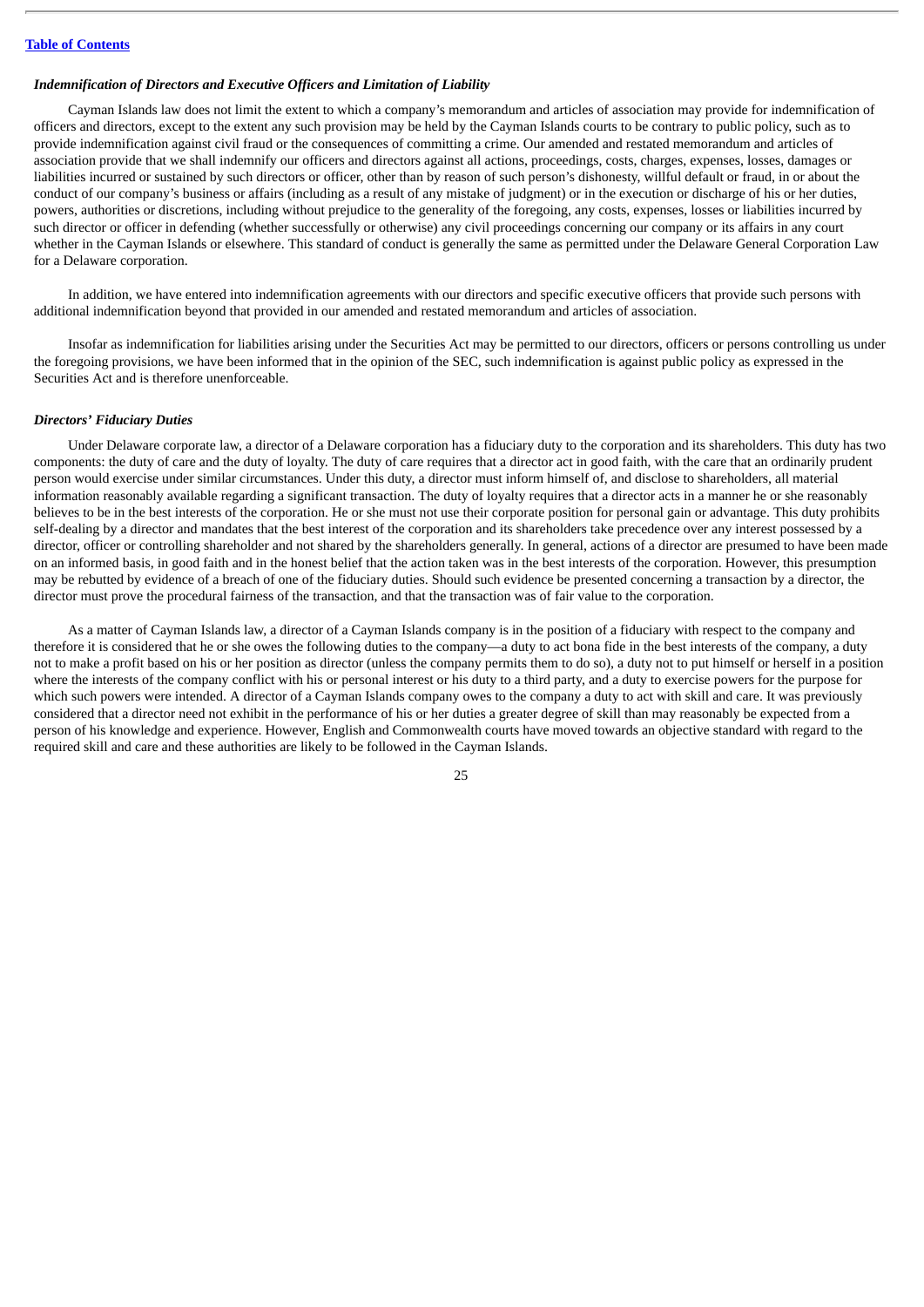#### *Shareholder Action by Written Resolution*

Under the Delaware General Corporation Law, a corporation may eliminate the right of shareholders to act by written consent by amendment to its certificate of incorporation. Cayman Islands law and our amended and restated articles of association provide that our shareholders may approve corporate matters by way of a unanimous written resolution signed by or on behalf of each shareholder who would have been entitled to vote on such matter at a general meeting without a meeting being held.

#### *Shareholder Proposals*

Under the Delaware General Corporation Law, a shareholder has the right to put any proposal before the annual meeting of shareholders, provided it complies with the notice provisions in the governing documents. A special meeting may be called by the board of directors or any other person authorized to do so in the governing documents, but shareholders may be precluded from calling special meetings.

The Companies Act provides shareholders with only limited rights to requisition a general meeting, and does not provide shareholders with any right to put any proposal before a general meeting. However, these rights may be provided in a company's articles of association. Our amended and restated articles of association allow our shareholders holding shares which carry in aggregate not less than one-third of all votes attaching to the issued and outstanding shares of our company entitled to vote at general meetings to requisition an extraordinary general meeting of our shareholders, in which case our board is obliged to convene an extraordinary general meeting and to put the resolutions so requisitioned to a vote at such meeting. Other than this right to requisition a shareholders' meeting, our amended and restated articles of association do not provide our shareholders with any other right to put proposals before annual general meetings or extraordinary general meetings. As an exempted Cayman Islands company, we may but are not obliged by law to call shareholders' annual general meetings.

# *Cumulative Voting*

Under the Delaware General Corporation Law, cumulative voting for elections of directors is not permitted unless the corporation's certificate of incorporation specifically provides for it. Cumulative voting potentially facilitates the representation of minority shareholders on a board of directors since it permits the minority shareholder to cast all the votes to which the shareholder is entitled on a single director, which increases the shareholder's voting power with respect to electing such director. There are no prohibitions in relation to cumulative voting under the laws of the Cayman Islands but our amended and restated articles of association do not provide for cumulative voting. As a result, our shareholders are not afforded any less protections or rights on this issue than shareholders of a Delaware corporation.

#### *Removal of Directors*

Under the Delaware General Corporation Law, a director of a corporation with a classified board may be removed only for cause with the approval of a majority of the outstanding shares entitled to vote, unless the certificate of incorporation provides otherwise. Under our amended and restated articles of association, directors may be removed with or without cause, by an ordinary resolution of our shareholders. In addition, a director's office shall be vacated if the director (i) becomes bankrupt or makes any arrangement or composition with his creditors; (ii) is found to be or becomes of unsound mind or dies; (iii) resigns his or her office by notice in writing to the company; (iv) without special leave of absence from our board of directors, is absent from three consecutive meetings of the board and the board resolves that his or her office be vacated; or (v) is removed from office pursuant to any other provisions of our amended and restated memorandum and articles of association.

# *Transactions with Interested Shareholders*

The Delaware General Corporation Law contains a business combination statute applicable to Delaware corporations whereby, unless the corporation has specifically elected not to be governed by such statute by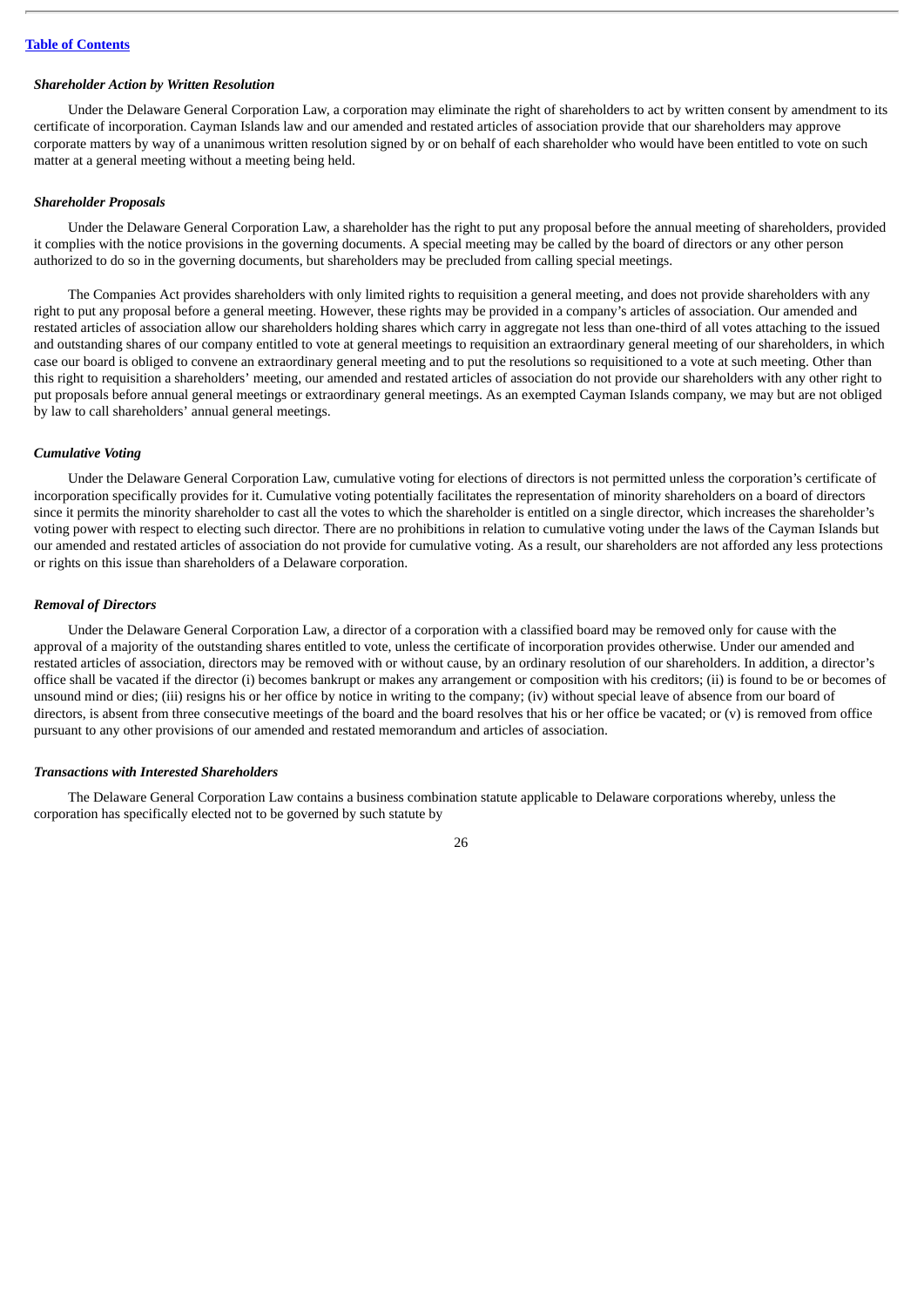amendment to its certificate of incorporation, it is prohibited from engaging in various business combinations with an "interested shareholder" for three years following the date that such person becomes an interested shareholder. An interested shareholder generally is a person or a group who or which owns or owned 15% or more of the target's outstanding voting share within the past three years. This has the effect of limiting the ability of a potential acquirer to make a two-tiered bid for the target in which all shareholders would not be treated equally. The statute does not apply if, among other things, prior to the date on which such shareholder becomes an interested shareholder, the board of directors approves either the business combination or the transaction which resulted in the person becoming an interested shareholder. This encourages any potential acquirer of a Delaware corporation to negotiate the terms of any acquisition transaction with the target's board of directors.

Cayman Islands law has no comparable statute. As a result, we cannot avail ourselves of the types of protections afforded by the Delaware business combination statute. However, although Cayman Islands law does not regulate transactions between a company and its significant shareholders, it does provide that such transactions must be entered into bona fide in the best interests of the company and not with the effect of constituting a fraud on the minority shareholders.

#### *Dissolution; Winding up*

Under the Delaware General Corporation Law, unless the board of directors approves the proposal to dissolve, dissolution must be approved by shareholders holding 100% of the total voting power of the corporation. Only if the dissolution is initiated by the board of directors may it be approved by a simple majority of the corporation's outstanding shares. Delaware law allows a Delaware corporation to include in its certificate of incorporation a supermajority voting requirement in connection with dissolutions initiated by the board.

Under Cayman Islands law, a company may be wound up by either an order of the courts of the Cayman Islands or by a special resolution of its members or, if the company is unable to pay its debts as they fall due, by an ordinary resolution of its members. The court has authority to order winding up in a number of specified circumstances including where it is, in the opinion of the court, just and equitable to do so.

#### *Variation of Rights of Shares*

Under the Delaware General Corporation Law, a corporation may vary the rights of a class of shares with the approval of a majority of the outstanding shares of such class, unless the certificate of incorporation provides otherwise. Under Cayman Islands law and our amended and restated articles of association, if our share capital is divided into more than one class of shares, we may vary the rights attached to any class with the written consent of the holders of two-thirds of the issued shares of that class or with the sanction of a special resolution passed at a general meeting of the holders of the shares of that class.

## *Amendment of Governing Documents*

Under the Delaware General Corporation Law, a corporation's governing documents may be amended with the approval of a majority of the outstanding shares entitled to vote, unless the certificate of incorporation provides otherwise. Under the Companies Act and our amended and restated memorandum and articles of association, our memorandum and articles of association may only be amended by a special resolution of our shareholders.

# *Rights of Non-resident or Foreign Shareholders*

There are no limitations imposed by our amended and restated memorandum and articles of association on the rights of non-resident or foreign shareholders to hold or exercise voting rights on our shares. In addition, there are no provisions in our amended and restated memorandum and articles of association governing the ownership threshold above which shareholder ownership must be disclosed.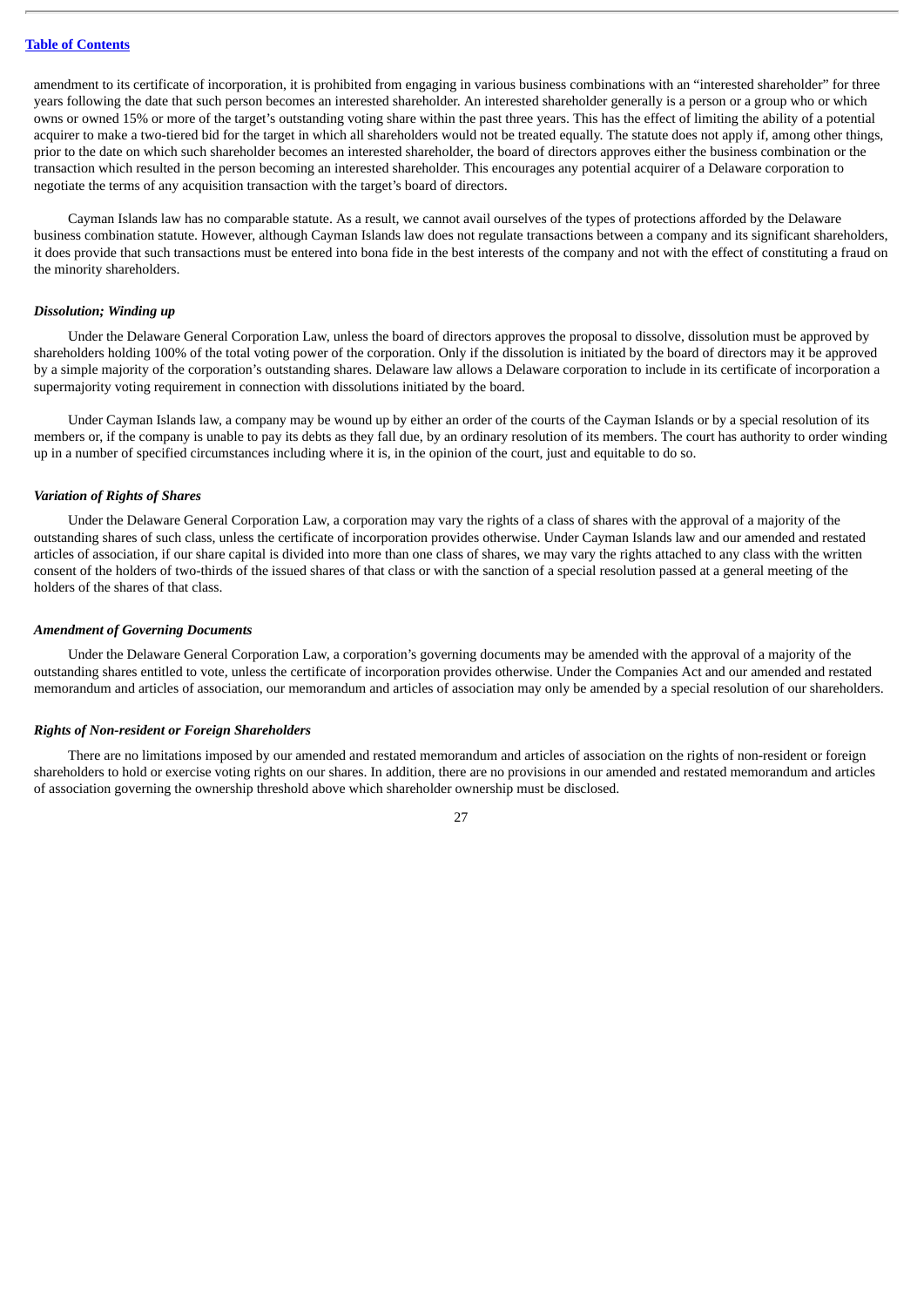# **History of Securities Issuances**

The following is a summary of our securities issuances in the past three years. Unless otherwise noted, the history of securities issuances set forth below does not give effect to the 1-for-1.74 share consolidation of our ordinary shares effected prior to our IPO.

#### *Ordinary Shares*

On April 14, 2020, we issued 245,798 ordinary shares to each of BioFortune Inc. and Zheng Wei, Ph.D.

From December 2018 through December 2020, we issued 4,473,305 ordinary shares to Connect Union, Inc. as nominee for purposes of the implementation of awards issue or to be issued to employees, directors and consultants of our company pursuant to the 2019 Stock Incentive Plan, or the 2019 Plan. In September 2021, Connect Union surrendered all such ordinary shares to us and ceased holding ordinary shares issued by us under the nominee structure.

Immediately prior to our IPO, we effected a 1-for-1.74 share consolidation of our ordinary shares.

In March 2021, we completed our IPO on the NASDAQ Global Market pursuant to which we issued 12,937,500 ADSs, representing 12,937,500 ordinary shares, at \$17.00 per share for gross proceeds of \$219,937,500.00.

Upon the closing of our IPO, we issued (i) 121,080 ordinary shares to each of BioFortune Inc. and Dr. Wei immediately after the closing of the offering as a result of the achievement of the Financing Condition and (ii) 46,232 ordinary shares to the holders of Series C Preferred Shares pursuant to the anti-dilution provisions contained in the shareholders agreement with our pre-IPO investors.

In connection with our IPO, we adopted the 2021 Stock Incentive Plan, or the 2021 Plan, to provide additional incentives to selected employees, directors and consultants, and to enable our company to obtain and retain the services of these individuals. The 2021 Plan enables us to grant options, share appreciation rights, restricted shares, restricted share units, dividend equivalent rights or other stock- or cash-based awards to our employees, directors and consultants. We authorized 6,000,000 ordinary shares to be available for grant pursuant to awards under the 2021 Plan, and as of April 30, 2022, there were 2,700,637 shares remaining available for grant.

As of April 30, 2022, there were 5,587,897 options outstanding under both plans with a weighted average exercise price of \$8.36 of which 875,002 shares were vested.

# *Preferred Shares*

*Series C Preferred Shares Financing*. On August 21, 2020, we issued and sold to investors in private placements an aggregate of 16,605,196 Series C Preferred Shares at a subscription price of \$6.3233 per share, for aggregate consideration of approximately \$105 million. On December 1, 2020, we issued and sold to investors in private placements an aggregate of 4,744,341 Series C Preferred Shares at a subscription price of \$6.3233 per share, for aggregate consideration of \$30 million.

All of our preferred shares were automatically converted into ordinary shares immediately prior to the completion of our IPO.

The following table sets forth the aggregate number of our ordinary shares and preferred shares acquired by holders of more than 5% of our ordinary shares in the pre-IPO financing transactions described above. All of our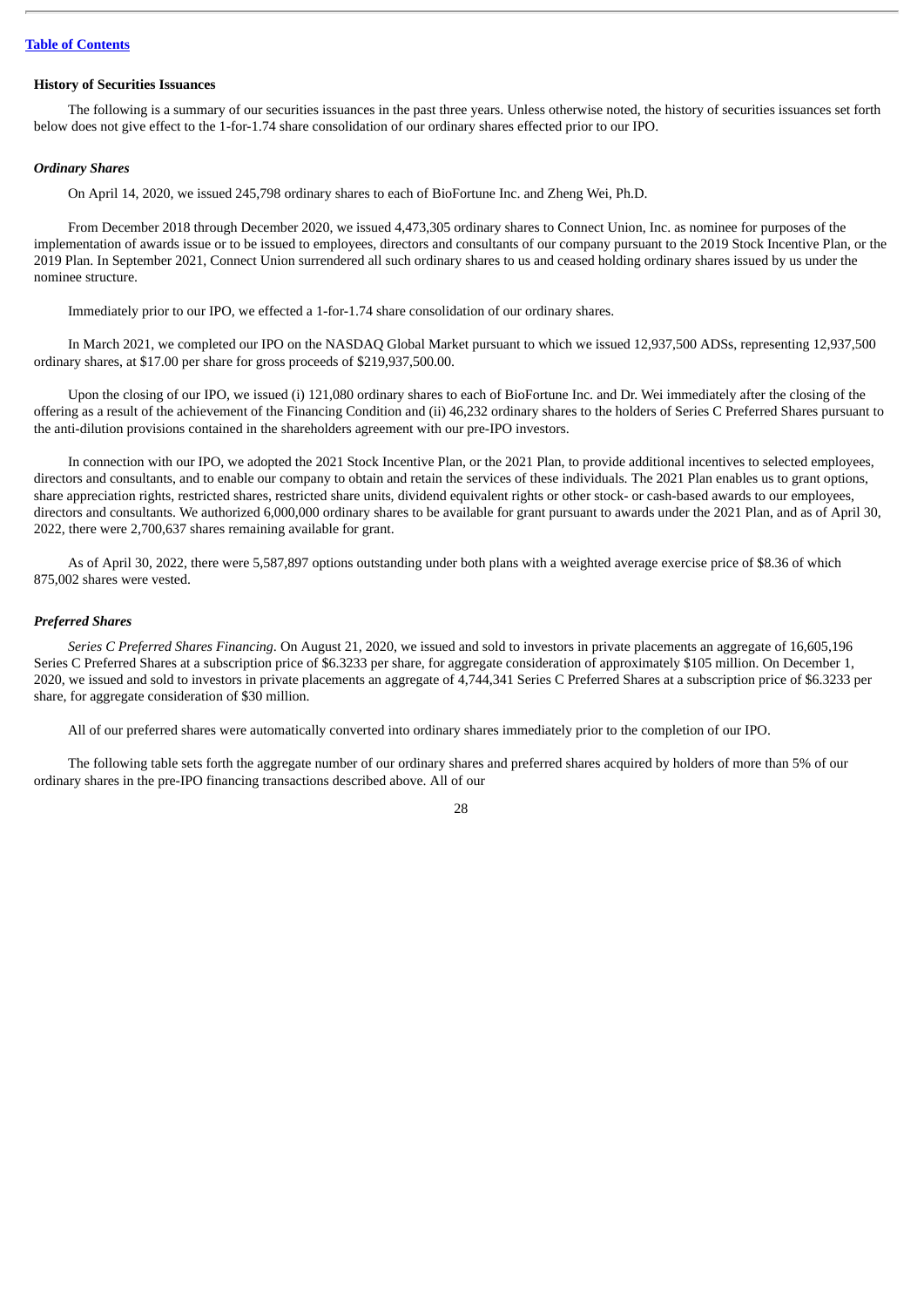preferred shares were automatically converted into ordinary shares immediately prior to the completion of our IPO.

| <b>PARTICIPANTS</b>                                  | <b>ORDINARY</b><br><b>SHARES</b> | <b>SERIES C</b><br><b>PREFERRED</b><br><b>SHARES</b> |
|------------------------------------------------------|----------------------------------|------------------------------------------------------|
| 5% or Greater Shareholders                           |                                  |                                                      |
| Entities affiliated with Qiming Venture Partners (1) |                                  | 3,162,895                                            |
| Entities affiliated with RA Capital Management (2)   |                                  | 6,325,789                                            |
| Shanghai Minhui Enterprise Management Consulting     |                                  |                                                      |
| Partnership (Limited Partnership)                    | 9,232,700                        |                                                      |

(1) Represents shares acquired by Qiming Managing Directors Fund V, L.P., Qiming Venture Partners V, L.P., Qiming VII Strategic Investors Fund, L.P. and Qiming Venture Partners VII, L.P.

(2) Represents shares acquired by RA Capital Healthcare Fund, L.P., RA Capital Nexus Fund, L.P. and Blackwell Partners LLC—Series A.

# **Transfer Agent and Registrar**

The depositary for the ADSs is Deutsche Bank Trust Company Americas. Our ordinary share register is maintained by Maples Fund Services (Cayman) Limited. The share register reflects only record owners of our ordinary shares. Holders of our ADSs will not be treated as one of our shareholders and their names will therefore not be entered in our share register. The depositary, the custodian or their nominees will be the holder of the shares underlying our ADSs. Holders of our ADSs have a right to receive the ordinary shares underlying their ADSs. For discussion on our ADSs and ADS holder rights, see "*Description of American Depositary Shares*" in this prospectus.

### **Listing**

Our ADSs are listed on the Nasdaq Global Market under the symbol "CNTB."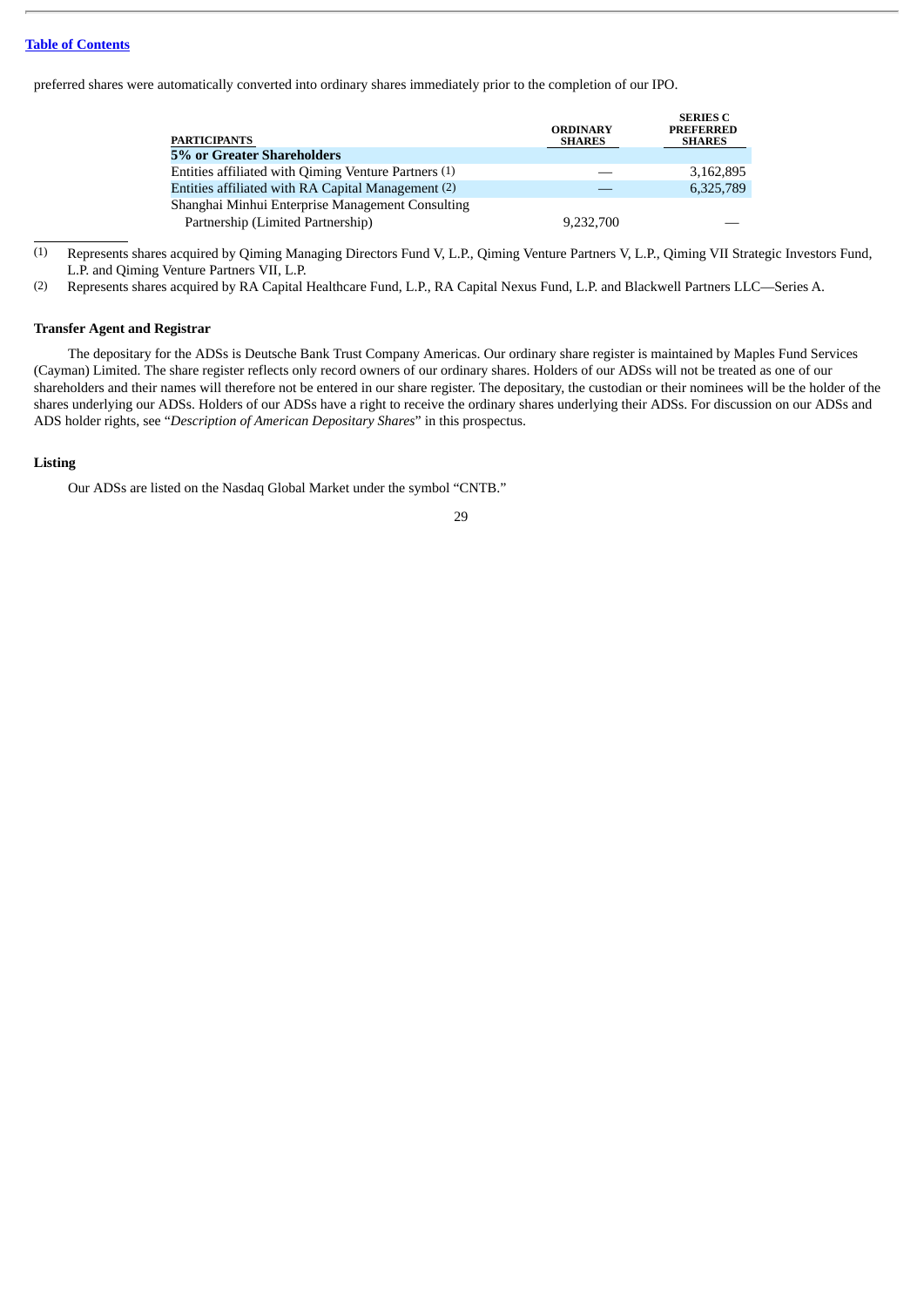# **DESCRIPTION OF AMERICAN DEPOSITARY SHARES**

# <span id="page-34-0"></span>**American Depositary Shares**

Deutsche Bank Trust Company Americas, as depositary, will register and deliver the ADSs. Each ADS will represent ownership of one ordinary share, deposited with Deutsche Bank AG, Hong Kong Branch, as custodian for the depositary. Each ADS will also represent ownership of any other securities, cash or other property which may be held by the depositary. The depositary's corporate trust office at which the ADSs will be administered is located at 60 Wall Street, New York, NY 10005, USA. The principal executive office of the depositary is located at 60 Wall Street, New York, NY 10005, USA.

The Direct Registration System, or DRS, is a system administered by The Depository Trust Company, or DTC, pursuant to which the depositary may register the ownership of uncertificated ADSs, which ownership shall be evidenced by periodic statements issued by the depositary to the ADS holders entitled thereto.

We will not treat ADS holders as our shareholders and accordingly, you, as an ADS holder, will not have shareholder rights. Cayman Islands law governs shareholder rights. The depositary will be the holder of the ordinary shares underlying your ADSs. As a holder of ADSs, you will have ADS holder rights. A deposit agreement among us, the depositary and you, as an ADS holder, and the beneficial owners of ADSs sets out ADS holder rights as well as the rights and obligations of the depositary. The laws of the State of New York govern the deposit agreement and the ADSs. See *"— Jurisdiction and Arbitration*."

The following is a summary of the material provisions of the deposit agreement. For more complete information, you should read the entire deposit agreement and the form of American Depositary Receipt, or ADR. For directions on how to obtain copies of those documents, see "*Where You Can Find More Information*."

# **Holding the ADSs**

#### *How will you hold your ADSs?*

You may hold ADSs either (1) directly (a) by having an ADR, which is a certificate evidencing a specific number of ADSs, registered in your name, or (b) by holding ADSs in DRS, or (2) indirectly through your broker or other financial institution. If you hold ADSs directly, you are an ADS holder. This description assumes you hold your ADSs directly. ADSs will be issued through DRS, unless you specifically request certificated ADRs. If you hold the ADSs indirectly, you must rely on the procedures of your broker or other financial institution to assert the rights of ADS holders described in this section. You should consult with your broker or financial institution to find out what those procedures are.

#### **Dividends and Other Distributions**

#### *How will you receive dividends and other distributions on the ordinary shares?*

The depositary has agreed to pay to you the cash dividends or other distributions it or the custodian receives on ordinary shares or other deposited securities, after deducting its fees and expenses. You will receive these distributions in proportion to the number of ordinary shares your ADSs represent as of the record date (which will be as close as practicable to the record date for our ordinary shares) set by the depositary with respect to the ADSs.

• *Cash*. The depositary will convert or cause to be converted any cash dividend or other cash distribution we pay on the ordinary shares or any net proceeds from the sale of any ordinary shares, rights, securities or other entitlements under the terms of the deposit agreement into U.S. dollars if it can do so on a practicable basis, and can transfer the U.S. dollars to the United States and will distribute promptly the amount thus received. If the depositary shall determine in its judgment that such conversions or transfers are not practical or lawful or if any government approval or license is needed and cannot be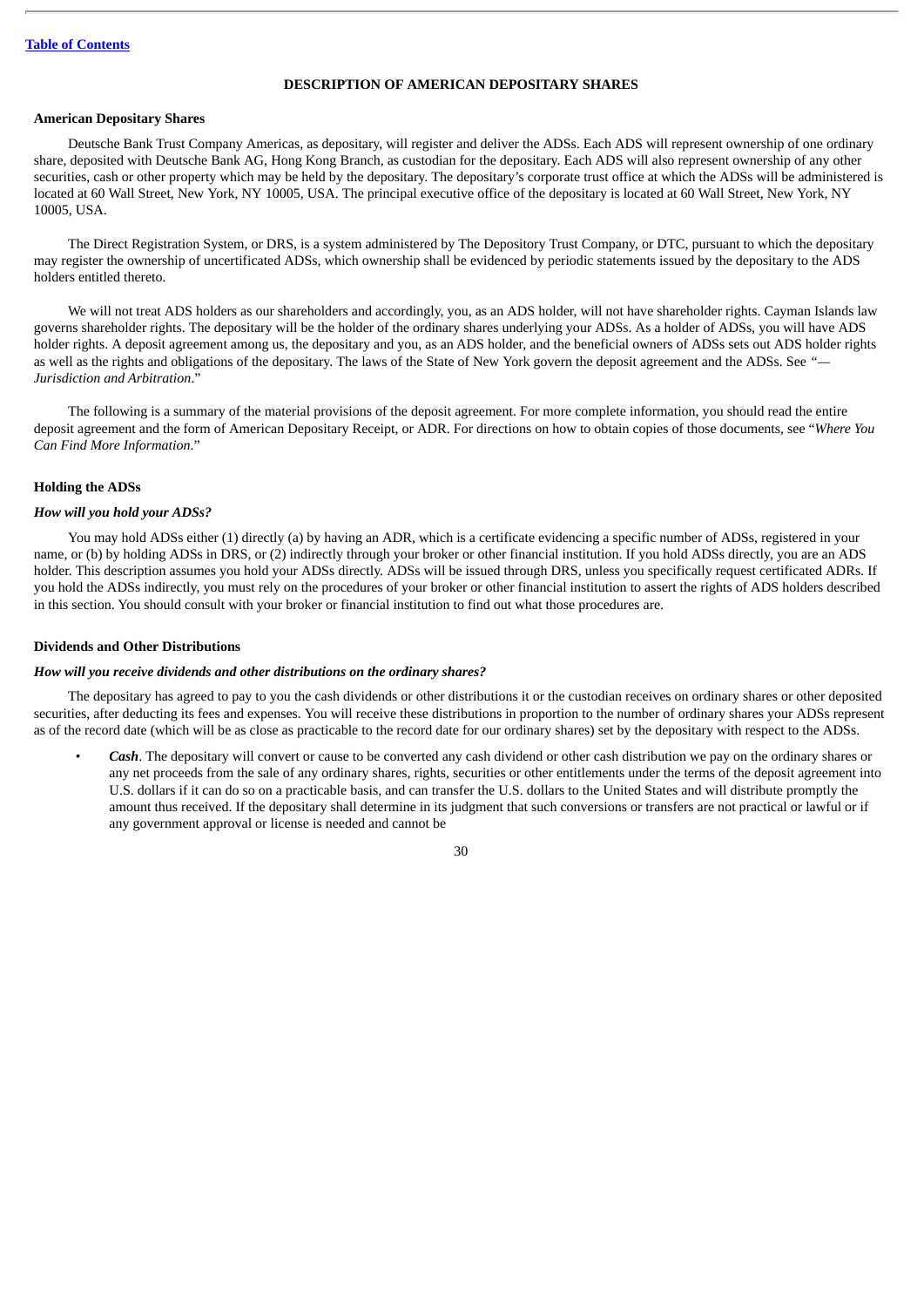obtained at a reasonable cost within a reasonable period or otherwise sought, the deposit agreement allows the depositary to distribute the foreign currency only to those ADS holders to whom it is possible to do so. It will hold or cause the custodian to hold the foreign currency it cannot convert for the account of the ADS holders who have not been paid and such funds will be held for the respective accounts of the ADS holders. It will not invest the foreign currency and it will not be liable for any interest for the respective accounts of the ADS holders.

- Before making a distribution, any taxes or other governmental charges, together with fees and expenses of the depositary, that must be paid, will be deducted. See "*Taxation*." It will distribute only whole U.S. dollars and cents and will round down fractional cents to the nearest whole cent. If the exchange rates fluctuate during a time when the depositary cannot convert the foreign currency, you may lose *some or all of the value of the distribution*.
- *Shares*. For any ordinary shares we distribute as a dividend or free distribution, either (1) the depositary will distribute additional ADSs representing such ordinary shares or (2) existing ADSs as of the applicable record date will represent rights and interests in the additional ordinary shares distributed, to the extent reasonably practicable and permissible under law, in either case, net of applicable fees, charges and expenses incurred by the depositary and taxes and/or other governmental charges. The depositary will only distribute whole ADSs. It will try to sell ordinary shares which would require it to deliver a fractional ADS and distribute the net proceeds in the same way as it does with cash. The depositary may sell a portion of the distributed ordinary shares sufficient to pay its fees and expenses, and any taxes and governmental charges, in connection with that distribution.
- *Elective Distributions in Cash or Shares*. If we offer holders of our ordinary shares the option to receive dividends in either cash or shares, the depositary, after consultation with us and having received timely notice as described in the deposit agreement of such elective distribution by us, has discretion to determine to what extent such elective distribution will be made available to you as a holder of the ADSs. We must timely first instruct the depositary to make such elective distribution available to you and furnish it with satisfactory evidence that it is legal to do so. The depositary could decide it is not legal or reasonably practicable to make such elective distribution available to you. In such case, the depositary shall, on the basis of the same determination as is made in respect of the ordinary shares for which no election is made, distribute either cash in the same way as it does in a cash distribution, or additional ADSs representing ordinary shares in the same way as it does in a share distribution. The depositary is not obligated to make available to you a method to receive the elective dividend in shares rather than in ADSs. There can be no assurance that you will be given the opportunity to receive elective distributions on the same terms and conditions as the holders of ordinary shares.
- *Rights to Purchase Additional Shares*. If we offer holders of our ordinary shares any rights to subscribe for additional shares, the depositary shall having received timely notice as described in the deposit agreement of such distribution by us, consult with us, and we must determine whether it is lawful and reasonably practicable to make these rights available to you. We must first instruct the depositary to make such rights available to you and furnish the depositary with satisfactory evidence that it is legal to do so. If the depositary decides it is not legal or reasonably practicable to make the rights available but that it is lawful and reasonably practicable to sell the rights, the depositary will endeavor to sell the rights and in a riskless principal capacity or otherwise, at such place and upon such terms (including public or private sale) as it may deem proper distribute the net proceeds in the same way as it does with cash. The depositary will allow rights that are not distributed or sold to lapse. In that case, you will receive no value for them.

If the depositary makes rights available to you, it will establish procedures to distribute such rights and enable you to exercise the rights upon your payment of applicable fees, charges and expenses incurred by the depositary and taxes and/or other governmental charges. The Depositary shall not be obliged to make available to you a method to exercise such rights to subscribe for ordinary shares (rather than ADSs).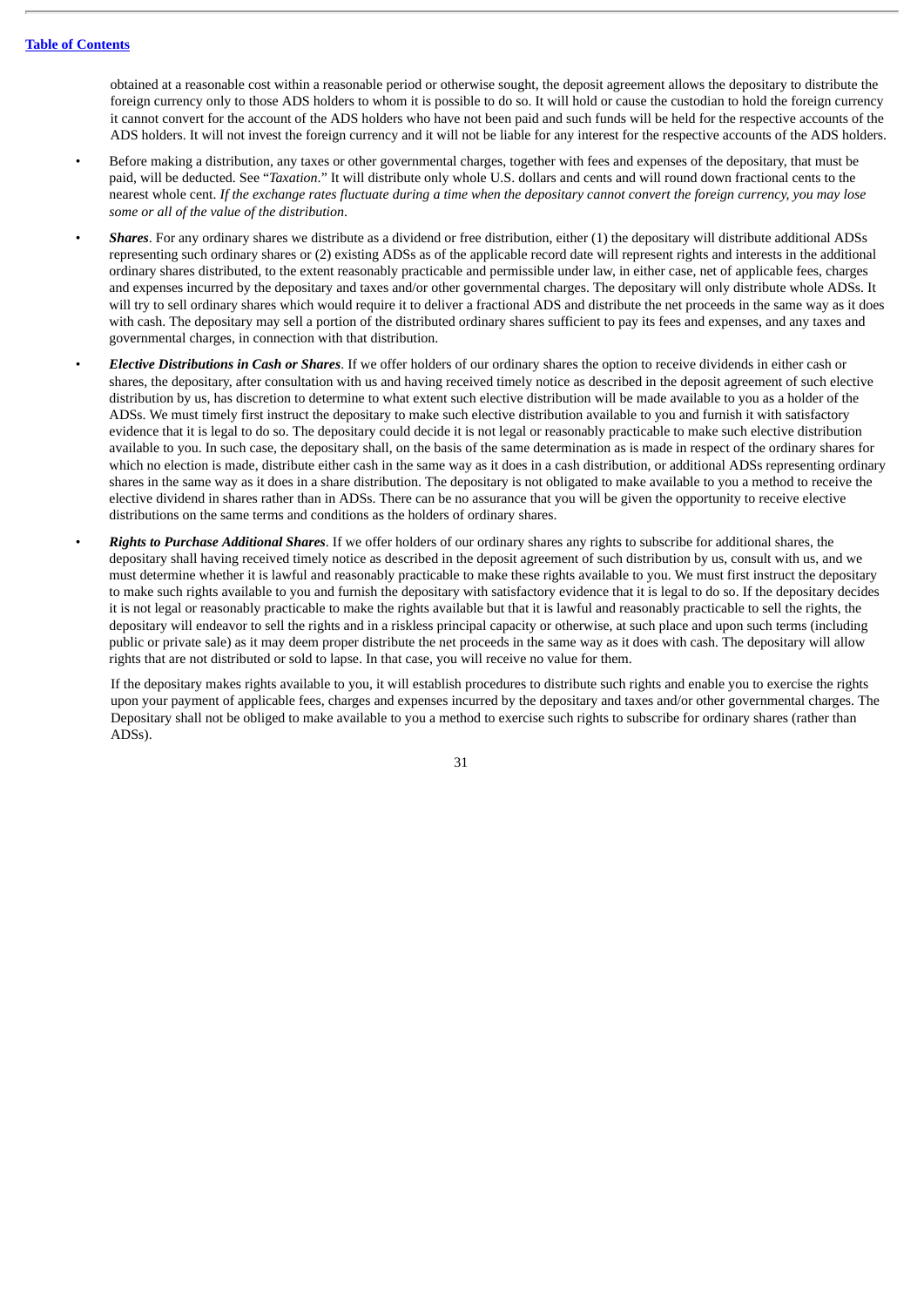U.S. securities laws may restrict transfers and cancellation of the ADSs represented by shares purchased upon exercise of rights. For example, you may not be able to trade these ADSs freely in the United States. In this case, the depositary may deliver restricted depositary shares that have the same terms as the ADSs described in this section except for changes needed to put the necessary restrictions in place.

There can be no assurance that you will be given the opportunity to exercise rights on the same terms and conditions as the holders of ordinary shares or be able to exercise such rights.

• *Other Distributions*. Subject to receipt of timely notice, as described in the deposit agreement, from us with the request to make any such distribution available to you, and provided the depositary has determined such distribution is lawful and reasonably practicable and feasible and in accordance with the terms of the deposit agreement, the depositary will distribute to you anything else we distribute on deposited securities by any means it may deem practicable, upon your payment of applicable fees, charges and expenses incurred by the depositary and taxes and/or other governmental charges. If any of the conditions above are not met, the depositary will endeavor to sell, or cause to be sold, what we distributed and distribute the net proceeds in the same way as it does with cash; or, if it is unable to sell such property, the depositary may dispose of such property in any way it deems reasonably practicable under the circumstances for nominal or no consideration, such that you may have no rights to or arising from such property.

The depositary is not responsible if it decides that it is unlawful or impractical to make a distribution available to any ADS holders. We have no obligation to register ADSs, shares, rights or other securities under the Securities Act. We also have no obligation to take any other action to permit the distribution of ADSs, shares, rights or anything else to ADS holders. This means that you may not receive the distributions we make on our shares or any value for them if we and/or the depositary determines that it is illegal or not practicable for us or the depositary to make them available to you.

#### **Deposit, Withdrawal and Cancellation**

## *How are ADSs issued?*

The depositary will deliver ADSs if you or your broker deposit ordinary shares or evidence of rights to receive ordinary shares with the custodian. Upon payment of its fees and expenses and of any taxes or charges, such as stamp taxes or stock transfer taxes or fees, the depositary will register the appropriate number of ADSs in the names you request and will deliver the ADSs to or upon the order of the person or persons entitled thereto.

## *How do ADS holders cancel an American Depositary Share?*

You may turn in your ADSs at the depositary's corporate trust office or by providing appropriate instructions to your broker. Upon payment of its fees and expenses and of any taxes or charges, such as stamp taxes or stock transfer taxes or fees, the depositary will deliver the ordinary shares and any other deposited securities underlying the ADSs to you or a person you designate at the office of the custodian. Or, at your request, risk and expense, the depositary will deliver the deposited securities at its corporate trust office, to the extent permitted by law.

## *How do ADS holders interchange between Certificated ADSs and Uncertificated ADSs?*

You may surrender your ADR to the depositary for the purpose of exchanging your ADR for uncertificated ADSs. The depositary will cancel that ADR and will send you a statement confirming that you are the owner of uncertificated ADSs. Alternatively, upon receipt by the depositary of a proper instruction from a holder of uncertificated ADSs requesting the exchange of uncertificated ADSs for certificated ADSs, the depositary will execute and deliver to you an ADR evidencing those ADSs.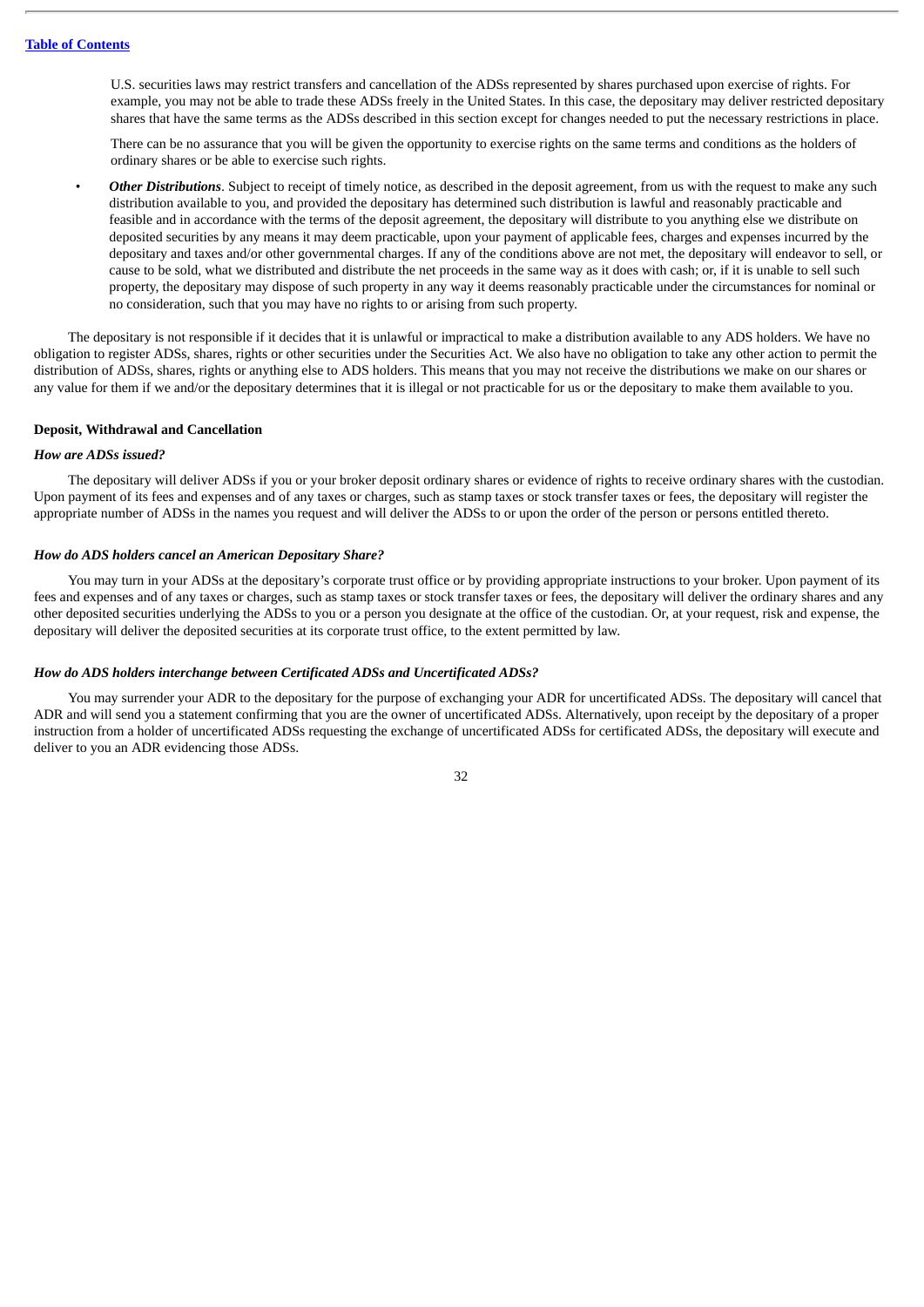## **Voting Rights**

## *How do you vote?*

You may instruct the depositary to vote the ordinary shares or other deposited securities underlying your ADSs at any meeting at which you are entitled to vote pursuant to any applicable law, the provisions of our memorandum and articles of association, and the provisions of or governing the deposited securities. Otherwise, you could exercise your right to vote directly if you withdraw the ordinary shares. However, you may not know about the meeting sufficiently enough in advance to withdraw the ordinary shares.

If we ask for your instructions and upon timely notice from us by regular, ordinary mail delivery, or by electronic transmission, as described in the deposit agreement, the depositary will notify you of the upcoming meeting at which you are entitled to vote pursuant to any applicable law, the provisions of our memorandum and articles of association, and the provisions of or governing the deposited securities, and arrange to deliver our voting materials to you. The materials will include or reproduce (a) such notice of meeting or solicitation of consents or proxies; (b) a statement that the ADS holders at the close of business on the ADS record date will be entitled, subject to any applicable law, the provisions of our memorandum and articles of association, and the provisions of or governing the deposited securities, to instruct the depositary as to the exercise of the voting rights, if any, pertaining to the ordinary shares or other deposited securities represented by such holder's ADSs; and (c) a brief statement as to the manner in which such instructions may be given to the depositary or deemed given in accordance with the second to last sentence of this paragraph if no instruction is received by the depositary to give a discretionary proxy to a person designated by us. Voting instructions may be given only in respect of a number of ADSs representing an integral number of ordinary shares or other deposited securities. For instructions to be valid, the depositary must receive them in writing on or before the date specified. The depositary will try, as far as practical, subject to applicable law and the provisions of our memorandum and articles of association, to vote or to have its agents vote the ordinary shares or other deposited securities (in person or by proxy) as you instruct. The depositary will only vote or attempt to vote as you instruct. If we timely requested the depositary to solicit your instructions but no instructions are received by the depositary from an owner with respect to any of the deposited securities represented by the ADSs of that owner on or before the date established by the depositary for such purpose, the depositary shall deem that owner to have instructed the depositary to give a discretionary proxy to a person designated by us with respect to such deposited securities, and the depositary shall give a discretionary proxy to a person designated by us to vote such deposited securities. However, no such instruction shall be deemed given and no such discretionary proxy shall be given with respect to any matter if we inform the depositary that we do not wish such proxy given, substantial opposition exists or the matter materially and adversely affects the rights of holders of the ordinary shares.

We cannot assure you that you will receive the voting materials in time to ensure that you can instruct the depositary to vote the ordinary shares underlying your ADSs. In addition, there can be no assurance that ADS holders and beneficial owners generally, or any holder or beneficial owner in particular, will be given the opportunity to vote or cause the custodian to vote on the same terms and conditions as the holders of our ordinary shares.

The depositary and its agents are not responsible for failing to carry out voting instructions or for the manner of carrying out voting instructions. This means that you may not be able to exercise your right to vote and you may have no recourse if the ordinary shares underlying your ADSs are not *voted as you requested*.

In order to give you a reasonable opportunity to instruct the depositary as to the exercise of voting rights relating to deposited securities, if we request the depositary to act, we will give the depositary notice of any such meeting and details concerning the matters to be voted at least 30 business days in advance of the meeting date.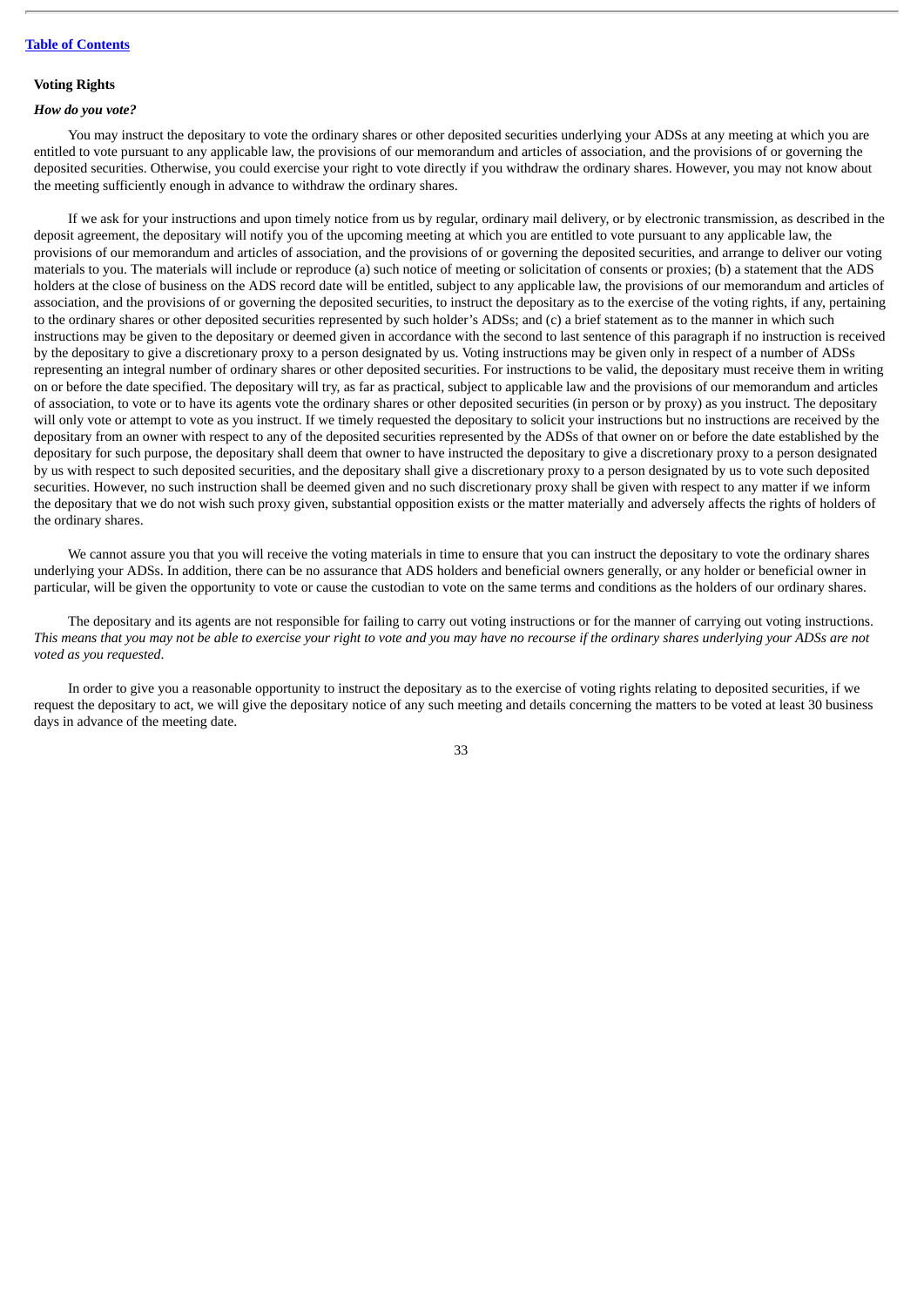## **Compliance with Regulations**

## *Information Requests*

Each ADS holder and beneficial owner shall (a) provide such information as we or the depositary may request pursuant to law, including, without limitation, relevant Cayman Islands law, any applicable law of the United States of America, our memorandum and articles of association, any resolutions of our Board of Directors adopted pursuant to such memorandum and articles of association, the requirements of any markets or exchanges upon which the ordinary shares, ADSs or ADRs are listed or traded, or to any requirements of any electronic book-entry system by which the ADSs or ADRs may be transferred, regarding the capacity in which they own or owned ADRs, the identity of any other persons then or previously interested in such ADRs and the nature of such interest, and any other applicable matters, and (b) be bound by and subject to applicable provisions of the laws of the Cayman Islands, our memorandum and articles of association, and the requirements of any markets or exchanges upon which the ADSs, ADRs or ordinary shares are listed or traded, or pursuant to any requirements of any electronic book-entry system by which the ADSs, ADRs or ordinary shares may be transferred, to the same extent as if such ADS holder or beneficial owner held ordinary shares directly, in each case irrespective of whether or not they are ADS holders or beneficial owners at the time such request is made.

## *Disclosure of Interests*

Each ADS holder and beneficial owner shall comply with our requests pursuant to Cayman Islands law, the rules and requirements of the Nasdaq Global Market and any other stock exchange on which the ordinary shares are, or will be, registered, traded or listed or our memorandum and articles of association, which requests are made to provide information, inter alia, as to the capacity in which such ADS holder or beneficial owner owns ADS and regarding the identity of any other person interested in such ADS and the nature of such interest and various other matters, whether or not they are ADS holders or beneficial owners at the time of such requests.

## **Fees and Expenses**

As an ADS holder, you will be required to pay the following service fees to the depositary bank and certain taxes and governmental charges (in addition to any applicable fees, expenses, taxes and other governmental charges payable on the deposited securities represented by any of your ADSs):

| <b>Service</b>                                                                                                                                                                                                                                                                                               | Fees                                                                                               |
|--------------------------------------------------------------------------------------------------------------------------------------------------------------------------------------------------------------------------------------------------------------------------------------------------------------|----------------------------------------------------------------------------------------------------|
| To any person to which ADSs are issued or to any person to which a<br>$\bullet$<br>distribution is made in respect of ADS distributions pursuant to<br>stock dividends or other free distributions of stock, bonus<br>distributions, stock splits or other distributions (except where<br>converted to cash) | Up to US\$0.05 per ADS issued                                                                      |
| Cancellation of ADSs, including the case of termination of the<br>$\bullet$<br>deposit agreement                                                                                                                                                                                                             | Up to US\$0.05 per ADS cancelled                                                                   |
| Distribution of cash dividends<br>$\bullet$                                                                                                                                                                                                                                                                  | Up to US\$0.05 per ADS held                                                                        |
| Distribution of cash entitlements (other than cash dividends) and/or<br>$\bullet$<br>cash proceeds from the sale of rights, securities and other<br>entitlements                                                                                                                                             | Up to US\$0.05 per ADS held                                                                        |
| Distribution of ADSs pursuant to exercise of rights<br>٠                                                                                                                                                                                                                                                     | Up to US\$0.05 per ADS held                                                                        |
| Distribution of securities other than ADSs or rights to purchase<br>$\bullet$<br>additional ADSs                                                                                                                                                                                                             | Up to US\$0.05 per ADS held                                                                        |
| Depositary services                                                                                                                                                                                                                                                                                          | Up to US\$0.05 per ADS held on the applicable record date(s)<br>established by the depositary bank |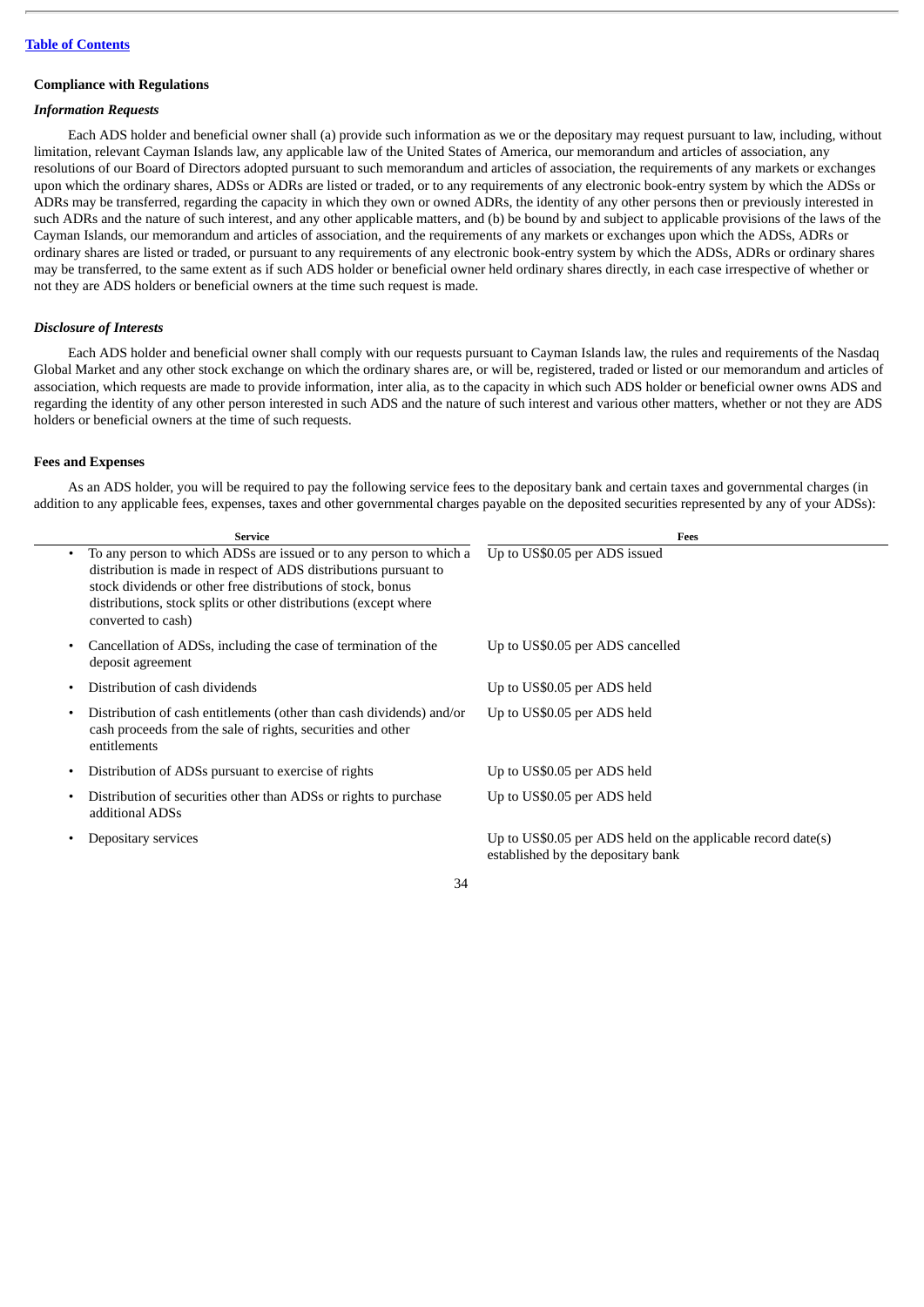As an ADS holder, you will also be responsible for paying certain fees and expenses incurred by the depositary bank and certain taxes and governmental charges (in addition to any applicable fees, expenses, taxes and other governmental charges payable on the deposited securities represented by any of your ADSs) such as:

- Fees for the transfer and registration of ordinary shares charged by the registrar and transfer agent for the ordinary shares in the Cayman Islands (i.e., upon deposit and withdrawal of ordinary shares).
- Expenses incurred for converting foreign currency into U.S. dollars.
- Expenses for cable, telex and fax transmissions and for delivery of securities.
- Taxes and duties upon the transfer of securities, including any applicable stamp duties, any stock transfer charges or withholding taxes (i.e., when ordinary shares are deposited or withdrawn from deposit).
- Fees and expenses incurred in connection with the delivery or servicing of ordinary shares on deposit.
- Fees and expenses incurred in connection with complying with exchange control regulations and other regulatory requirements applicable to ordinary shares, deposited securities, ADSs and ADRs.
- Any applicable fees and penalties thereon.

The depositary fees payable upon the issuance and cancellation of ADSs are typically paid to the depositary bank by the brokers (on behalf of their clients) receiving the newly issued ADSs from the depositary bank and by the brokers (on behalf of their clients) delivering the ADSs to the depositary bank for cancellation. The brokers in turn charge these fees to their clients. Depositary fees payable in connection with distributions of cash or securities to ADS holders and the depositary services fee are charged by the depositary bank to the holders of record of ADSs as of the applicable ADS record date.

The depositary fees payable for cash distributions are generally deducted from the cash being distributed or by selling a portion of distributable property to pay the fees. In the case of distributions other than cash (i.e., share dividends, rights), the depositary bank charges the applicable fee to the ADS record date holders concurrent with the distribution. In the case of ADSs registered in the name of the investor (whether certificated or uncertificated in direct registration), the depositary bank sends invoices to the applicable record date ADS holders. In the case of ADSs held in brokerage and custodian accounts (via DTC), the depositary bank generally collects its fees through the systems provided by DTC (whose nominee is the registered holder of the ADSs held in DTC) from the brokers and custodians holding ADSs in their DTC accounts. The brokers and custodians who hold their clients' ADSs in DTC accounts in turn charge their clients' accounts the amount of the fees paid to the depositary banks.

In the event of refusal to pay the depositary fees, the depositary bank may, under the terms of the deposit agreement, refuse the requested service until payment is received or may set off the amount of the depositary fees from any distribution to be made to the ADS holder.

The depositary may make payments to us or reimburse us for certain costs and expenses, by making available a portion of the ADS fees collected in respect of the ADR program or otherwise, upon such terms and conditions as we and the depositary bank agree from time to time.

## **Payment of Taxes**

You will be responsible for any taxes or other governmental charges payable, or which become payable, on your ADSs or on the deposited securities represented by any of your ADSs. The depositary may refuse to register or transfer your ADSs or allow you to withdraw the deposited securities represented by your ADSs until such taxes or other charges are paid. It may apply payments owed to you or sell deposited securities represented by your ADSs to pay any taxes owed and you will remain liable for any deficiency. If the depositary sells deposited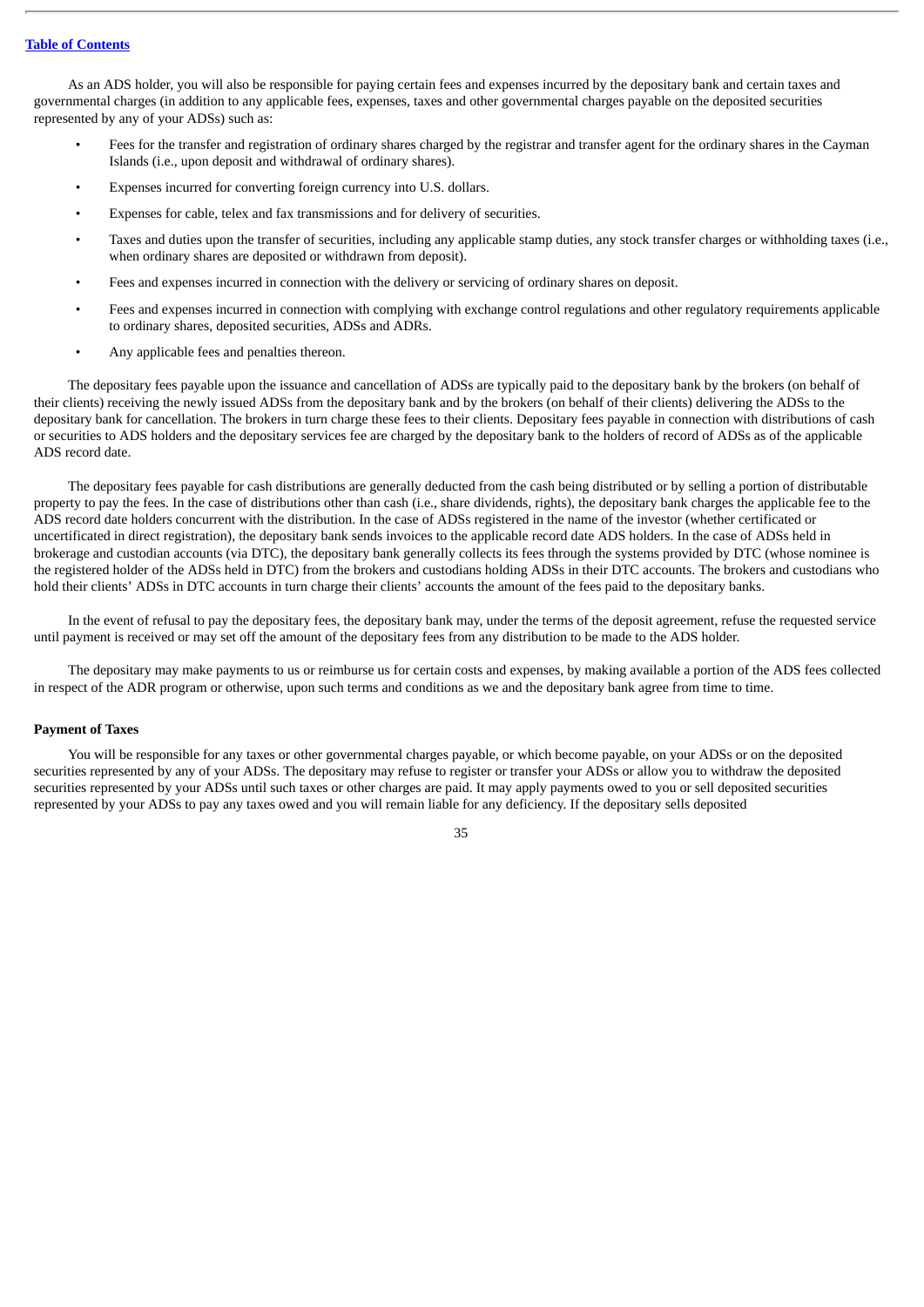securities, it will, if appropriate, reduce the number of ADSs to reflect the sale and pay to you any net proceeds, or send to you any property, remaining after it has paid the taxes. You agree to indemnify us, the depositary, the custodian and each of our and their respective agents, directors, employees and affiliates for, and hold each of them harmless from, any claims with respect to taxes (including applicable interest and penalties thereon) arising from any refund of taxes, reduced rate of withholding at source or other tax benefit obtained for you. Your obligations under this paragraph shall survive any transfer of ADRs, any surrender of ADRs and withdrawal of deposited securities or the termination of the deposit agreement.

## **Reclassifications, Recapitalizations and Mergers**

| If we:                                                                                                                 | Then:                                                                                                                                                                       |
|------------------------------------------------------------------------------------------------------------------------|-----------------------------------------------------------------------------------------------------------------------------------------------------------------------------|
| Change the nominal or par value of our ordinary shares                                                                 | The cash, shares or other securities received by the depositary will<br>become deposited securities.                                                                        |
| Reclassify, split up or consolidate any of the deposited securities                                                    | Each ADS will automatically represent its equal share of the new<br>deposited securities.                                                                                   |
| Distribute securities on the ordinary shares that are not distributed to you, or                                       | The depositary may distribute some or all of the cash, shares or other                                                                                                      |
| Recapitalize, reorganize, merge, liquidate, sell all or substantially all of our<br>assets, or take any similar action | securities it received. It may also deliver new ADSs or ask you to<br>surrender your outstanding ADRs in exchange for new ADRs<br>identifying the new deposited securities. |

## **Amendment and Termination**

## *How may the deposit agreement be amended?*

We may agree with the depositary to amend the deposit agreement and the form of ADR without your consent for any reason. If an amendment adds or increases fees or charges, except for taxes and other governmental charges or expenses of the depositary for registration fees, facsimile costs, delivery charges or similar items, including expenses incurred in connection with foreign exchange control regulations and other charges specifically payable by ADS holders under the deposit agreement, or materially prejudices a substantial existing right of ADS holders, it will not become effective for outstanding ADSs until 30 days after the depositary notifies ADS holders of the amendment. *At the time an amendment becomes effective, you are* considered, by continuing to hold your ADSs, to agree to the amendment and to be bound by the ADRs and the deposit agreement as amended. If any new laws are adopted which would require the deposit agreement to be amended in order to comply therewith, we and the depositary may amend the deposit agreement in accordance with such laws and such amendment may become effective before notice thereof is given to ADS holders.

## *How may the deposit agreement be terminated?*

The depositary will terminate the deposit agreement if we ask it to do so, in which case the depositary will give notice to you at least 90 days prior to termination. The depositary may also terminate the deposit agreement if the depositary has told us that it would like to resign, or if we have removed the depositary, and in either case we have not appointed a new depositary within 90 days. In either such case, the depositary must notify you at least 30 days before termination.

After termination, the depositary and its agents will do the following under the deposit agreement but nothing else: collect distributions on the deposited securities, sell rights and other property and deliver ordinary shares and other deposited securities upon cancellation of ADSs after payment of any fees, charges, taxes or other governmental charges. Six months or more after the date of termination, the depositary may sell any remaining deposited securities by public or private sale. After that, the depositary will hold the money it received on the sale, as well as any other cash it is holding under the deposit agreement, for the pro rata benefit of the ADS holders that have not surrendered their ADSs. It will not invest the money and has no liability for interest.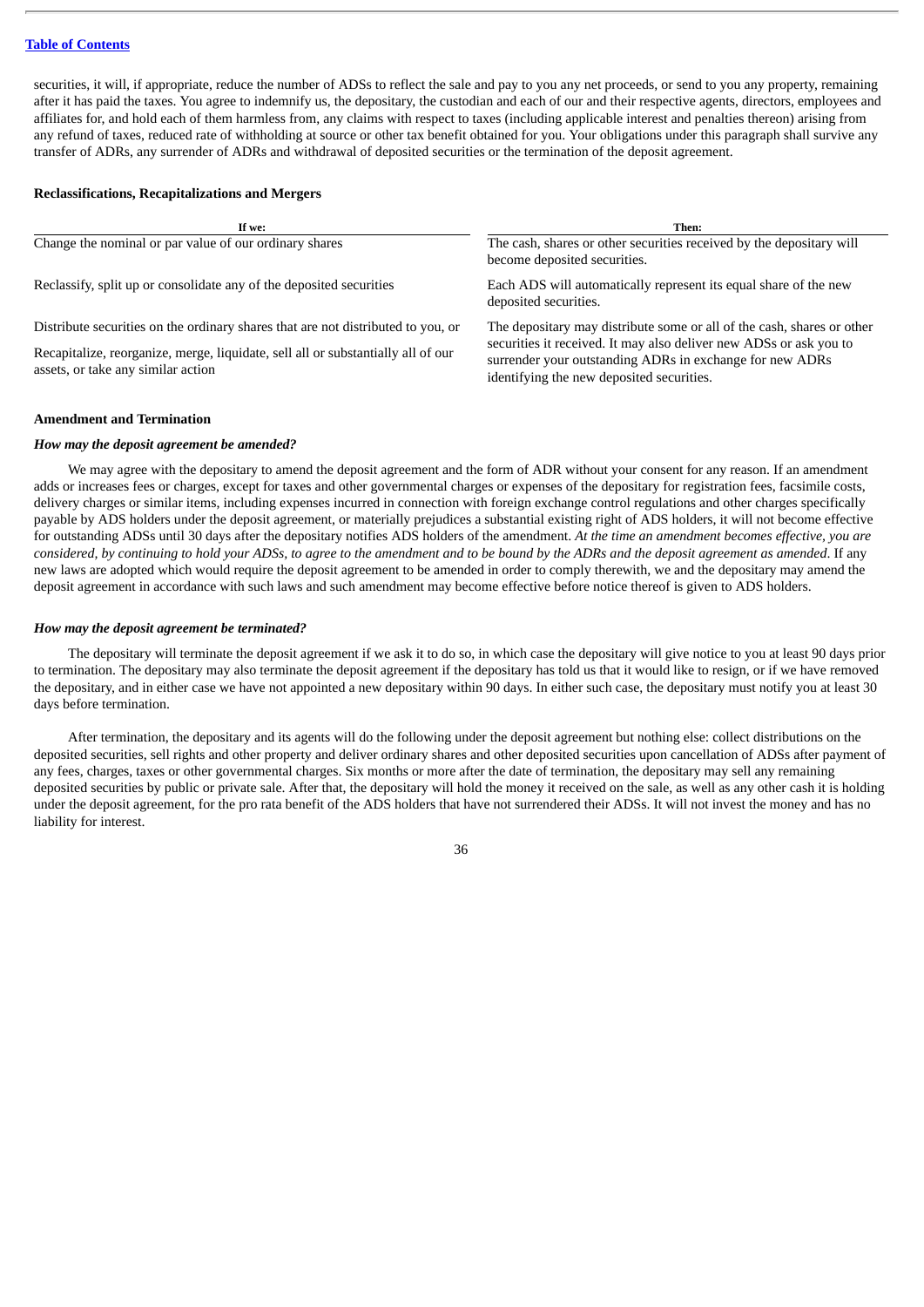After such sale, the depositary's only obligations will be to account for the money and other cash. After termination, we shall be discharged from all obligations under the deposit agreement except for our obligations to the depositary thereunder.

## **Books of Depositary**

The depositary will maintain ADS holder records at its depositary office. You may inspect such records at such office during regular business hours but solely for the purpose of communicating with other holders in the interest of business matters relating to the Company, the ADRs and the deposit agreement.

The depositary will maintain facilities in the Borough of Manhattan, The City of New York to record and process the issuance, cancellation, combination, split-up and transfer of ADRs.

These facilities may be closed at any time or from time to time when such action is deemed necessary or advisable by the depositary in connection with the performance of its duties under the deposit agreement or at our reasonable written request.

#### **Limitations on Obligations and Liability**

## Limits on our Obligations and the Obligations of the Depositary and the Custodian; Limits on Liability to Holders of ADSs

The deposit agreement expressly limits our obligations and the obligations of the depositary and the custodian. It also limits our liability and the liability of the depositary. The depositary and the custodian:

- are only obligated to take the actions specifically set forth in the deposit agreement without gross negligence or willful misconduct;
- are not liable if any of us or our respective controlling persons or agents are prevented or forbidden from, or subjected to any civil or criminal penalty or restraint on account of, or delayed in, doing or performing any act or thing required by the terms of the deposit agreement and any ADR, by reason of any provision of any present or future law or regulation of the United States or any state thereof, the Cayman Islands or any other country, or of any other governmental authority or regulatory authority or stock exchange, or on account of the possible criminal or civil penalties or restraint, or by reason of any provision, present or future, of our memorandum and articles of association or any provision of or governing any deposited securities, or by reason of any act of God or war or other circumstances beyond its control (including, without limitation, nationalization, expropriation, currency restrictions, work stoppage, strikes, civil unrest, revolutions, rebellions, explosions and computer failure);
- are not liable by reason of any exercise of, or failure to exercise, any discretion provided for in the deposit agreement or in our memorandum and articles of association or provisions of or governing deposited securities;
- are not liable for any action or inaction of the depositary, the custodian or us or their or our respective controlling persons or agents in reliance upon the advice of or information from legal counsel, any person presenting ordinary shares for deposit or any other person believed by it in good faith to be competent to give such advice or information;
- are not liable for the inability of any holder of ADSs to benefit from any distribution on deposited securities that is not made available to holders of ADSs under the terms of the deposit agreement;
- are not liable for any special, consequential, indirect or punitive damages for any breach of the terms of the deposit agreement, or otherwise;
- may rely upon any documents we believe in good faith to be genuine and to have been signed or presented by the proper party;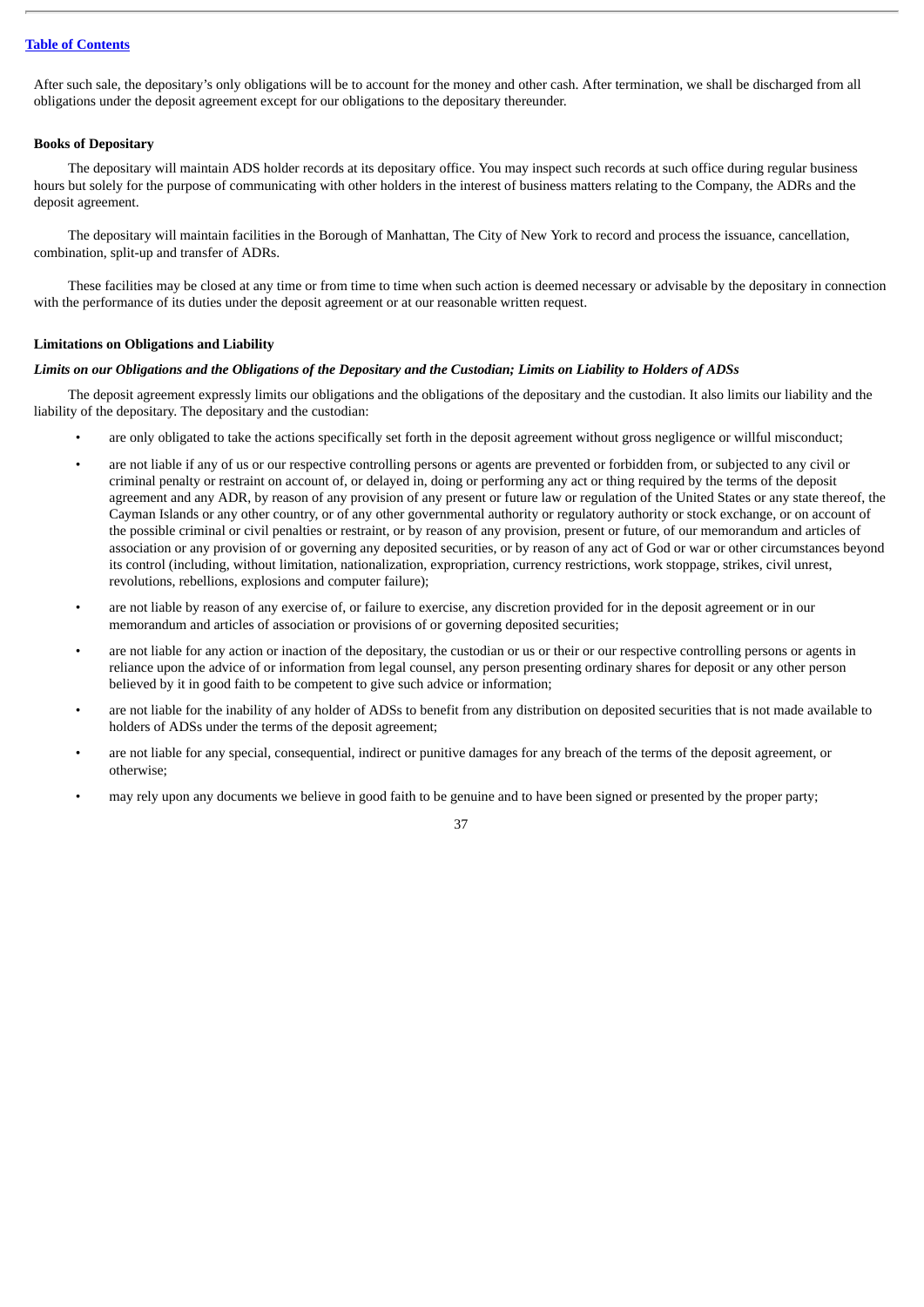- disclaim any liability for any action or inaction or inaction of any of us or our respective controlling persons or agents in reliance upon the advice of or information from legal counsel, accountants, any person presenting ordinary shares for deposit, holders and beneficial owners (or authorized representatives) of ADSs, or any person believed in good faith to be competent to give such advice or information; and
- disclaim any liability for inability of any holder to benefit from any distribution, offering, right or other benefit made available to holders of deposited securities but not made available to holders of ADS.

The depositary and any of its agents also disclaim any liability (i) for any failure to carry out any instructions to vote, the manner in which any vote is cast or the effect of any vote or failure to determine that any distribution or action may be lawful or reasonably practicable or for allowing any rights to lapse in accordance with the provisions of the deposit agreement, (ii) the failure or timeliness of any notice from us, the content of any information submitted to it by us for distribution to you or for any inaccuracy of any translation thereof, (iii) any investment risk associated with the acquisition of an interest in the deposited securities, the validity or worth of the deposited securities, the credit-worthiness of any third party, (iv) for any tax consequences that may result from ownership of ADSs, ordinary shares or deposited securities, or (v) for any acts or omissions made by a successor depositary whether in connection with a previous act or omission of the depositary or in connection with any matter arising wholly after the removal or resignation of the depositary, provided that in connection with the issue out of which such potential liability arises the depositary performed its obligations without gross negligence or willful misconduct while it acted as depositary.

In the deposit agreement, we and the depositary agree to indemnify each other under certain circumstances.

#### **Jurisdiction and Arbitration**

The laws of the State of New York govern the deposit agreement and the ADSs and we have agreed with the depositary that the federal or state courts in the City of New York shall have exclusive jurisdiction to hear and determine any dispute arising from or in connection with the deposit agreement and that the depositary will have the right to refer any claim or dispute arising from the relationship created by the deposit agreement (including those purchasers of ADSs in a secondary market transaction) to arbitration in accordance with the Commercial Arbitration Rules of the American Arbitration Association. The arbitration provisions of the deposit agreement govern such dispute or difference and do not, in any event, preclude you from pursuing claims under the Securities Act or the Exchange Act in federal or state courts.

#### **Jury Trial Waiver**

The deposit agreement provides that each party to the deposit agreement (including each holder, beneficial owner and holder of interests in the ADRs) irrevocably waives, to the fullest extent permitted by applicable law, any right it may have to a trial by jury in any lawsuit or proceeding against us or the depositary arising out of or relating to our shares, the ADSs or the deposit agreement, including any claim under the U.S. federal securities laws. If we or the depositary opposed a jury trial demand based on the waiver, the court would determine whether the waiver was enforceable based on the facts and circumstances of that case in accordance with the applicable law.

## **Requirements for Depositary Actions**

Before the depositary will issue, deliver or register a transfer of an ADS, split-up, subdivide or combine ADSs, make a distribution on an ADS, or permit withdrawal of ordinary shares, the depositary may require:

• payment of stock transfer or other taxes or other governmental charges and transfer or registration fees charged by third parties for the transfer of any ordinary shares or other deposited securities and payment of the applicable fees, expenses and charges of the depositary;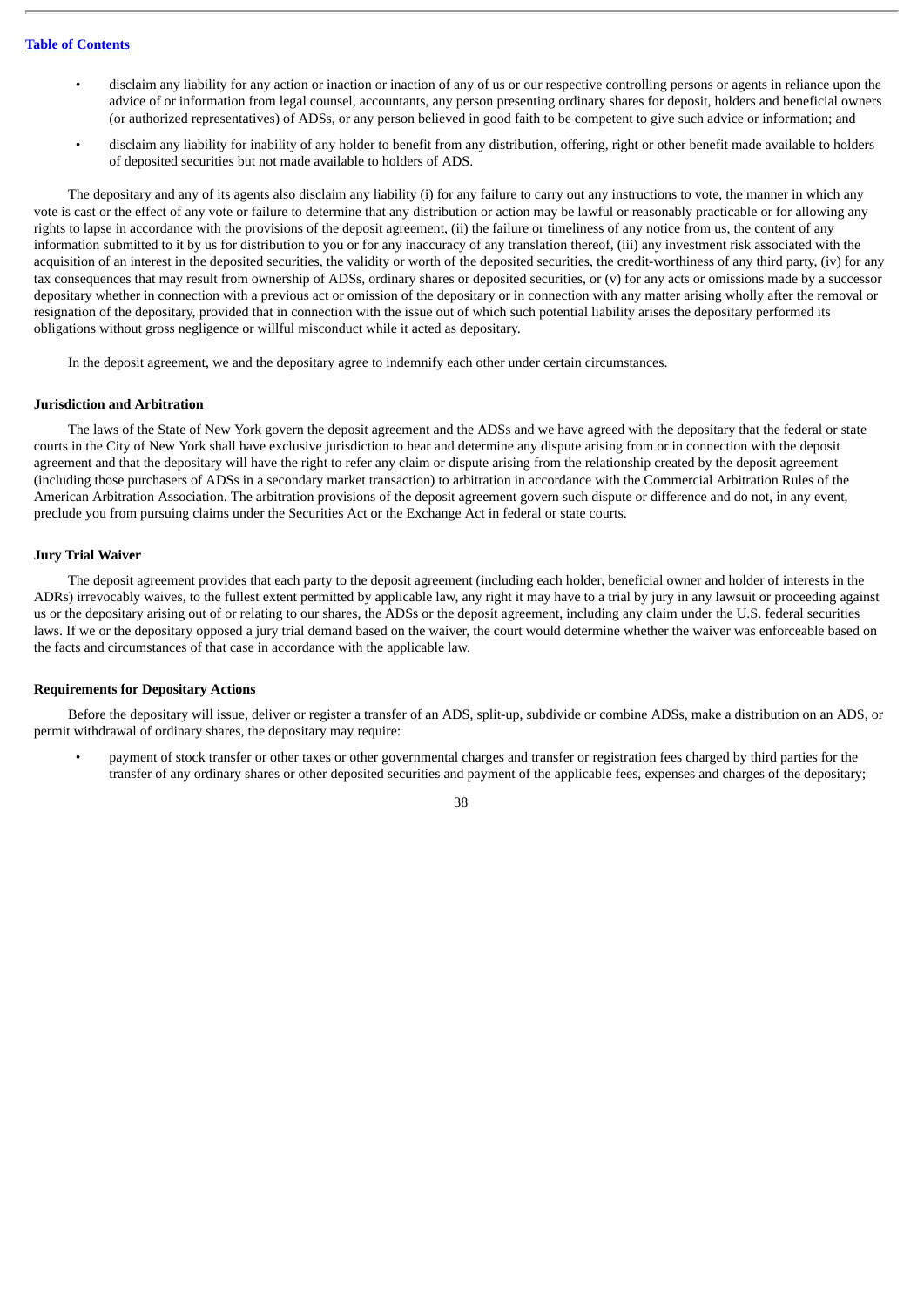- satisfactory proof of the identity and genuineness of any signature or any other matters contemplated in the deposit agreement; and
- compliance with (A) any laws or governmental regulations relating to the execution and delivery of ADRs or ADSs or to the withdrawal or delivery of deposited securities and (B) such reasonable regulations and procedures as the depositary may establish, from time to time, consistent with the deposit agreement and applicable laws, including presentation of transfer documents.

The depositary may refuse to issue and deliver ADSs or register transfers of ADSs generally when the register of the depositary or our transfer books are closed or at any time if the depositary or we determine that it is necessary or advisable to do so.

## **Your Right to Receive the Shares Underlying Your ADSs**

You have the right to cancel your ADSs and withdraw the underlying ordinary shares at any time except:

- when temporary delays arise because: (1) the depositary has closed its transfer books or we have closed our transfer books; (2) the transfer of ordinary shares is blocked to permit voting at a shareholders' meeting; or (3) we are paying a dividend on our ordinary shares;
- when you owe money to pay fees, taxes and similar charges;
- when it is necessary to prohibit withdrawals in order to comply with any laws or governmental regulations that apply to ADSs or to the withdrawal of ordinary shares or other deposited securities, or other circumstances specifically contemplated by Section I.A.(l) of the General Instructions to Form F-6 (as such General Instructions may be amended from time to time); or
- for any other reason if the depositary or we determine, in good faith, that it is necessary or advisable to prohibit withdrawals.

The depositary shall not knowingly accept for deposit under the deposit agreement any ordinary shares or other deposited securities required to be registered under the provisions of the Securities Act, unless a registration statement is in effect as to such ordinary shares.

This right of withdrawal may not be limited by any other provision of the deposit agreement.

## **Direct Registration System**

In the deposit agreement, all parties to the deposit agreement acknowledge that the DRS and Profile Modification System, or Profile, will apply to uncertificated ADSs upon acceptance thereof to DRS by DTC. DRS is the system administered by DTC pursuant to which the depositary may register the ownership of uncertificated ADSs, which ownership shall be evidenced by periodic statements issued by the depositary to the ADS holders entitled thereto. Profile is a required feature of DRS which allows a DTC participant, claiming to act on behalf of an ADS holder, to direct the depositary to register a transfer of those ADSs to DTC or its nominee and to deliver those ADSs to the DTC account of that DTC participant without receipt by the depositary of prior authorization from the ADS holder to register such transfer.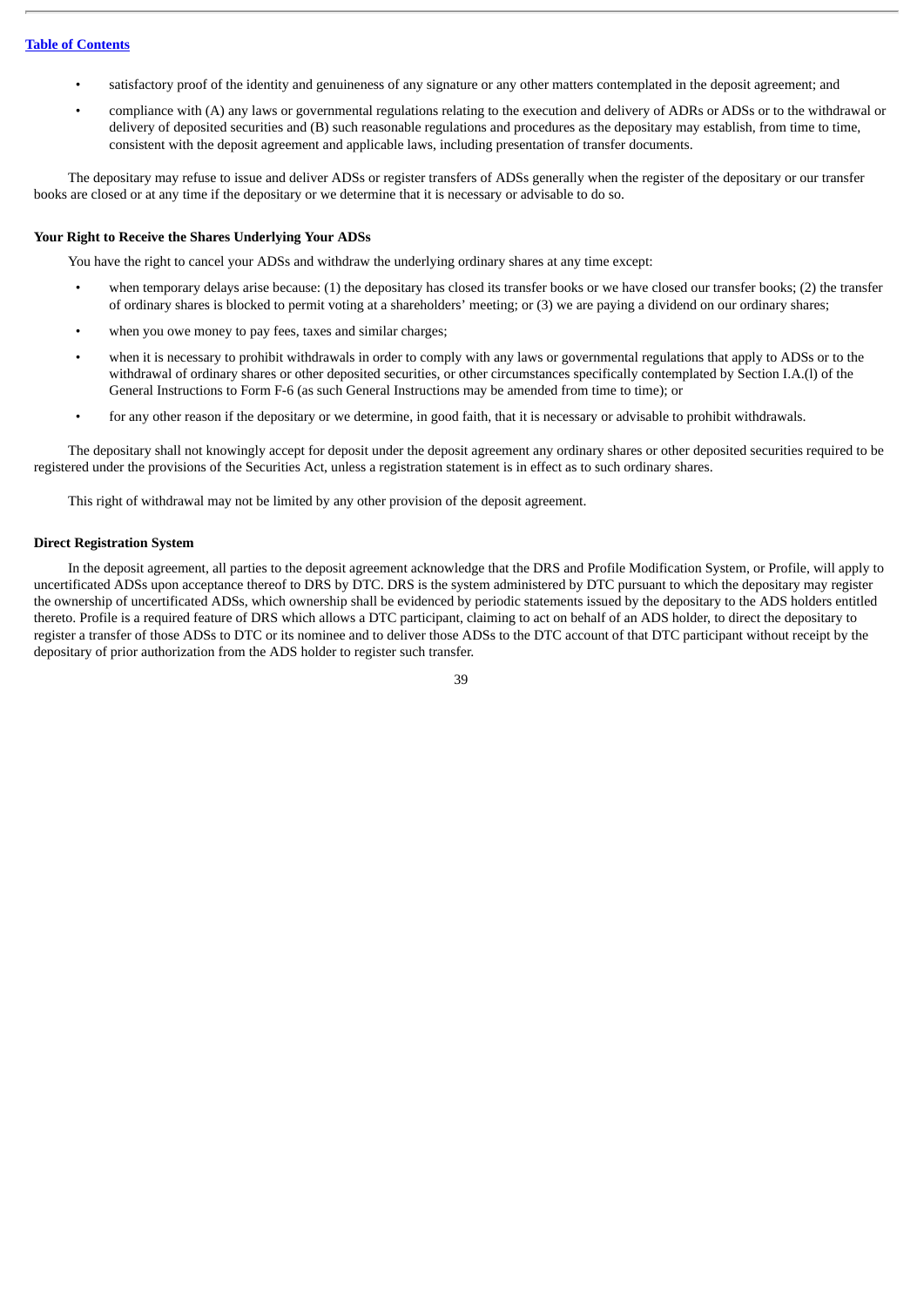## **TAXATION**

The material U.S. federal income tax consequences relating to the purchase, ownership and disposition of any of the securities offered by this prospectus will be set forth in the prospectus supplement pertaining to those securities.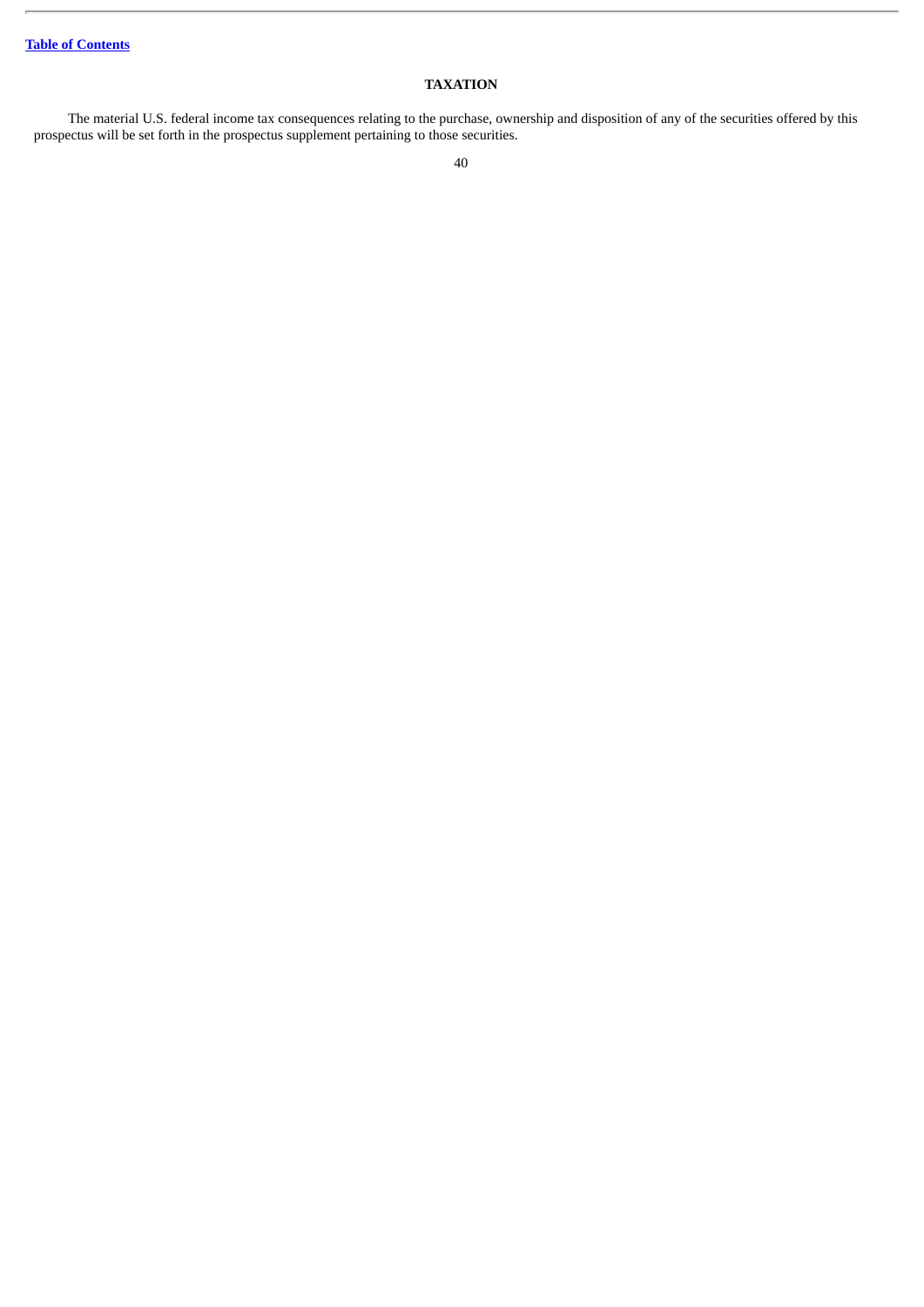## **PLAN OF DISTRIBUTION**

We may sell or distribute our ADSs from time to time in one or more public or private transactions:

- through underwriters;
- through agents;
- to dealers;
- directly to one or more purchasers;
- in "at the market" offerings, within the meaning of Rule 415(a)(4) of the Securities Act, to or through a market maker or into an existing trading market on an exchange or otherwise;
- in block trades;
- through a combination of any of the above; and
- any other method permitted pursuant to applicable law.
- Any sale or distribution may be effected by us:
- at market prices prevailing at the time of sale;
- at varying prices determined at the time of sale; or
- at negotiated or fixed prices.

At any time a particular offer of the ADSs is made, a prospectus supplement, if required, will be distributed and set forth the terms of each specific offering, including the name or names of any underwriters or agents, the purchase price of the ADSs and the proceeds to us from such sales or distribution, any delayed delivery arrangements, any underwriting discounts and other items constituting underwriters' compensation, any initial public offering price and any discounts or concessions allowed or re-allowed or paid to dealers. Any initial public offering price and any discounts or concessions allowed or re-allowed or paid to dealers may be changed from time to time.

In addition, we may distribute the ADSs as a dividend or in a rights offering to our existing security holders. In some cases, we or dealers acting for us or on behalf of us may also repurchase the ADSs and reoffer them to the public by one or more of the methods described above.

## **Through Underwriters**

If underwriters are used in a sale or distribution, the ADSs will be acquired by the underwriters for their own account and may be resold from time to time in one or more transactions, including negotiated transactions, at a fixed public offering price or at varying prices determined at the time of sale. The ADSs may be offered to the public either through underwriting syndicates represented by one or more managing underwriters or directly by one or more firms acting as underwriters. The underwriter or underwriters with respect to a particular underwritten offering and, if an underwriting syndicate is used, the managing underwriter or underwriters will be set forth on the cover of such prospectus supplement. Unless otherwise set forth in the prospectus supplement, the underwriters will be obligated to purchase all the ADSs if any are purchased.

During and after an offering through underwriters, the underwriters may purchase and sell or distribute the ADSs in the open market. These transactions may include overallotment and stabilizing transactions and purchases to cover syndicate short positions created in connection with the offering. The underwriters also may impose a penalty bid, under which selling concessions allowed to syndicate members or other broker-dealers for the ADSs they sell or distribute for their account may be reclaimed by the syndicate if the syndicate repurchases the ADSs in stabilizing or covering transactions. These activities may stabilize, maintain or otherwise affect the

 $\overline{A1}$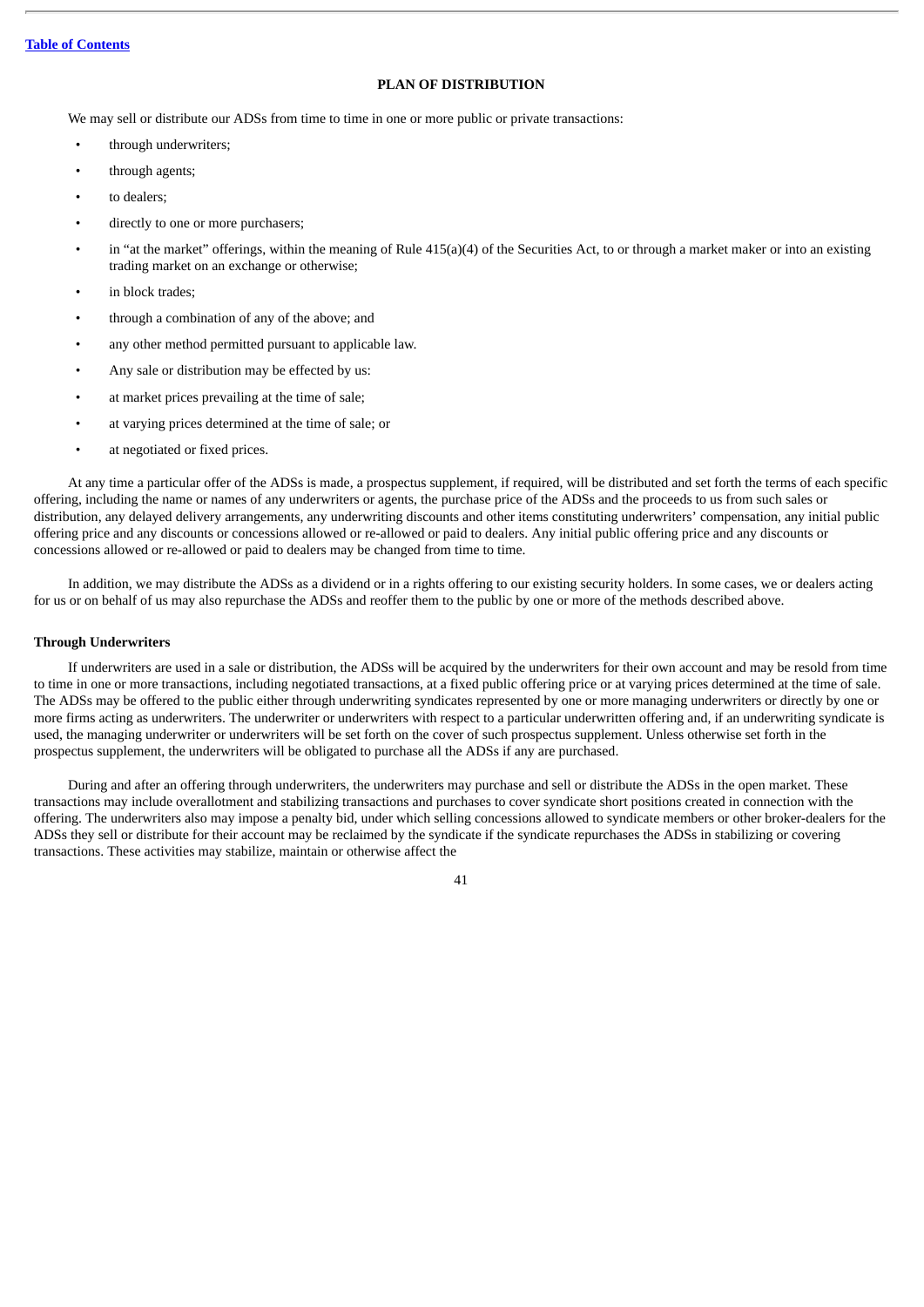market price of the ADSs, which may be higher than the price that might otherwise prevail in the open market, and, if commenced, may be discontinued at any time.

## **Through Agents or to Dealers**

We may sell or distribute the ADSs directly or through agents we designate from time to time. Unless otherwise indicated in a prospectus supplement, any such agent will be acting on a best efforts basis for the period of its appointment.

If dealers are used in any of the sales or distribution of the ADSs covered by this prospectus, we will sell those ADSs to dealers as principals. The dealers may then resell the ADSs to the public at varying prices the dealers determine at the time of resale.

## **Direct Sales**

We may sell or distribute the ADSs directly to institutional investors or others who may be deemed to be underwriters within the meaning of the Securities Act with respect to any sale thereof.

## **Delayed Delivery**

If so indicated in a prospectus supplement, we may authorize agents, underwriters or dealers to solicit offers from certain types of institutions to purchase the ADSs from us at the public offering price set forth in the prospectus supplement pursuant to delayed delivery contracts providing for payment and delivery on a specified date in the future. These contracts will be subject only to those conditions set forth in the prospectus supplement, and the prospectus supplement will set forth the commission payable for solicitation of such contracts.

## **Derivative Transactions and Hedging**

We and the underwriters may engage in derivative transactions involving the ADSs. These derivatives may consist of short sale transactions and other hedging activities. The underwriters may acquire a long or short position in the ADSs, hold or resell ADSs acquired and purchase options or futures on the ADSs and other derivative instruments with returns linked to or related to changes in the price of the ADSs. In order to facilitate these derivative transactions, we may enter into security lending or repurchase agreements with the underwriters. The underwriters may carry out the derivative transactions through sales or distributions of the ADSs to the public, including short sales, or by lending the ADSs in order to facilitate short sale transactions by others. The underwriters may also use the ADSs purchased or borrowed from us or others (or, in the case of derivatives, ADSs received from us in settlement of those derivatives) to directly or indirectly settle sales of the ADSs or close out any related open borrowings of the ADSs.

## **Loans of Securities**

We may loan or pledge the ADSs to a financial institution or other third party that in turn may sell the ADSs using this prospectus and an applicable prospectus supplement.

#### **General**

Agents, dealers and direct purchasers that participate in the distribution of the offered ADSs may be underwriters as defined in the Securities Act and any discounts or commissions they receive from us and any profit on the resale of the offered ADSs by them may be treated as underwriting discounts and commissions under the Securities Act. Agents, dealers and underwriters may be entitled under agreements entered into with us to indemnification by us against certain civil liabilities, including liabilities under the Securities Act, or to contribution with respect to payments which such agents, dealers or underwriters may be required to make in respect thereof. Agents, dealers and underwriters may be customers of, engage in transactions with, or perform services on our behalf.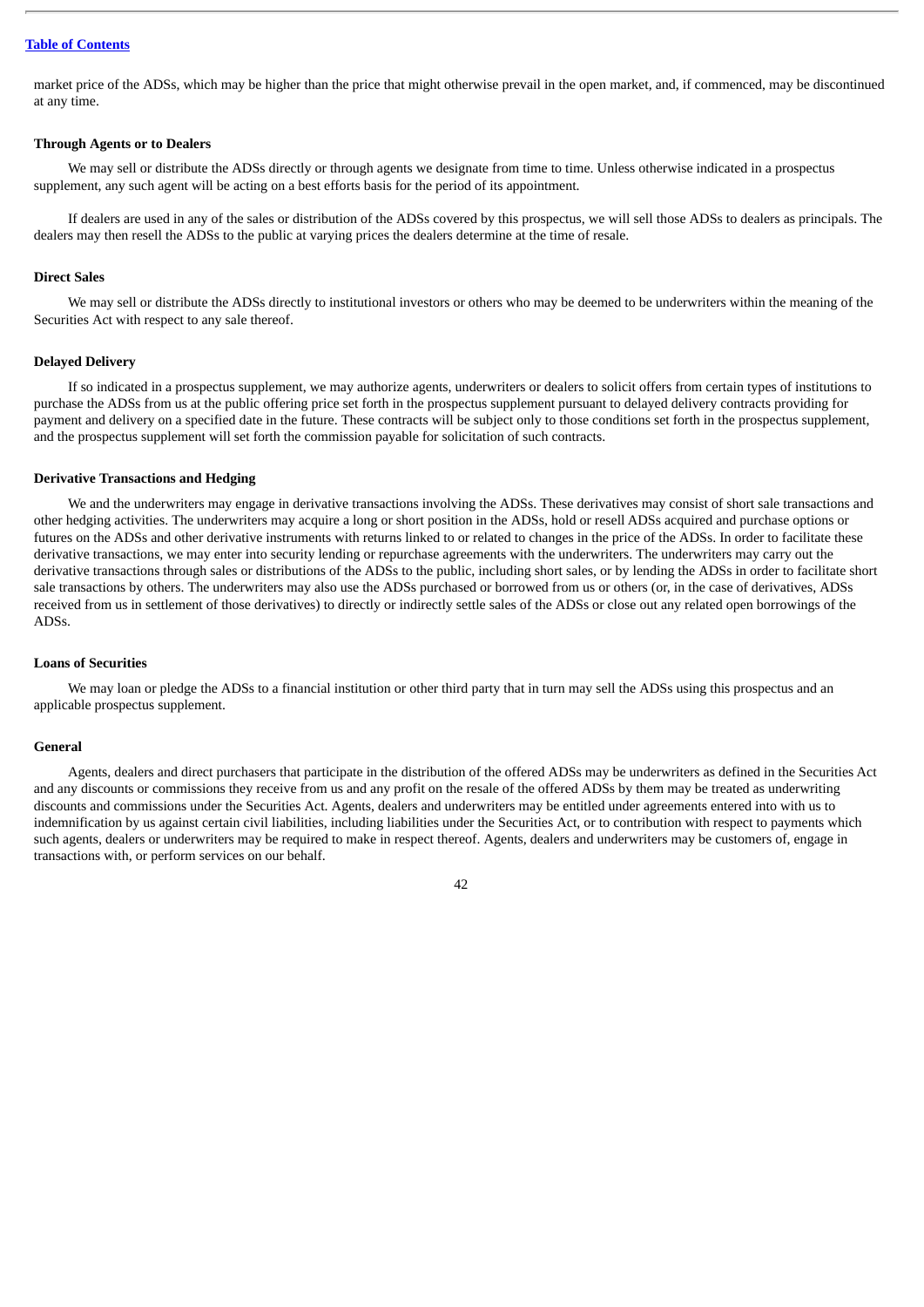## **WHERE YOU CAN FIND MORE INFORMATION**

We have filed with the SEC a registration statement on Form F-3, of which this prospectus is part, with respect to the ADSs we will offer. This prospectus and any accompanying prospectus supplement do not contain all of the information set forth in the registration statement and the exhibits and schedules to the registration statement. For further information, we refer you to the registration statement and the exhibits and schedules filed as part of the registration statement. If a document has been filed as an exhibit to the registration statement, we refer you to the copy of the document that has been filed. Each statement in this prospectus relating to a document filed as an exhibit is qualified in all respects by the filed exhibit.

We are subject to the informational requirements of the Exchange Act. Accordingly, we are required to file reports and other information with the SEC, including annual reports on Form 20-F and reports on Form 6-K. The SEC maintains an internet website that contains reports and other information about issuers, like us, that file electronically with the SEC. The address of that website is www.sec.gov.

As a foreign private issuer, we are exempt under the Exchange Act from, among other things, the rules prescribing the furnishing and content of proxy statements, and our board members, executive officers, and principal shareholders are exempt from the reporting and short-swing profit recovery provisions contained in Section 16 of the Exchange Act. In addition, we are not required under the Exchange Act to file periodic reports and consolidated financial statements with the SEC as frequently or as promptly as U.S. companies whose securities are registered under the Exchange Act.

We will send our transfer agent a copy of all notices of our general meetings of shareholders and other reports, communications and information that are made generally available to shareholders. The transfer agent has agreed to mail to all shareholders a notice containing the information (or a summary of the information) contained in any notice of a meeting of our shareholders received by the transfer agent and will make available to all shareholders such notices and all such other reports and communications received by the transfer agent.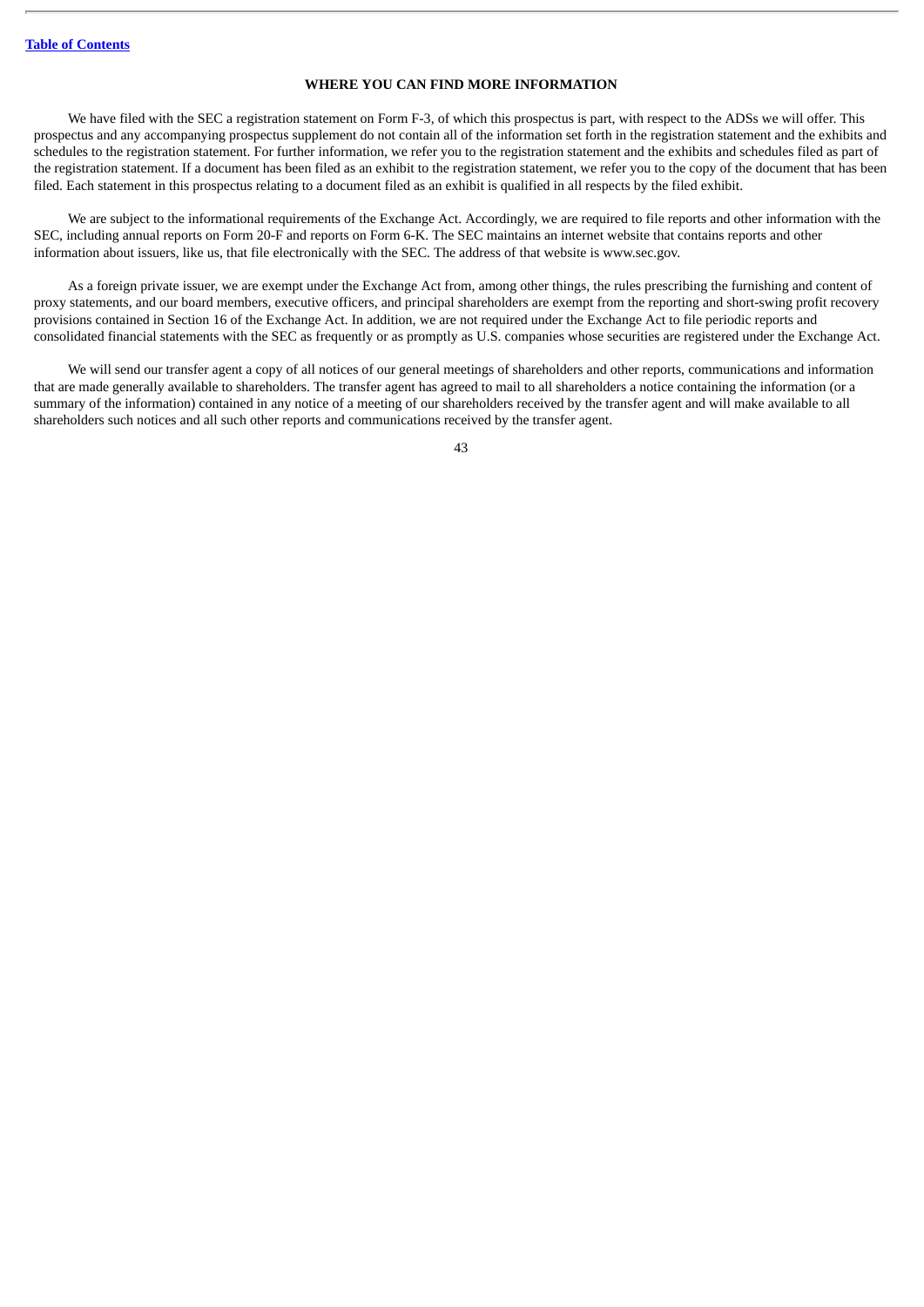## **INCORPORATION BY REFERENCE**

The SEC allows us to "incorporate by reference" into this prospectus the information in documents we file with it. This means that we can disclose important information to you by referring you to those documents. Each document incorporated by reference is current only as of the date of such document, and the incorporation by reference of such documents shall not create any implication that there has been no change in our affairs since the date thereof or that the information contained therein is current as of any time subsequent to its date. The information incorporated by reference is considered to be a part of this prospectus and should be read with the same care. When we update the information contained in documents that have been incorporated by reference by making future filings with the SEC, the information incorporated by reference in this prospectus is considered to be automatically updated and superseded. In other words, in the case of a conflict or inconsistency between information contained in this prospectus and information incorporated by reference into this prospectus, you should rely on the information contained in the document that was filed later.

We incorporate by reference the documents listed below:

- our Annual Report on [Form](http://www.sec.gov/ix?doc=/Archives/edgar/data/1835268/000095017022005219/cntb-20211231.htm) 20-F (File No. 001-40212) filed with the SEC for the fiscal year ended December 31, 2021, filed with the SEC on March 31, 2022;
- the description of our Ordinary Shares contained in our registration statement on [Form](http://www.sec.gov/Archives/edgar/data/1835268/000119312521079822/d154885d8a12b.htm) 8-A, filed with the SEC on March 12, 2021, and any amendment or report filed with the SEC for the purpose of updating the description;
- with respect to each offering of ADSs under this prospectus, each subsequent annual report on Form 20-F and each report of foreign private issuer on Form 6-K that indicates that it is being incorporated by reference, in each case, that we file with or furnish to the SEC on or after the date on which this registration statement is first filed with the SEC and until the termination or completion of that offering under this prospectus; and
- the information specifically incorporated by reference herein from our reports of foreign private issuer on Form 6-K filed with the SEC on May 3, [2022](http://www.sec.gov/Archives/edgar/data/1835268/000119312522138757/d313808d6k.htm), May 5, [2022](http://www.sec.gov/Archives/edgar/data/1835268/000119312522141190/d356777d6k.htm) and May 9, [2022.](http://www.sec.gov/Archives/edgar/data/1835268/000119312522144991/d296687d6k.htm)

Unless expressly incorporated by reference, nothing in this prospectus shall be deemed to incorporate by reference information furnished to, but not filed with, the SEC. Copies of all documents incorporated by reference in this prospectus, other than exhibits to those documents unless such exhibits are specially incorporated by reference in this prospectus, will be provided at no cost to each person, including any beneficial owner, who receives a copy of this prospectus on the written or oral request of that person made to:

Connect Biopharm LLC 12265 El Camino Real, Suite 350, San Diego, California 92130 San Diego, CA 92130 Tel: +1 858 344 1036 Attention: Chief Financial Officer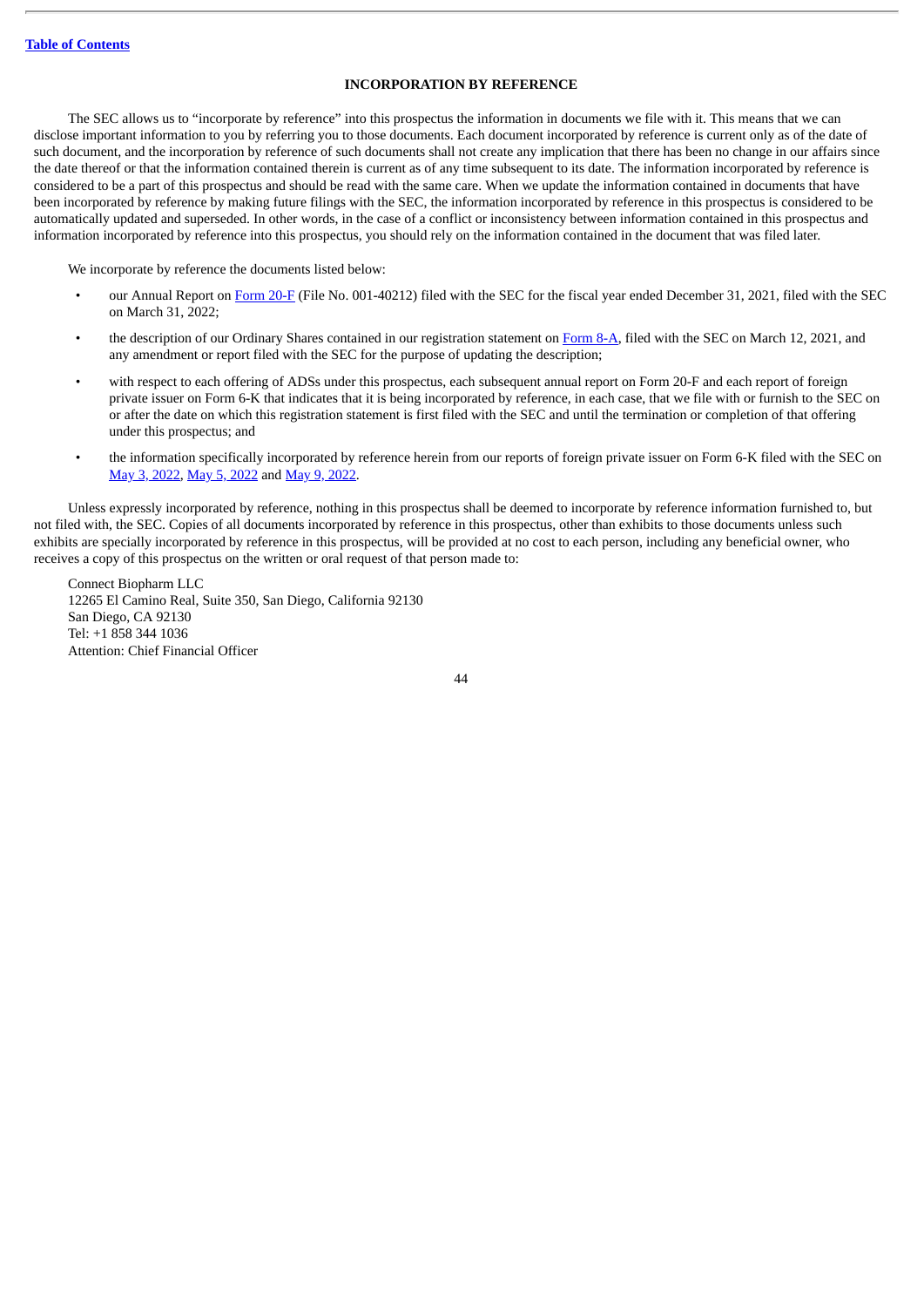## **ENFORCEMENT OF CIVIL LIABILITIES**

We are incorporated under the laws of the Cayman Islands as an exempted company with limited liability. We are incorporated in the Cayman Islands to take advantage of certain benefits associated with being a Cayman Islands exempted company, such as:

- political and economic stability;
- an effective judicial system;
- a favorable tax system;
- the absence of exchange control or currency restrictions; and
- the availability of professional and support services.

However, certain disadvantages accompany incorporation in the Cayman Islands. These disadvantages include but are not limited to:

- the Cayman Islands has a less developed body of securities laws as compared to the United States and these securities laws provide significantly less protection to investors as compared to the United States; and
- Cayman Islands companies may not have standing to sue before the federal courts of the United States.

Our constituent documents do not contain provisions requiring that disputes, including those arising under the securities laws of the United States, between us, our officers, directors and shareholders, be arbitrated.

A substantial part of our operations is conducted in the PRC, and substantially all of our operational assets and certain of our directors and officers are located in the PRC. As a result, it may not be possible to effect service of process upon us or our directors and officers, including with respect to matters arising under U.S. federal securities laws or applicable state securities laws. Even if an investor obtains a judgment against us or our directors or officers in a U.S. court or other court outside the PRC, an investor may not be able to enforce such judgment against us or them in the PRC. The PRC does not have treaties providing for the reciprocal recognition and enforcement of judgments of courts in the United States or most other western countries. Therefore, recognition and enforcement in the PRC of judgments of a court in any of these jurisdictions may be difficult or impossible. In addition, investors may not be able to bring original actions in the PRC based on the U.S. or other non-PRC laws against us or our directors or officers. As a result, shareholder claims that are common in the United States, including class actions based on securities law and fraud claims, are difficult or impossible to pursue as a matter of law and practicality in the PRC.

We have appointed Connect Biopharm LLC, as our agent upon whom process may be served in any action brought against us under the securities laws of the United States. The United States and the Cayman Islands do not have a treaty providing for reciprocal recognition and enforcement of judgments of U.S. courts in civil and commercial matters and that there is uncertainty as to whether the courts of the Cayman Islands would (i) recognize or enforce judgments of U.S. courts obtained against us or our directors or officers, predicated upon the civil liability provisions of the securities laws of the United States or any state in the United States, or (ii) entertain original actions brought in the Cayman Islands against us or our directors or officers, predicated upon the securities laws of the United States or any state in the United States. A judgment obtained in any federal or state court in the United States will be recognized and enforced in the courts of the Cayman Islands at common law, without any re-examination of the merits of the underlying dispute, by an action commenced on the foreign judgment debt in the Grand Court of the Cayman Islands, provided such judgment (i) is given by a foreign court of competent jurisdiction, (ii) imposes on the judgment debtor a liability to pay a liquidated sum for which the judgment has been given, (iii) is final, (iv) is not in respect of taxes, a fine or a penalty, and (v) was not obtained in a manner and is not of a kind the enforcement of which is contrary to natural justice or the public policy of the Cayman Islands.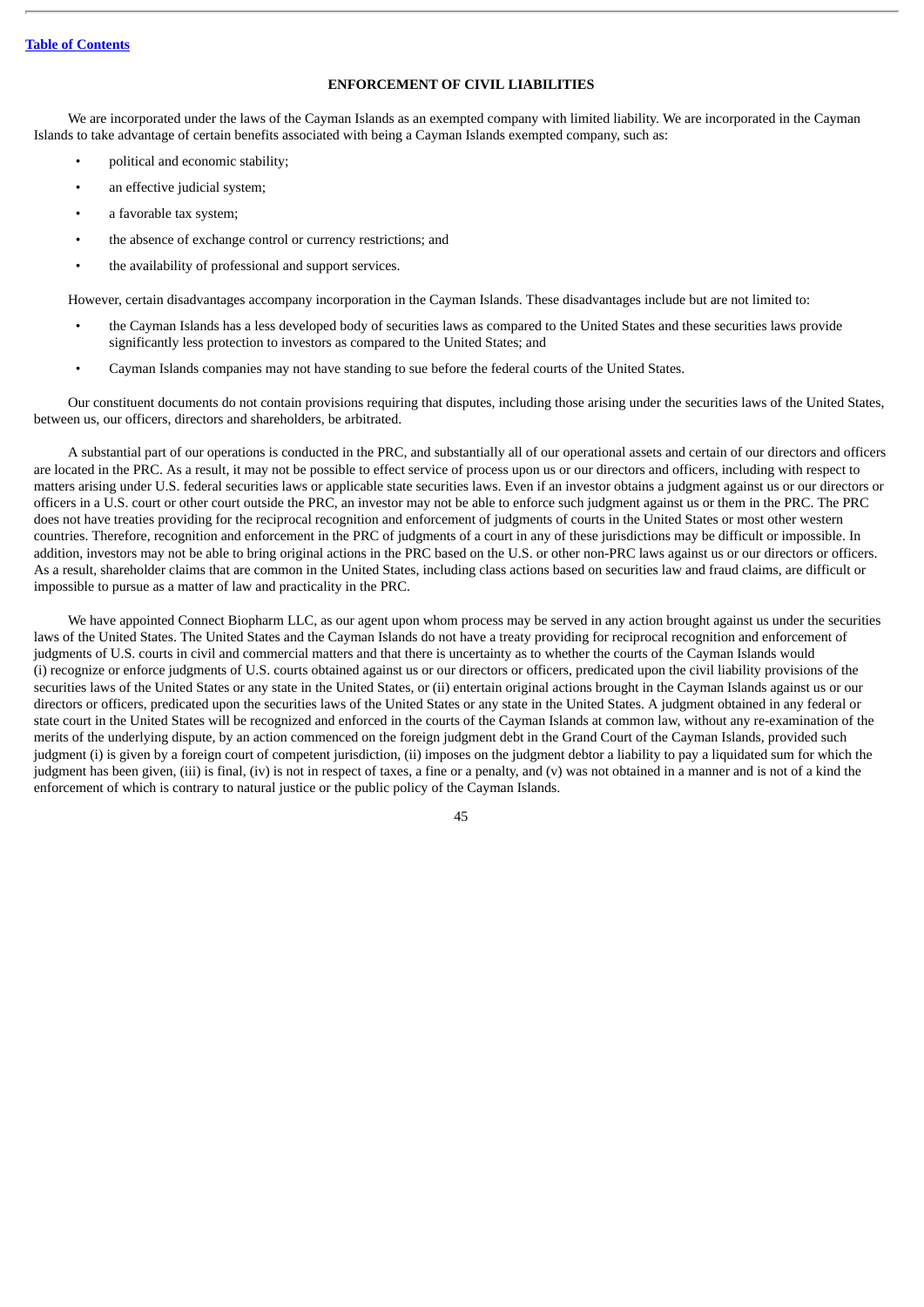However, the Cayman Islands courts are unlikely to enforce a judgment obtained from the United States courts under the civil liability provisions of the securities laws if such judgment is determined by the courts of the Cayman Islands to give rise to obligations to make payments that are penal or punitive in nature. Because the courts of the Cayman Islands have yet to rule on whether such judgments are penal or punitive in nature, it is uncertain whether such civil liability judgments from U.S. courts would be enforceable in the Cayman Islands.

There is uncertainty as to whether the courts of the PRC would:

- recognize or enforce judgments of United States courts obtained against us or our directors or officers predicated upon the civil liability provisions of the securities laws of the United States or any state in the United States; or
- entertain original actions brought in each respective jurisdiction against us or our directors or officers predicated upon the securities laws of the United States or any state in the United States.

The recognition and enforcement of foreign judgments are provided for under the PRC Civil Procedures Law. PRC courts may recognize and enforce foreign judgments in accordance with the requirements of the PRC Civil Procedures Law and other applicable laws and regulations based either on treaties between the PRC and the country where the judgment is made or on principles of reciprocity between jurisdictions. The PRC does not have any treaties or other form of reciprocity with the United States or the Cayman Islands that provide for the reciprocal recognition and enforcement of foreign judgments. In addition, according to the PRC Civil Procedures Law, courts in the PRC will not enforce a foreign judgment against us or our directors and officers if they decide that the judgment violates the basic principles of PRC law or national sovereignty, security or public interest. As a result, it is uncertain whether and on what basis a PRC court would enforce a judgment rendered by a court in the United States or in the Cayman Islands. Under the PRC Civil Procedures Law, foreign shareholders may originate actions based on PRC law against a company in the PRC for disputes if they can establish sufficient nexus to the PRC for a PRC court to have jurisdiction, and meet other procedural requirements, including, among others, the plaintiff must have a direct interest in the case, and there must be a concrete claim, a factual basis and a cause for the suit. It will be, however, difficult for U.S. shareholders to originate actions against us in the PRC in accordance with PRC laws because we are incorporated under the laws of the Cayman Islands and it will be difficult for U.S. shareholders, by virtue only of holding the ADSs or ordinary shares, to establish a connection to the PRC for a PRC court to have jurisdiction as required under the PRC Civil Procedures Law.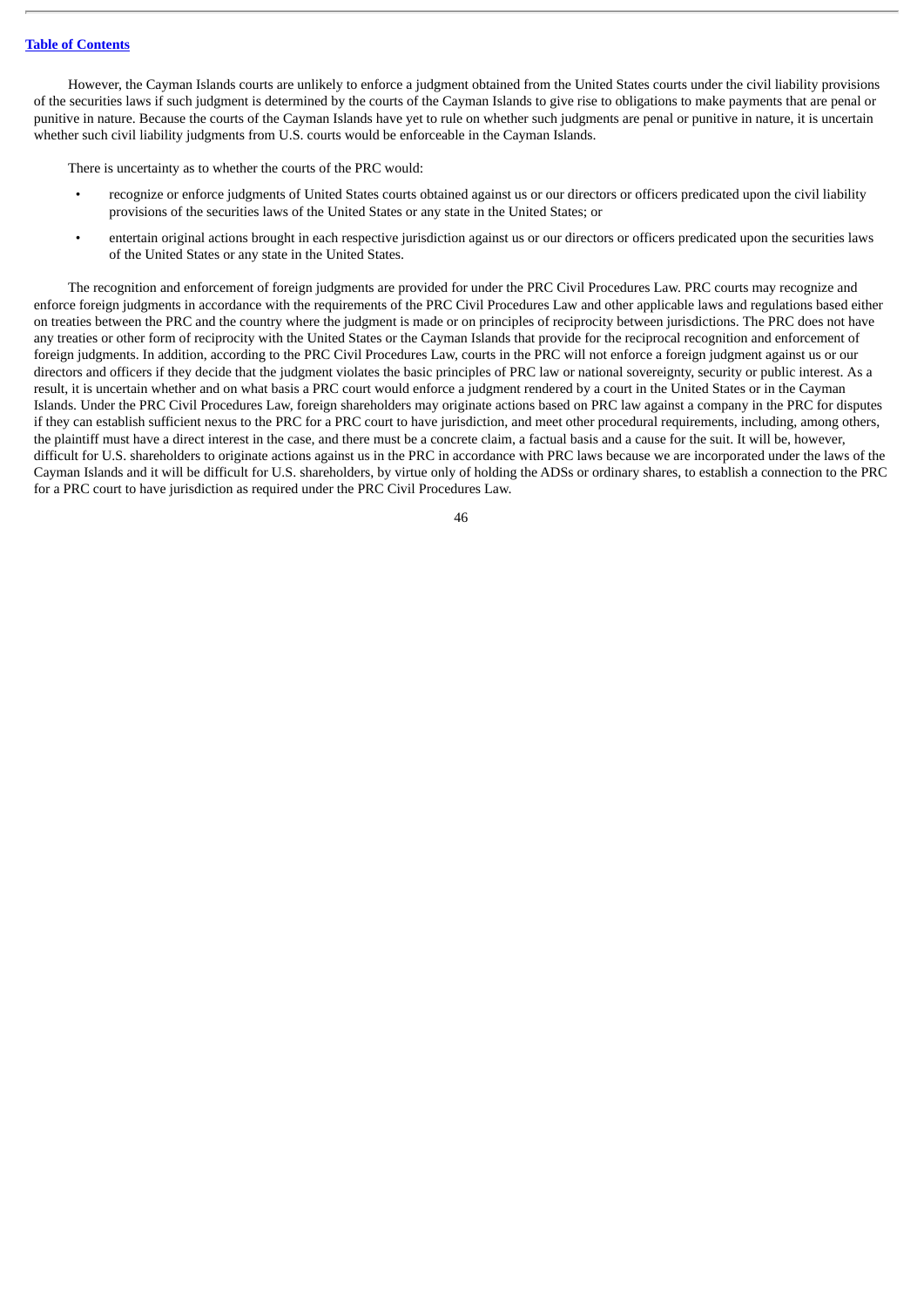## **LEGAL MATTERS**

The validity of our ordinary shares represented by the ADSs and certain other matters of Cayman Islands law will be passed upon for us by Maples and Calder (Hong Kong) LLP.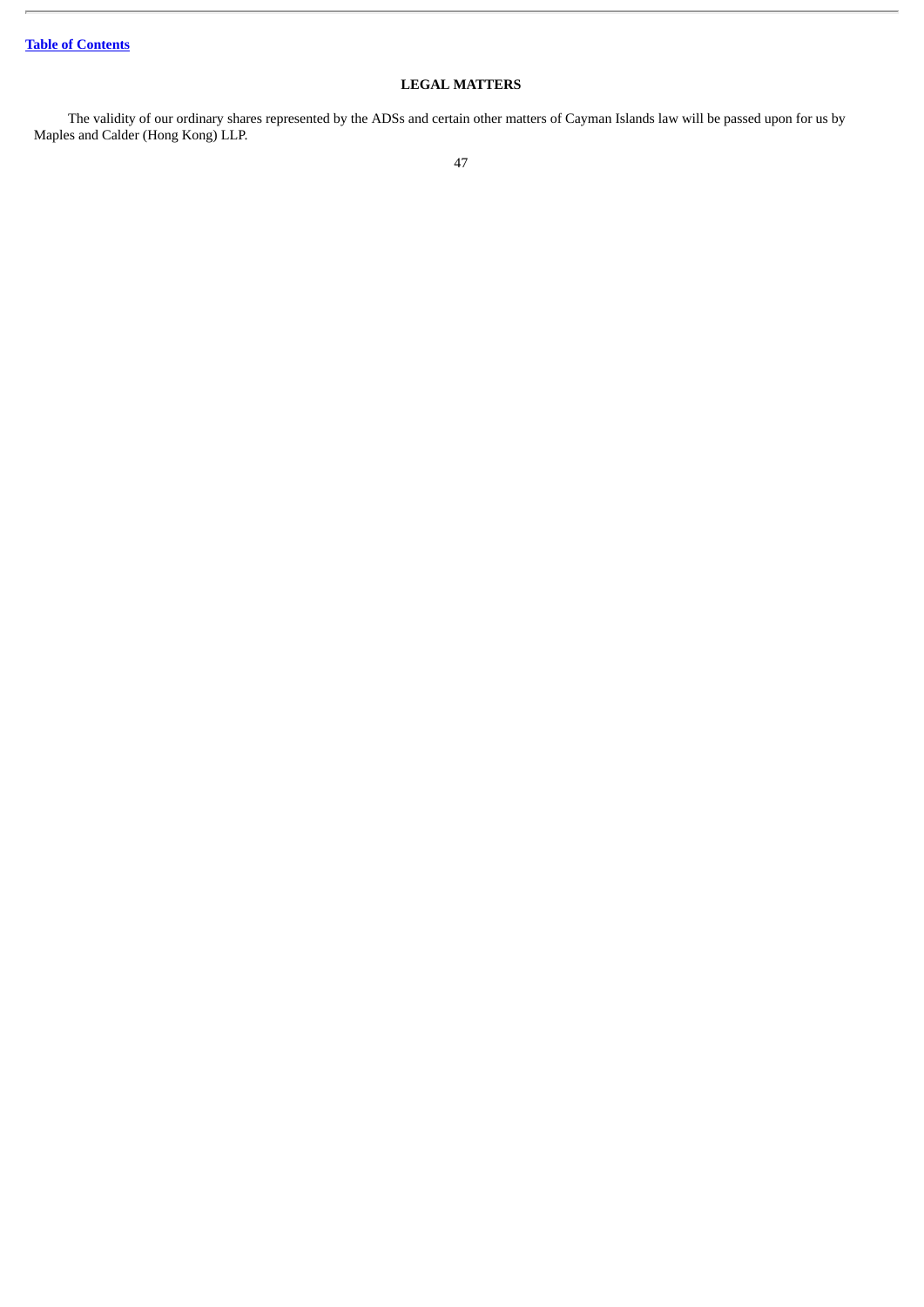## **EXPERTS**

The financial statements incorporated in this Prospectus by reference to the Annual Report on Form 20-F for the year ended December 31, 2021 have been so incorporated in reliance on the report of PricewaterhouseCoopers Zhong Tian LLP, an independent registered public accounting firm, given on the authority of said firm as experts in auditing and accounting.

The office of PricewaterhouseCoopers Zhong Tian LLP is located at 6/F, DBS Bank Tower, 1318 Lu Jia Zui Ring Road, Pudong New Area, Shanghai, the People's Republic of China.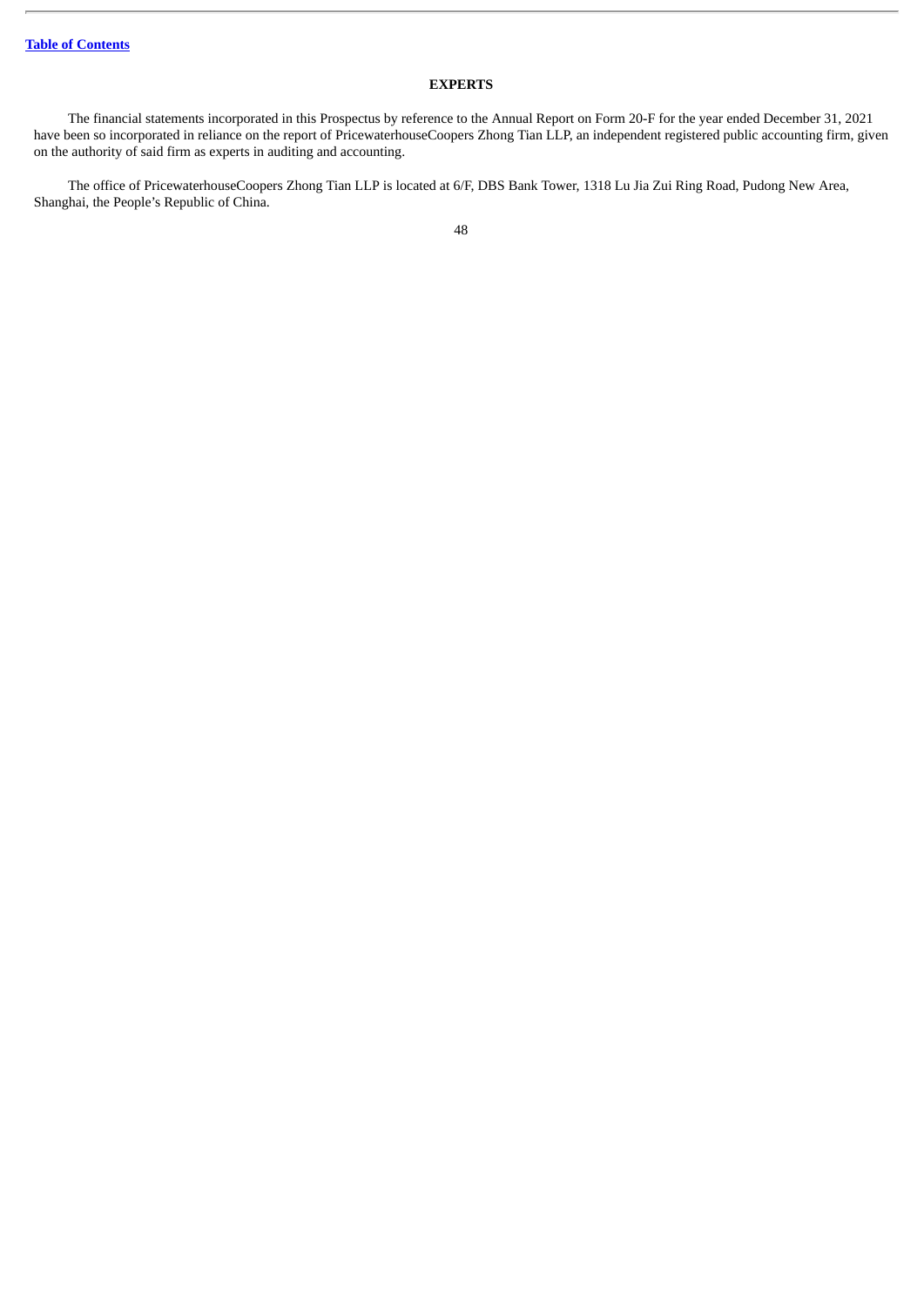## **OFFERING EXPENSES**

The following is an estimate of the expenses that we may incur in connection with a possible offering of securities registered under this registration statement.

| SEC registration fee                         | \$27,810 |
|----------------------------------------------|----------|
| FINRA filing fee                             | 45.500   |
| <b>Printing expenses</b>                     | $*$      |
| Legal fees and expenses                      | $\ast$   |
| Accounting fees and expenses                 | $*$      |
| Transfer agent and trustee fees and expenses | $\ast$   |
| Miscellaneous                                | $*$      |
| Total                                        | $\ast$   |

\* These fees are calculated based on the securities offered and the number of issuances and accordingly cannot be estimated at this time.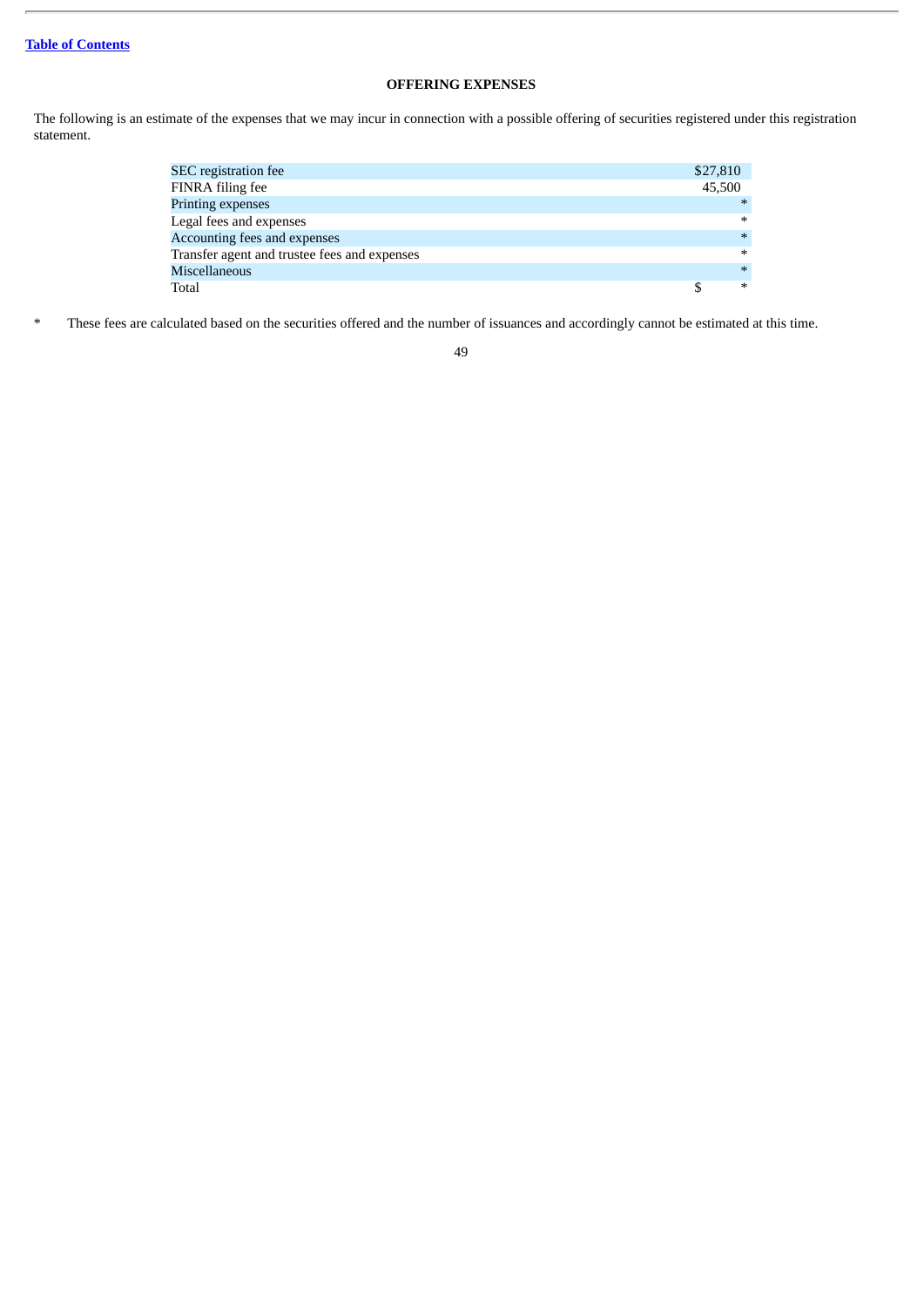The information in this prospectus is not complete and may be changed. We may not sell these securities until the Registration Statement filed with the Securities and Exchange Commission, of which this prospectus is a part, is effective. This prospectus is not an offer to sell these securities and it is not soliciting an offer to buy these securities in any state where the offer or sale is not permitted.

**SUBJECT TO COMPLETION, DATED MAY 20, 2022**

## **PROSPECTUS**

## **Up to \$150,000,000 of American Depositary Shares**



**Representing Ordinary Shares**

# **Connect Biopharma Holdings Limited**

Connect Biopharma Holdings Limited, a holding company incorporated in the Cayman Islands in November 2015 ("Connect," the "Company," the "Group," "we," "us," "our," "our company" and "Connect Biopharma") has entered into a sales agreement (the "Sales Agreement"), with SVB Securities LLC ("SVB Leerink") and Cantor Fitzgerald & Co. ("Cantor"), dated April 15, 2022, relating to the American Depositary Shares ("ADSs") offered by this prospectus. Each ADS represents one of our ordinary shares, par value \$0.000174 per share ("Ordinary Shares"). Under this prospectus, we may offer and sell ADSs having an aggregate offering price of up to \$150.0 million from time to time through SVB Leerink and Cantor (the "Sales Agents"), acting as our agents, in accordance with the Sales Agreement.

Sales of the ADSs, if any, under this prospectus may be made by any method permitted that is deemed an "at the market" offering as defined in Rule 415(a)(4) promulgated under the Securities Act of 1933, as amended (the "Securities Act"), including sales made directly on or through the Nasdaq Global Market ("Nasdaq"), on or through any other existing trading market for our Ordinary Shares or ADSs or to or through a market maker. If expressly authorized by us, the Sales Agents may also sell the ADSs in privately negotiated transactions. The Sales Agents are not required to sell any specific number or dollar amount of securities but will act as our sales agents using commercially reasonable efforts consistent with their normal trading and sales practices and applicable state and federal laws, rules and regulations and the rules of the Nasdaq, on mutually agreed terms between the Sales Agents and us. There are no minimum sale requirements, and there is no arrangement for funds to be received in any escrow, trust or similar arrangement.

The compensation payable to the Sales Agents for sales of ADSs sold pursuant to the Sales Agreement will be an amount up to 3.0% of the gross proceeds of any ADSs sold under the Sales Agreement. See "*Plan of Distribution*" beginning on page S-47 for additional information regarding the compensation to be paid to the Sales Agents. In connection with the sale of the ADSs on our behalf, each Sales Agent will be deemed to be an "underwriter" within the meaning of the Securities Act, and the compensation paid to the Sales Agents will be deemed to be underwriting compensation. We have also agreed in the Sales Agreement to provide indemnification and contribution to the Sales Agents with respect to certain liabilities, including liabilities under the Securities Act or the Securities Exchange Act of 1934, as amended (the "Exchange Act").

The ADSs are listed on the Nasdaq under the symbol "CNTB." On May 19, 2022, the last reported sale price of the ADSs on the Nasdaq was \$0.88 per ADS.

Our principal executive offices are located at Science and Technology Park, East R&D Building, 3rd Floor, 6 Beijing West Road, Taicang, Jiangsu, the People's Republic of China 215400, and our telephone number is +86 512 5357 7866. Our registered address in the Cayman Islands is located at the offices of Maples Corporate Services Limited at PO Box 309, Ugland House, Grand Cayman, KY1-1104, Cayman Islands.

We are not a Chinese operating company but a holding company incorporated in the Cayman Islands. As a holding company with no material operations of our own, we conduct operations primarily through our direct and indirect wholly owned subsidiaries, some of which were established in the People's Republic of China, or the PRC. The securities offered in this prospectus are securities of our Cayman Islands holding company, not of our **operating subsidiaries.**

Additionally, we are subject to certain legal and operational risks associated with our subsidiaries' operations in the PRC. PRC laws and regulations governing our current business operations are sometimes vague and uncertain, and therefore, these risks may result in a material negative change in our subsidiaries' operations, significant depreciation of the value of our ADSs, or a complete hindrance of our ability to offer or continue to offer our securities to investors, which could cause the value of your securities to become worthless. Recently, the PRC government initiated a series of regulatory actions and statements to regulate business operations in the PRC with little advance notice, including cracking down on illegal activities in **the securities**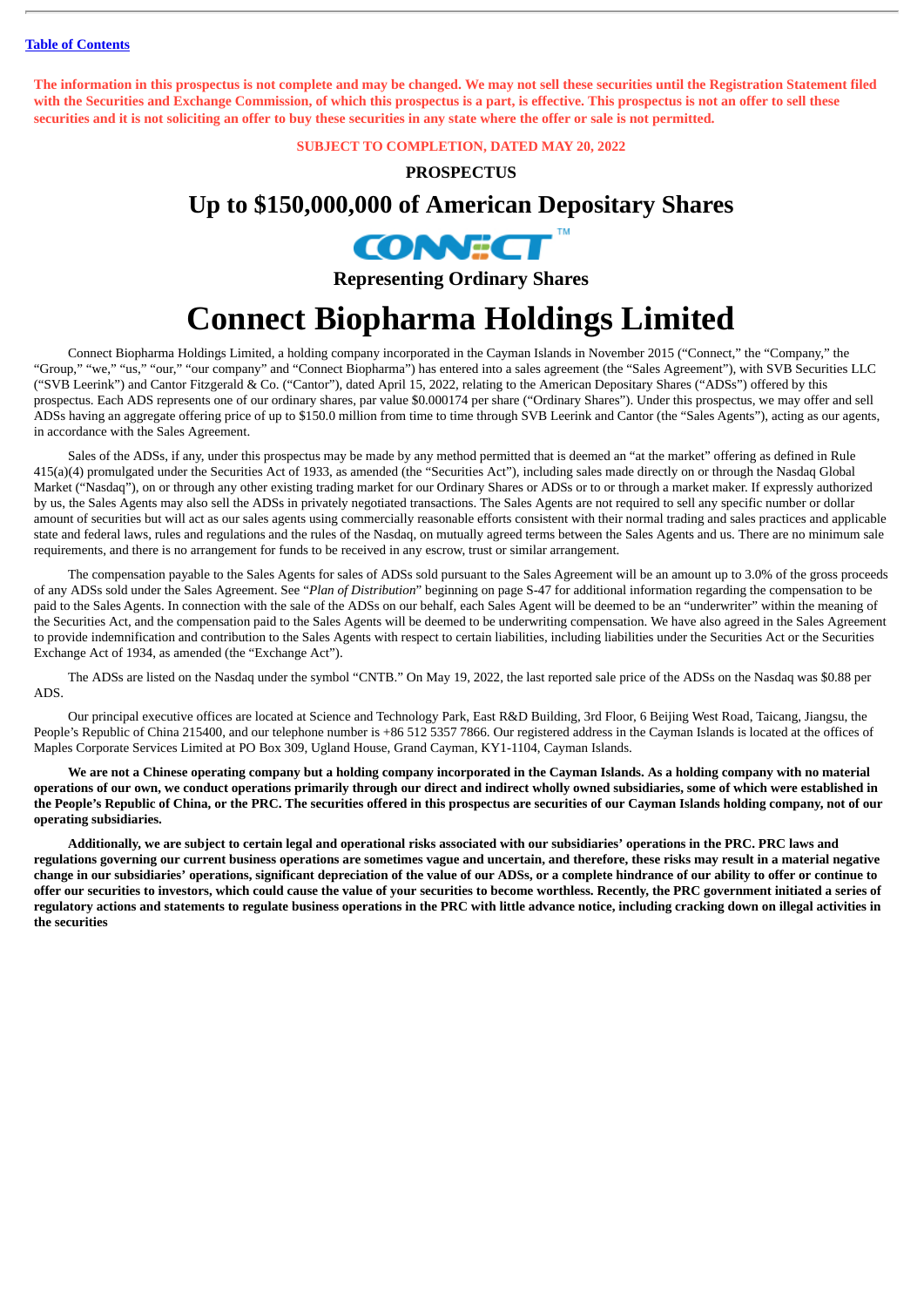market, enhancing supervision over PRC-based companies listed overseas using variable interest entity structure, or VIE structure, adopting new measures to extend the scope of cybersecurity reviews, and expanding the efforts in anti-monopoly enforcement. Since these statements and regulatory actions are new, it is highly uncertain how soon legislative or administrative regulation making bodies will respond and what existing or new laws or regulations or detailed implementations and interpretations will be modified or promulgated, if any, and the potential impact of such modified or new laws and regulations will have on our daily business operation, the ability to accept foreign investments and list on a U.S. or other foreign exchange. Although we do not have a VIE structure, due to our operations in the PRC, any future PRC, U.S. or other rules and regulations that place restrictions on capital raising or other activities or require enhanced disclosure by PRC-based companies could adversely affect our business and results of operations. If the business environment in the PRC deteriorates from the perspective of domestic or international investment, the PRC government may intervene with our operations and our business in the PRC and the United States, and the market price of our ADSs could be adversely affected. In addition, in May 2022, we were conclusively identified by the Securities and Exchange Commission under the Holding Foreign Companies Accountable Act, or the HFCAA. Consequently, as early as 2024, our securities will be prohibited from trading on a national exchange or over-the-counter under the HFCAA if the Public Company Accounting Oversight Board, or the PCAOB, is unable to inspect or fully investigate our independent registered public accounting firm located in China for three consecutive years beginning in 2021, and as a result the Nasdaq Global Market may make a determination to delist our securities. The trading prohibition could be accelerated to 2023 if the Accelerating Holding Foreign Companies Accountable Act is enacted. Our independent registered public accounting firm that issued the audit report included in our annual report filed with the SEC, as an auditor of companies that are traded publicly in the United States and a firm registered with the PCAOB is required by the laws of the United States to undergo regular inspections by the PCAOB to assess its compliance with the laws of the United States and professional standards. Because we have substantial operations within the PRC and the PCAOB is currently unable to conduct full inspections of the work of our independent registered public accounting firm as it relates to those operations without the approval of the Chinese authorities, our independent registered public accounting firm is not currently inspected by the PCAOB. This lack of PCAOB inspections in the PRC prevents the PCAOB from regularly evaluating our independent registered public accounting firm's audits and its quality control procedures, and our independent registered public accounting firm is therefore subject to the determinations announced by the PCAOB on December 16, 2021. As a result, investors are deprived **of the benefits of PCAOB inspections.**

**Investing in our ADSs involves a high degree of risk. Before making an investment decision, please read the information under the heading "[Risk Factors](#page-71-0)" beginning on page S-15 of this prospectus, and in the documents incorporated by reference into this prospectus.**

We are dependent upon cash dividends, distributions and other transfers from our subsidiaries to make dividend payments. As of the date of this prospectus, there have not been any such dividends or other distributions from our subsidiaries. In addition, none of our subsidiaries have ever issued any dividends or distributions to us or to U.S. investors. See the section titled "Our Company-Cash Transfer and Dividend Payment" beginning on page S-6 of the prospectus. The majority of our income is received in Renminbi, and shortages in foreign currencies may restrict our ability to pay dividends or other payments, or otherwise satisfy our foreign currency denominated obligations, if any. Under existing PRC foreign exchange regulations, payments of current account items, including profit distributions, interest payments and expenditures from trade-related transactions can be made in foreign currencies without prior approval from the State Administration of the Foreign Exchange in the PRC as long as certain procedural requirements are met. Approval from appropriate government authorities is required if Renminbi is converted into foreign currency and remitted out of the PRC to pay capital expenses such as the repayment of loans denominated in foreign currencies. The PRC government may, at its discretion, impose restrictions on access to foreign currencies for current account transactions and if this occurs in the future, we may not be able to pay dividends in foreign currencies to our shareholders. See the section titled "Our Company-Cash Transfer and Dividend Payment" beginning on page S-6 of this **prospectus for details.**

None of the United States Securities and Exchange Commission, any state securities commission or any other regulatory body, has approved or disapproved of these securities or passed upon the adequacy or accuracy of this prospectus. Any representation to the contrary is a criminal offense.

**SVB Leerink Cantor**

**The date of this prospectus is , 2022.**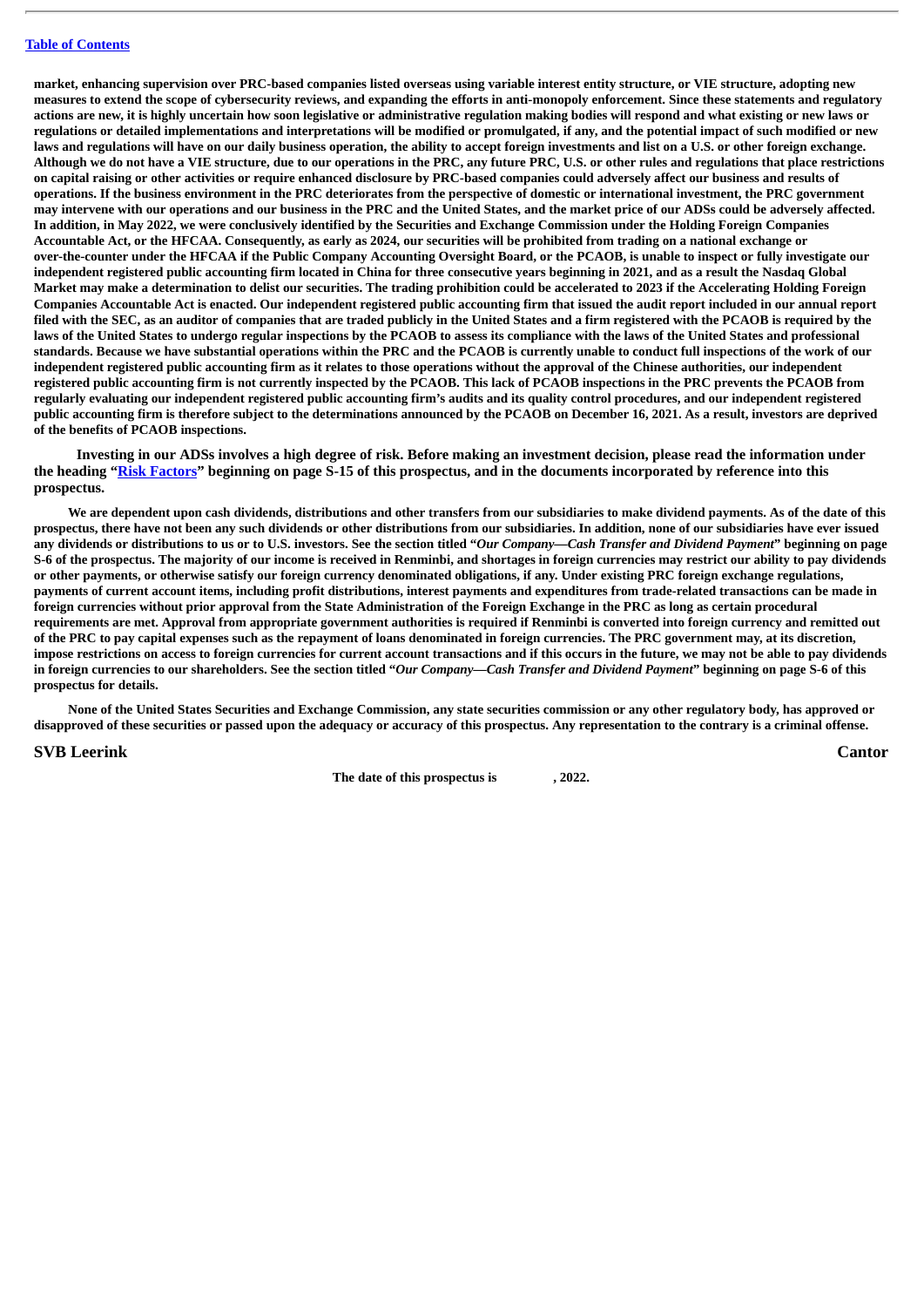L.

## **TABLE OF CONTENTS**

| <b>ABOUT THIS PROSPECTUS</b>                                | $S-1$  |
|-------------------------------------------------------------|--------|
| <b>CAUTIONARY NOTE REGARDING FORWARD-LOOKING STATEMENTS</b> | $S-2$  |
| PROSPECTUS SUMMARY                                          | $S-4$  |
| <b>THE OFFERING</b>                                         | $S-14$ |
| <b>RISK FACTORS</b>                                         | $S-15$ |
| <b>USE OF PROCEEDS</b>                                      | $S-17$ |
| <b>CAPITALIZATION</b>                                       | $S-18$ |
| <b>DESCRIPTION OF SHARE CAPITAL</b>                         | $S-19$ |
| <b>DESCRIPTION OF AMERICAN DEPOSITARY SHARES</b>            | $S-30$ |
| <b>MATERIAL TAX CONSIDERATIONS</b>                          | $S-40$ |
| <b>PLAN OF DISTRIBUTION</b>                                 | $S-47$ |
| <b>LEGAL MATTERS</b>                                        | $S-49$ |
| <b>EXPERTS</b>                                              | $S-50$ |
| WHERE YOU CAN FIND MORE INFORMATION                         | $S-51$ |
| <b>INCORPORATION OF INFORMATION BY REFERENCE</b>            | $S-52$ |
| <b>ENFORCEMENT OF CIVIL LIABILITIES</b>                     | $S-53$ |
| S-i                                                         |        |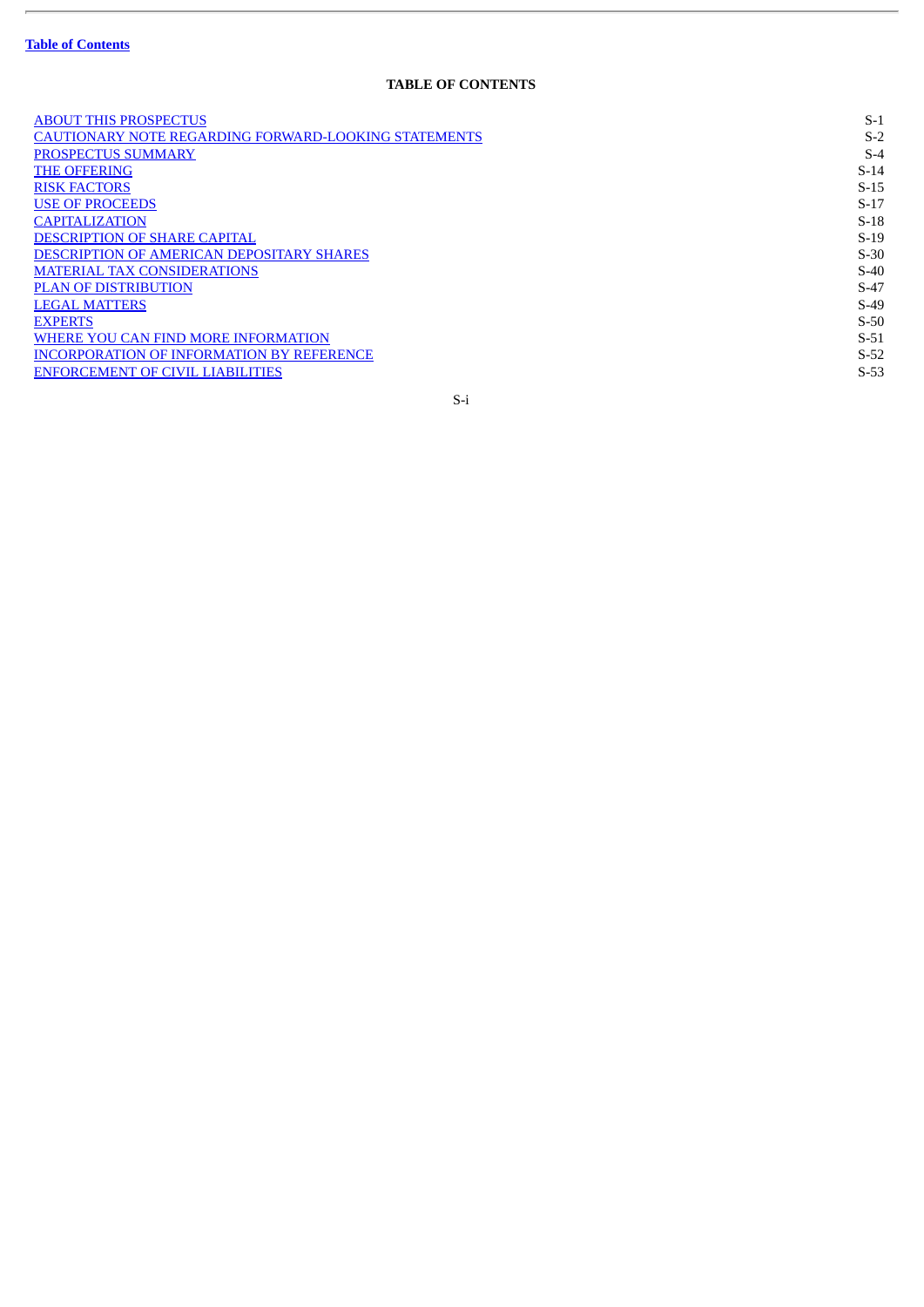## **ABOUT THIS PROSPECTUS**

<span id="page-57-0"></span>This prospectus is part of a registration statement that we filed on Form F-3 with the SEC, under the Securities Act of 1933, as amended, or the Securities Act, using a "shelf" registration process. Under this prospectus, we may offer and sell up to \$150,000,000 of our ADSs from time to time through SVB Leerink and Cantor acting as our agents at prices and on terms to be determined by market conditions at the time of the offering.

This prospectus relates to the offering of our ADSs. Before buying any of the ADSs that we are offering, we urge you to carefully read this prospectus, together with the information incorporated by reference as described under the heading "Incorporation of Information by Reference." These documents contain important information that you should consider when making your investment decision.

This prospectus describes the specific details regarding this offering and also adds to and updates information contained in the documents incorporated by reference into this prospectus. If any statement in one of these documents is inconsistent with a statement in another document having a later date for example, a document incorporated by reference into this prospectus—the statement in the document having the later date modifies or supersedes the earlier statement.

We have not, and neither SVB Leerink nor Cantor has, authorized anyone to provide any information other than that contained in or incorporated by reference in this prospectus, any applicable prospectus supplement and any free writing prospectus prepared by or on behalf of us or to which we have referred you. Neither we, nor SVB Leerink or Cantor, take responsibility for, and can provide no assurance as to the reliability of, any other information that others may give you. We are not, and SVB Leerink and Cantor are not, making an offer to sell or soliciting an offer to buy our securities in any jurisdiction where an offer or solicitation is not authorized or in which the person making that offer or solicitation is not qualified to do so or to anyone to whom it is unlawful to make an offer or solicitation. You should assume that the information appearing in this prospectus, any applicable prospectus supplement, the documents incorporated by reference herein or therein, and in any free writing prospectus that we may authorize for use in connection with this offering, is accurate only as of the date of those respective documents. Our business, financial condition, results of operations and prospects may have changed since those dates. You should read this prospectus, the documents incorporated by reference into this prospectus, any applicable prospectus supplement and any free writing prospectus that we may authorize for use in connection with this offering, in their entirety before making an investment decision.

When we refer to "Connect," "we," "us," "our," the "Company," we mean Connect Biopharma Holdings Limited, together with its direct and indirect wholly owned subsidiaries, Connect Biopharma HongKong Limited, Connect Biopharm LLC, Connect Biopharma Australia PTY LTD, Suzhou Connect Biopharma Co., Ltd., Connect Biopharma (Shanghai) Co., Ltd., Connect Biopharma (Beijing) Co., Ltd. and Connect Biopharma (Shenzhen) Co., Ltd.

All references in this prospectus to "\$", "US\$", "USD", "U.S. dollars" and "dollars" mean U.S. dollars and all references to "¥" and "RMB" mean renminbi. Our reporting currency is the renminbi. Unless otherwise indicated, all monetary amounts in this annual report are in renminbi. This prospectus contains translations of specific foreign currency amounts into U.S. dollars for the convenience of the reader. Unless otherwise stated, all translations from renminbi to U.S. dollars were made at RMB 6.3757 to \$1.00, representing the exchange rate as of December 31, 2021 set forth in the China Foreign Exchange Trade System.

We use our trademarks in this prospectus as well as trademarks, tradenames and service marks that are the property of other organizations. Solely for convenience, trademarks and tradenames referred to in this prospectus appear without the ® and ™ symbols, but those references are not intended to indicate, in any way, that we will not assert, to the fullest extent under applicable law, our rights or that the applicable owner will not assert its rights, to these trademarks and tradenames.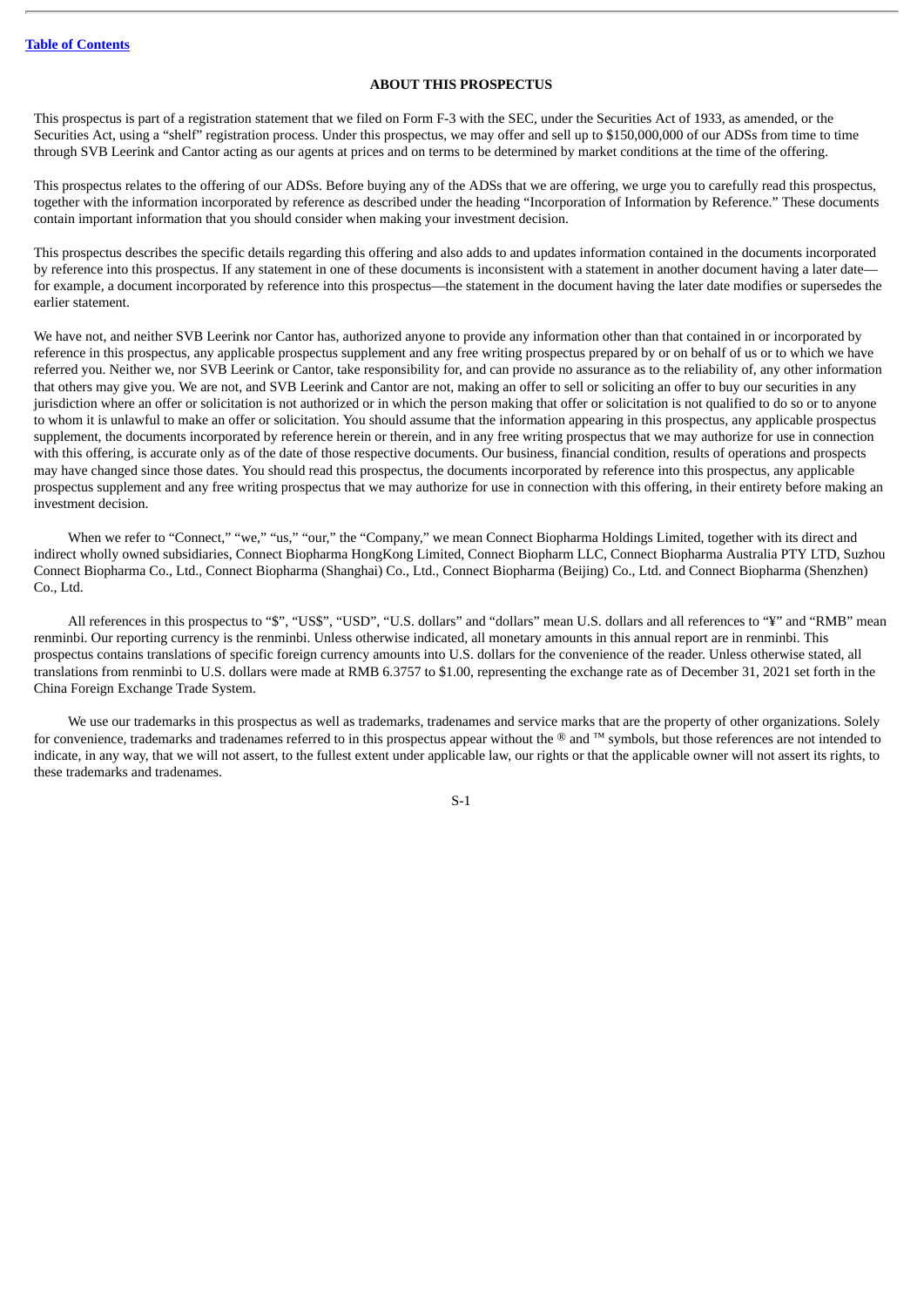## **CAUTIONARY NOTE REGARDING FORWARD-LOOKING STATEMENTS**

<span id="page-58-0"></span>This prospectus, the documents incorporated by reference herein and any accompanying prospectus supplement may contain or incorporate forward-looking statements that are based on our management's belief and assumptions and on information currently available to our management. Although we believe that the expectations reflected in these forward-looking statements are reasonable, these statements relate to future events or our future financial performance, and involve known and unknown risks, uncertainties and other factors that may cause our actual results, levels of activity, performance or achievements to be materially different from any future results, levels of activity, performance or achievements stated in or implied by these forward-looking statements.

All statements other than statements of historical facts are forward-looking statements. These forward-looking statements are made under the "safe harbor" provision under Section 27A of the Securities Act and 21E of the Exchange Act and as defined in the Private Securities Litigation Reform Act of 1995. In some cases, you can identify forward-looking statements by terms such as "anticipate," "believe," "contemplate," "continue," "could," "estimate," "expect," "intend," "may," "plan," "potential," "predict," "project," "should," "target," "will," or "would" or the negative of these terms or other similar expressions, although not all forward-looking statements contain these words. These statements are only predictions. You should not place undue reliance on forward-looking statements because they involve known and unknown risks, uncertainties and other factors, which are, in some cases, beyond our control and which could materially affect results. You should refer to the "*Risk Factors*" section of this prospectus, any accompanying prospectus supplement, and our Annual Reports on Form 20-F and reports on Form 6-K filed with the SEC for specific risks that could cause actual results to be significantly different from those stated in or implied by these forward-looking statements. If one or more of these risks or uncertainties occur, or if our underlying assumptions prove to be incorrect, actual events or results may vary significantly from those implied or projected by the forward-looking statements. No forward-looking statement is a guarantee of future performance. Forward-looking statements speak only as of the date made and we undertake no obligation to publicly update or revise any forward-looking statements, whether as a result of new information, future events or otherwise. You should read this prospectus, any accompanying prospectus supplement and the documents that we reference in this prospectus and have filed with the SEC as exhibits to the registration statement, of which this prospectus is a part, completely and with the understanding that our actual future results may be materially different from any future results stated in or implied by these forward-looking statements.

Forward-looking statements in this prospectus include, but are not limited to, statements about:

- the ability of our clinical trials to demonstrate safety and efficacy of our product candidates, and other positive results;
- the timing, progress, focus, and results of our ongoing and future preclinical studies and clinical trials, and the reporting and interpretation of data from those studies and trials;
- our plans relating to commercializing our product candidates, if approved, including the geographic areas of focus and sales strategy;
- the market opportunity and competitive landscape for our product candidates, including our estimates of the number of patients who suffer from the diseases we are targeting;
- the success of competing therapies that are or may become available;
- our estimates of the number and types of patients that we will enroll in our clinical trials;
- the beneficial characteristics, safety, efficacy and therapeutic effects of our product candidates;
- the timing of initiation and completion, and the progress of our drug discovery and research programs;
- the timing or likelihood of regulatory filings and approvals for our product candidates for various diseases;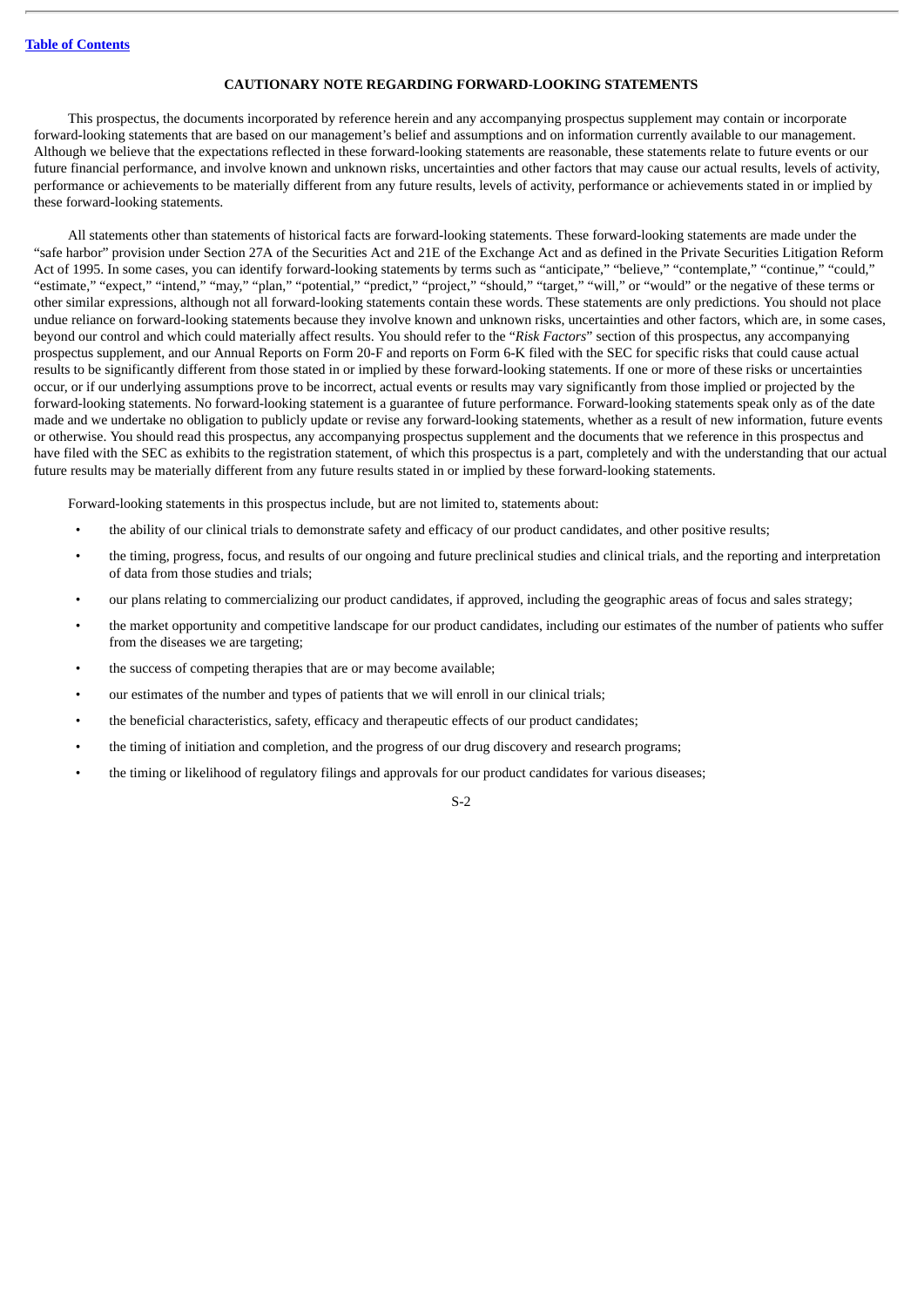- our ability to obtain and maintain regulatory approval of our product candidates;
- our plans relating to the further development of our product candidates, including additional indications we may pursue;
- existing regulations and regulatory developments in the United States, the PRC, Europe and other jurisdictions;
- risks associated with COVID-19 and other epidemic diseases, which have and may continue to materially and adversely impact our business, preclinical studies and clinical trials;
- our plans and ability to obtain, maintain, protect and enforce our intellectual property rights and our proprietary technologies, including extensions of existing patent terms where available;
- our continued reliance on third parties to conduct additional clinical trials of our product candidates, and for the manufacture of our product candidates for preclinical studies and clinical trials;
- our plans regarding, and our ability to enter into, and negotiate favorable terms of, any collaboration, licensing or other arrangements that may be necessary or desirable to develop, manufacture or commercialize our product candidates;
- the need to hire additional personnel and our ability to attract and retain such personnel;
- our plans regarding our growth and expanding our operations, including with respect to expanding our senior management team and constructing facilities;
- our estimates regarding expenses, future revenue, capital requirements and needs for additional financing;
- our financial performance;
- the period over which we estimate our existing cash and cash equivalents will be sufficient to fund our future operating expenses and capital expenditure requirements;
- our expectations regarding the period during which we will qualify as an emerging growth company under the JOBS Act; and
- our anticipated use of our existing resources.

The "*Risk Factors*" section of this prospectus, any accompanying prospectus supplement, and our Annual Reports on Form 20-F and reports on Form 6-K filed with the SEC references the principal contingencies and uncertainties to which we believe we are subject, which should be considered in evaluating any forward-looking statements contained or incorporated by reference in this prospectus or in any prospectus supplement.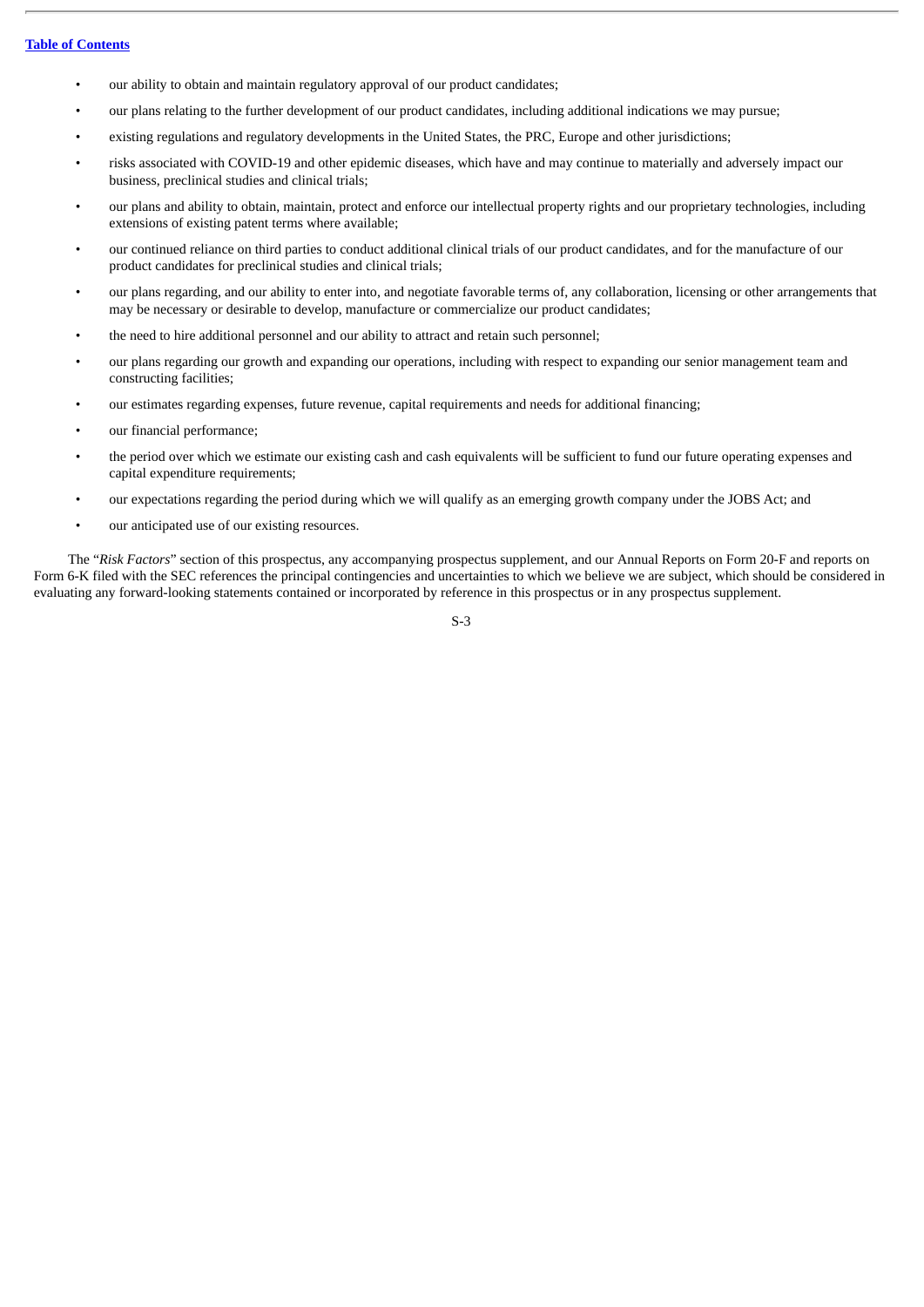## **PROSPECTUS SUMMARY**

<span id="page-60-0"></span>This summary highlights selected information about us, this offering and information contained in greater detail elsewhere in this prospectus and in the documents incorporated by reference. This summary is not complete and does not contain all of the information that you should consider before investing in our ADSs. You should carefully read and consider this entire prospectus and the documents, including financial statements and related notes, and information incorporated by reference into this prospectus, includina the financial statements and "Risk Factors" starting on page S-15 of this prospectus, before making an investment decision. If you invest in our securities, you are assuming a high degree of risk.

## **Our Business**

## **Overview**

We are a global clinical-stage biopharmaceutical company developing therapies for the treatment of T cell-driven inflammatory diseases. Our core expertise is in the use of functional cellular assays with T cells to screen and discover potent product candidates against immune targets. Our two most advanced clinical-stage programs include highly differentiated product candidates against validated targets. Our lead product candidate, CBP-201, is an antibody designed to target interleukin-4 receptor alpha, or IL-4Ra, which is a validated target for the treatment of inflammatory diseases such as atopic dermatitis ("AD"), and asthma. The estimated global market for AD was approximately \$7.6 billion in 2021 and is expected to grow to \$12.1 billion by 2025, a compound annual growth rate, or CAGR, of 12.4%. Based on observed results in preclinical studies and clinical trials, CBP-201 has the potential to be differentiated from dupilumab, an antibody that also targets IL-4Ra, which is now approved by the U.S. Food and Drug Administration, or FDA. We recently completed a Phase 2b trial of CBP-201 in the United States, Australia and New Zealand in adult patients with moderate-to-severe AD, in which primary and key secondary endpoints were met, and plan to initiate a global Phase 3 program in adult patients with moderate-to-severe AD in the second half of 2022. We are also currently conducting a Phase 2b trial evaluating CBP-201 in Type 2 inflammatory asthma and a pivotal trial in moderate-to-severe AD patients in the PRC. Furthermore, we are developing CBP-307, a modulator of a T cell receptor known as sphingosine 1-phosphate receptor 1, or S1P1, for the treatment of inflammatory bowel disease, or IBD.

Our immune modulator product candidates originate from our approach to drug discovery based on using biologically relevant functional cellular assays to conduct primary drug screens instead of high-throughput biochemical assays. The clinical and preclinical results we have observed for our product candidates support the potential for this physiologically relevant methodology to yield highly differentiated solutions, in a more efficient manner. Our approach is agnostic to drug modalities and has been used to identify both small molecule and antibody product candidates.

We are advancing CBP-201, an investigational anti-IL-4Ra antibody, for the treatment of inflammatory allergic diseases such as AD and asthma. Inhibition of IL-4Ra blocks the action of two inflammatory cytokines: interleukin- 4, or IL-4, and interleukin-13, or IL-13. In a randomized, placebo-controlled Phase 1a trial in healthy volunteers, administration of a single dose of CBP-201 was well-tolerated and led to suppression of a serum biomarker of inflammation. In a randomized, double-blinded placebo-controlled Phase 2b trial in adult AD patients, we observed significant improvements in primary and key secondary endpoints on skin clearance, disease severity, and itch, and CBP-201 was generally well-tolerated. Although no head-to-head trials have been conducted, we believe that CBP-201 has two potential advantages over the current standard of care: (1) in preclinical studies CBP-201 bound to a region of IL-4Ra that is distinct from that bound by dupilumab and associated with high binding affinity and potency for IL-4Ra, which we believe may lead to improved clinical response; and (2) a more convenient proposed dosing regimen in adult patients with moderate to severe AD, as evidenced by our Phase 2b trial data showing positive results with our Q4W (300 mg dose every four weeks) results, which is a less frequent dosing schedule than the Q2W (300 mg dose every two weeks) dose for duplimab for adult patients with moderate to severe AD.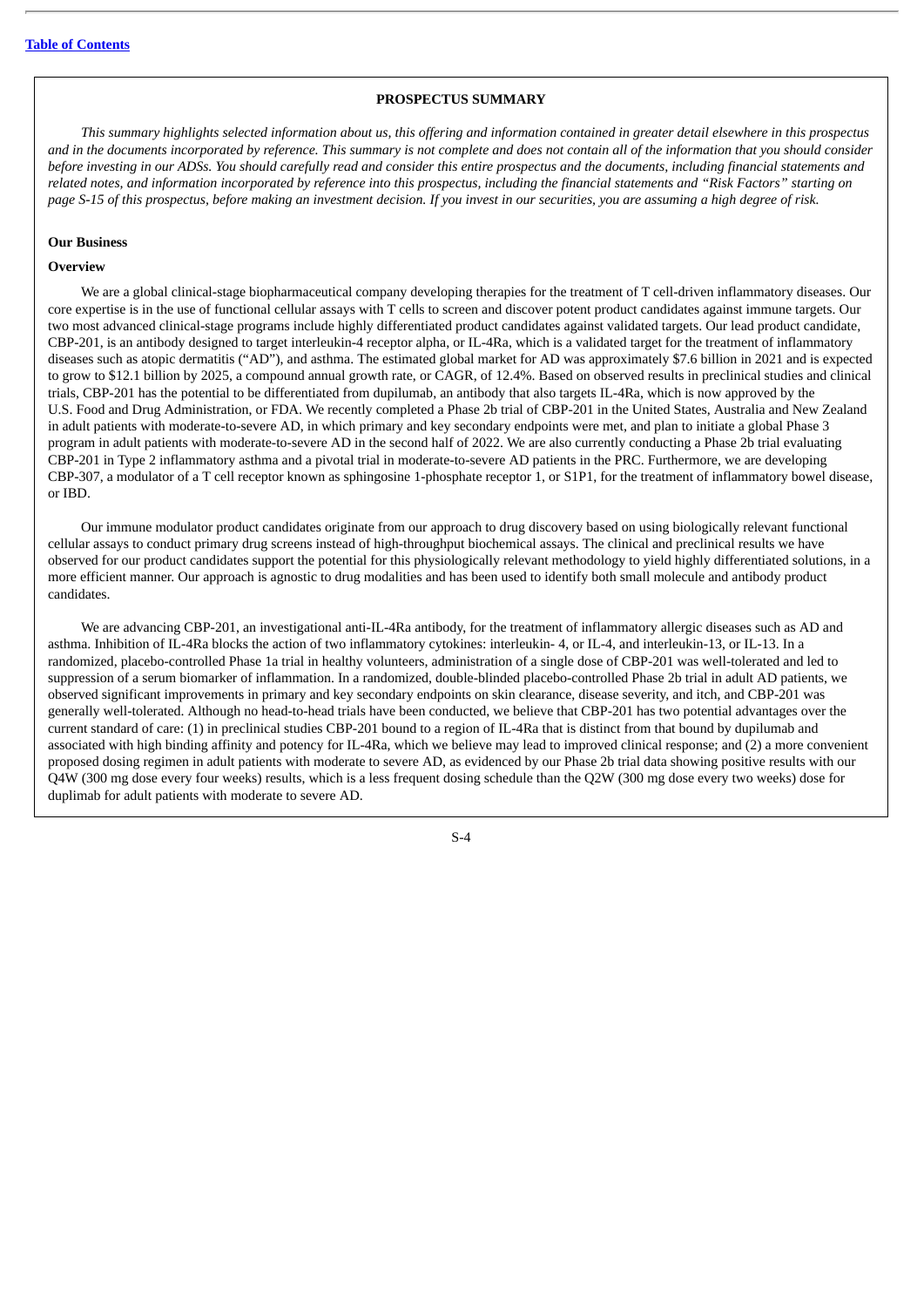CBP-307 is an investigational, small molecule modulator of S1P1, a regulator of T cell mobilization out of lymph nodes into the periphery. Inhibiting S1P1 leads to reduction in the levels of these T cells in circulation and a reduction in autoimmune-related inflammation. S1P1 is a validated therapeutic target with three drugs approved to treat multiple sclerosis: fingolimod, marketed as Gilenya® by Novartis, siponimod, marketed as Mayzent® by Novartis, and ozanimod, marketed as Zeposia®, by Bristol Myers Squibb. Evidence from third-party clinical trials suggests that the potential of S1P1 modulators is far broader than multiple sclerosis and includes highly prevalent diseases with unmet need such as UC and CD, and Zeposia received approval for the treatment of adults with moderately to severely active UC from the FDA and EMA in 2021. The estimated global market for UC was approximately \$5.4 billion in 2021, and the estimated global market for CD was approximately \$5.4 billion in 2020. We believe that CBP-307 is well-positioned to potentially address these diseases due to the potency, specificity and pharmacokinetics observed in our preclinical studies and early clinical trials. We announced topline results from our Phase 2 trial in UC in May 2022, and we intend to engage in partnership discussions for the future development of CBP-307 to focus resources on our lead program, CBP-201.

We are developing CBP-174, a peripherally acting, small molecule H3R antagonist, for oral administration to treat chronic itch associated with skin inflammation. We have exclusively licensed global rights to CBP-174 from Arena Pharmaceuticals, Inc., or Arena, to complement our CBP-201 program in AD. We believe that the ability to quickly alleviate itch in the setting of AD has the potential to complement the anti-pruritic effect of disease-modifying IL-4Ra antagonists such as our CBP-201 product candidate or dupilumab. In clinical trials, these IL-4Ra targeted products required weeks of treatment for many AD patients to obtain significant relief of itching, or pruritus. Our preclinical mouse model study has indicated that CBP-174 led to reductions in scratching within the first 30 minutes of dosing, which could potentially translate to rapid reduction in pruritus in the clinic. We expect to complete our Phase 1 dose escalation study with CBP-174 in healthy adults in the first half of 2022 and anticipate reporting top-line results in the first half of 2022.

We are building a rich pipeline of internally designed, wholly owned small molecules and antibodies targeting other aspects of T cell biology.

#### **Organizational Structure**

The following diagram illustrates our corporate structure as of the date of this prospectus:



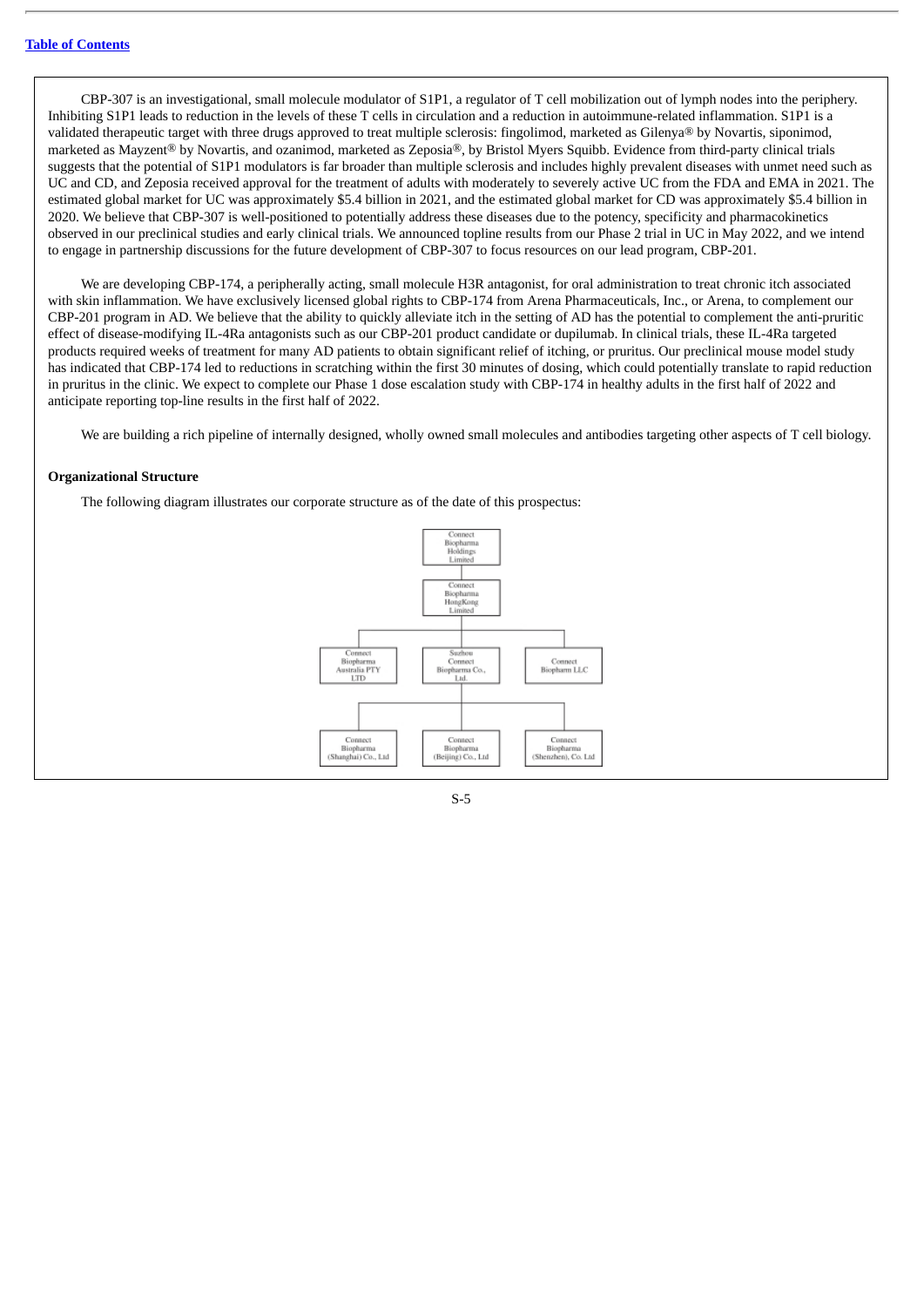The following table illustrates the principal activities and percentage equity interest as of December 31, 2020 and 2021 for each of our subsidiaries:

|                                       |                             | Jurisdiction of | As of<br>December 31, |      |
|---------------------------------------|-----------------------------|-----------------|-----------------------|------|
| Name                                  | <b>Principal activities</b> | incorporation   | 2020                  | 2021 |
| Connect Biopharma HongKong Limited    | Investment holding          | Hong Kong       | 100%                  | 100% |
| Connect Biopharm LLC                  | Pharmaceutical R&D          | U.S.            | 100%                  | 100% |
| Connect Biopharma Australia PTY LTD   | Pharmaceutical R&D          | Australia       | 100%                  | 100% |
| Suzhou Connect Biopharma Co., Ltd.    | Pharmaceutical R&D          | <b>PRC</b>      | 100%                  | 100% |
| Connect Biopharma (Shanghai) Co., Ltd | Pharmaceutical R&D          | <b>PRC</b>      | 100%                  | 100% |
| Connect Biopharma (Beijing) Co., Ltd  | Pharmaceutical R&D          | <b>PRC</b>      | 100%                  | 100% |
| Connect Biopharma (Shenzhen) Co., Ltd | Dormant                     | <b>PRC</b>      | $-$ %                 | 100% |

The Company was formed to acquire Connect Biopharma HongKong Limited. As the sole holder of equity in Connect Biopharma HongKong Limited, the Company operates the business and controls the strategic decisions and day-to-day operations of Connect Biopharma HongKong Limited. We have seven wholly owned subsidiaries.

## **Cash Transfer and Dividend Payment**

We are a holding company that conducts its operations primarily through our various subsidiaries. As a result, our ability to pay dividends depends upon dividends paid to us by our subsidiaries. If our existing subsidiaries or any newly formed subsidiaries of our company incur debt on their own behalf in the future, the instruments governing their debt may restrict their ability to pay dividends to us. In addition, our PRC subsidiaries are permitted to pay dividends to us only out of their retained earnings, if any, as determined in accordance with PRC accounting standards and regulations. Under the PRC law, each of our PRC subsidiaries, and their subsidiaries are required to set aside at least 10% of its after-tax profits each year, if any, to fund specific statutory reserve funds until such reserve funds reach 50% of its registered capital. In addition, each of our PRC subsidiaries may allocate a portion of its after-tax profits based on PRC accounting standards to staff welfare and bonus funds, a discretionary surplus fund and an enterprise expansion fund at its discretion or in accordance with its articles of association. These reserve funds and staff welfare and bonus funds are not distributable as cash dividends. Remittance of dividends by a wholly foreign-owned company out of the PRC is subject to examination by the banks designated by the State Administration of Foreign Exchange, or the SAFE. Our PRC subsidiaries have not paid dividends and will not be able to pay dividends until they generate accumulated profits and meet the requirements for statutory reserve funds. As of December 31, 2021, the amount restricted, including paid-in capital, as determined in accordance with PRC accounting standards and regulations, was RMB 288.9 million.

Our cash (including the proceeds we will receive from this offering) is initially held at Connect Biopharma Holdings Limited bank accounts, and then it is used to fund the cash requirements of our operating subsidiaries. Internal cash transfers are approved by finance management team members prior to transfer. Our other cash management policies include a treasury policy that requires executive team approvals to open and close bank accounts, a purchase approval policy that provides approval limits based on job level, and an investment policy that provides guidelines on investments in financial securities.

Under PRC laws and regulations, there are restrictions on the Company's PRC subsidiaries with respect to transferring some of their net assets to the Company either in the form of dividends, loans, or advances. Restricted net assets including paid-in capital and statutory reserve funds of the Company's PRC subsidiaries was RMB 137.7 million as of December 31, 2020 and RMB 288.9 million as of December 31, 2021.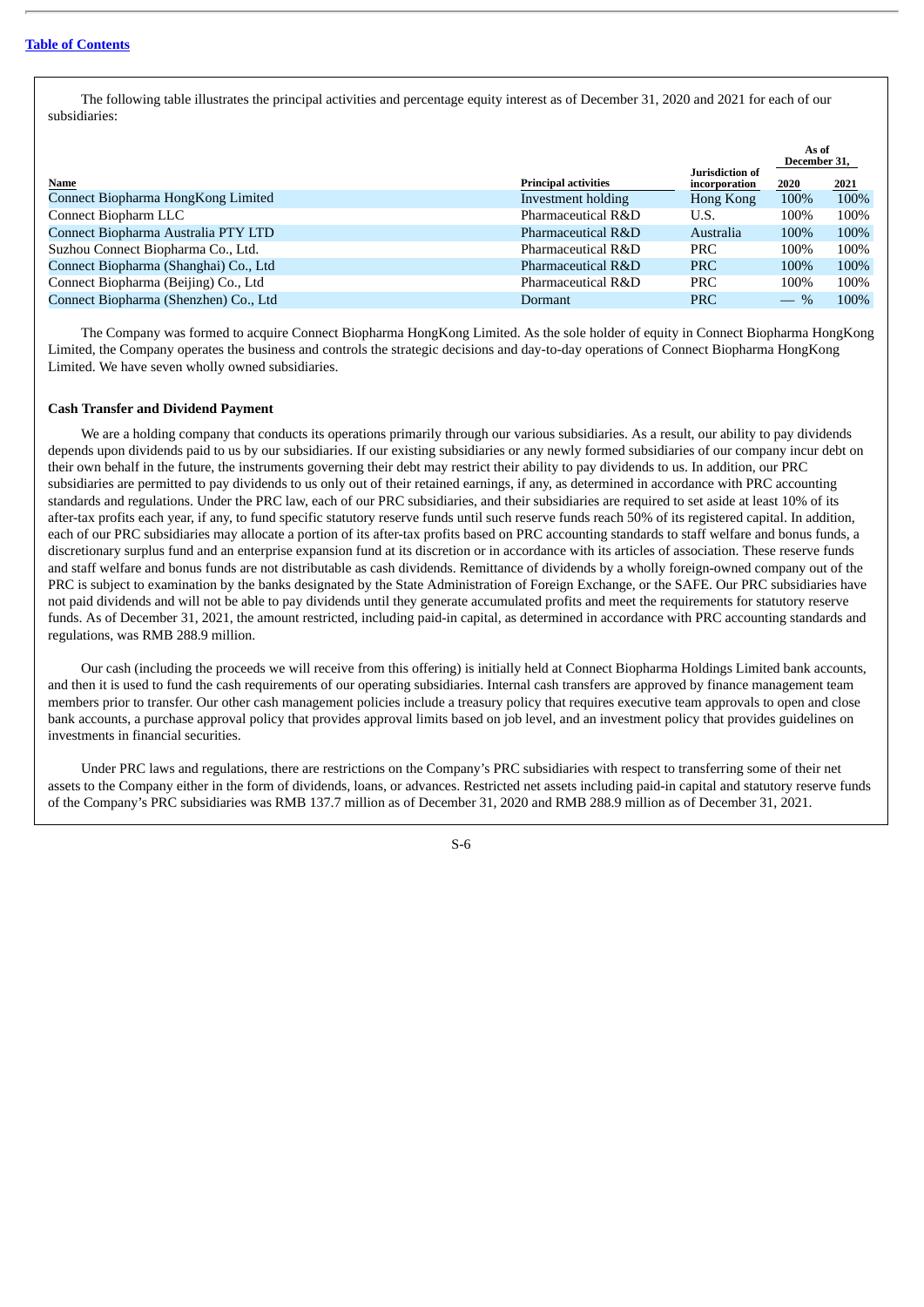The following table summarizes the cash transferred from our holding company to our operating subsidiaries:

|                                                              | <b>Year Ended December 31.</b> |                |                   |
|--------------------------------------------------------------|--------------------------------|----------------|-------------------|
|                                                              | 2020                           | 2021           | 2021              |
|                                                              | <b>RMB'000</b>                 | <b>RMB'000</b> | <b>USD'000(1)</b> |
| <b>Cash Flow from Connect Biopharma Holdings Limited to:</b> |                                |                |                   |
| Connect Biopharma HongKong Limited                           | 202,497                        | 672,529        | 105,483           |
| Total cash transferred to operating subsidiaries             | 202,497                        | 672,529        | 105,483           |
| <b>Connect Biopharma HongKong Limited to:</b>                |                                |                |                   |
| Connect Biopharm LLC                                         | 83.981                         | 309,287        | 48.510            |
| Suzhou Connect Biopharma Co., Ltd.                           | 134,521                        | 356.218        | 55,871            |
| Connect Biopharma Australia PTY LTD                          | 30,017                         |                |                   |
| Total cash transferred to operating subsidiaries             | 248,519                        | 665,505        | 104,381           |

## $(1)$  USD1.00 = RMB6.3757

The amounts funded from Suzhou Connect Biopharma Co., Ltd to other PRC subsidiaries were insignificant. There were no distributions, dividends or any other transfers out from any of the PRC entities to any of our entities outside of the PRC.

#### **Summary of Risk Factors**

An investment in our ADSs is subject to a number of risks, including risks related to doing business in the PRC, risks related to our limited operating history, financial position and capital requirements, risks related to the discovery, development and regulatory approval of our product candidates, risks related to our reliance on third parties, risks related to commercialization of our product candidates, risks related to our business operations and industry, risks related to intellectual property, and risks related to ownership of our ADSs. Investors should carefully consider all of the information in this prospectus, the documents incorporated by reference herein and any accompanying prospectus supplement before making an investment in the ADSs. The following list summarizes some, but not all, of these risks. Please read the information in the section entitled "*Risk Factors*" for a more thorough description of these and other risks.

## *Risks Related to Doing Business in the PRC*

- We could be adversely affected by rising political tensions and any potential conflicts between the United States and the PRC.
- Changes in the political and economic policies of the PRC government may materially and adversely affect our business, financial condition and results of operations and may result in our inability to sustain our growth and expansion strategies.
- The PRC government may intervene in or influence our operations at any time, which could result in a material change in our operations and significantly and adversely impact the value of our ADSs.
- In May 2022, we were conclusively identified by the Securities and Exchange Commission under the HFCAA. Consequently, as early as 2024, our ADSs will be delisted and our ADSs and shares prohibited from trading in the over-the-counter market under the HFCAA, if the PCAOB is unable to inspect or fully investigate our independent registered public accounting firm for three consecutive years beginning in 2021, and as a result the Nasdaq Global Market may make a determination to delist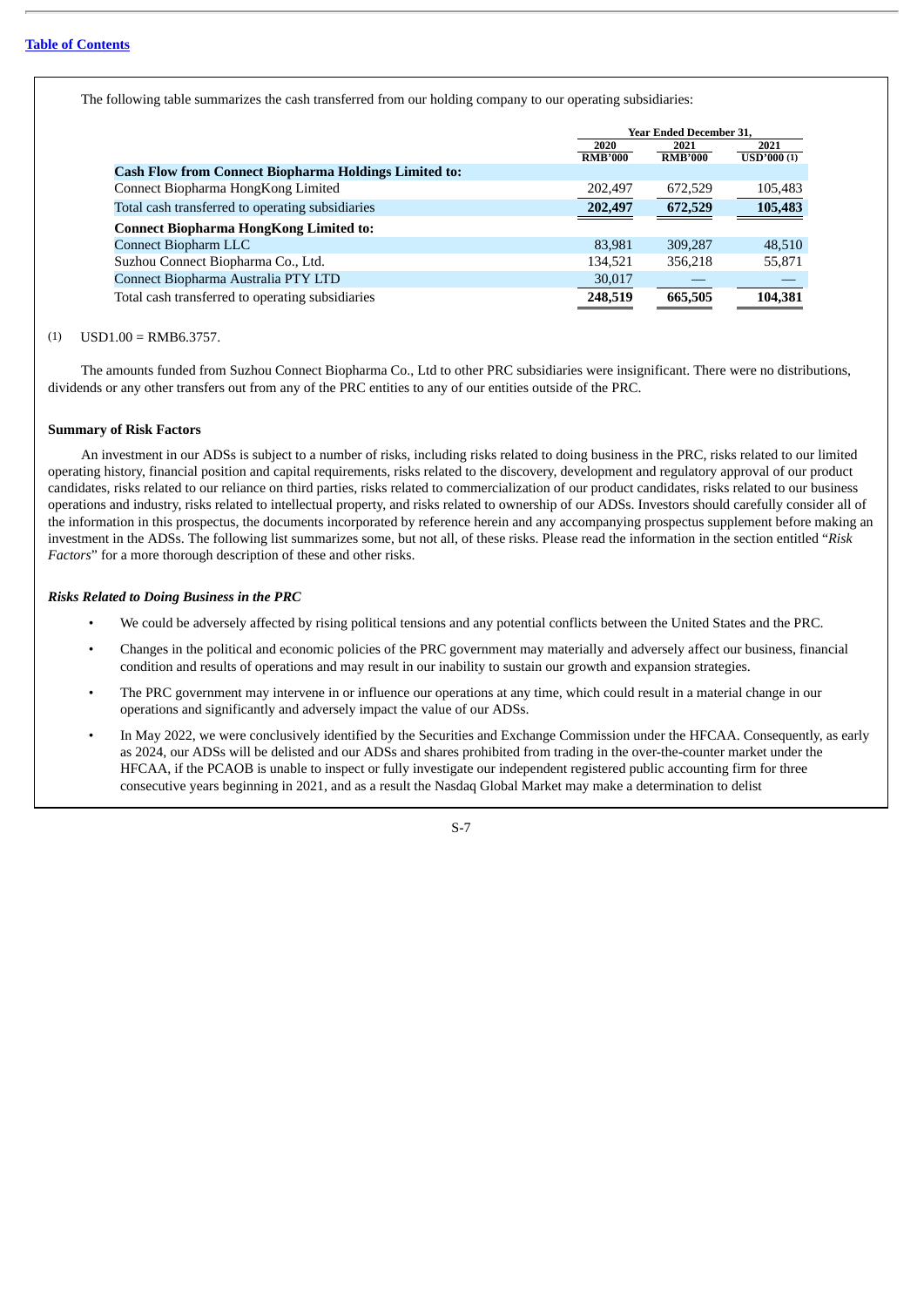our securities. The trading prohibition could be accelerated to 2023 if the Accelerating Holding Foreign Companies Accountable Act is enacted.

- There are uncertainties regarding the interpretation and enforcement of PRC laws, rules and regulations.
- PRC government agencies may exert more oversight and control over offerings that are conducted overseas and non-PRC investment in PRC-based issuers. We face uncertainty about future actions by the PRC government that could significantly limit or completely hinder our ability to offer or continue to offer securities to investors and cause the value of our ADSs to significantly decline or be worthless.
- Recent litigation, regulatory scrutiny and negative publicity surrounding PRC-based companies listed in the United States may result in increased regulatory scrutiny of us and negatively impact the trading price of our ADSs.
- Our business benefits from financial incentives and discretionary policies granted by local governments in the PRC. Expiration, elimination or reduction of these incentives or policies would have an adverse effect on our results of operations.
- We may be restricted from transferring our scientific data outside of the PRC.
- Additional remedial measures could be imposed on PRC-based accounting firms, including our independent registered public accounting firm, in administrative proceedings instituted by the SEC, as a result of which our consolidated financial statements may be determined to not be in compliance with SEC requirements
- Investors may experience difficulties in effecting service of legal process, enforcing non-PRC judgments or bringing original actions in the PRC against our directors and officers who are located in the PRC.

## *Risks Related to Our Limited Operating History, Financial Position and Capital Requirements*

- We have a limited operating history, have incurred significant operating losses since our inception and expect to incur significant losses for the foreseeable future. We may never generate any revenue or become profitable or, if we achieve profitability, we may not be able to sustain it.
- We will require substantial additional financing to achieve our goals.

## *Risks Related to the Discovery, Development and Regulatory Approval of Our Product Candidates*

- Clinical drug development involves a lengthy and expensive process, with an uncertain outcome. We may ultimately be unable to complete the development and commercialization of our product candidates.
- We depend on enrollment of patients in our clinical trials for our product candidates and may experience delays or difficulties enrolling patients in our clinical trials.
- We have conducted and may continue to conduct clinical trials for our product candidates in sites outside the United States, and the FDA may not accept data from trials conducted in foreign locations.
- Our approach to the discovery and development of product candidates is unproven, and we do not know whether we will be able to develop any products of commercial value.
- We have never conducted later-stage clinical trials or submitted a New Drug Application, or NDA, or Biologics License Application, or BLA, and may be unable to do so for any of our product candidates.

## *Risks Related to Our Reliance on Third Parties*

• We rely, and expect to continue to rely, on third parties, including independent clinical investigators and contract research organizations, to conduct some aspects of our preclinical studies and clinical trials.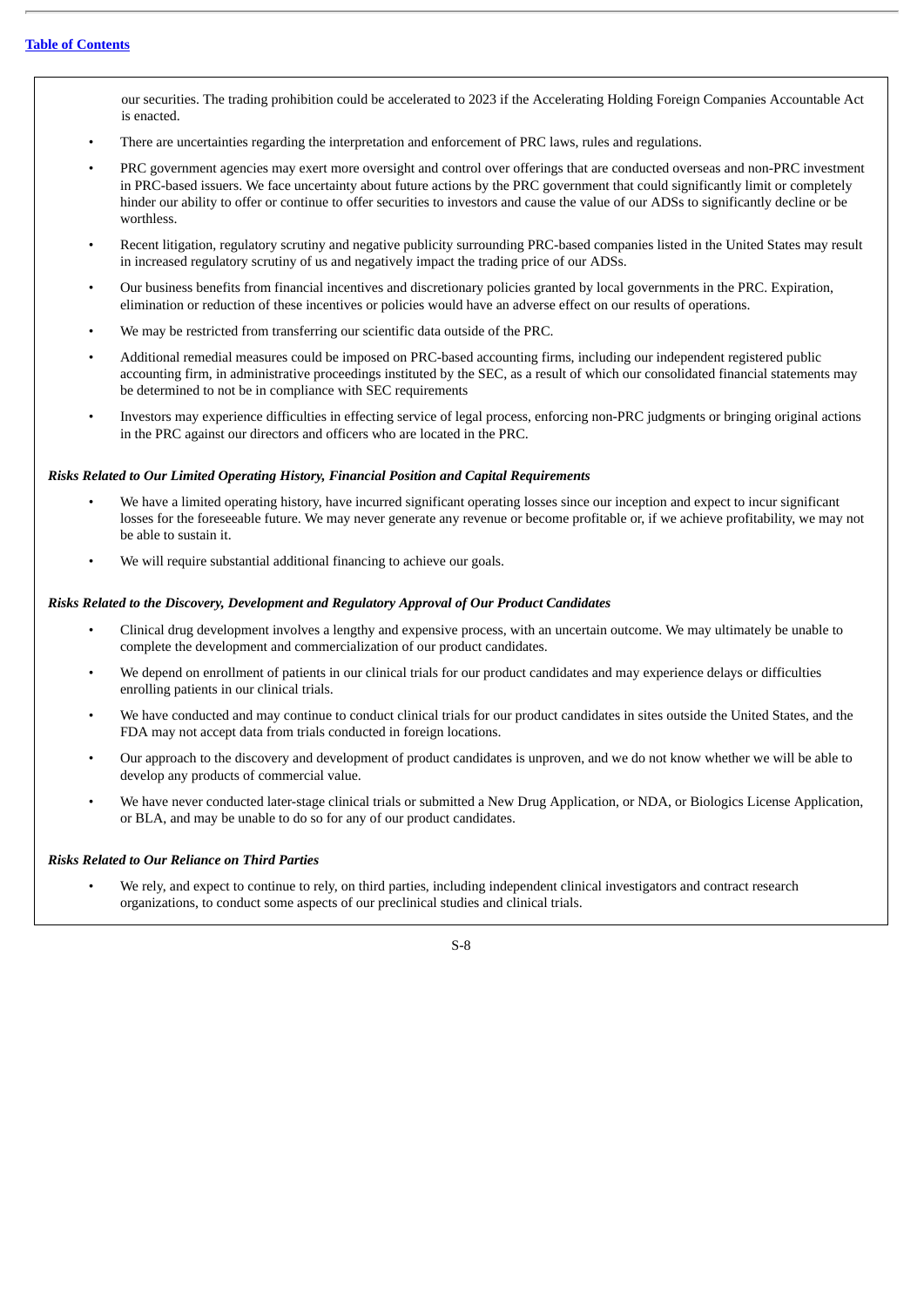• We rely, and expect to continue to rely, on third parties for the manufacture of our product candidates for preclinical studies and our ongoing clinical trials.

## *Risks Related to Commercialization of Our Product Candidates*

• The commercial success of our product candidates will depend upon the degree of market acceptance of such product candidates by physicians, patients, healthcare payors and others in the medical community.

## *Risks Related to Our Business Operations and Industry*

- We are subject to risks arising from COVID-19 and other epidemic diseases.
- We are dependent on the services of our management and other clinical and scientific personnel, and if we are not able to retain these individuals or recruit additional management or clinical and scientific personnel, our business will suffer.

## *Risks Related to Intellectual Property*

• Our success depends on our ability to obtain, maintain, protect and enforce our intellectual property and our proprietary technologies.

## *Risks Related to Ownership of Our ADSs*

- An active, liquid trading market for the ADSs may not be maintained, and you may not be able to resell your ADSs at or above the public offering price.
- The trading price of our ADSs could be highly volatile, and purchasers of the ADSs could incur substantial losses.
- We have identified material weaknesses in our internal control over financial reporting.

## **Implications of Being an Emerging Growth Company and a Foreign Private Issuer**

## *Emerging Growth Company*

We are an "emerging growth company" as defined in the Jumpstart Our Business Startups Act of 2012, or the JOBS Act. As such, we may take advantage of specific exemptions from various reporting requirements that are applicable to other publicly traded entities that are not emerging growth companies. These exemptions include:

- not being required to comply with the auditor attestation requirements of Section 404 of the Sarbanes-Oxley Act of 2002;
- not being required to comply with any requirement that may be adopted by the Public Company Accounting Oversight Board regarding mandatory audit firm rotation or a supplement to the auditor's report providing additional information about the audit and the financial statements (i.e., an auditor discussion and analysis);
- not being required to submit some executive compensation matters to shareholder advisory votes, such as "say-on-pay," "say-on-frequency" and "say-on-golden parachutes;" and
- not being required to disclose some executive compensation related items such as the correlation between executive compensation and performance and comparisons of the chief executive officer's compensation to median employee compensation.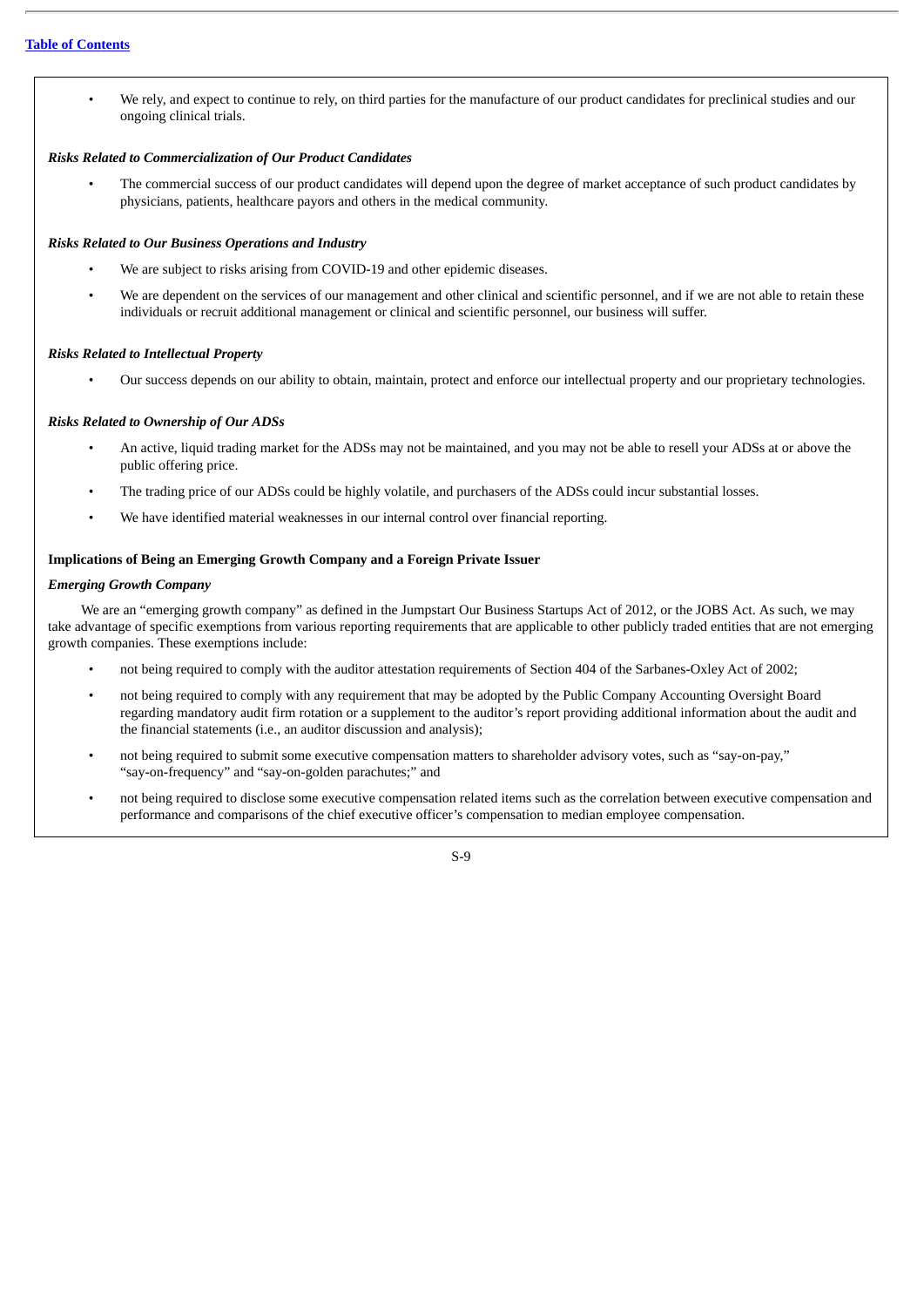As a result, we do not know if some investors will find our ADSs less attractive. The result may be a less active trading market for our ADSs, and the price of our ADSs may become more volatile.

We will remain an emerging growth company until the earliest of: (i) the last day of the first fiscal year in which our annual gross revenues exceed \$1.07 billion; (ii) December 31, 2026; (iii) the date that we become a "large accelerated filer" as defined in Rule 12b-2 under the Exchange Act, which would occur if the market value of our common equity held by non-affiliates exceeds \$700 million as of the last business day of our most recently completed second fiscal quarter; or (iv) the date on which we have issued more than \$1 billion in non-convertible debt securities during any three-year period.

## *Foreign Private Issuer*

We report under the Exchange Act as a non-U.S. company with foreign private issuer status. Even after we no longer qualify as an emerging growth company, as long as we qualify as a foreign private issuer under the Exchange Act, we will be exempt from specific provisions of the Exchange Act that are applicable to U.S. domestic public companies, including:

- the sections of the Exchange Act regulating the solicitation of proxies, consents or authorizations in respect of a security registered under the Exchange Act;
- the sections of the Exchange Act requiring insiders to file public reports of their stock ownership and trading activities and liability for insiders who profit from trades made in a short period of time; and
- the rules under the Exchange Act requiring the filing with the SEC of quarterly reports on Form 10-Q containing unaudited financial and other specific information, or current reports on Form 8-K, upon the occurrence of specified significant events.

In addition, we will not be required to file annual reports and consolidated financial statements with the SEC as promptly as U.S. domestic companies whose securities are registered under the Exchange Act, and we will not be required to comply with Regulation FD, which restricts the selective disclosure of material information.

Both foreign private issuers and emerging growth companies also are exempt from some more stringent executive compensation disclosure rules. Thus, even if we no longer qualify as an emerging growth company, but remain a foreign private issuer, we will continue to be exempt from the more stringent compensation disclosures required of companies that are neither an emerging growth company nor a foreign private issuer.

We may take advantage of these exemptions until such time as we are no longer a foreign private issuer. We will remain a foreign private issuer until such time that more than 50% of our outstanding voting securities are held by U.S. residents and any of the following three circumstances applies: (1) the majority of our executive officers or directors are U.S. citizens or residents; (2) more than 50% of our assets are located in the United States; or (3) our business is administered principally in the United States.

## **General Information**

We are not a Chinese operating company but a holding company incorporated in the Cayman Islands. As a holding company with no material operations of our own, we conduct operations primarily through our direct and indirect wholly owned subsidiaries, some of which were established in the PRC. The securities offered in this prospectus are securities of our Cayman Islands holding company, not of our operating subsidiaries.

We are subject to certain legal and operational risks associated with our subsidiaries' operations in the PRC. PRC laws and regulations governing our current business operations are sometimes vague and uncertain. Recently, the PRC government initiated a series of regulatory actions and statements to regulate business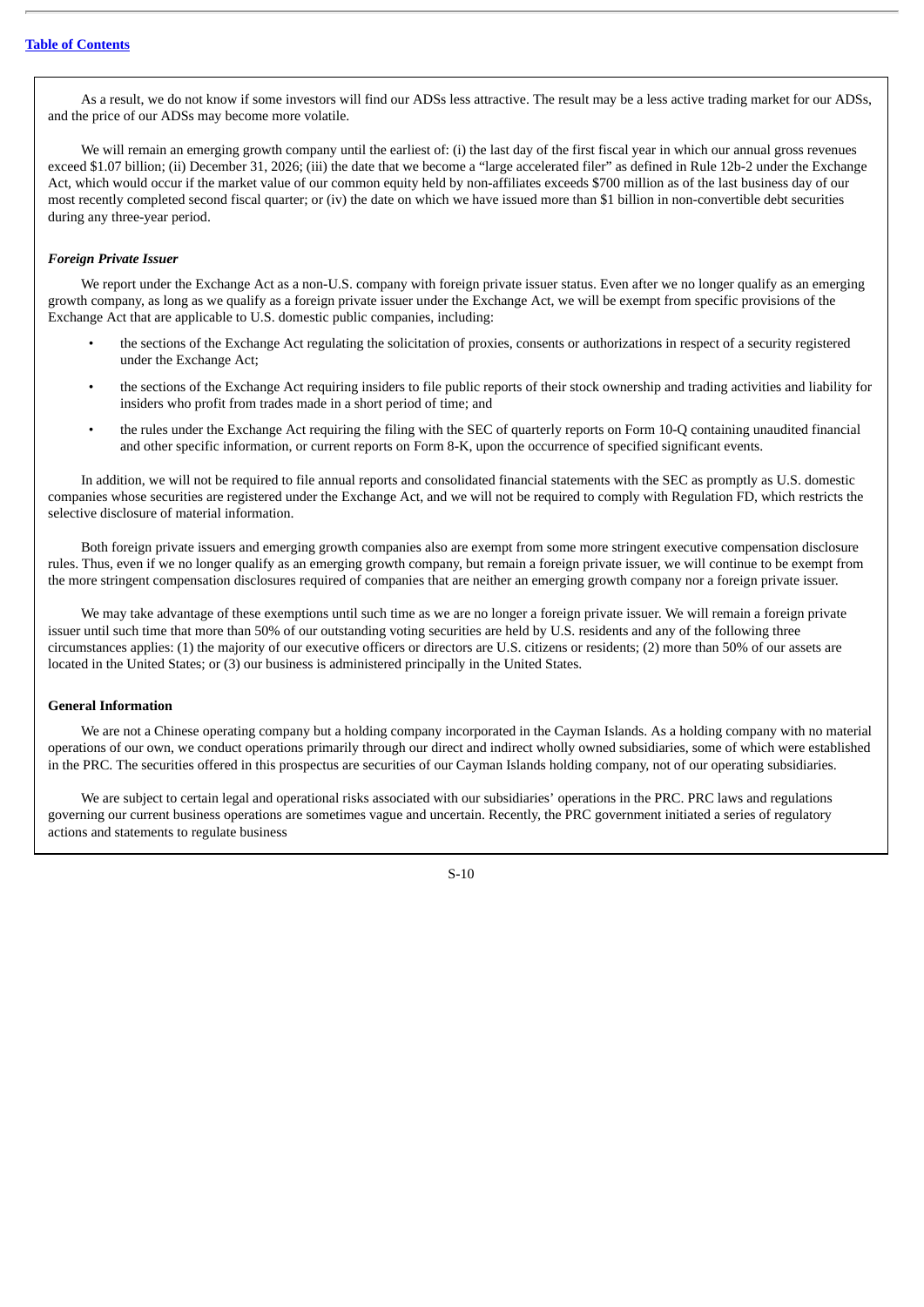operations in the PRC with little advance notice. Therefore, these risks may result in a material negative change in our subsidiaries' operations, significant depreciation of the value of our ADSs, or a complete hindrance of our ability to offer or continue to offer our securities to investors, which could cause the value of your securities to become worthless. See "Risk Factors — PRC government agencies may exert more oversight and control over offerings that are conducted overseas and non-PRC investment in PRC-based issuers. We face uncertainty about future actions by the PRC government that could significantly affect our ability to offer or continue to offer securities to investors and could significantly negatively affect the value of our ADSs." and "Risk Factors — Changes in the political and economic policies of the PRC government may materially and adversely affect our business, financial condition and results of operations and may result in our inability to sustain our growth and expansion strategies."

For example, on December 24, 2021, the CSRC released the draft Administrative Provisions on the Offshore Listing and Securities Issuance of PRC-Based Companies and the draft Administrative Measures on the Filing of Offshore Listing and Securities Issuance of PRC-Based Companies for public comments through January 23, 2022 (collectively, the "CSRC Draft Rules"). Under the CSRC Draft Rules (if enacted), an overseas-listed issuer must complete a filing for a follow-on offering with the CSRC within three business days upon the completion of the followon offering and will be prohibited from offering securities on foreign exchanges under certain circumstances. See "Risk Factors — The approval of the CSRC may be required under a PRC regulation in connection with any future offerings of our securities in the U.S. market. The regulation also establishes more complex procedures for acquisitions conducted by non-PRC investors that could make it more difficult for us to grow through acquisitions." Considering that the CSRC Draft Rules have not come into effect, we believe this offering is not subject to the approval of the CSRC according to currently effective PRC laws, regulations and rules. According to the information released by the CSRC officials upon the publication of the CSRC Draft Rules, the filing requirements proposed under the said rules will apply to future offerings and listings, and existing overseaslisted companies will be given a transition period in which to comply. This means that, if we complete the proposed offering before the effectiveness of the CSRC Draft Rules, we could be subject to the filing requirements with the CSRC only in connection with any future offerings, or we could be granted a transition period to complete the filing procedure with respect to previously completed offerings. However, given that (i) it is uncertain whether the CSRC Draft Rules will take effect as currently drafted, and (ii) PRC governmental authorities have significant discretion in interpreting and implementing statutory provisions and there remains significant uncertainty in the interpretation and enforcement of the CSRC Draft Rules, we cannot assure you that we will not be required to comply with the filing requirements under the CSRC Draft Rules if the CSRC Draft Rules are adopted into law in the future or if the PRC regulatory authorities take a position contrary to ours. If we are required to comply with the filing requirements under the CSRC Draft Rules, it is uncertain whether we could complete such filing procedures on a timely manner, if at all.

Additionally, on December 28, 2021, the Chinese government promulgated amended Cybersecurity Review Measures (the "2022 Cybersecurity Review Measures"), which came into effect on February 15, 2022. According to the 2022 Cybersecurity Review Measures, (i) critical information infrastructure operators ("CIIOs") that purchase network products and services and internet platform operators that conduct data processing activities shall be subject to cybersecurity review in accordance with the 2022 Cybersecurity Review Measures if such activities affect or may affect national security; and (ii) internet platform operators holding personal information of more than one million users and seeking to have their securities list on a stock exchange in a foreign country shall file for cybersecurity review with the Cybersecurity Review Office. The 2022 Cybersecurity Review Measures remain unclear on whether the relevant requirements will be applicable to the follow-on offerings of companies that have completed initial public offerings on overseas stock exchanges. As of the date of this prospectus, we have not been informed by any PRC government agency that we qualify as a CIIO or internet platform operator, and we are not in possession of more than one million users' personal information. Further, we have not been involved in any cybersecurity-related investigation initiated by the Cyberspace Administration of China ("CAC") or any other PRC government authority, and have not received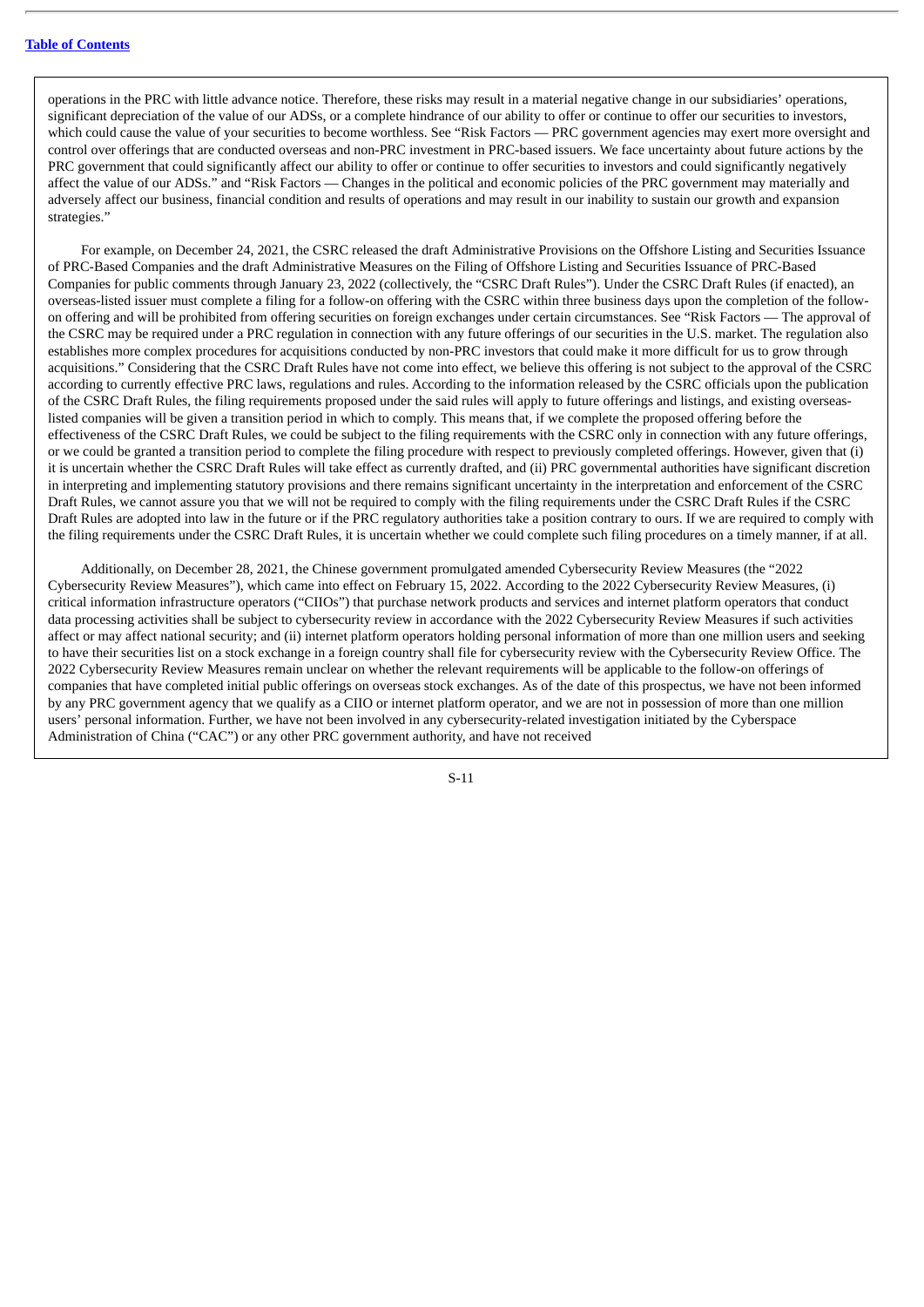any cybersecurity-related warning or sanction from the PRC government authorities, or any notice from relevant authorities requesting that we file for the cybersecurity review. Therefore, we are of the view that we are unlikely to be subject to such ex-ante cybersecurity review arising from the contemplated offering. The CAC, however, has the discretion to initiate cybersecurity review on data processing activities which are deemed to affect or may affect national security. Thus, we cannot preclude the possibility that we would be subject to ex officio cybersecurity reviews by the CAC, and it is uncertain whether being listed in the United States would increase such possibility. If we are subject to such cybersecurity review, we may be ordered to suspend business or discontinue the development of new product candidates or business partnerships, among other things, pending completion of the review. If we fail to pass the cybersecurity review, we may face penalties such as fines, suspension of business, closure of websites, or revocation of relevant business licenses and permits, any of which could have a material adverse effect on our business and results of operations. See "Risk Factors — Compliance with the PRC's new Data Security Law, Cybersecurity Review Measures, Personal Information Protection Law, regulations and guidelines relating to the multi-level protection scheme and any other future laws and regulations may entail significant expenses and could materially affect our business."

Our PRC subsidiaries have obtained all necessary licenses and approvals to conduct our operations in China and, to date, no application for any such licenses and approvals has been denied. According to the currently effective PRC laws, regulations and rules as of the date of this prospectus, we and our PRC subsidiaries are not subject to any permission requirements from the CSRC, the CAC or other governmental agency that is required for this offering. However, we cannot assure you that relevant PRC governmental agencies, including the CSRC and CAC, would reach the same conclusion as we do, or such PRC governmental authorities would not promulgate new rules or new interpretation of current rules to require us to obtain the approval of CSRC or other PRC governmental for this offering. If we fail to receive any requisite permission or approval from the CSRC, CAC or other PRC regulatory authorities for this offering or our operations, or the waiver of such permission or approval, in a timely manner, or at all, or inadvertently conclude that such permissions or approvals are not required, or if applicable laws, regulations, or interpretations change and obligate us to obtain such permission or approvals in the future, we may be subject to fines and penalties, suspension or limitations on our business activities in China, revocation of our business licenses, website closure, delay or restrictions on the contribution of the proceeds from this offering into the PRC, or other sanctions that could have a material adverse effect on our business, financial condition, results of operations, reputation and prospects. In addition, the CSRC, CAC or other PRC regulatory agencies may also take actions requiring us, or making it advisable for us, to halt this offering or any future offerings. Consequently, if you engage in market trading or other activities in anticipation of and prior to the settlement and delivery of the securities we are offering, you would be doing so at the risk that the settlement and delivery may not occur.

In addition, as early as 2024, our securities will be prohibited from trading on a national exchange or over-the-counter under the HFCAA, if the PCAOB is unable to inspect or fully investigate our independent registered public accounting firm located in China for three consecutive years beginning in 2021, and as a result the Nasdaq Global Market may make a determination to delist our securities. The trading prohibition could be accelerated to 2023 if the Accelerating Holding Foreign Companies Accountable Act is enacted. Our independent registered public accounting firm that issued the audit report included in our annual report filed with the SEC, as an auditor of companies that are traded publicly in the United States and a firm registered with the PCAOB is required by the laws of the United States to undergo regular inspections by the PCAOB to assess its compliance with the laws of the United States and professional standards. Because we have substantial operations within the PRC and the PCAOB is currently unable to conduct full inspections of the work of our independent registered public accounting firm as it relates to those operations without the approval of the Chinese authorities, our independent registered public accounting firm is not currently inspected by the PCAOB. This lack of PCAOB inspections in the PRC prevents the PCAOB from regularly evaluating our independent registered public accounting firm's audits and its quality control procedures, and our independent registered public accounting firm is therefore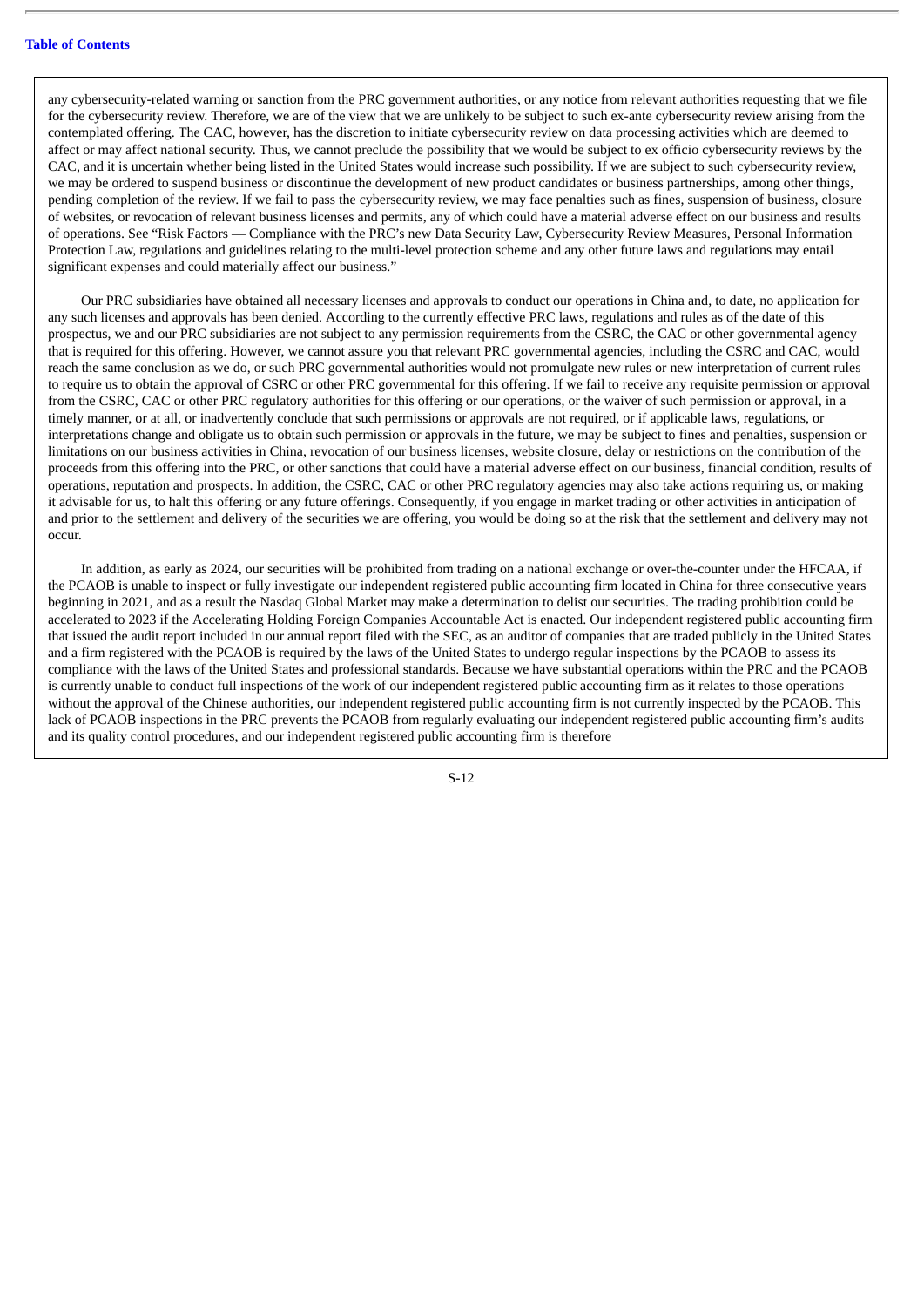subject to the determinations announced by the PCAOB on December 16, 2021. As a result, investors are deprived of the benefits of PCAOB inspections.

## **Corporate Information**

We are a Cayman Islands exempted company incorporated with limited liability and were incorporated in November 2015. Our legal name is Connect Biopharma Holdings Limited and our commercial name is Connect Biopharma. Prior to this, our business was conducted by Suzhou Connect Biopharma Co., Ltd., or Connect SZ, which was incorporated in May 2012 in Suzhou in the PRC. Our registered office in the Cayman Islands is at the offices of Maples Corporate Services Limited at PO Box 309, Ugland House, Grand Cayman, KY1-1104, Cayman Islands. Our administration office and agent for service of process in the United States is located at 12265 El Camino Real, Suite 350, San Diego, California 92130. Our principal executive office and PRC research, development and administration facility are located at Science and Technology Park, East R&D Building, 3rd Floor, 6 Beijing West Road, Taicang, Jiangsu, China 215400, and its telephone number is +86 512 5357 7866. Our website address is www.connectbiopharm.com. The information contained on, or accessible through, our website does not constitute a part of this prospectus. We have included our website address in this prospectus solely as an inactive textual reference. The SEC maintains an Internet site that contains reports, proxy and information statements, and other information regarding issuers that file electronically with the SEC at www.sec.gov.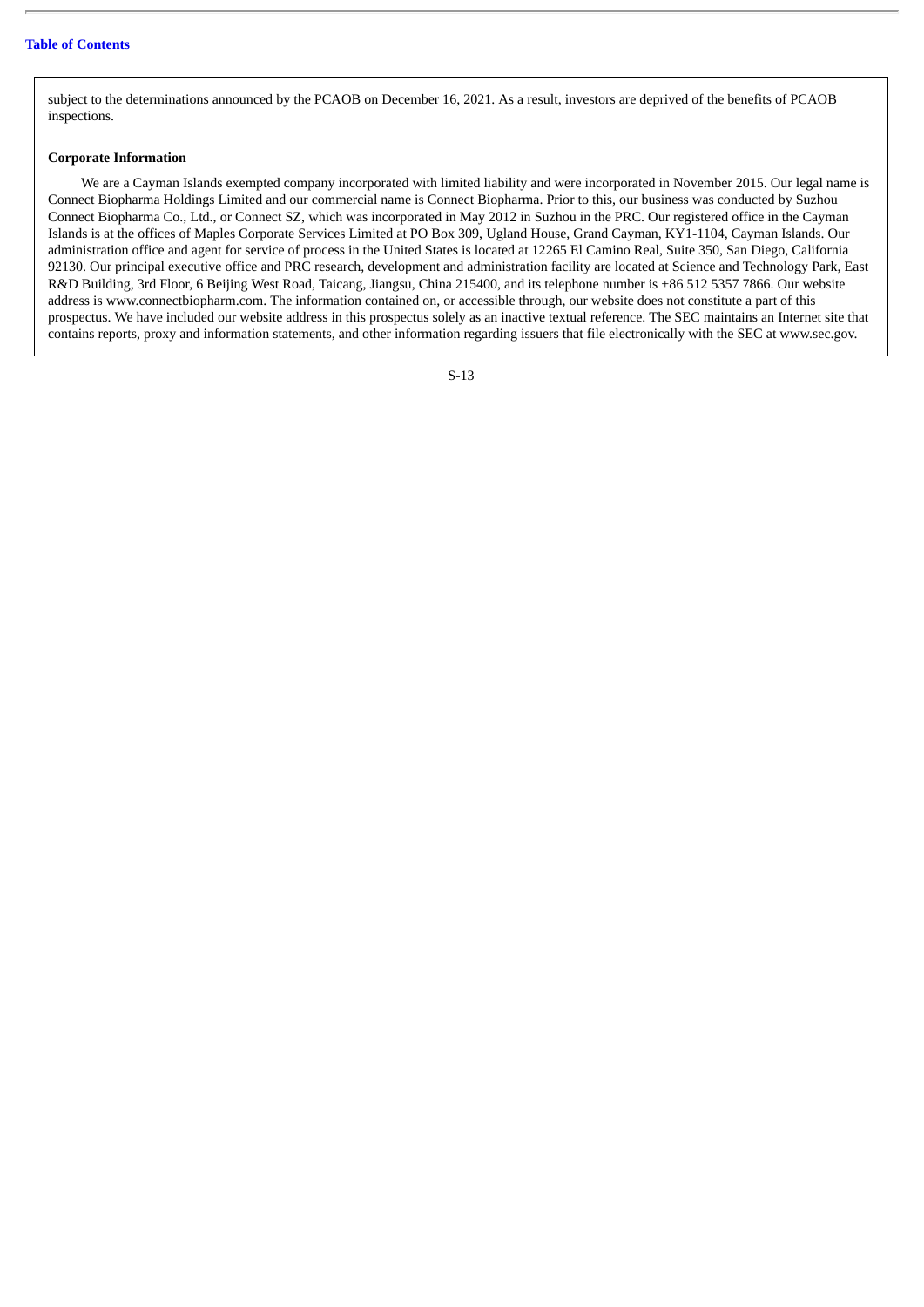$\overline{a}$ 

 $\mathsf{r}$ 

<span id="page-70-0"></span>

| <b>THE OFFERING</b>                |                                                                                                                                                                                                                                                                                                                                              |
|------------------------------------|----------------------------------------------------------------------------------------------------------------------------------------------------------------------------------------------------------------------------------------------------------------------------------------------------------------------------------------------|
| ADSs offered by us in the offering | ADSs, each ADS representing one Ordinary Share, par value \$0.000174 per share, having<br>an aggregate offering price of up to \$150.0 million.                                                                                                                                                                                              |
| The ADSs                           | Each ADS represents one Ordinary Share. The ADSs initially will be delivered by<br>Deutsche Bank Trust Company Americas, as depositary (the "Depositary").                                                                                                                                                                                   |
|                                    | The Depositary, as depositary, or its nominee, will be the holder of the Ordinary Shares<br>underlying your ADSs and you will have rights as provided in the Deposit Agreement,<br>dated as of March 18, 2021, among us, the Depositary and all owners and holders from<br>time to time of ADSs issued thereunder (the "Deposit Agreement"). |
|                                    | Subject to the terms of the Deposit Agreement and in compliance with the relevant<br>requirements set out in the prospectus, you may turn in your ADSs to the Depositary for<br>cancellation and withdrawal of the Ordinary Shares underlying your ADSs.                                                                                     |
|                                    | The Depositary will charge you fees for such cancellations pursuant to the Deposit<br>Agreement.                                                                                                                                                                                                                                             |
|                                    | You should carefully read the "Description of American Depositary Shares" section of this<br>prospectus and the Deposit Agreement to better understand the terms of the ADSs.                                                                                                                                                                |
| Manner of Offering                 | "At the market" offering that may be made from time to time through our sales agents,<br>SVB Leerink and Cantor. See "Plan of Distribution."                                                                                                                                                                                                 |
| <b>Use of Proceeds</b>             | We intend to use the net proceeds from this offering, together with our existing cash and<br>cash equivalents, to fund our pipeline development, to maintain our working capital, and<br>for general corporate purposes.                                                                                                                     |
| Listing                            | The ADSs are listed on the Nasdaq Global Market under the symbol "CNTB".                                                                                                                                                                                                                                                                     |
| <b>Risk Factors</b>                | Before deciding to invest in the ADSs, you should carefully consider the risks related to<br>our business, the offering and our securities. See "Risk Factors" on page S-15 of this<br>prospectus and under similar headings in other documents incorporated by reference into<br>this prospectus.                                           |
| Depositary                         | Deutsche Bank Trust Company Americas                                                                                                                                                                                                                                                                                                         |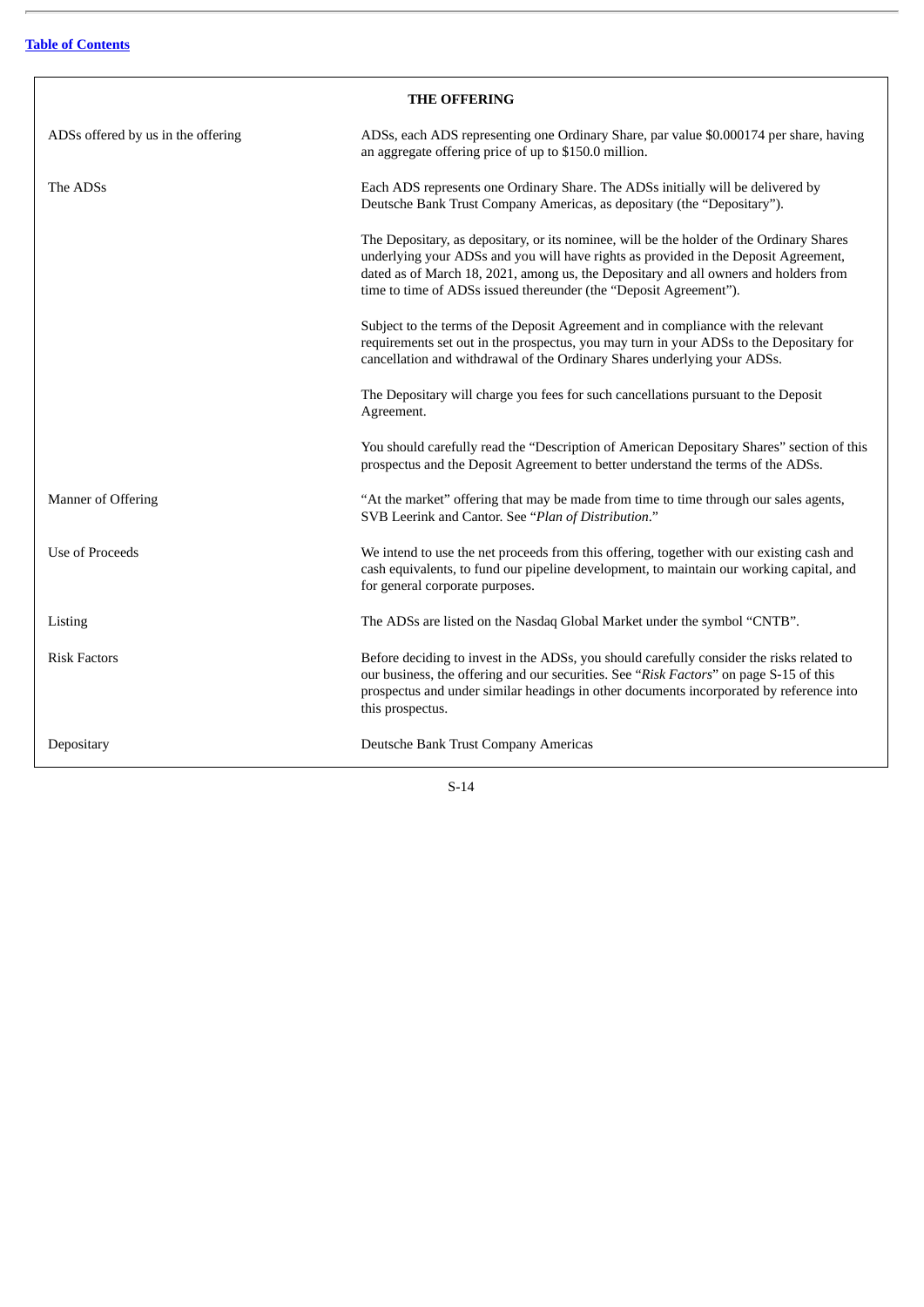## **RISK FACTORS**

<span id="page-71-0"></span>Investing in our securities involves a high degree of risk. You should carefully review the risks and uncertainties described below and under the section titled "Risk Factors" in our most recent Annual Report on Form 20-F and any subsequent Annual Report on Form 20-F or reports on Form 6-K we file after the date of this prospectus, and all other information contained or incorporated by reference into this prospectus, as updated by our subsequent filings under the Exchange Act, before acquiring any of such securities. The occurrence of any of these risks might cause you to lose all or *part of your investment in the offered securities*

## **Risks Related to the Offering**

## We will have broad discretion in how to use the net proceeds of this offering, and we may not use these proceeds in a manner desired by our *investors.*

We will have broad discretion as to the use of the net proceeds from this offering and could use them for purposes other than those contemplated at the time of this offering. Accordingly, you will be relying on the judgment of our management with regard to the use of these net proceeds, and you will not have the opportunity as part of your investment decision to assess whether the proceeds are being used appropriately. Our needs may change as the business and the industry that we address evolves. As a result, the proceeds to be received in this offering may be used in a manner significantly different from our current expectations. It is possible that the proceeds will be invested in a way that does not yield a favorable, or any, return. The failure of our management to use such funds effectively could have a material adverse effect on our business, financial condition, operating results and cash flow.

## *It is not possible to predict the number of ADSs sold under the Sales Agreement.*

Subject to certain limitations in the Sales Agreement and compliance with applicable law, we have the discretion to deliver a placement notice to the Sales Agents at any time throughout the term of the Sales Agreement. The number of ADSs that are sold through the Sales Agents after our delivery of a placement notice will fluctuate based on a number of factors, including the market price of the ADSs during the sales period, any limits we may set with the Sales Agents in any applicable placement notice and the demand for the ADSs. If the market price of our ADSs during the sales period declines, we would be able to potentially sell a higher number of ADSs than the number based on the current market price of our ADSs and, in any event, we may choose to sell a lower number of ADSs than the \$150.0 million of our ADSs set forth on the cover of this prospectus.

## The ADSs offered hereby will be sold in "at-the-market offerings" and investors who buy ADSs at different times will likely pay different prices.

Investors who purchase ADSs in this offering at different times likely will pay different prices, and accordingly may experience different levels of dilution and different outcomes in their investment results. We will have discretion, subject to market demand, to vary the timing, prices and number of ADSs sold in this offering. In addition, subject to the final determination by our board of directors or any restrictions we may place in any applicable placement notice, there is no minimum or maximum sales price for ADSs to be sold in this offering. Investors may experience a decline in the value of the ADSs they purchase in this offering as a result of sales made at prices lower than the prices they paid.

## *You may experience immediate and substantial dilution in the book value per ADS you purchase.*

The offering price per ADS in this offering may exceed the net tangible book value per ADS outstanding prior to this offering. If holders of outstanding options exercise those options at prices below the price you pay, you would experience further dilution. Because the sales of the ADSs offered hereby will be made directly into the market, the prices at which we sell these ADSs will vary and these variations may be significant. Purchasers of the ADSs we sell, as well as holders of our existing ADSs, will experience significant dilution if we sell ADSs at prices significantly below the price at which they invested.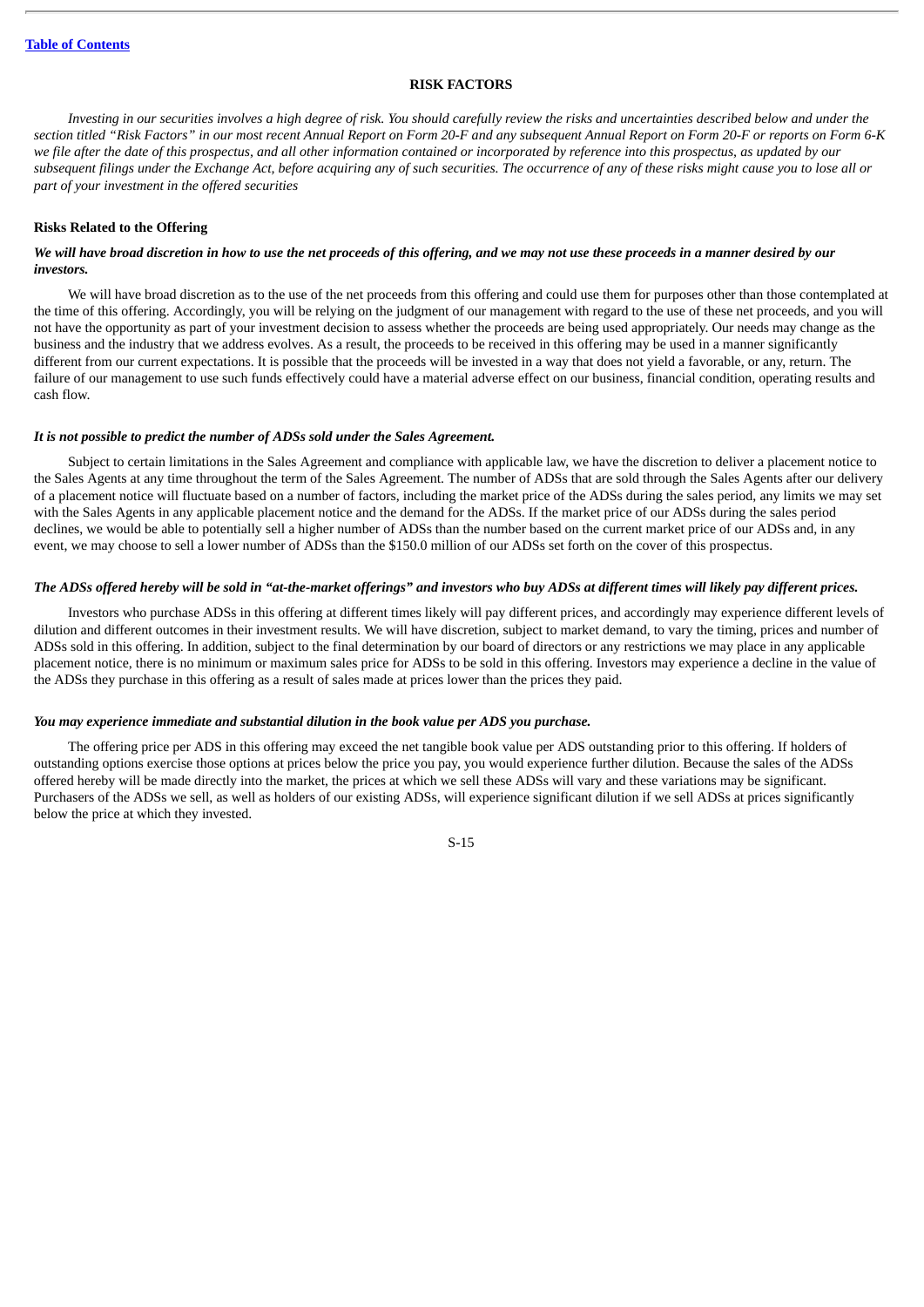## ADSs representing a substantial percentage of our outstanding shares may be sold in this offering and such ADSs will be freely tradable, which *could cause the price of the ADSs to decline.*

A substantial number of the ADSs may be sold in the public market in this offering, and all of the ADSs sold in the offering will be freely tradable without restriction or further registration under the Securities Act. These sales, and any future sales of a substantial number of ADSs in the public market, or the perception that such sales may occur, may cause the market price of the ADSs to decline. This could make it more difficult for you to sell your ADSs at a time and price that you deem appropriate and could impair our ability to raise capital through the sale of additional equity securities.

### *You may experience future dilution as a result of future equity offerings.*

To raise additional capital, we may in the future offer additional ADSs, Ordinary Shares or other securities convertible into or exchangeable for the ADSs or our Ordinary Shares at prices that may not be the same as the price per ADS in this offering. We may sell ADSs, Ordinary Shares or other securities in any other offering at a price that is less than the price paid by investors in this offering, and investors purchasing ADSs or other securities in the future could have rights superior to the rights of ADSs holders. After this offering is completed, the base prospectus will remain available to cover the future public offering and sale of \$150,000,000 of our ADSs and, if no ADSs are sold in this offering, the full \$300,000,000 of our ADSs may be sold in other offerings pursuant to the base prospectus. The price at which we sell ADSs, Ordinary Shares or securities convertible or exchangeable into ADSs or Ordinary Shares, in future transactions may be higher or lower than the price per ADS paid by investors in this offering.

## We may be classified as a passive foreign investment company, which could result in adverse U.S. federal income tax consequences to U.S. Holders *of our ADSs or Ordinary Shares.*

We would be classified as a passive foreign investment company ("PFIC") for any taxable year if, after the application of specific look-through rules, either: (i) 75% or more of our gross income for such year is "passive income" (as defined in the relevant provisions of the U.S. Internal Revenue Code of 1986, as amended) (the income test), or (ii) 50% or more of the value of our assets (generally determined on the basis of a quarterly average) during such year is attributable to assets that produce or are held for the production of passive income (the asset test). We do not believe we were a PFIC for our 2021 taxable year. However, due to the high volatility of the current equity markets and our holding of a significant amount of cash, we are not certain whether we will be treated as a PFIC for the current taxable year or in the foreseeable future. PFIC determinations are highly factual and must be made annually after the close of each taxable year, and the application of the PFIC rules is subject to uncertainty in several respects. Moreover, the value of our assets for purposes of the PFIC determination will generally be determined by reference to the market price of our Ordinary Shares and ADSs, which could fluctuate significantly. Therefore, there is no assurance we will not be a PFIC for the current taxable year or in the foreseeable future. Adverse U.S. federal income tax consequences could apply to a U.S. Holder (as defined in "Material Tax Considerations—United States Federal Income Taxation Considerations") if we are treated as a PFIC for any taxable year during which such U.S. Holder holds our ADSs or Ordinary Shares.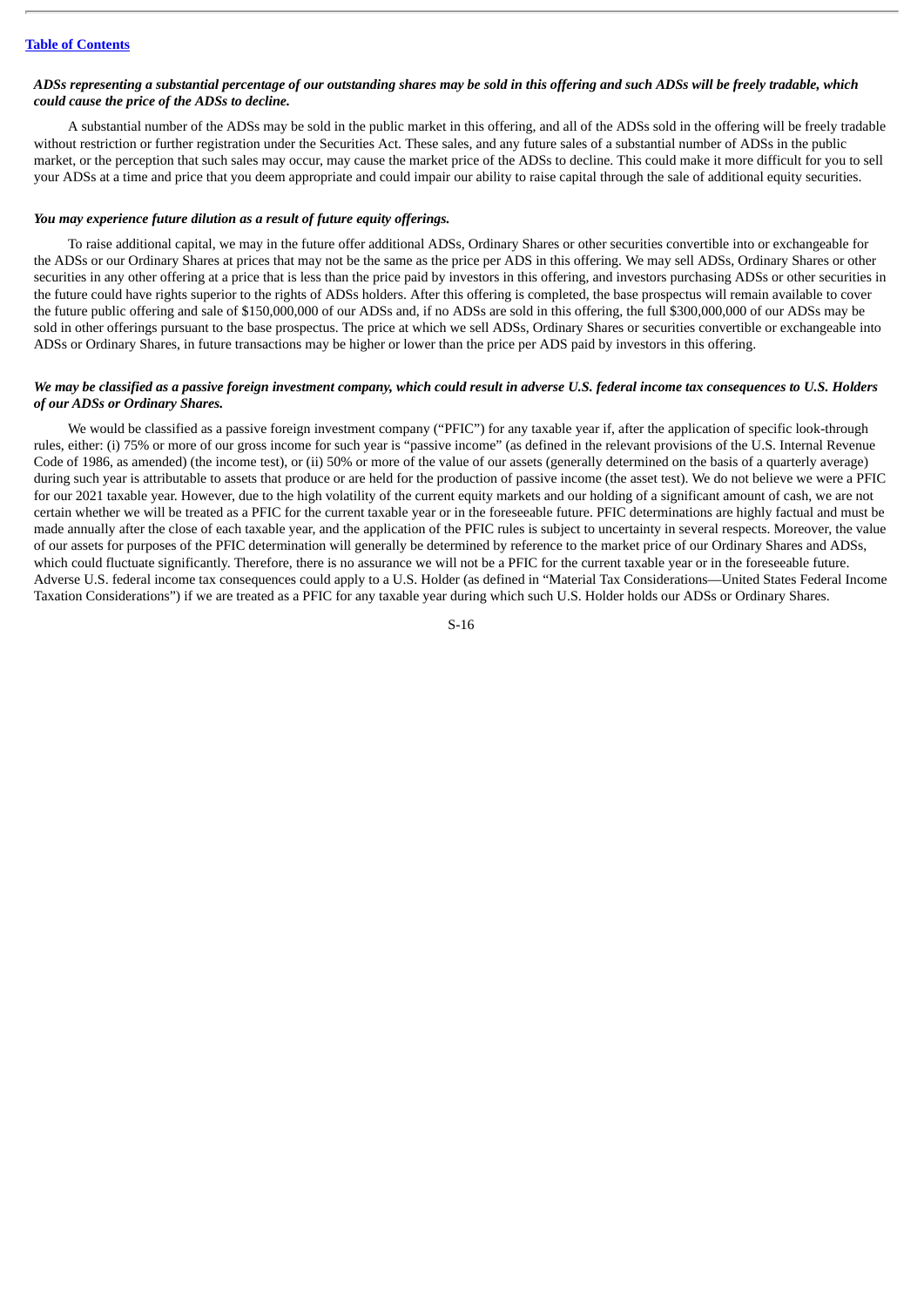# **USE OF PROCEEDS**

We may sell ADSs from time to time having gross aggregate sales proceeds of up to \$150.0 million. Because there is no minimum offering amount required as a condition of this offering, the actual total public offering amount, estimated commissions and proceeds to us, if any, are not determinable at this time. There can be no assurance that we will be able to sell any ADSs under or fully utilize the Sales Agreement with the Sales Agents as a source of financing.

We intend to use the net proceeds from this offering, together with our existing cash and cash equivalents, to fund our pipeline development, to maintain our working capital, and for general corporate purposes.

The amounts and timing of our actual expenditures will depend upon numerous factors, including the progress of our development and commercialization efforts, the status of and results from our clinical, non-clinical or pre-clinical trials, whether or not we enter into strategic collaborations or partnerships, and our operating costs and expenditures. Accordingly, our management will have significant flexibility in applying the net proceeds of this offering. In addition, while we have not entered into any outstanding binding agreements or commitments relating to any significant transaction as of the date of this prospectus, we may use a portion of the net proceeds to pursue acquisitions, joint ventures, and other strategic transactions.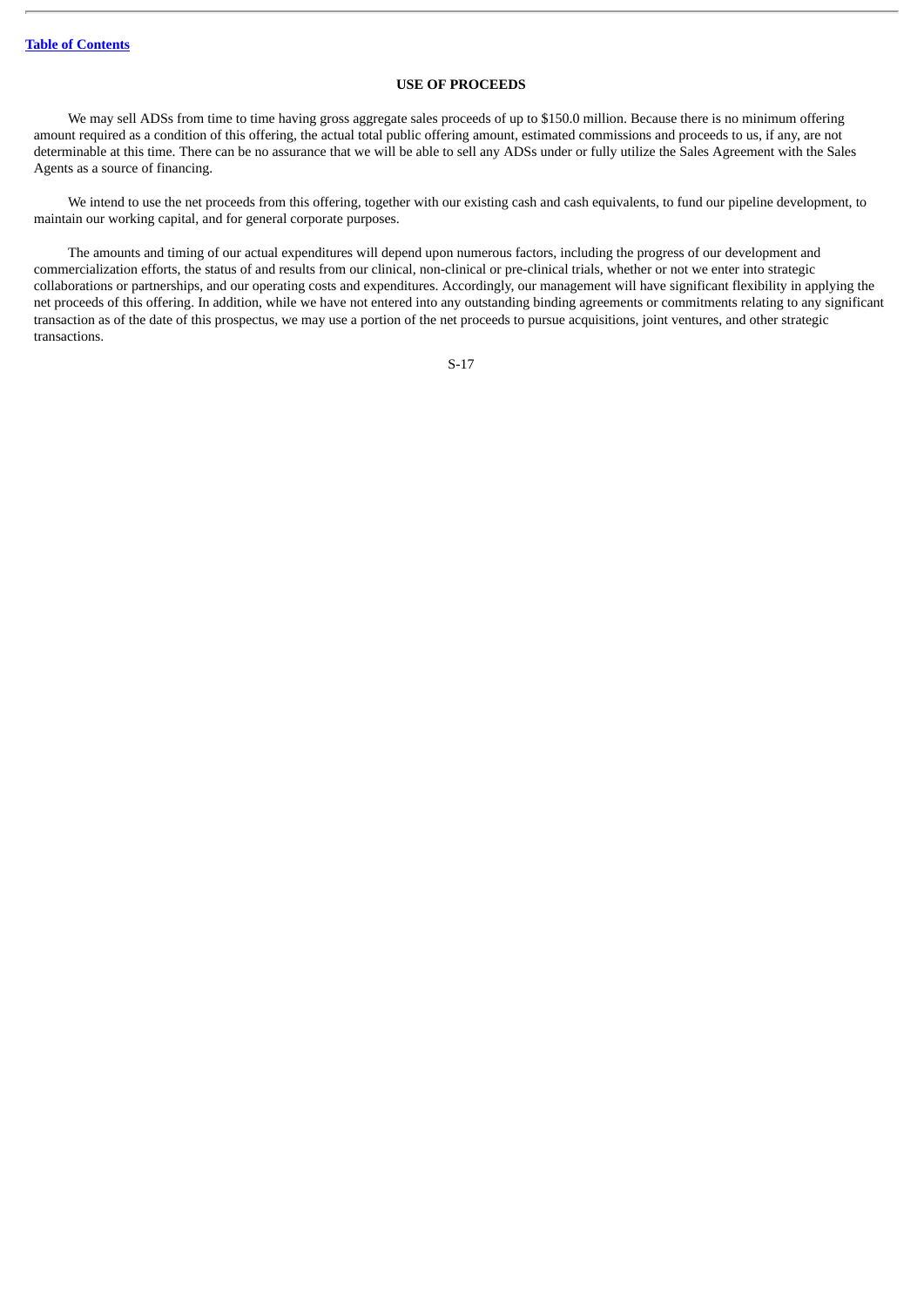# **CAPITALIZATION**

The table below sets forth our cash and cash equivalents and capitalization as of December 31, 2021, the latest date for which we have audited financial statements and the information below available to us:

- on an actual basis;
- on a pro forma basis to reflect the issuance and sale of \$150,000,000 of ADSs in this offering at an assumed offering price of \$0.88 per ADS, the last reported sale price of our ADSs on the Nasdaq Global Select Market on May 19, 2022, after deducting the estimated commissions and estimated offering expenses payable by us.

The pro forma information below is illustrative only, and our capitalization following the completion of this offering will be adjusted based on the actual offering price, the actual number of ADSs offered by us and other terms of this offering determined at pricing. You should read this table in conjunction with our consolidated financial statements and the related notes included elsewhere in this prospectus and "Use of Proceeds," "Selected Consolidated Financial Data" and "Management's Discussion and Analysis of Financial Condition and Results of Operations."

The following information should be read in conjunction with the consolidated financial statements and related notes incorporated by reference in this prospectus. For more details on how you can obtain the documents incorporated by reference in this prospectus, see "Where You Can Find More Information" and "Incorporation of Information by Reference".

|                                   | As of December 31, 2021 |                   |                |            |
|-----------------------------------|-------------------------|-------------------|----------------|------------|
|                                   | Actual                  |                   | Pro Forma      |            |
|                                   | <b>RMB'000</b>          | <b>USD'000(1)</b> | <b>RMB'000</b> | USD'000(1) |
| Cash and cash equivalents         | 1,706,880               | 267,716           | 2,632,947      | 412,966    |
| Shareholders' equity              |                         |                   |                |            |
| Share capital                     | 66                      | 10                | 254            | 40         |
| Share premium                     | 4,094,434               | 642.194           | 5,020,317      | 787,414    |
| Treasury shares                   | (1,164)                 | (183)             | (1, 164)       | (183)      |
| Share-based compensation reserves | 61.904                  | 9.709             | 61,904         | 9,709      |
| Other reserves                    | (41, 244)               | (6, 469)          | (41, 244)      | (6, 469)   |
| <b>Accumulated losses</b>         | (2,378,165)             | (373,004)         | (2,378,165)    | (373,004)  |
| Total shareholders' equity        | 1,735,831               | 272,257           | 2,661,902      | 417,507    |
| Total capitalization              | 1,735,831               | 272.257           | 2,661,902      | 417,507    |

### $(1)$  USD1.00 = RMB6.3757.

The number of our Ordinary Shares (including Ordinary Shares represented by ADSs) to be outstanding after this offering is based on 55,076,319 Ordinary Shares outstanding as of December 31, 2021 and excludes:

- 3,748,389 Ordinary Shares issuable upon the exercise of share options outstanding as of December 31, 2021 at a weighted-average exercise price of \$10.85 per Ordinary Share;
- 2,044,741 Ordinary Shares issuable upon the exercise of share options granted after December 31, 2021 at a weighted-average exercise price of \$4.45 per Ordinary Share;
- 2,538,394 Ordinary Shares reserved for future issuance under our 2021 Stock Incentive Plan; and
- 600,000 Ordinary Shares reserved for future issuance under our 2021 Employee Share Purchase Plan.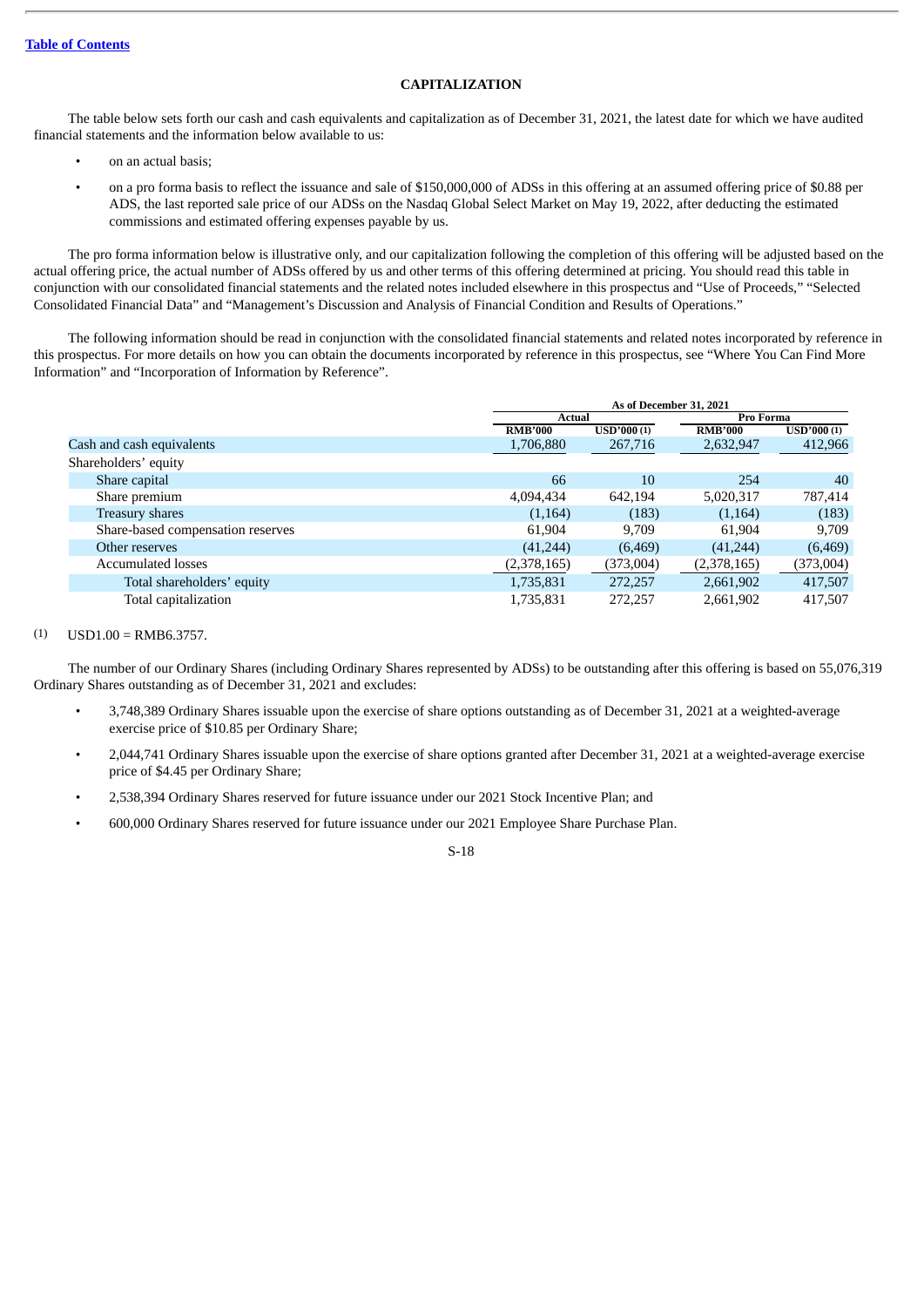# **DESCRIPTION OF SHARE CAPITAL**

We are a Cayman Islands exempted company incorporated with limited liability and our affairs are governed by our memorandum and articles of association, as amended from time to time, the Companies Act (As Revised) of the Cayman Islands, which we refer to as the Companies Act below and the common law of the Cayman Islands.

As of the date of this prospectus, our authorized share capital is \$76,560, divided into 440,000,000 shares comprised of (i) 400,000,000 ordinary shares, par value \$0.000174 per share, and (ii) 40,000,000 preference shares, par value \$0.000174 per share, of such class or classes (however designated) as the board of directors may determine in accordance with our amended and restated memorandum and articles of association. As of the date of this prospectus, 55,076,319 ordinary shares were issued and outstanding. All of our issued and outstanding ordinary shares are fully paid.

## **Our Amended and Restated Memorandum and Articles of Association**

The following are summaries of material provisions of our current amended and restated memorandum and articles of association that became effective immediately prior to the completion of our initial public offering, or IPO, in March 2021, insofar as they relate to the material terms of our ordinary shares.

#### *Objects of Our Company*

Under our amended and restated memorandum and articles of association, the objects of our company are unrestricted and we have the full power and authority to carry out any object not prohibited by the law of the Cayman Islands.

#### *Ordinary Shares*

Our ordinary shares are issued in registered form and are issued when registered in our register of members (shareholders). We may not issue shares to bearer. Our shareholders who are nonresidents of the Cayman Islands may freely hold and vote their shares. Each ordinary share shall entitle the holder thereof to one vote on all matters subject to vote at our general meetings.

#### *Dividends*

The holders of our ordinary shares are entitled to such dividends as may be declared by our board of directors. In addition, our shareholders may declare dividends by ordinary resolution, but no dividend shall exceed the amount recommended by our directors. Our amended and restated memorandum and restated articles of association provide that our directors may, before recommending or declaring any dividend, set aside out of the funds legally available for distribution such sums as they think proper as a reserve or reserves which shall, in the absolute discretion of the directors, be applicable for meeting contingencies or for equalizing dividends or for any other purpose to which those funds may be properly applied. Under the laws of the Cayman Islands, our company may pay a dividend out of either profit or our share premium account, provided that in no circumstances may a dividend be paid if this would result in our company being unable to pay its debts as they fall due in the ordinary course of business.

#### *Voting Rights*

Each ordinary share shall be entitled to one vote on all matters subject to a vote at general meetings of our company. Voting at any shareholders' meeting is by show of hands unless a poll is demanded (before or on the declaration of the result of the show of hands). A poll may be demanded by the chairman of such meeting or by any one or more shareholders who together hold not less than 10% of the votes attaching to the total number of ordinary shares which are present in person or by proxy at the meeting.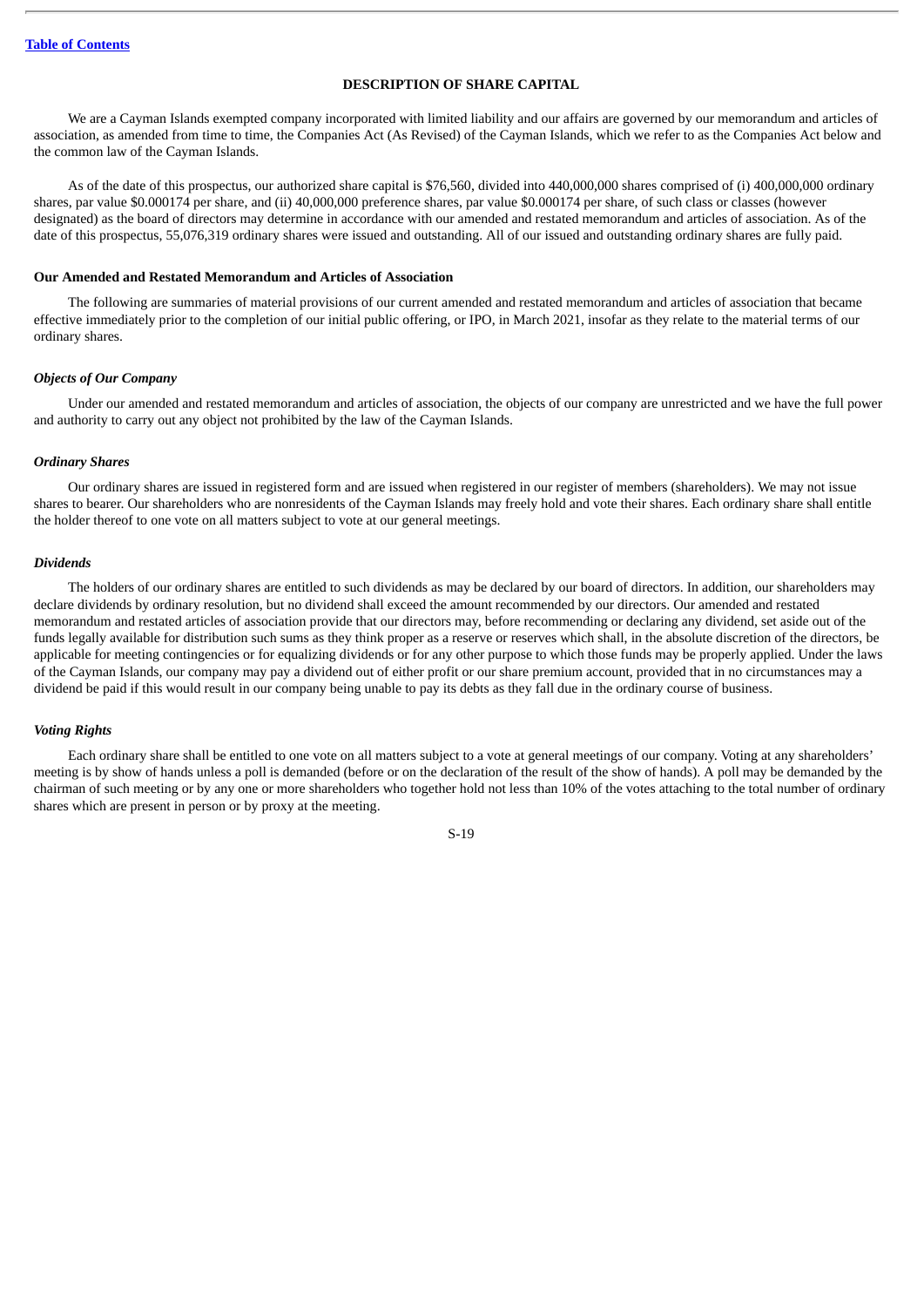## **Table of [Contents](#page-4-0)**

An ordinary resolution to be passed at a meeting by the shareholders requires the affirmative vote of a simple majority of the votes attaching to the ordinary shares which are cast at a meeting, while a special resolution requires the affirmative vote of no less than two-thirds of the votes attaching to the ordinary shares which are cast at a meeting. A special resolution will be required for important matters such as a change of name or making changes to our amended and restated memorandum and articles of association. Our company may, among other things, divide or combine our ordinary shares, by an ordinary resolution of our shareholders.

### *General Meetings of Shareholders*

As a Cayman Islands exempted company, we are not obliged by the Companies Act to call shareholders' annual general meetings. Our amended and restated memorandum and articles of association provide that we may (but are not obliged to) in each year hold a general meeting as our annual general meeting in which case we shall specify the meeting as such in the notices calling it, and the annual general meeting shall be held at such time and place as may be determined by our directors.

Shareholders' general meetings may be convened by the chairman of our board of directors or by a majority of our directors (acting by a resolution of the board). Advance notice of at least ten calendar days is required for the convening of our annual general shareholders' meeting (if any) and any other general meeting of our shareholders. A quorum required for any general meeting of shareholders consists of one or more shareholders present in person or by proxy, holding shares which carry in aggregate not less than one-third of all votes attaching to all of our shares in issue and entitled to vote at such general meeting.

The Companies Act provides shareholders with only limited rights to requisition a general meeting, and does not provide shareholders with any right to put any proposal before a general meeting. However, these rights may be provided in a company's articles of association. Our amended and restated memorandum and articles of association provide that upon the requisition of shareholders holding shares which carry in aggregate not less than one-third of the votes attaching to the issued and outstanding shares of our company entitled to vote at general meetings, our board will convene an extraordinary general meeting and put the resolutions so requisitioned to a vote at such meeting. However, our amended and restated memorandum and articles of association do not provide our shareholders with any right to put any proposals before annual general meetings or extraordinary general meetings not called by such shareholders.

## *Transfer of Ordinary Shares*

Subject to the restrictions set out below, any of our shareholders may transfer all or any of his or her ordinary shares by an instrument of transfer in the usual or common form or any other form approved by our board of directors.

Our board of directors may, in its absolute discretion, decline to register any transfer of any ordinary share which is not fully paid up or on which we have a lien. Our board of directors may also decline to register any transfer of any ordinary share unless:

- the instrument of transfer is lodged with us, accompanied by the certificate for the ordinary shares to which it relates and such other evidence as our board of directors may reasonably require to show the right of the transferor to make the transfer;
- the instrument of transfer is in respect of only one class of ordinary shares;
- the instrument of transfer is properly stamped, if required;
- in the case of a transfer to joint holders, the number of joint holders to whom the ordinary share is to be transferred does not exceed four; and
- a fee of such maximum sum as the Nasdaq Global Market may determine to be payable or such lesser sum as our directors may from time to time require is paid to us in respect thereof.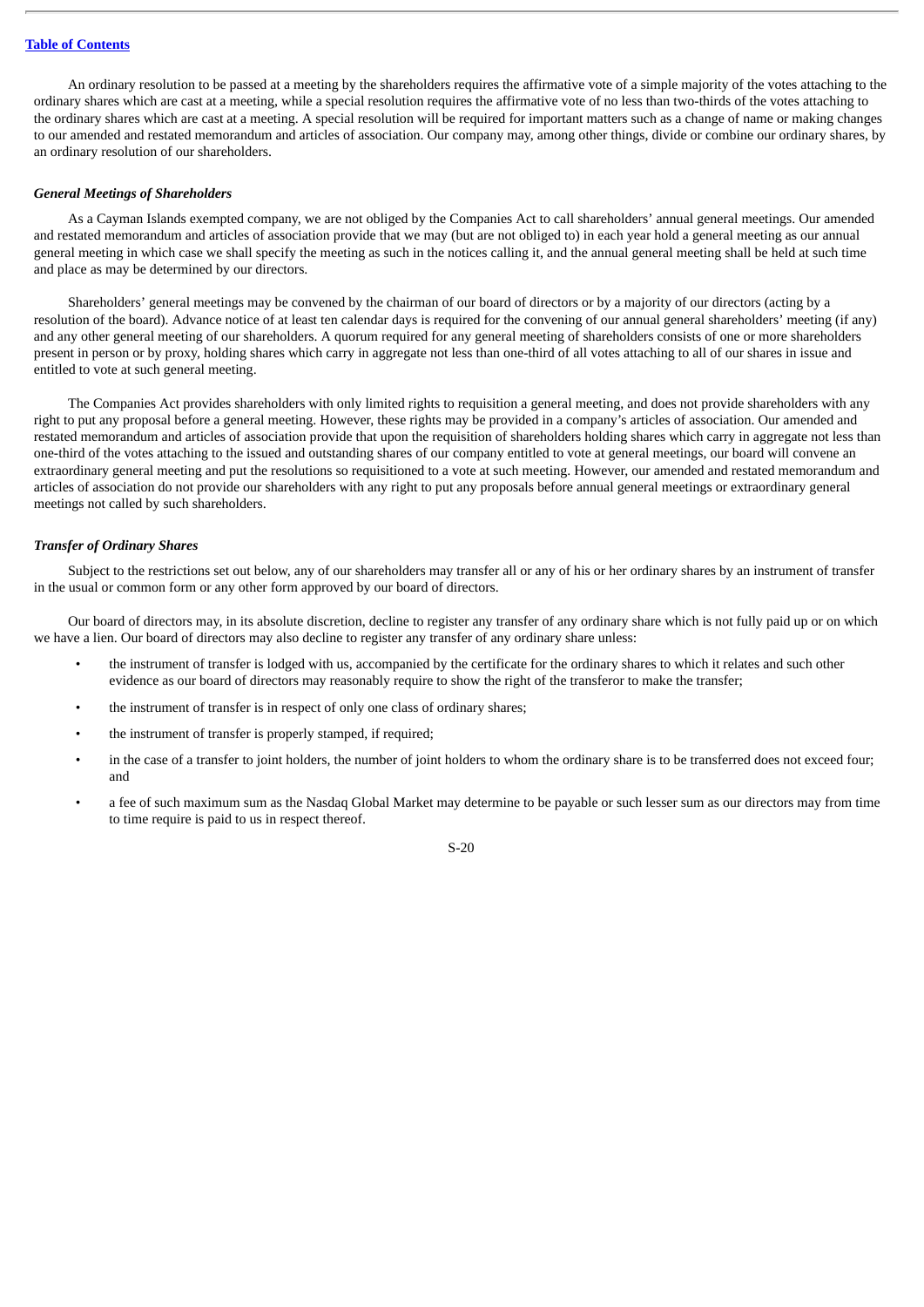If our directors refuse to register a transfer they shall, within three months after the date on which the instrument of transfer was lodged, send to each of the transferor and the transferee notice of such refusal.

The registration of transfers may, after compliance with any notice required of the Nasdaq Global Market, be suspended and the register closed at such times and for such periods as our board of directors may from time to time determine, provided, however, that the registration of transfers shall not be suspended nor the register closed for more than 30 calendar days in any calendar year.

#### *Liquidation*

On the winding up of our company, if the assets available for distribution amongst our shareholders shall be more than sufficient to repay the whole of the share capital at the commencement of the winding up, the surplus shall be distributed amongst our shareholders in proportion to the par value of the shares held by them at the commencement of the winding up, subject to a deduction from those shares in respect of which there are monies due, of all monies payable to our company for unpaid calls or otherwise. If our assets available for distribution are insufficient to repay the whole of the share capital, the assets will be distributed so that the losses are borne by our shareholders in proportion to the par value of the shares held by them.

#### *Calls on Shares and Forfeiture of Shares*

Our board of directors may from time to time make calls upon shareholders for any amounts unpaid on their shares in a notice served to such shareholders at least 14 days prior to the specified time and place of payment. The shares that have been called upon and remain unpaid are subject to forfeiture.

#### *Redemption, Repurchase and Surrender of Shares*

We may issue shares on terms that such shares are subject to redemption, at our option or at the option of the holders of these shares, on such terms and in such manner as may be determined by our board of directors. Our company may also repurchase any of our shares on such terms and in such manner as have been approved by our board of directors or by an ordinary resolution of our shareholders. Under the Companies Act, the redemption or repurchase of any share may be paid out of our profits or out of the proceeds of a new issue of shares made for the purpose of such redemption or repurchase, or out of capital (including share premium account and capital redemption reserve) if our company can, immediately following such payment, pay its debts as they fall due in the ordinary course of business. In addition, under the Companies Act no such share may be redeemed or repurchased (a) unless it is fully paid up, (b) if such redemption or repurchase would result in there being no shares outstanding or (c) if our company has commenced liquidation. In addition, our company may accept the surrender of any fully paid share for no consideration.

#### *Variations of Rights of Shares*

If at any time, our share capital is divided into different classes or series of shares, the rights attached to any class or series of shares (unless otherwise provided by the terms of issue of the shares of that class or series), whether or not our company is being wound-up, may be varied with the consent in writing of the holders of two-thirds of the issued shares of that class or series or with the sanction of a special resolution passed at a separate meeting of the holders of the shares of that class or series. The rights conferred upon the holders of the shares of any class issued with preferred or other rights shall not, subject to any rights or restrictions for the time being attached to the shares of that class, be deemed to be varied by the creation, allotment or issue of further shares ranking *pari passu* with or subsequent to such existing class of shares or the redemption or purchase of any shares of any class by our company. The rights of the holders of shares shall not be deemed to be materially adversely varied by the creation or issue of shares with preferred or other rights including, without limitation, the creation of shares with enhanced or weighted voting rights.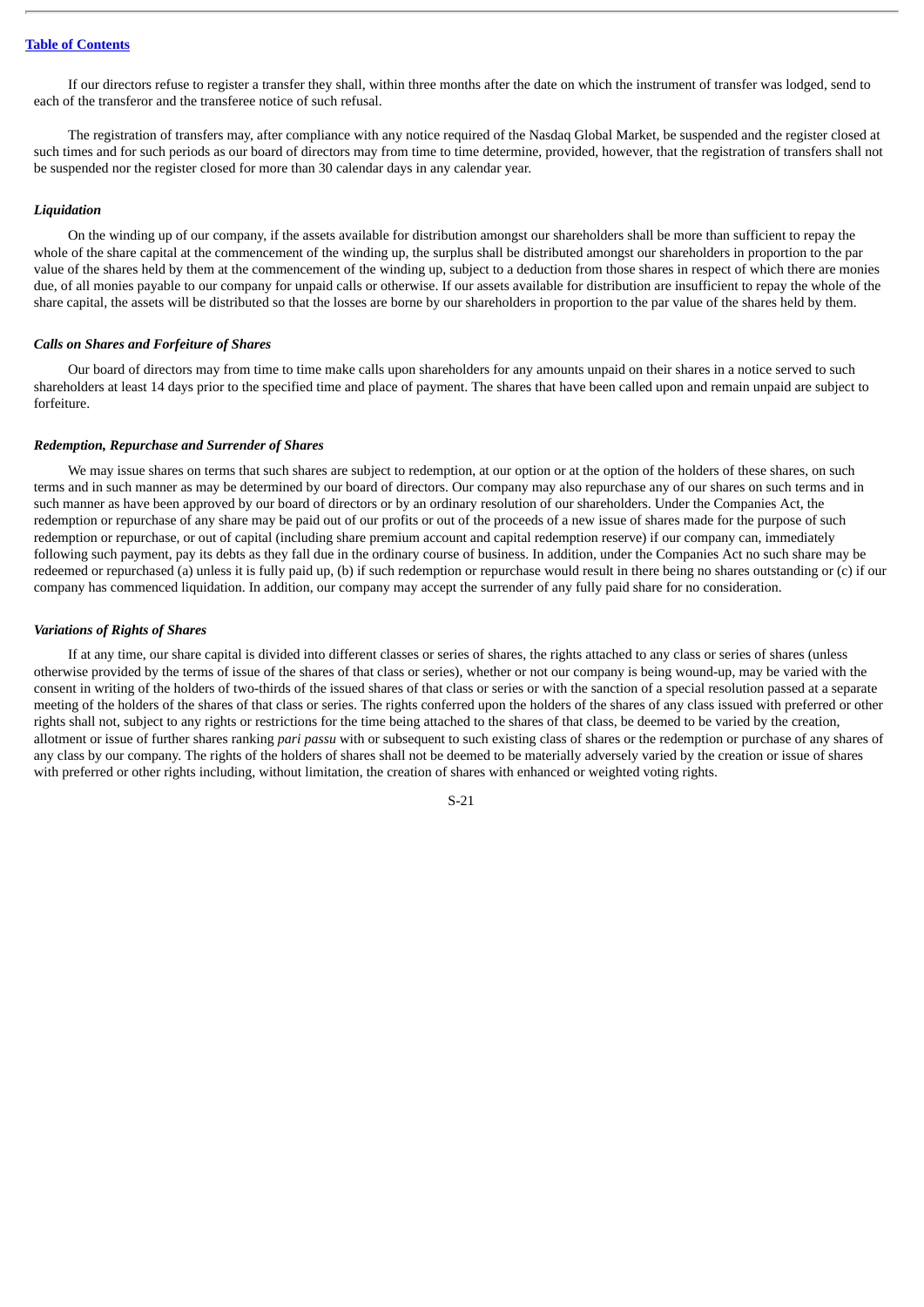# *Issuance of Additional Shares*

Our amended and restated memorandum of association authorizes our board of directors to issue additional ordinary shares from time to time as our board of directors shall determine, to the extent of available authorized but unissued shares.

Our amended and restated memorandum of association also authorizes our board of directors to establish from time to time one or more series of preference shares and to determine, with respect to any series of preference shares, the terms and rights of that series, including:

- the designation of the series;
- the number of shares of the series;
- the dividend rights, dividend rates, conversion rights, voting rights; and
- the rights and terms of redemption and liquidation preferences.

Our board of directors may issue preference shares without action by our shareholders to the extent authorized but unissued. Issuance of these shares may dilute the voting power of holders of ordinary shares.

### *Inspection of Books and Records*

Holders of our ordinary shares have no general right under Cayman Islands law to inspect or obtain copies of our list of shareholders or our corporate records (except for the memorandum and articles of association, special resolutions which have been passed by our shareholders, our register of mortgages and charges and a list of our current directors). However, we will provide our shareholders with annual audited consolidated financial statements. See "*Where You Can Find More Information*."

## *Anti-Takeover Provisions*

Some provisions of our amended and restated memorandum and articles of association may discourage, delay or prevent a change of control of our company or management that shareholders may consider favorable, including provisions that:

- authorize our board of directors to issue preference shares in one or more series and to designate the price, rights, preferences, privileges and restrictions of such preference shares without any further vote or action by our shareholders; and
- limit the ability of shareholders to requisition and convene general meetings of shareholders.

However, under Cayman Islands law, our directors may only exercise the rights and powers granted to them under our amended and restated memorandum and articles of association for a proper purpose and for what they believe in good faith to be in the best interests of our company.

## *Exempted Company*

We are an exempted company with limited liability under the Companies Act. The Companies Act distinguishes between ordinary resident companies and exempted companies. Any company that is registered in the Cayman Islands but conducts business mainly outside of the Cayman Islands may apply to be registered as an exempted company. The requirements for an exempted company are essentially the same as for an ordinary company except that an exempted company:

- does not have to file an annual return of its shareholders with the Registrar of Companies;
- the statutory provisions as to the required majority vote have been met;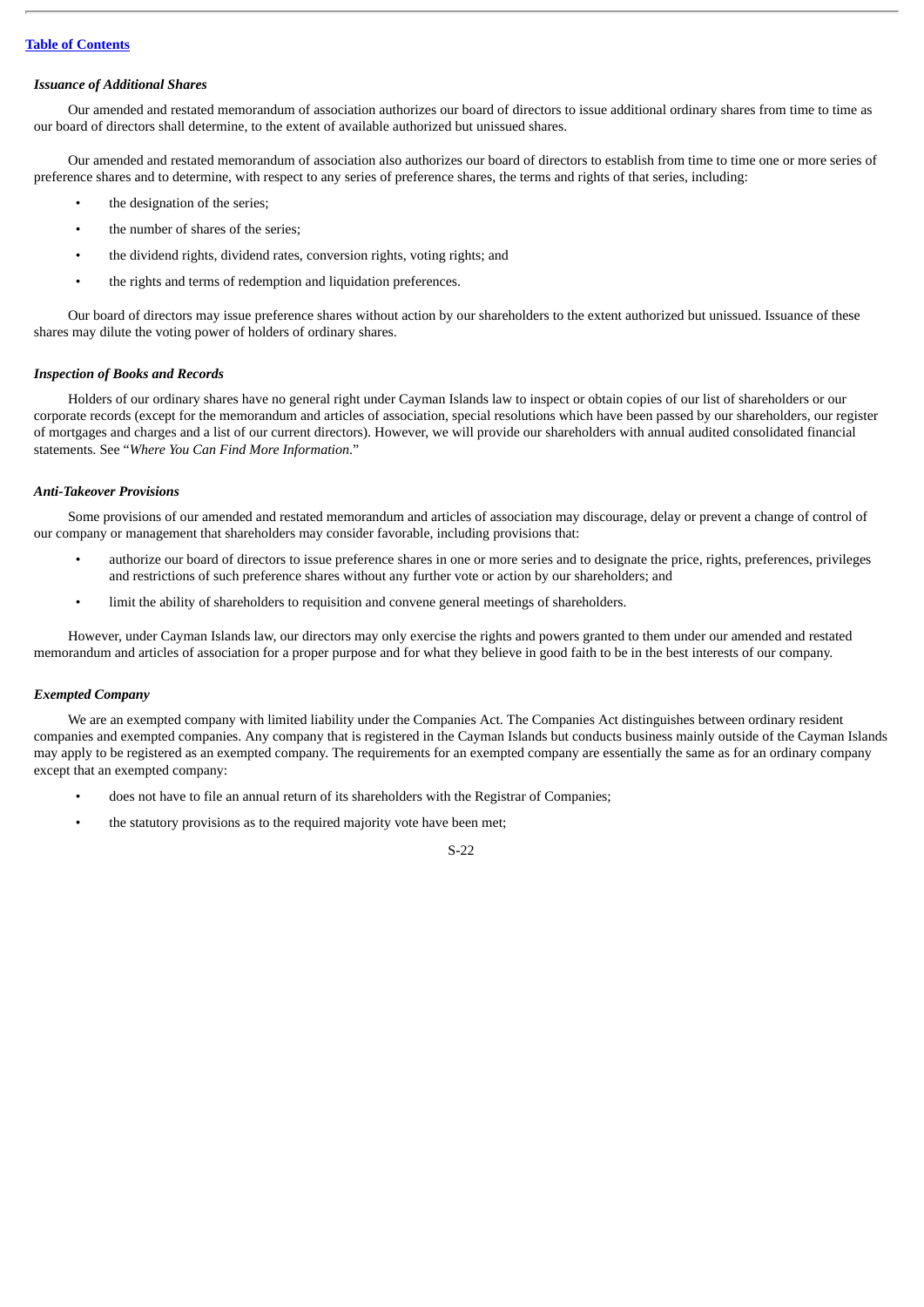- is not required to open its register of members for inspection;
- does not have to hold an annual general meeting;
- may issue shares with no par value;
- may obtain an undertaking against the imposition of any future taxation (such undertakings are usually given for 20 years in the first instance);
- may register by way of continuation in another jurisdiction and be deregistered in the Cayman Islands;
- may register as a limited duration company; and
- may register as a segregated portfolio company.

"Limited liability" means that the liability of each shareholder is limited to the amount unpaid by the shareholder on the shares of the company (except in exceptional circumstances, such as involving fraud, the establishment of an agency relationship or an illegal or improper purpose or other circumstances in which a court may be prepared to pierce or lift the corporate veil).

## **Differences in Corporate Law**

The Companies Act of the Cayman Islands is derived, to a large extent, from the older Companies Acts of England but does not follow recent English statutory enactments and accordingly there are significant differences between the Companies Act of the Cayman Islands and the current Companies Act of England. In addition, the Companies Act differs from laws applicable to U.S. corporations and their shareholders. Set forth below is a summary of certain significant differences between the provisions of the Companies Act applicable to us and the laws applicable to companies incorporated in the United States and their shareholders.

### *Mergers and Similar Arrangements*

The Companies Act permits mergers and consolidations between Cayman Islands companies and between Cayman Islands companies and non-Cayman Islands companies. For these purposes, (i) "merger" means the merging of two or more constituent companies and the vesting of their undertaking, property and liabilities in one of such companies as the surviving company, and (ii) a "consolidation" means the combination of two or more constituent companies into a consolidated company and the vesting of the undertaking, property and liabilities of such companies to the consolidated company. In order to effect such a merger or consolidation, the directors of each constituent company must approve a written plan of merger or consolidation, which must then be authorized by (a) a special resolution of the shareholders of each constituent company, and (b) such other authorization, if any, as may be specified in such constituent company's articles of association. The written plan of merger or consolidation must be filed with the Registrar of Companies of the Cayman Islands together with a declaration as to the solvency of the consolidated or surviving company, a list of the assets and liabilities of each constituent company and an undertaking that a copy of the certificate of merger or consolidation will be given to the members and creditors of each constituent company and that notification of the merger or consolidation will be published in the Cayman Islands Gazette. Court approval is not required for a merger or consolidation which is effected in compliance with these statutory procedures.

A merger between a Cayman parent company and its Cayman subsidiary or subsidiaries does not require authorization by a resolution of shareholders of that Cayman subsidiary if a copy of the plan of merger is given to every member of that Cayman subsidiary to be merged unless that member agrees otherwise. For this purpose, a company is a "parent" of a subsidiary if it holds issued shares that together represent at least ninety percent (90%) of the votes at a general meeting of the subsidiary.

The consent of each holder of a fixed or floating security interest over a constituent company is required unless this requirement is waived by a court in the Cayman Islands.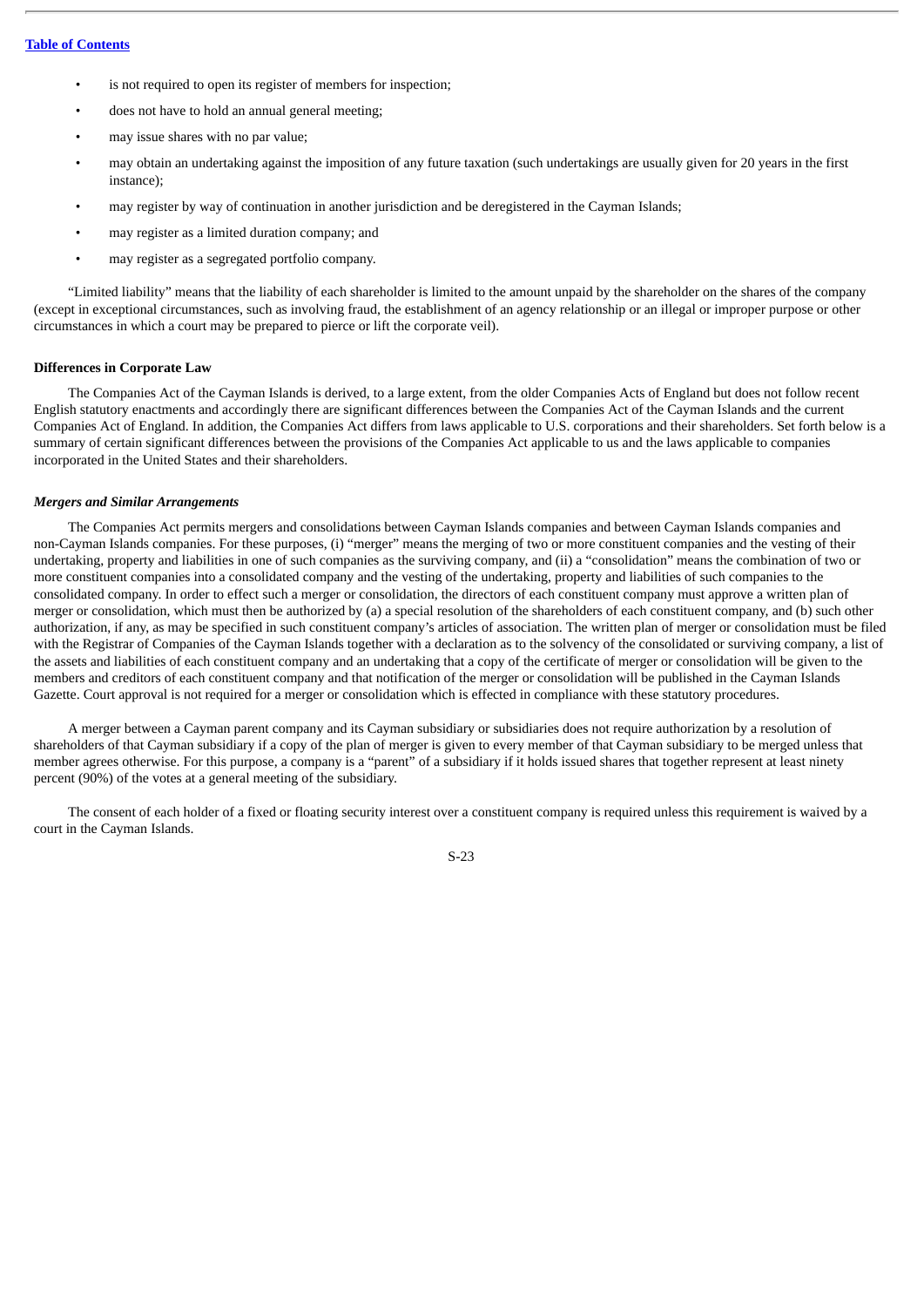Save in some limited circumstances, a shareholder of a Cayman constituent company who dissents from the merger or consolidation is entitled to payment of the fair value of his shares (which, if not agreed between the parties, will be determined by the Cayman Islands court) upon dissenting to the merger or consolidation, provide the dissenting shareholder complies strictly with the procedures set out in the Companies Act. The exercise of dissenter rights will preclude the exercise by the dissenting shareholder of any other rights to which he or she might otherwise be entitled by virtue of holding shares, save for the right to seek relief on the grounds that the merger or consolidation is void or unlawful.

Separate from the statutory provisions relating to mergers and consolidations, the Companies Act also contains statutory provisions that facilitate the reconstruction and amalgamation of companies by way of schemes of arrangement, provided that the arrangement is approved by a majority in number of each class of shareholders and creditors with whom the arrangement is to be made, and who must in addition represent three-fourths in value of each such class of shareholders or creditors, as the case may be, that are present and voting either in person or by proxy at a meeting, or meetings, convened for that purpose. The convening of the meetings and subsequently the arrangement must be sanctioned by the Grand Court of the Cayman Islands. While a dissenting shareholder has the right to express to the court the view that the transaction ought not to be approved, the court can be expected to approve the arrangement if it determines that:

- the statutory provisions as to the required majority vote have been met;
- the shareholders have been fairly represented at the meeting in question and the statutory majority are acting bona fide without coercion of the minority to promote interests adverse to those of the class;
- the arrangement is such that may be reasonably approved by an intelligent and honest man of that class acting in respect of his interest; and
- the arrangement is not one that would more properly be sanctioned under some other provision of the Companies Act.

The Companies Act also contains a statutory power of compulsory acquisition which may facilitate the "squeeze out" of dissentient minority shareholders upon a tender offer. When a tender offer is made and accepted by holders of 90.0% of the shares affected within four months, the offeror may, within a two-month period commencing on the expiration of such four month period, require the holders of the remaining shares to transfer such shares to the offeror on the terms of the offer. An objection can be made to the Grand Court of the Cayman Islands but this is unlikely to succeed in the case of an offer which has been so approved unless there is evidence of fraud, bad faith or collusion.

If an arrangement and reconstruction by way of scheme of arrangement is thus approved and sanctioned, or if a tender offer is made and accepted, a dissenting shareholder would have no rights comparable to appraisal rights, which would otherwise ordinarily be available to dissenting shareholders of Delaware corporations, providing rights to receive payment in cash for the judicially determined value of the shares.

## *Shareholders' Suits*

In principle, we will normally be the proper plaintiff to sue for a wrong done to us as a company, and as a general rule a derivative action may not be brought by a minority shareholder. However, based on English authorities, which would in all likelihood be of persuasive authority in the Cayman Islands, the Cayman Islands court can be expected to follow and apply the common law principles (namely the rule in Foss v. Harbottle and the exceptions thereto) so that a non-controlling shareholder may be permitted to commence a class action against or derivative actions in the name of the company to challenge actions where:

- the act complained of, although not *ultra vires*, could only be effected duly if authorized by more than a simple majority vote that has not been obtained; and
- those who control the company are perpetrating a "fraud on the minority."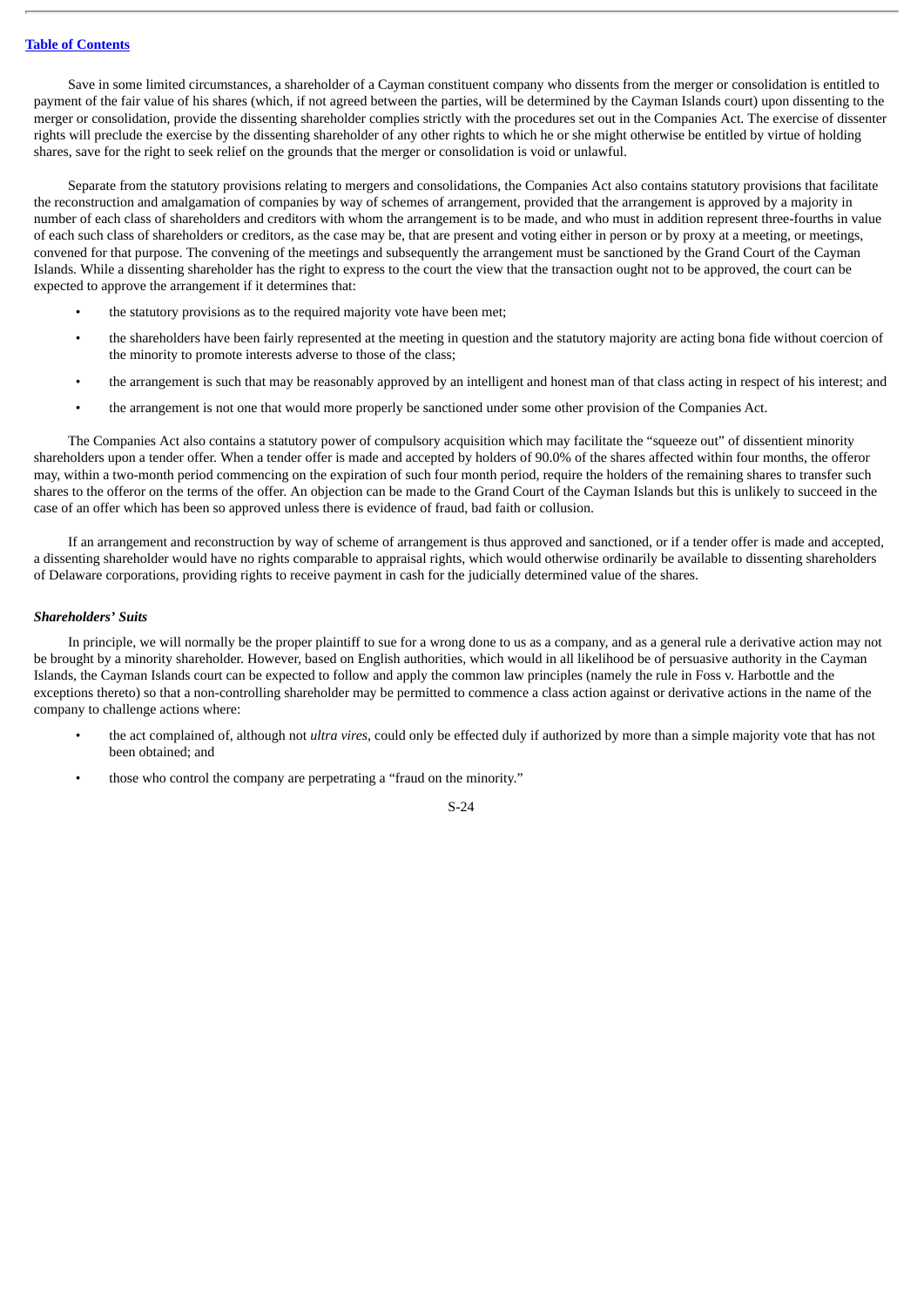### *Indemnification of Directors and Executive Officers and Limitation of Liability*

Cayman Islands law does not limit the extent to which a company's memorandum and articles of association may provide for indemnification of officers and directors, except to the extent any such provision may be held by the Cayman Islands courts to be contrary to public policy, such as to provide indemnification against civil fraud or the consequences of committing a crime. Our amended and restated memorandum and articles of association provide that we shall indemnify our officers and directors against all actions, proceedings, costs, charges, expenses, losses, damages or liabilities incurred or sustained by such directors or officer, other than by reason of such person's dishonesty, willful default or fraud, in or about the conduct of our company's business or affairs (including as a result of any mistake of judgment) or in the execution or discharge of his or her duties, powers, authorities or discretions, including without prejudice to the generality of the foregoing, any costs, expenses, losses or liabilities incurred by such director or officer in defending (whether successfully or otherwise) any civil proceedings concerning our company or its affairs in any court whether in the Cayman Islands or elsewhere. This standard of conduct is generally the same as permitted under the Delaware General Corporation Law for a Delaware corporation.

In addition, we have entered into indemnification agreements with our directors and specific executive officers that provide such persons with additional indemnification beyond that provided in our amended and restated memorandum and articles of association.

Insofar as indemnification for liabilities arising under the Securities Act may be permitted to our directors, officers or persons controlling us under the foregoing provisions, we have been informed that in the opinion of the SEC, such indemnification is against public policy as expressed in the Securities Act and is therefore unenforceable.

## *Directors' Fiduciary Duties*

Under Delaware corporate law, a director of a Delaware corporation has a fiduciary duty to the corporation and its shareholders. This duty has two components: the duty of care and the duty of loyalty. The duty of care requires that a director act in good faith, with the care that an ordinarily prudent person would exercise under similar circumstances. Under this duty, a director must inform himself of, and disclose to shareholders, all material information reasonably available regarding a significant transaction. The duty of loyalty requires that a director acts in a manner he or she reasonably believes to be in the best interests of the corporation. He or she must not use their corporate position for personal gain or advantage. This duty prohibits self-dealing by a director and mandates that the best interest of the corporation and its shareholders take precedence over any interest possessed by a director, officer or controlling shareholder and not shared by the shareholders generally. In general, actions of a director are presumed to have been made on an informed basis, in good faith and in the honest belief that the action taken was in the best interests of the corporation. However, this presumption may be rebutted by evidence of a breach of one of the fiduciary duties. Should such evidence be presented concerning a transaction by a director, the director must prove the procedural fairness of the transaction, and that the transaction was of fair value to the corporation.

As a matter of Cayman Islands law, a director of a Cayman Islands company is in the position of a fiduciary with respect to the company and therefore it is considered that he or she owes the following duties to the company—a duty to act bona fide in the best interests of the company, a duty not to make a profit based on his or her position as director (unless the company permits them to do so), a duty not to put himself or herself in a position where the interests of the company conflict with his or personal interest or his duty to a third party, and a duty to exercise powers for the purpose for which such powers were intended. A director of a Cayman Islands company owes to the company a duty to act with skill and care. It was previously considered that a director need not exhibit in the performance of his or her duties a greater degree of skill than may reasonably be expected from a person of his knowledge and experience. However, English and Commonwealth courts have moved towards an objective standard with regard to the required skill and care and these authorities are likely to be followed in the Cayman Islands.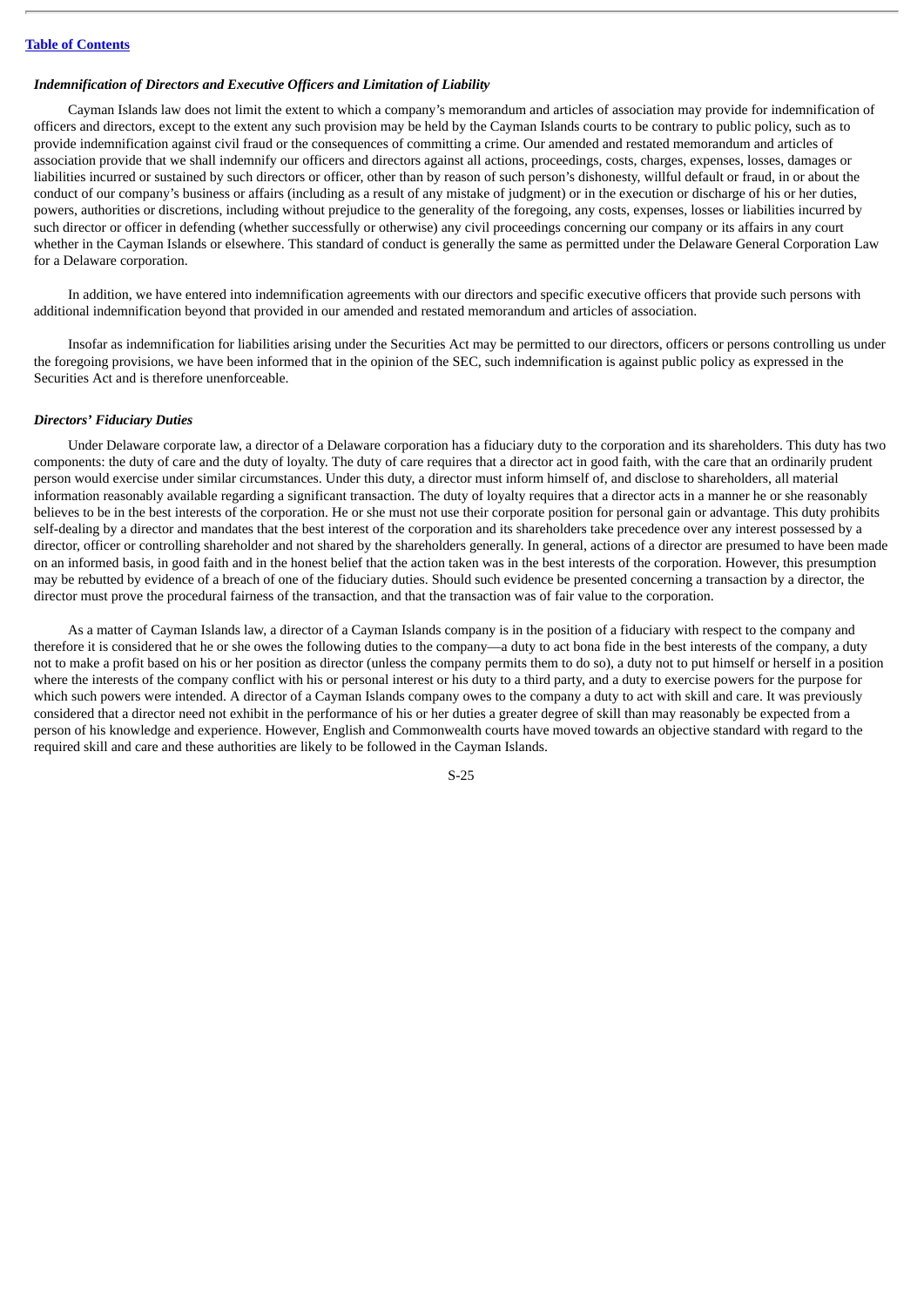#### *Shareholder Action by Written Resolution*

Under the Delaware General Corporation Law, a corporation may eliminate the right of shareholders to act by written consent by amendment to its certificate of incorporation. Cayman Islands law and our amended and restated articles of association provide that our shareholders may approve corporate matters by way of a unanimous written resolution signed by or on behalf of each shareholder who would have been entitled to vote on such matter at a general meeting without a meeting being held.

#### *Shareholder Proposals*

Under the Delaware General Corporation Law, a shareholder has the right to put any proposal before the annual meeting of shareholders, provided it complies with the notice provisions in the governing documents. A special meeting may be called by the board of directors or any other person authorized to do so in the governing documents, but shareholders may be precluded from calling special meetings.

The Companies Act provides shareholders with only limited rights to requisition a general meeting, and does not provide shareholders with any right to put any proposal before a general meeting. However, these rights may be provided in a company's articles of association. Our amended and restated articles of association allow our shareholders holding shares which carry in aggregate not less than one-third of all votes attaching to the issued and outstanding shares of our company entitled to vote at general meetings to requisition an extraordinary general meeting of our shareholders, in which case our board is obliged to convene an extraordinary general meeting and to put the resolutions so requisitioned to a vote at such meeting. Other than this right to requisition a shareholders' meeting, our amended and restated articles of association do not provide our shareholders with any other right to put proposals before annual general meetings or extraordinary general meetings. As an exempted Cayman Islands company, we may but are not obliged by law to call shareholders' annual general meetings.

### *Cumulative Voting*

Under the Delaware General Corporation Law, cumulative voting for elections of directors is not permitted unless the corporation's certificate of incorporation specifically provides for it. Cumulative voting potentially facilitates the representation of minority shareholders on a board of directors since it permits the minority shareholder to cast all the votes to which the shareholder is entitled on a single director, which increases the shareholder's voting power with respect to electing such director. There are no prohibitions in relation to cumulative voting under the laws of the Cayman Islands but our amended and restated articles of association do not provide for cumulative voting. As a result, our shareholders are not afforded any less protections or rights on this issue than shareholders of a Delaware corporation.

### *Removal of Directors*

Under the Delaware General Corporation Law, a director of a corporation with a classified board may be removed only for cause with the approval of a majority of the outstanding shares entitled to vote, unless the certificate of incorporation provides otherwise. Under our amended and restated articles of association, directors may be removed with or without cause, by an ordinary resolution of our shareholders. In addition, a director's office shall be vacated if the director (i) becomes bankrupt or makes any arrangement or composition with his creditors; (ii) is found to be or becomes of unsound mind or dies; (iii) resigns his or her office by notice in writing to the company; (iv) without special leave of absence from our board of directors, is absent from three consecutive meetings of the board and the board resolves that his or her office be vacated; or (v) is removed from office pursuant to any other provisions of our amended and restated memorandum and articles of association.

# *Transactions with Interested Shareholders*

The Delaware General Corporation Law contains a business combination statute applicable to Delaware corporations whereby, unless the corporation has specifically elected not to be governed by such statute by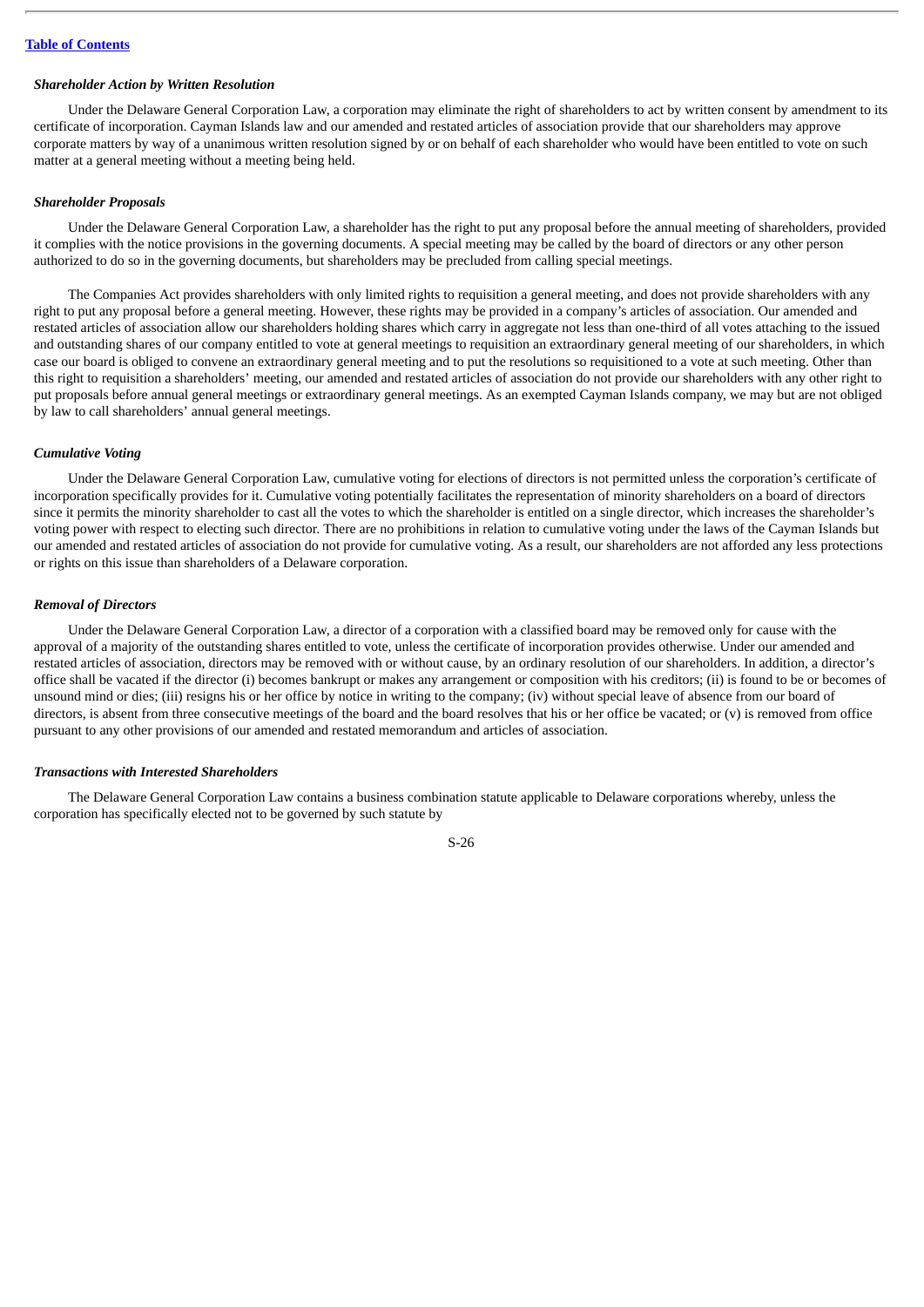amendment to its certificate of incorporation, it is prohibited from engaging in various business combinations with an "interested shareholder" for three years following the date that such person becomes an interested shareholder. An interested shareholder generally is a person or a group who or which owns or owned 15% or more of the target's outstanding voting share within the past three years. This has the effect of limiting the ability of a potential acquirer to make a two-tiered bid for the target in which all shareholders would not be treated equally. The statute does not apply if, among other things, prior to the date on which such shareholder becomes an interested shareholder, the board of directors approves either the business combination or the transaction which resulted in the person becoming an interested shareholder. This encourages any potential acquirer of a Delaware corporation to negotiate the terms of any acquisition transaction with the target's board of directors.

Cayman Islands law has no comparable statute. As a result, we cannot avail ourselves of the types of protections afforded by the Delaware business combination statute. However, although Cayman Islands law does not regulate transactions between a company and its significant shareholders, it does provide that such transactions must be entered into bona fide in the best interests of the company and not with the effect of constituting a fraud on the minority shareholders.

#### *Dissolution; Winding up*

Under the Delaware General Corporation Law, unless the board of directors approves the proposal to dissolve, dissolution must be approved by shareholders holding 100% of the total voting power of the corporation. Only if the dissolution is initiated by the board of directors may it be approved by a simple majority of the corporation's outstanding shares. Delaware law allows a Delaware corporation to include in its certificate of incorporation a supermajority voting requirement in connection with dissolutions initiated by the board.

Under Cayman Islands law, a company may be wound up by either an order of the courts of the Cayman Islands or by a special resolution of its members or, if the company is unable to pay its debts as they fall due, by an ordinary resolution of its members. The court has authority to order winding up in a number of specified circumstances including where it is, in the opinion of the court, just and equitable to do so.

#### *Variation of Rights of Shares*

Under the Delaware General Corporation Law, a corporation may vary the rights of a class of shares with the approval of a majority of the outstanding shares of such class, unless the certificate of incorporation provides otherwise. Under Cayman Islands law and our amended and restated articles of association, if our share capital is divided into more than one class of shares, we may vary the rights attached to any class with the written consent of the holders of two-thirds of the issued shares of that class or with the sanction of a special resolution passed at a general meeting of the holders of the shares of that class.

### *Amendment of Governing Documents*

Under the Delaware General Corporation Law, a corporation's governing documents may be amended with the approval of a majority of the outstanding shares entitled to vote, unless the certificate of incorporation provides otherwise. Under the Companies Act and our amended and restated memorandum and articles of association, our memorandum and articles of association may only be amended by a special resolution of our shareholders.

# *Rights of Non-resident or Foreign Shareholders*

There are no limitations imposed by our amended and restated memorandum and articles of association on the rights of non-resident or foreign shareholders to hold or exercise voting rights on our shares. In addition, there are no provisions in our amended and restated memorandum and articles of association governing the ownership threshold above which shareholder ownership must be disclosed.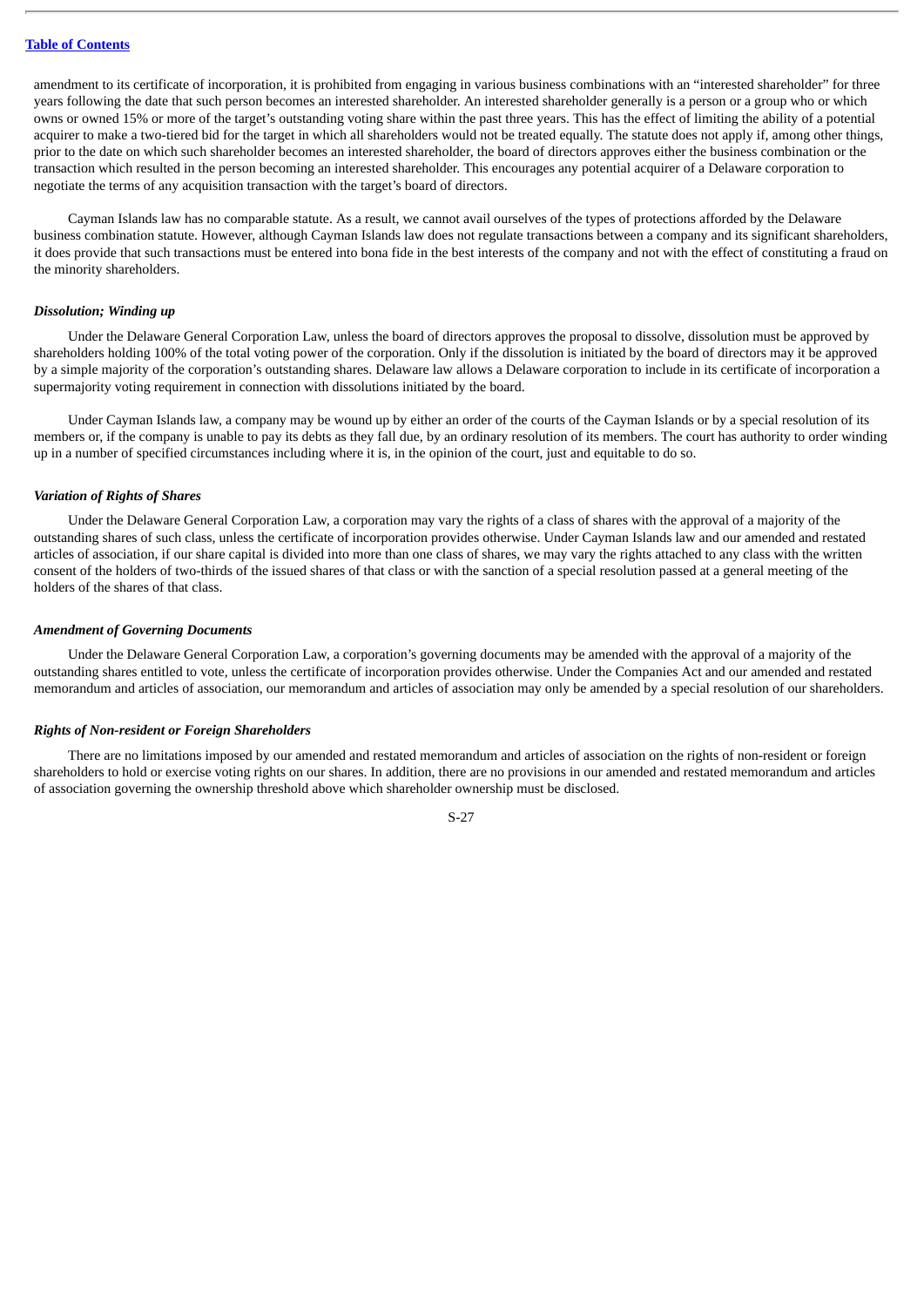## **History of Securities Issuances**

The following is a summary of our securities issuances in the past three years. Unless otherwise noted, the history of securities issuances set forth below does not give effect to the 1-for-1.74 share consolidation of our ordinary shares effected prior to our IPO.

#### *Ordinary Shares*

On April 14, 2020, we issued 245,798 ordinary shares to each of BioFortune Inc. and Zheng Wei, Ph.D.

From December 2018 through December 2020, we issued 4,473,305 ordinary shares to Connect Union, Inc. as nominee for purposes of the implementation of awards issue or to be issued to employees, directors and consultants of our company pursuant to the 2019 Stock Incentive Plan, or the 2019 Plan. In September 2021, Connect Union surrendered all such ordinary shares to us and ceased holding ordinary shares issued by us under the nominee structure.

Immediately prior to our IPO, we effected a 1-for-1.74 share consolidation of our ordinary shares.

In March 2021, we completed our IPO on the NASDAQ Global Market pursuant to which we issued 12,937,500 ADSs, representing 12,937,500 ordinary shares, at \$17.00 per share for gross proceeds of \$219,937,500.00.

Upon the closing of our IPO, we issued (i) 121,080 ordinary shares to each of BioFortune Inc. and Dr. Wei immediately after the closing of the offering as a result of the achievement of the Financing Condition and (ii) 46,232 ordinary shares to the holders of Series C Preferred Shares pursuant to the anti-dilution provisions contained in the shareholders agreement with our pre-IPO investors.

In connection with our IPO, we adopted the 2021 Stock Incentive Plan, or the 2021 Plan, to provide additional incentives to selected employees, directors and consultants, and to enable our company to obtain and retain the services of these individuals. The 2021 Plan enables us to grant options, share appreciation rights, restricted shares, restricted share units, dividend equivalent rights or other stock- or cash-based awards to our employees, directors and consultants. We authorized 6,000,000 ordinary shares to be available for grant pursuant to awards under the 2021 Plan, and as of April 30, 2022, there were 2,700,637 shares remaining available for grant.

As of April 30, 2022, there were 5,587,897 options outstanding under both plans with a weighted average exercise price of \$8.36 of which 875,002 shares were vested.

## *Preferred Shares*

*Series C Preferred Shares Financing*. On August 21, 2020, we issued and sold to investors in private placements an aggregate of 16,605,196 Series C Preferred Shares at a subscription price of \$6.3233 per share, for aggregate consideration of approximately \$105 million. On December 1, 2020, we issued and sold to investors in private placements an aggregate of 4,744,341 Series C Preferred Shares at a subscription price of \$6.3233 per share, for aggregate consideration of \$30 million.

All of our preferred shares were automatically converted into ordinary shares immediately prior to the completion of our IPO.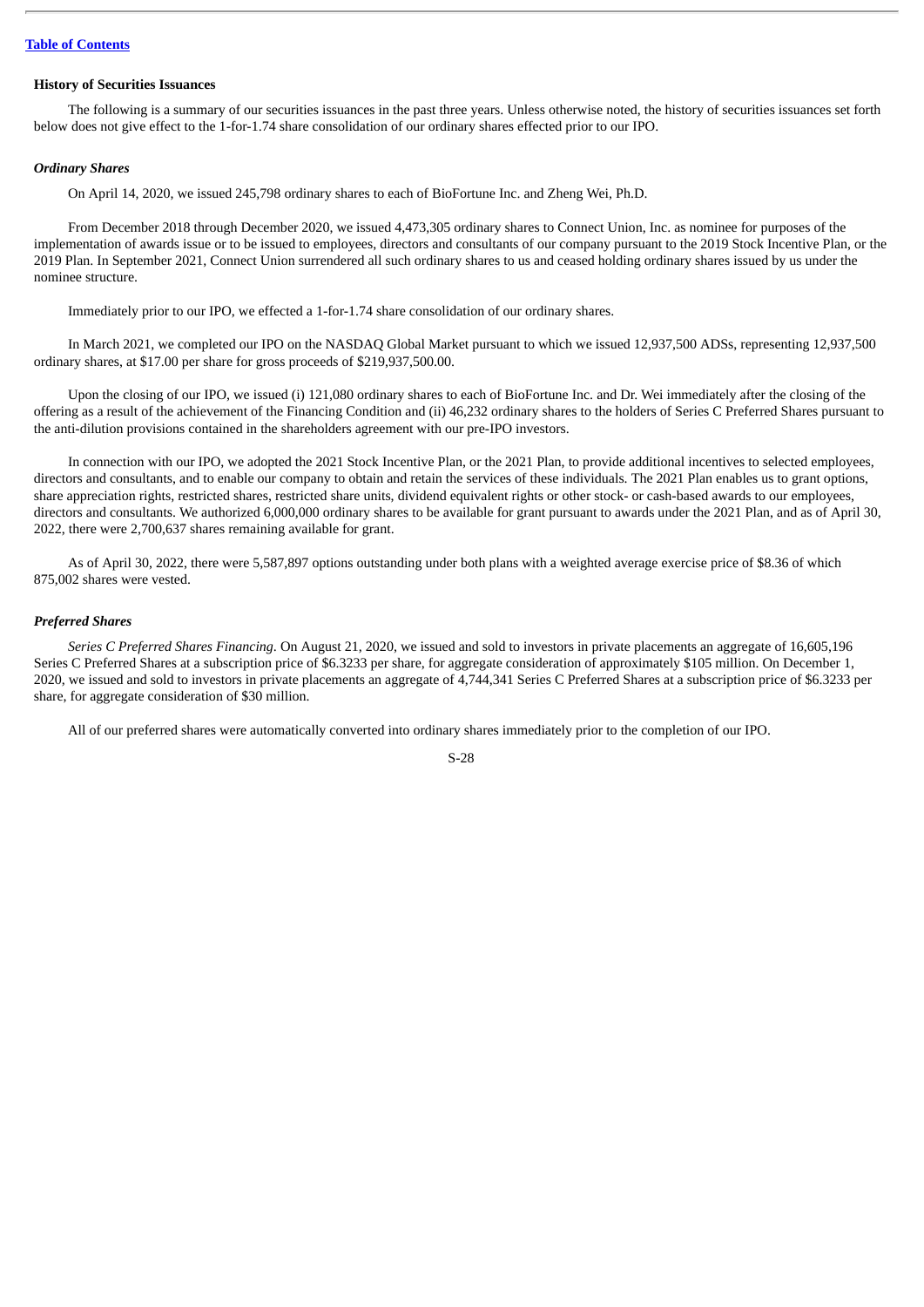## **Table of [Contents](#page-4-0)**

The following table sets forth the aggregate number of our ordinary shares and preferred shares acquired by holders of more than 5% of our ordinary shares in the pre-IPO financing transactions described above. All of our preferred shares were automatically converted into ordinary shares immediately prior to the completion of our IPO.

| <b>PARTICIPANTS</b>                                          | <b>ORDINARY</b><br><b>SHARES</b> | <b>SERIES C</b><br><b>PREFERRED</b><br><b>SHARES</b> |
|--------------------------------------------------------------|----------------------------------|------------------------------------------------------|
| 5% or Greater Shareholders                                   |                                  |                                                      |
| Entities affiliated with Qiming                              |                                  |                                                      |
| Venture Partners (1)                                         |                                  | 3,162,895                                            |
| Entities affiliated with RA Capital                          |                                  |                                                      |
| Management (2)                                               |                                  | 6,325,789                                            |
| Shanghai Minhui Enterprise Management Consulting Partnership |                                  |                                                      |
| (Limited Partnership)                                        | 9.232.700                        |                                                      |

(1) Represents shares acquired by Qiming Managing Directors Fund V, L.P., Qiming Venture Partners V, L.P., Qiming VII Strategic Investors Fund, L.P. and Qiming Venture Partners VII, L.P.

(2) Represents shares acquired by RA Capital Healthcare Fund, L.P., RA Capital Nexus Fund, L.P. and Blackwell Partners LLC—Series A.

#### **Transfer Agent and Registrar**

The depositary for the ADSs is Deutsche Bank Trust Company Americas. Our ordinary share register is maintained by Maples Fund Services (Cayman) Limited. The share register reflects only record owners of our ordinary shares. Holders of our ADSs will not be treated as one of our shareholders and their names will therefore not be entered in our share register. The depositary, the custodian or their nominees will be the holder of the shares underlying our ADSs. Holders of our ADSs have a right to receive the ordinary shares underlying their ADSs. For discussion on our ADSs and ADS holder rights, see "*Description of American Depositary Shares*" in this prospectus.

### **Listing**

Our ADSs are listed on the Nasdaq Global Market under the symbol "CNTB."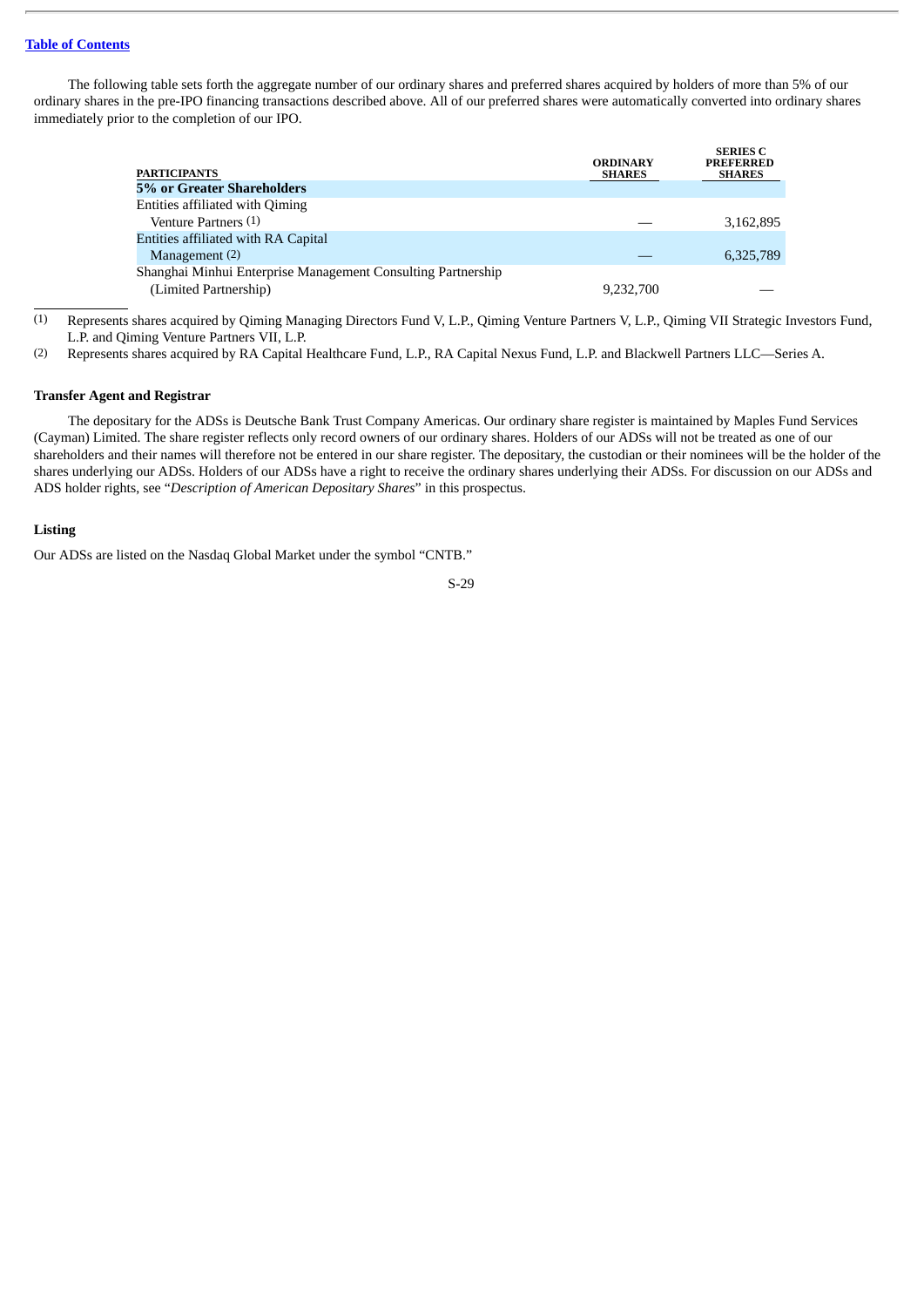## **DESCRIPTION OF AMERICAN DEPOSITARY SHARES**

## **American Depositary Shares**

Deutsche Bank Trust Company Americas, as depositary, will register and deliver the ADSs. Each ADS will represent ownership of one ordinary share, deposited with Deutsche Bank AG, Hong Kong Branch, as custodian for the depositary. Each ADS will also represent ownership of any other securities, cash or other property which may be held by the depositary. The depositary's corporate trust office at which the ADSs will be administered is located at 60 Wall Street, New York, NY 10005, USA. The principal executive office of the depositary is located at 60 Wall Street, New York, NY 10005, USA.

The Direct Registration System, or DRS, is a system administered by The Depository Trust Company, or DTC, pursuant to which the depositary may register the ownership of uncertificated ADSs, which ownership shall be evidenced by periodic statements issued by the depositary to the ADS holders entitled thereto.

We will not treat ADS holders as our shareholders and accordingly, you, as an ADS holder, will not have shareholder rights. Cayman Islands law governs shareholder rights. The depositary will be the holder of the ordinary shares underlying your ADSs. As a holder of ADSs, you will have ADS holder rights. A deposit agreement among us, the depositary and you, as an ADS holder, and the beneficial owners of ADSs sets out ADS holder rights as well as the rights and obligations of the depositary. The laws of the State of New York govern the deposit agreement and the ADSs. See *"— Jurisdiction and Arbitration*."

The following is a summary of the material provisions of the deposit agreement. For more complete information, you should read the entire deposit agreement and the form of American Depositary Receipt, or ADR. For directions on how to obtain copies of those documents, see "*Where You Can Find More Information*."

## **Holding the ADSs**

### *How will you hold your ADSs?*

You may hold ADSs either (1) directly (a) by having an ADR, which is a certificate evidencing a specific number of ADSs, registered in your name, or (b) by holding ADSs in DRS, or (2) indirectly through your broker or other financial institution. If you hold ADSs directly, you are an ADS holder. This description assumes you hold your ADSs directly. ADSs will be issued through DRS, unless you specifically request certificated ADRs. If you hold the ADSs indirectly, you must rely on the procedures of your broker or other financial institution to assert the rights of ADS holders described in this section. You should consult with your broker or financial institution to find out what those procedures are.

### **Dividends and Other Distributions**

#### *How will you receive dividends and other distributions on the ordinary shares?*

The depositary has agreed to pay to you the cash dividends or other distributions it or the custodian receives on ordinary shares or other deposited securities, after deducting its fees and expenses. You will receive these distributions in proportion to the number of ordinary shares your ADSs represent as of the record date (which will be as close as practicable to the record date for our ordinary shares) set by the depositary with respect to the ADSs.

• *Cash*. The depositary will convert or cause to be converted any cash dividend or other cash distribution we pay on the ordinary shares or any net proceeds from the sale of any ordinary shares, rights, securities or other entitlements under the terms of the deposit agreement into U.S. dollars if it can do so on a practicable basis, and can transfer the U.S. dollars to the United States and will distribute promptly the amount thus received. If the depositary shall determine in its judgment that such conversions or transfers are not practical or lawful or if any government approval or license is needed and cannot be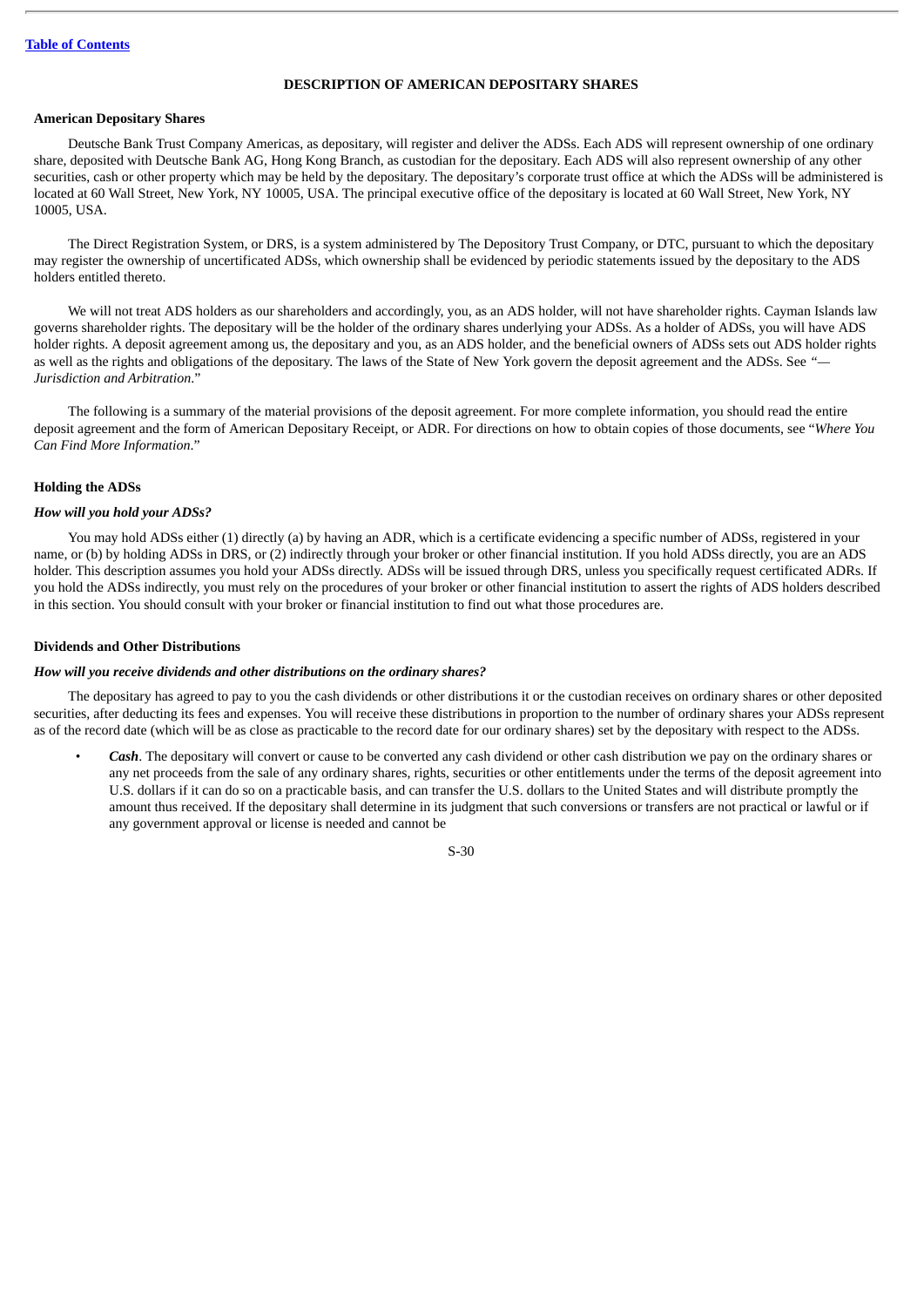obtained at a reasonable cost within a reasonable period or otherwise sought, the deposit agreement allows the depositary to distribute the foreign currency only to those ADS holders to whom it is possible to do so. It will hold or cause the custodian to hold the foreign currency it cannot convert for the account of the ADS holders who have not been paid and such funds will be held for the respective accounts of the ADS holders. It will not invest the foreign currency and it will not be liable for any interest for the respective accounts of the ADS holders.

- Before making a distribution, any taxes or other governmental charges, together with fees and expenses of the depositary, that must be paid, will be deducted. See "*Material Tax Considerations*." It will distribute only whole U.S. dollars and cents and will round down fractional cents to the nearest whole cent. If the exchange rates fluctuate during a time when the depositary cannot convert the foreign *currency, you may lose some or all of the value of the distribution*.
- *Shares*. For any ordinary shares we distribute as a dividend or free distribution, either (1) the depositary will distribute additional ADSs representing such ordinary shares or (2) existing ADSs as of the applicable record date will represent rights and interests in the additional ordinary shares distributed, to the extent reasonably practicable and permissible under law, in either case, net of applicable fees, charges and expenses incurred by the depositary and taxes and/or other governmental charges. The depositary will only distribute whole ADSs. It will try to sell ordinary shares which would require it to deliver a fractional ADS and distribute the net proceeds in the same way as it does with cash. The depositary may sell a portion of the distributed ordinary shares sufficient to pay its fees and expenses, and any taxes and governmental charges, in connection with that distribution.
- *Elective Distributions in Cash or Shares*. If we offer holders of our ordinary shares the option to receive dividends in either cash or shares, the depositary, after consultation with us and having received timely notice as described in the deposit agreement of such elective distribution by us, has discretion to determine to what extent such elective distribution will be made available to you as a holder of the ADSs. We must timely first instruct the depositary to make such elective distribution available to you and furnish it with satisfactory evidence that it is legal to do so. The depositary could decide it is not legal or reasonably practicable to make such elective distribution available to you. In such case, the depositary shall, on the basis of the same determination as is made in respect of the ordinary shares for which no election is made, distribute either cash in the same way as it does in a cash distribution, or additional ADSs representing ordinary shares in the same way as it does in a share distribution. The depositary is not obligated to make available to you a method to receive the elective dividend in shares rather than in ADSs. There can be no assurance that you will be given the opportunity to receive elective distributions on the same terms and conditions as the holders of ordinary shares.
- *Rights to Purchase Additional Shares*. If we offer holders of our ordinary shares any rights to subscribe for additional shares, the depositary shall having received timely notice as described in the deposit agreement of such distribution by us, consult with us, and we must determine whether it is lawful and reasonably practicable to make these rights available to you. We must first instruct the depositary to make such rights available to you and furnish the depositary with satisfactory evidence that it is legal to do so. If the depositary decides it is not legal or reasonably practicable to make the rights available but that it is lawful and reasonably practicable to sell the rights, the depositary will endeavor to sell the rights and in a riskless principal capacity or otherwise, at such place and upon such terms (including public or private sale) as it may deem proper distribute the net proceeds in the same way as it does with cash. The depositary will allow rights that are not distributed or sold to lapse. In that case, you will receive no value for them.

If the depositary makes rights available to you, it will establish procedures to distribute such rights and enable you to exercise the rights upon your payment of applicable fees, charges and expenses incurred by the depositary and taxes and/or other governmental charges. The Depositary shall not be obliged to make available to you a method to exercise such rights to subscribe for ordinary shares (rather than ADSs).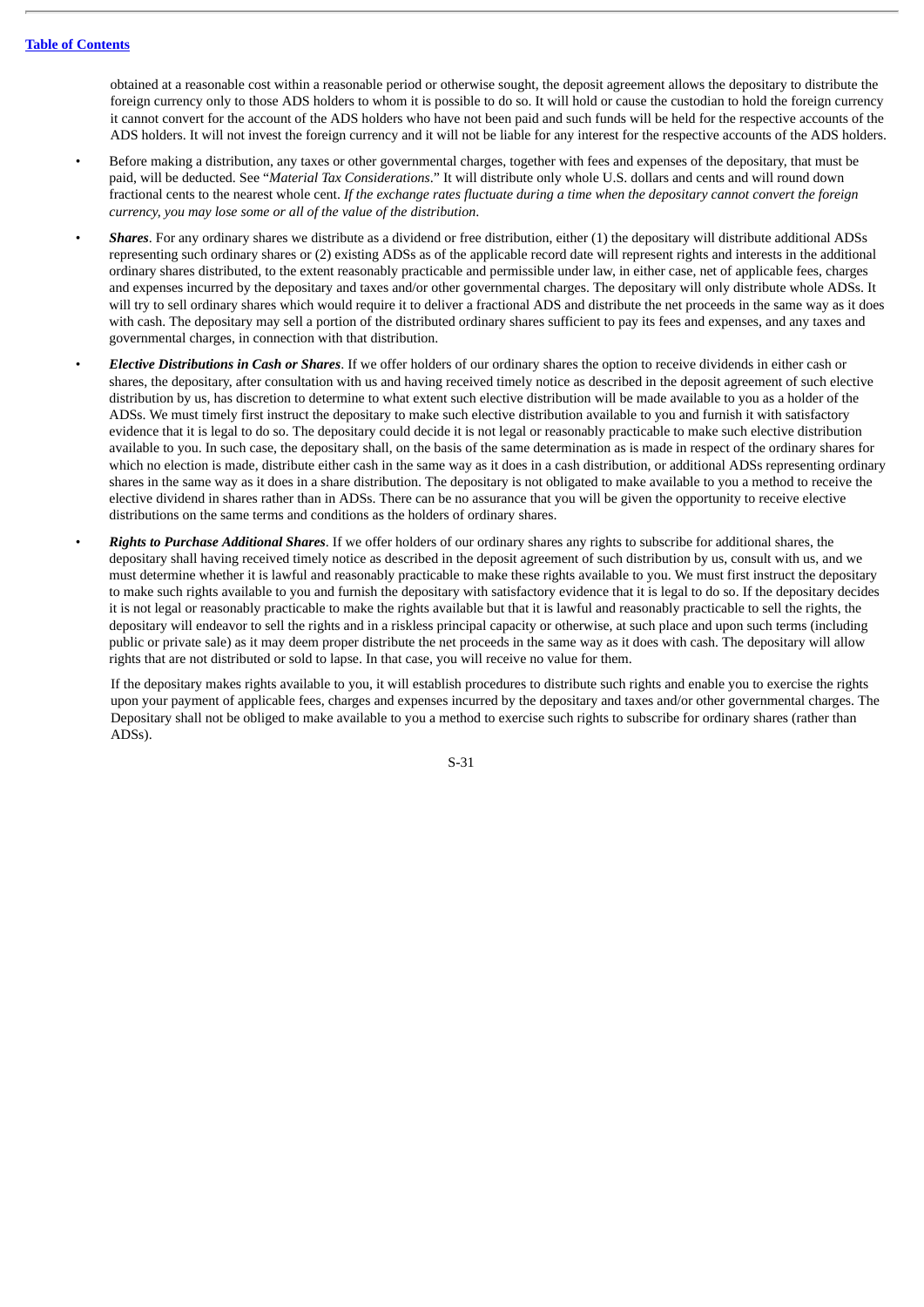U.S. securities laws may restrict transfers and cancellation of the ADSs represented by shares purchased upon exercise of rights. For example, you may not be able to trade these ADSs freely in the United States. In this case, the depositary may deliver restricted depositary shares that have the same terms as the ADSs described in this section except for changes needed to put the necessary restrictions in place.

There can be no assurance that you will be given the opportunity to exercise rights on the same terms and conditions as the holders of ordinary shares or be able to exercise such rights.

• *Other Distributions*. Subject to receipt of timely notice, as described in the deposit agreement, from us with the request to make any such distribution available to you, and provided the depositary has determined such distribution is lawful and reasonably practicable and feasible and in accordance with the terms of the deposit agreement, the depositary will distribute to you anything else we distribute on deposited securities by any means it may deem practicable, upon your payment of applicable fees, charges and expenses incurred by the depositary and taxes and/or other governmental charges. If any of the conditions above are not met, the depositary will endeavor to sell, or cause to be sold, what we distributed and distribute the net proceeds in the same way as it does with cash; or, if it is unable to sell such property, the depositary may dispose of such property in any way it deems reasonably practicable under the circumstances for nominal or no consideration, such that you may have no rights to or arising from such property.

The depositary is not responsible if it decides that it is unlawful or impractical to make a distribution available to any ADS holders. We have no obligation to register ADSs, shares, rights or other securities under the Securities Act. We also have no obligation to take any other action to permit the distribution of ADSs, shares, rights or anything else to ADS holders. This means that you may not receive the distributions we make on our shares or any value for them if we and/or the depositary determines that it is illegal or not practicable for us or the depositary to make them available to you.

#### **Deposit, Withdrawal and Cancellation**

#### *How are ADSs issued?*

The depositary will deliver ADSs if you or your broker deposit ordinary shares or evidence of rights to receive ordinary shares with the custodian. Upon payment of its fees and expenses and of any taxes or charges, such as stamp taxes or stock transfer taxes or fees, the depositary will register the appropriate number of ADSs in the names you request and will deliver the ADSs to or upon the order of the person or persons entitled thereto.

### *How do ADS holders cancel an American Depositary Share?*

You may turn in your ADSs at the depositary's corporate trust office or by providing appropriate instructions to your broker. Upon payment of its fees and expenses and of any taxes or charges, such as stamp taxes or stock transfer taxes or fees, the depositary will deliver the ordinary shares and any other deposited securities underlying the ADSs to you or a person you designate at the office of the custodian. Or, at your request, risk and expense, the depositary will deliver the deposited securities at its corporate trust office, to the extent permitted by law.

#### *How do ADS holders interchange between Certificated ADSs and Uncertificated ADSs?*

You may surrender your ADR to the depositary for the purpose of exchanging your ADR for uncertificated ADSs. The depositary will cancel that ADR and will send you a statement confirming that you are the owner of uncertificated ADSs. Alternatively, upon receipt by the depositary of a proper instruction from a holder of uncertificated ADSs requesting the exchange of uncertificated ADSs for certificated ADSs, the depositary will execute and deliver to you an ADR evidencing those ADSs.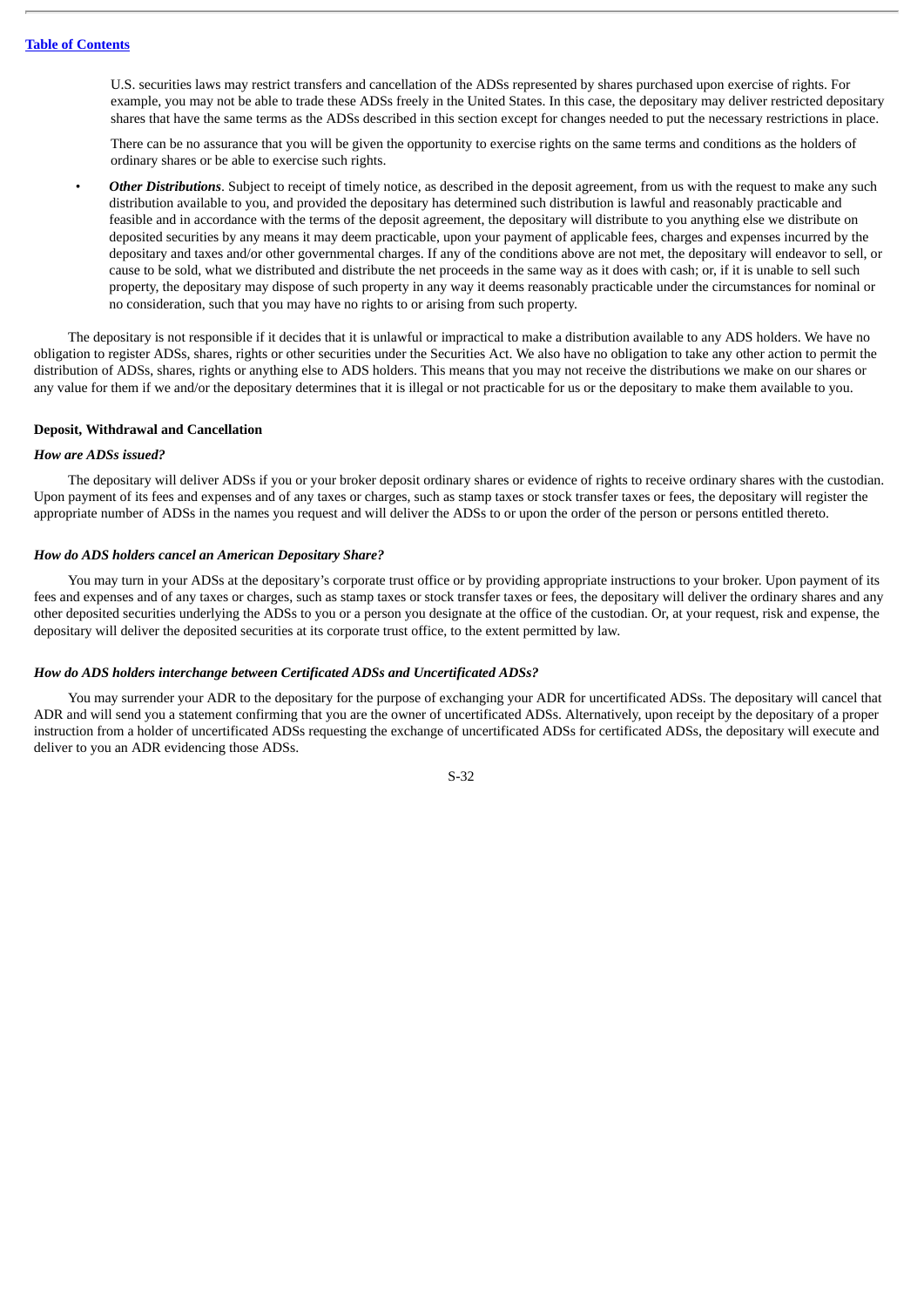### **Voting Rights**

### *How do you vote?*

You may instruct the depositary to vote the ordinary shares or other deposited securities underlying your ADSs at any meeting at which you are entitled to vote pursuant to any applicable law, the provisions of our memorandum and articles of association, and the provisions of or governing the deposited securities. Otherwise, you could exercise your right to vote directly if you withdraw the ordinary shares. However, you may not know about the meeting sufficiently enough in advance to withdraw the ordinary shares.

If we ask for your instructions and upon timely notice from us by regular, ordinary mail delivery, or by electronic transmission, as described in the deposit agreement, the depositary will notify you of the upcoming meeting at which you are entitled to vote pursuant to any applicable law, the provisions of our memorandum and articles of association, and the provisions of or governing the deposited securities, and arrange to deliver our voting materials to you. The materials will include or reproduce (a) such notice of meeting or solicitation of consents or proxies; (b) a statement that the ADS holders at the close of business on the ADS record date will be entitled, subject to any applicable law, the provisions of our memorandum and articles of association, and the provisions of or governing the deposited securities, to instruct the depositary as to the exercise of the voting rights, if any, pertaining to the ordinary shares or other deposited securities represented by such holder's ADSs; and (c) a brief statement as to the manner in which such instructions may be given to the depositary or deemed given in accordance with the second to last sentence of this paragraph if no instruction is received by the depositary to give a discretionary proxy to a person designated by us. Voting instructions may be given only in respect of a number of ADSs representing an integral number of ordinary shares or other deposited securities. For instructions to be valid, the depositary must receive them in writing on or before the date specified. The depositary will try, as far as practical, subject to applicable law and the provisions of our memorandum and articles of association, to vote or to have its agents vote the ordinary shares or other deposited securities (in person or by proxy) as you instruct. The depositary will only vote or attempt to vote as you instruct. If we timely requested the depositary to solicit your instructions but no instructions are received by the depositary from an owner with respect to any of the deposited securities represented by the ADSs of that owner on or before the date established by the depositary for such purpose, the depositary shall deem that owner to have instructed the depositary to give a discretionary proxy to a person designated by us with respect to such deposited securities, and the depositary shall give a discretionary proxy to a person designated by us to vote such deposited securities. However, no such instruction shall be deemed given and no such discretionary proxy shall be given with respect to any matter if we inform the depositary that we do not wish such proxy given, substantial opposition exists or the matter materially and adversely affects the rights of holders of the ordinary shares.

We cannot assure you that you will receive the voting materials in time to ensure that you can instruct the depositary to vote the ordinary shares underlying your ADSs. In addition, there can be no assurance that ADS holders and beneficial owners generally, or any holder or beneficial owner in particular, will be given the opportunity to vote or cause the custodian to vote on the same terms and conditions as the holders of our ordinary shares.

The depositary and its agents are not responsible for failing to carry out voting instructions or for the manner of carrying out voting instructions. This means that you may not be able to exercise your right to vote and you may have no recourse if the ordinary shares underlying your ADSs are not *voted as you requested*.

In order to give you a reasonable opportunity to instruct the depositary as to the exercise of voting rights relating to deposited securities, if we request the depositary to act, we will give the depositary notice of any such meeting and details concerning the matters to be voted at least 30 business days in advance of the meeting date.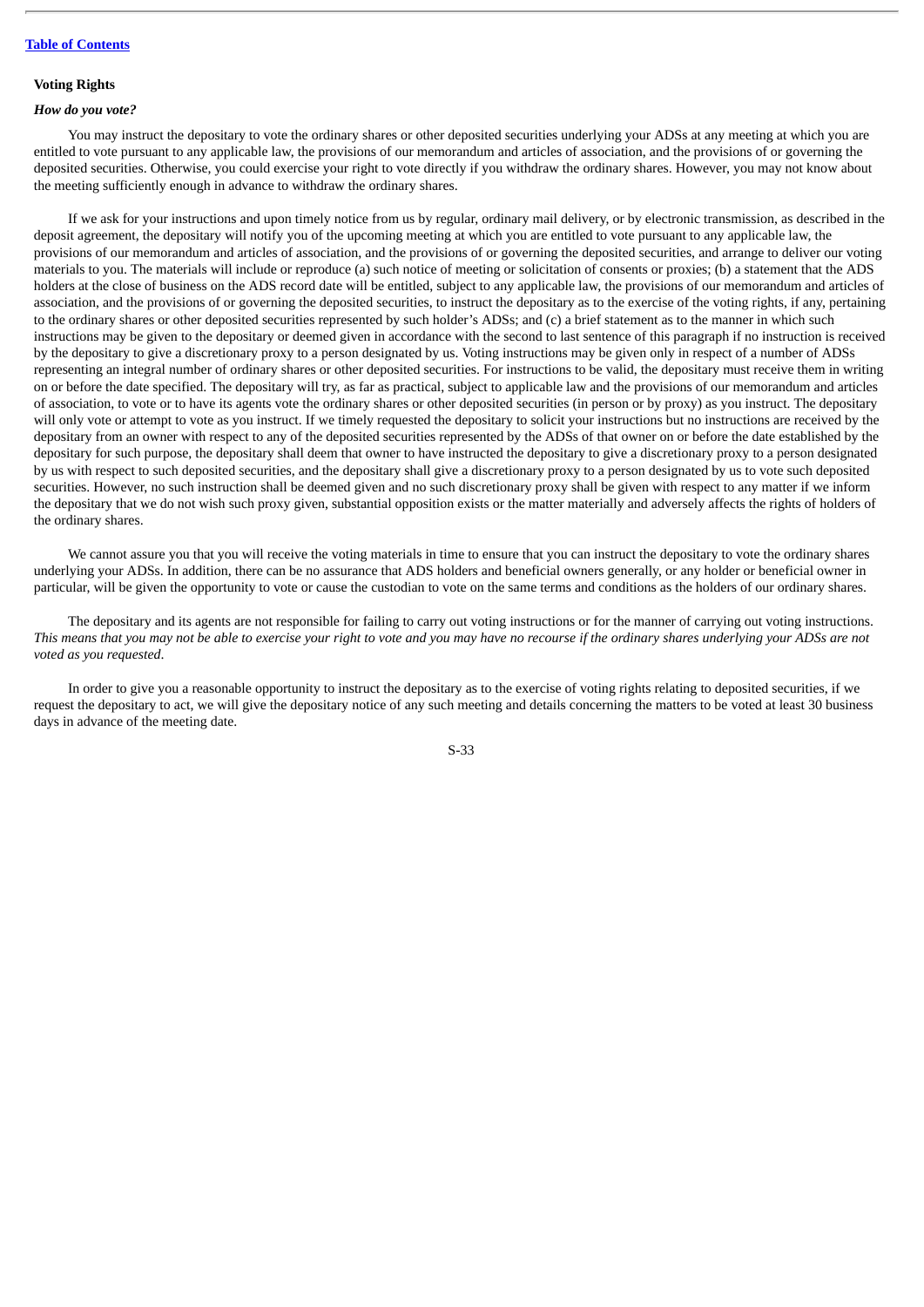## **Compliance with Regulations**

# *Information Requests*

Each ADS holder and beneficial owner shall (a) provide such information as we or the depositary may request pursuant to law, including, without limitation, relevant Cayman Islands law, any applicable law of the United States of America, our memorandum and articles of association, any resolutions of our Board of Directors adopted pursuant to such memorandum and articles of association, the requirements of any markets or exchanges upon which the ordinary shares, ADSs or ADRs are listed or traded, or to any requirements of any electronic book-entry system by which the ADSs or ADRs may be transferred, regarding the capacity in which they own or owned ADRs, the identity of any other persons then or previously interested in such ADRs and the nature of such interest, and any other applicable matters, and (b) be bound by and subject to applicable provisions of the laws of the Cayman Islands, our memorandum and articles of association, and the requirements of any markets or exchanges upon which the ADSs, ADRs or ordinary shares are listed or traded, or pursuant to any requirements of any electronic book-entry system by which the ADSs, ADRs or ordinary shares may be transferred, to the same extent as if such ADS holder or beneficial owner held ordinary shares directly, in each case irrespective of whether or not they are ADS holders or beneficial owners at the time such request is made.

## *Disclosure of Interests*

Each ADS holder and beneficial owner shall comply with our requests pursuant to Cayman Islands law, the rules and requirements of the Nasdaq Global Market and any other stock exchange on which the ordinary shares are, or will be, registered, traded or listed or our memorandum and articles of association, which requests are made to provide information, inter alia, as to the capacity in which such ADS holder or beneficial owner owns ADS and regarding the identity of any other person interested in such ADS and the nature of such interest and various other matters, whether or not they are ADS holders or beneficial owners at the time of such requests.

## **Fees and Expenses**

As an ADS holder, you will be required to pay the following service fees to the depositary bank and certain taxes and governmental charges (in addition to any applicable fees, expenses, taxes and other governmental charges payable on the deposited securities represented by any of your ADSs):

| <b>Service</b>                                                                                                                                                                                                                                                                                               | Fees                                                                                               |
|--------------------------------------------------------------------------------------------------------------------------------------------------------------------------------------------------------------------------------------------------------------------------------------------------------------|----------------------------------------------------------------------------------------------------|
| To any person to which ADSs are issued or to any person to which a<br>$\bullet$<br>distribution is made in respect of ADS distributions pursuant to<br>stock dividends or other free distributions of stock, bonus<br>distributions, stock splits or other distributions (except where<br>converted to cash) | Up to US\$0.05 per ADS issued                                                                      |
| Cancellation of ADSs, including the case of termination of the<br>٠<br>deposit agreement                                                                                                                                                                                                                     | Up to US\$0.05 per ADS cancelled                                                                   |
| Distribution of cash dividends                                                                                                                                                                                                                                                                               | Up to US\$0.05 per ADS held                                                                        |
| Distribution of cash entitlements (other than cash dividends) and/or<br>٠<br>cash proceeds from the sale of rights, securities and other<br>entitlements                                                                                                                                                     | Up to US\$0.05 per ADS held                                                                        |
| Distribution of ADSs pursuant to exercise of rights<br>٠                                                                                                                                                                                                                                                     | Up to US\$0.05 per ADS held                                                                        |
| Distribution of securities other than ADSs or rights to purchase<br>additional ADSs                                                                                                                                                                                                                          | Up to US\$0.05 per ADS held                                                                        |
| Depositary services                                                                                                                                                                                                                                                                                          | Up to US\$0.05 per ADS held on the applicable record date(s)<br>established by the depositary bank |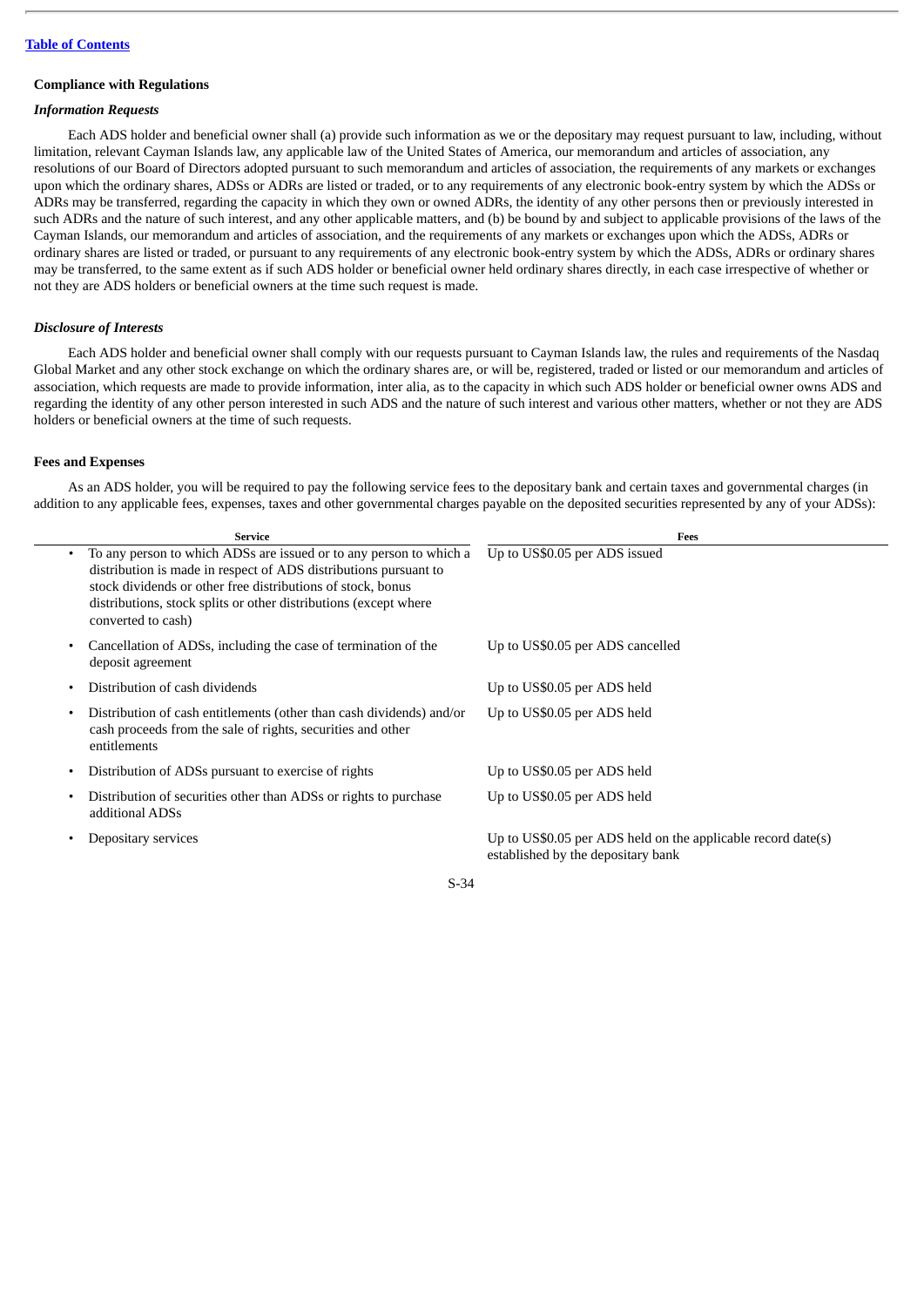## **Table of [Contents](#page-4-0)**

As an ADS holder, you will also be responsible for paying certain fees and expenses incurred by the depositary bank and certain taxes and governmental charges (in addition to any applicable fees, expenses, taxes and other governmental charges payable on the deposited securities represented by any of your ADSs) such as:

- Fees for the transfer and registration of ordinary shares charged by the registrar and transfer agent for the ordinary shares in the Cayman Islands (i.e., upon deposit and withdrawal of ordinary shares).
- Expenses incurred for converting foreign currency into U.S. dollars.
- Expenses for cable, telex and fax transmissions and for delivery of securities.
- Taxes and duties upon the transfer of securities, including any applicable stamp duties, any stock transfer charges or withholding taxes (i.e., when ordinary shares are deposited or withdrawn from deposit).
- Fees and expenses incurred in connection with the delivery or servicing of ordinary shares on deposit.
- Fees and expenses incurred in connection with complying with exchange control regulations and other regulatory requirements applicable to ordinary shares, deposited securities, ADSs and ADRs.
- Any applicable fees and penalties thereon.

The depositary fees payable upon the issuance and cancellation of ADSs are typically paid to the depositary bank by the brokers (on behalf of their clients) receiving the newly issued ADSs from the depositary bank and by the brokers (on behalf of their clients) delivering the ADSs to the depositary bank for cancellation. The brokers in turn charge these fees to their clients. Depositary fees payable in connection with distributions of cash or securities to ADS holders and the depositary services fee are charged by the depositary bank to the holders of record of ADSs as of the applicable ADS record date.

The depositary fees payable for cash distributions are generally deducted from the cash being distributed or by selling a portion of distributable property to pay the fees. In the case of distributions other than cash (i.e., share dividends, rights), the depositary bank charges the applicable fee to the ADS record date holders concurrent with the distribution. In the case of ADSs registered in the name of the investor (whether certificated or uncertificated in direct registration), the depositary bank sends invoices to the applicable record date ADS holders. In the case of ADSs held in brokerage and custodian accounts (via DTC), the depositary bank generally collects its fees through the systems provided by DTC (whose nominee is the registered holder of the ADSs held in DTC) from the brokers and custodians holding ADSs in their DTC accounts. The brokers and custodians who hold their clients' ADSs in DTC accounts in turn charge their clients' accounts the amount of the fees paid to the depositary banks.

In the event of refusal to pay the depositary fees, the depositary bank may, under the terms of the deposit agreement, refuse the requested service until payment is received or may set off the amount of the depositary fees from any distribution to be made to the ADS holder.

The depositary may make payments to us or reimburse us for certain costs and expenses, by making available a portion of the ADS fees collected in respect of the ADR program or otherwise, upon such terms and conditions as we and the depositary bank agree from time to time.

### **Payment of Taxes**

You will be responsible for any taxes or other governmental charges payable, or which become payable, on your ADSs or on the deposited securities represented by any of your ADSs. The depositary may refuse to register or transfer your ADSs or allow you to withdraw the deposited securities represented by your ADSs until such taxes or other charges are paid. It may apply payments owed to you or sell deposited securities represented by your ADSs to pay any taxes owed and you will remain liable for any deficiency. If the depositary sells deposited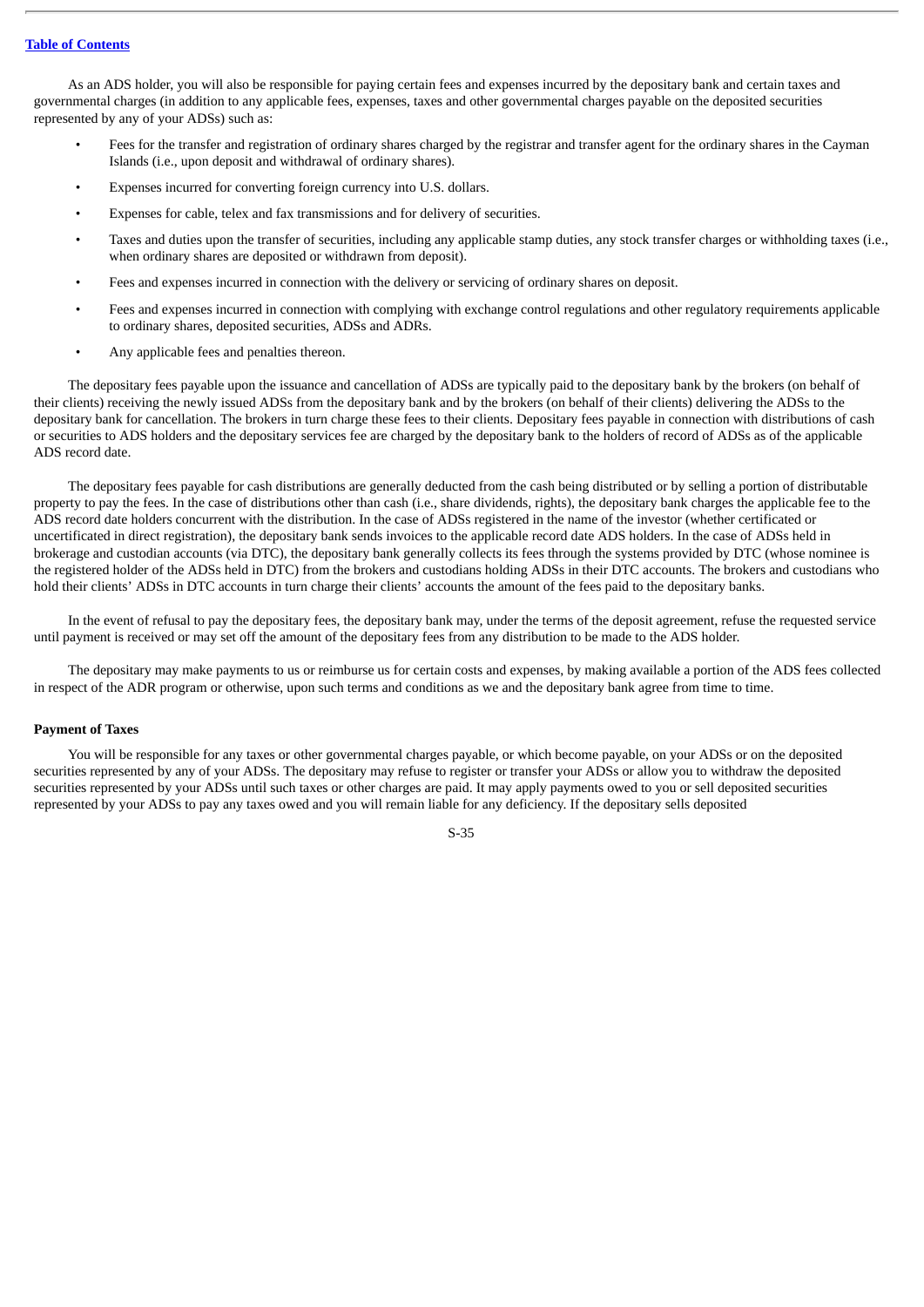## **Table of [Contents](#page-4-0)**

securities, it will, if appropriate, reduce the number of ADSs to reflect the sale and pay to you any net proceeds, or send to you any property, remaining after it has paid the taxes. You agree to indemnify us, the depositary, the custodian and each of our and their respective agents, directors, employees and affiliates for, and hold each of them harmless from, any claims with respect to taxes (including applicable interest and penalties thereon) arising from any refund of taxes, reduced rate of withholding at source or other tax benefit obtained for you. Your obligations under this paragraph shall survive any transfer of ADRs, any surrender of ADRs and withdrawal of deposited securities or the termination of the deposit agreement.

## **Reclassifications, Recapitalizations and Mergers**

| If we:                                                                                                                                                                                                     | Then:                                                                                                                                                                                                                                                 |
|------------------------------------------------------------------------------------------------------------------------------------------------------------------------------------------------------------|-------------------------------------------------------------------------------------------------------------------------------------------------------------------------------------------------------------------------------------------------------|
| Change the nominal or par value of our ordinary shares                                                                                                                                                     | The cash, shares or other securities received by the depositary will<br>become deposited securities.                                                                                                                                                  |
| Reclassify, split up or consolidate any of the deposited securities                                                                                                                                        | Each ADS will automatically represent its equal share of the new<br>deposited securities.                                                                                                                                                             |
| Distribute securities on the ordinary shares that are not distributed to you, or<br>Recapitalize, reorganize, merge, liquidate, sell all or substantially all of our<br>assets, or take any similar action | The depositary may distribute some or all of the cash, shares or other<br>securities it received. It may also deliver new ADSs or ask you to<br>surrender your outstanding ADRs in exchange for new ADRs<br>identifying the new deposited securities. |

## **Amendment and Termination**

## *How may the deposit agreement be amended?*

We may agree with the depositary to amend the deposit agreement and the form of ADR without your consent for any reason. If an amendment adds or increases fees or charges, except for taxes and other governmental charges or expenses of the depositary for registration fees, facsimile costs, delivery charges or similar items, including expenses incurred in connection with foreign exchange control regulations and other charges specifically payable by ADS holders under the deposit agreement, or materially prejudices a substantial existing right of ADS holders, it will not become effective for outstanding ADSs until 30 days after the depositary notifies ADS holders of the amendment. *At the time an amendment becomes effective, you are* considered, by continuing to hold your ADSs, to agree to the amendment and to be bound by the ADRs and the deposit agreement as amended. If any new laws are adopted which would require the deposit agreement to be amended in order to comply therewith, we and the depositary may amend the deposit agreement in accordance with such laws and such amendment may become effective before notice thereof is given to ADS holders.

### *How may the deposit agreement be terminated?*

The depositary will terminate the deposit agreement if we ask it to do so, in which case the depositary will give notice to you at least 90 days prior to termination. The depositary may also terminate the deposit agreement if the depositary has told us that it would like to resign, or if we have removed the depositary, and in either case we have not appointed a new depositary within 90 days. In either such case, the depositary must notify you at least 30 days before termination.

After termination, the depositary and its agents will do the following under the deposit agreement but nothing else: collect distributions on the deposited securities, sell rights and other property and deliver ordinary shares and other deposited securities upon cancellation of ADSs after payment of any fees, charges, taxes or other governmental charges. Six months or more after the date of termination, the depositary may sell any remaining deposited securities by public or private sale. After that, the depositary will hold the money it received on the sale, as well as any other cash it is holding under the deposit agreement, for the pro rata benefit of the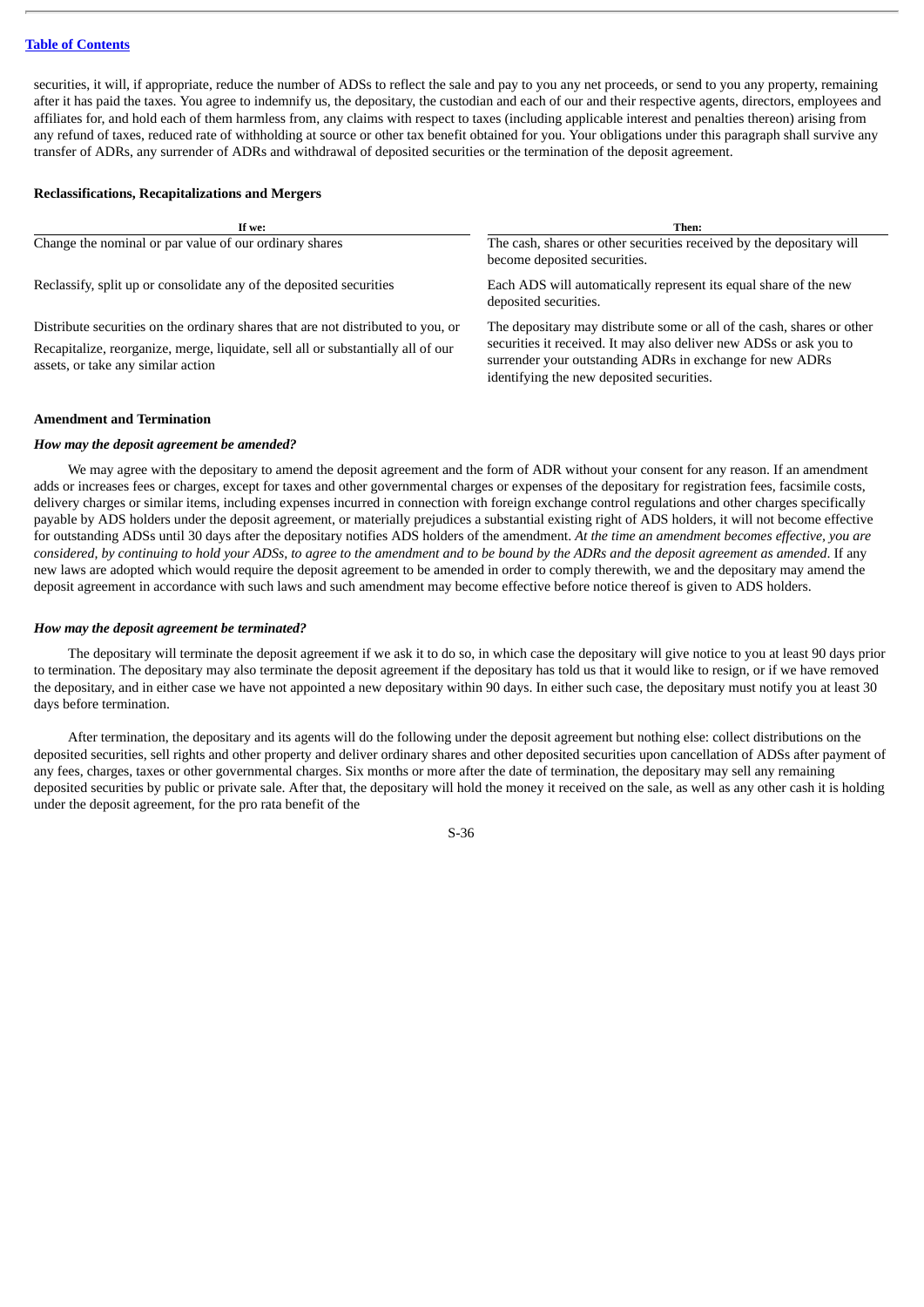ADS holders that have not surrendered their ADSs. It will not invest the money and has no liability for interest. After such sale, the depositary's only obligations will be to account for the money and other cash. After termination, we shall be discharged from all obligations under the deposit agreement except for our obligations to the depositary thereunder.

## **Books of Depositary**

The depositary will maintain ADS holder records at its depositary office. You may inspect such records at such office during regular business hours but solely for the purpose of communicating with other holders in the interest of business matters relating to the Company, the ADRs and the deposit agreement.

The depositary will maintain facilities in the Borough of Manhattan, The City of New York to record and process the issuance, cancellation, combination, split-up and transfer of ADRs.

These facilities may be closed at any time or from time to time when such action is deemed necessary or advisable by the depositary in connection with the performance of its duties under the deposit agreement or at our reasonable written request.

## **Limitations on Obligations and Liability**

## Limits on our Obligations and the Obligations of the Depositary and the Custodian; Limits on Liability to Holders of ADSs

The deposit agreement expressly limits our obligations and the obligations of the depositary and the custodian. It also limits our liability and the liability of the depositary. The depositary and the custodian:

- are only obligated to take the actions specifically set forth in the deposit agreement without gross negligence or willful misconduct;
- are not liable if any of us or our respective controlling persons or agents are prevented or forbidden from, or subjected to any civil or criminal penalty or restraint on account of, or delayed in, doing or performing any act or thing required by the terms of the deposit agreement and any ADR, by reason of any provision of any present or future law or regulation of the United States or any state thereof, the Cayman Islands or any other country, or of any other governmental authority or regulatory authority or stock exchange, or on account of the possible criminal or civil penalties or restraint, or by reason of any provision, present or future, of our memorandum and articles of association or any provision of or governing any deposited securities, or by reason of any act of God or war or other circumstances beyond its control (including, without limitation, nationalization, expropriation, currency restrictions, work stoppage, strikes, civil unrest, revolutions, rebellions, explosions and computer failure);
- are not liable by reason of any exercise of, or failure to exercise, any discretion provided for in the deposit agreement or in our memorandum and articles of association or provisions of or governing deposited securities;
- are not liable for any action or inaction of the depositary, the custodian or us or their or our respective controlling persons or agents in reliance upon the advice of or information from legal counsel, any person presenting ordinary shares for deposit or any other person believed by it in good faith to be competent to give such advice or information;
- are not liable for the inability of any holder of ADSs to benefit from any distribution on deposited securities that is not made available to holders of ADSs under the terms of the deposit agreement;
- are not liable for any special, consequential, indirect or punitive damages for any breach of the terms of the deposit agreement, or otherwise;
- may rely upon any documents we believe in good faith to be genuine and to have been signed or presented by the proper party;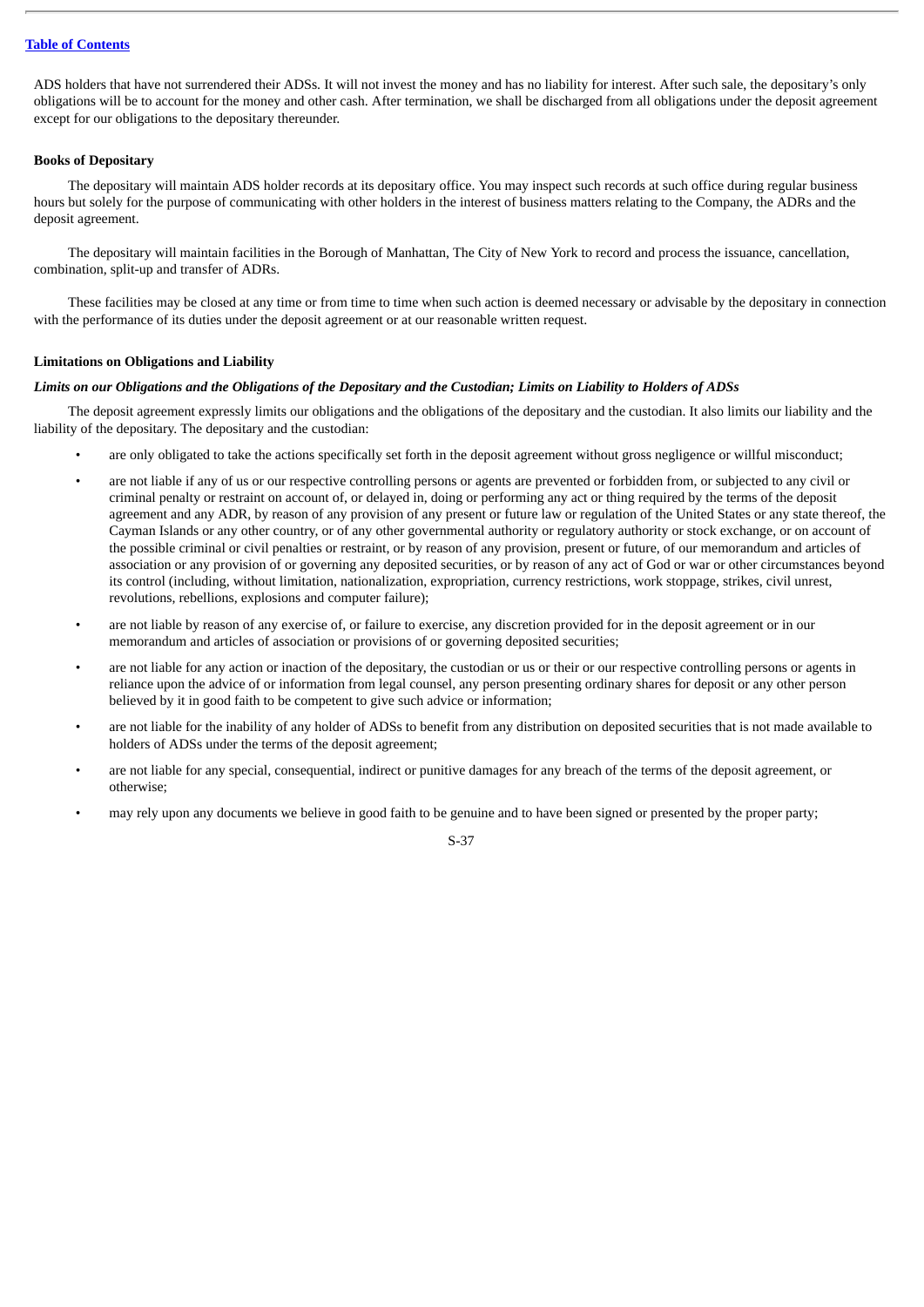- disclaim any liability for any action or inaction or inaction of any of us or our respective controlling persons or agents in reliance upon the advice of or information from legal counsel, accountants, any person presenting ordinary shares for deposit, holders and beneficial owners (or authorized representatives) of ADSs, or any person believed in good faith to be competent to give such advice or information; and
- disclaim any liability for inability of any holder to benefit from any distribution, offering, right or other benefit made available to holders of deposited securities but not made available to holders of ADS.

The depositary and any of its agents also disclaim any liability (i) for any failure to carry out any instructions to vote, the manner in which any vote is cast or the effect of any vote or failure to determine that any distribution or action may be lawful or reasonably practicable or for allowing any rights to lapse in accordance with the provisions of the deposit agreement, (ii) the failure or timeliness of any notice from us, the content of any information submitted to it by us for distribution to you or for any inaccuracy of any translation thereof, (iii) any investment risk associated with the acquisition of an interest in the deposited securities, the validity or worth of the deposited securities, the credit-worthiness of any third party, (iv) for any tax consequences that may result from ownership of ADSs, ordinary shares or deposited securities, or (v) for any acts or omissions made by a successor depositary whether in connection with a previous act or omission of the depositary or in connection with any matter arising wholly after the removal or resignation of the depositary, provided that in connection with the issue out of which such potential liability arises the depositary performed its obligations without gross negligence or willful misconduct while it acted as depositary.

In the deposit agreement, we and the depositary agree to indemnify each other under certain circumstances.

## **Jurisdiction and Arbitration**

The laws of the State of New York govern the deposit agreement and the ADSs and we have agreed with the depositary that the federal or state courts in the City of New York shall have exclusive jurisdiction to hear and determine any dispute arising from or in connection with the deposit agreement and that the depositary will have the right to refer any claim or dispute arising from the relationship created by the deposit agreement (including those purchasers of ADSs in a secondary market transaction) to arbitration in accordance with the Commercial Arbitration Rules of the American Arbitration Association. The arbitration provisions of the deposit agreement govern such dispute or difference and do not, in any event, preclude you from pursuing claims under the Securities Act or the Exchange Act in federal or state courts.

## **Jury Trial Waiver**

The deposit agreement provides that each party to the deposit agreement (including each holder, beneficial owner and holder of interests in the ADRs) irrevocably waives, to the fullest extent permitted by applicable law, any right it may have to a trial by jury in any lawsuit or proceeding against us or the depositary arising out of or relating to our shares, the ADSs or the deposit agreement, including any claim under the U.S. federal securities laws. If we or the depositary opposed a jury trial demand based on the waiver, the court would determine whether the waiver was enforceable based on the facts and circumstances of that case in accordance with the applicable law.

## **Requirements for Depositary Actions**

Before the depositary will issue, deliver or register a transfer of an ADS, split-up, subdivide or combine ADSs, make a distribution on an ADS, or permit withdrawal of ordinary shares, the depositary may require:

- payment of stock transfer or other taxes or other governmental charges and transfer or registration fees charged by third parties for the transfer of any ordinary shares or other deposited securities and payment of the applicable fees, expenses and charges of the depositary;
- satisfactory proof of the identity and genuineness of any signature or any other matters contemplated in the deposit agreement; and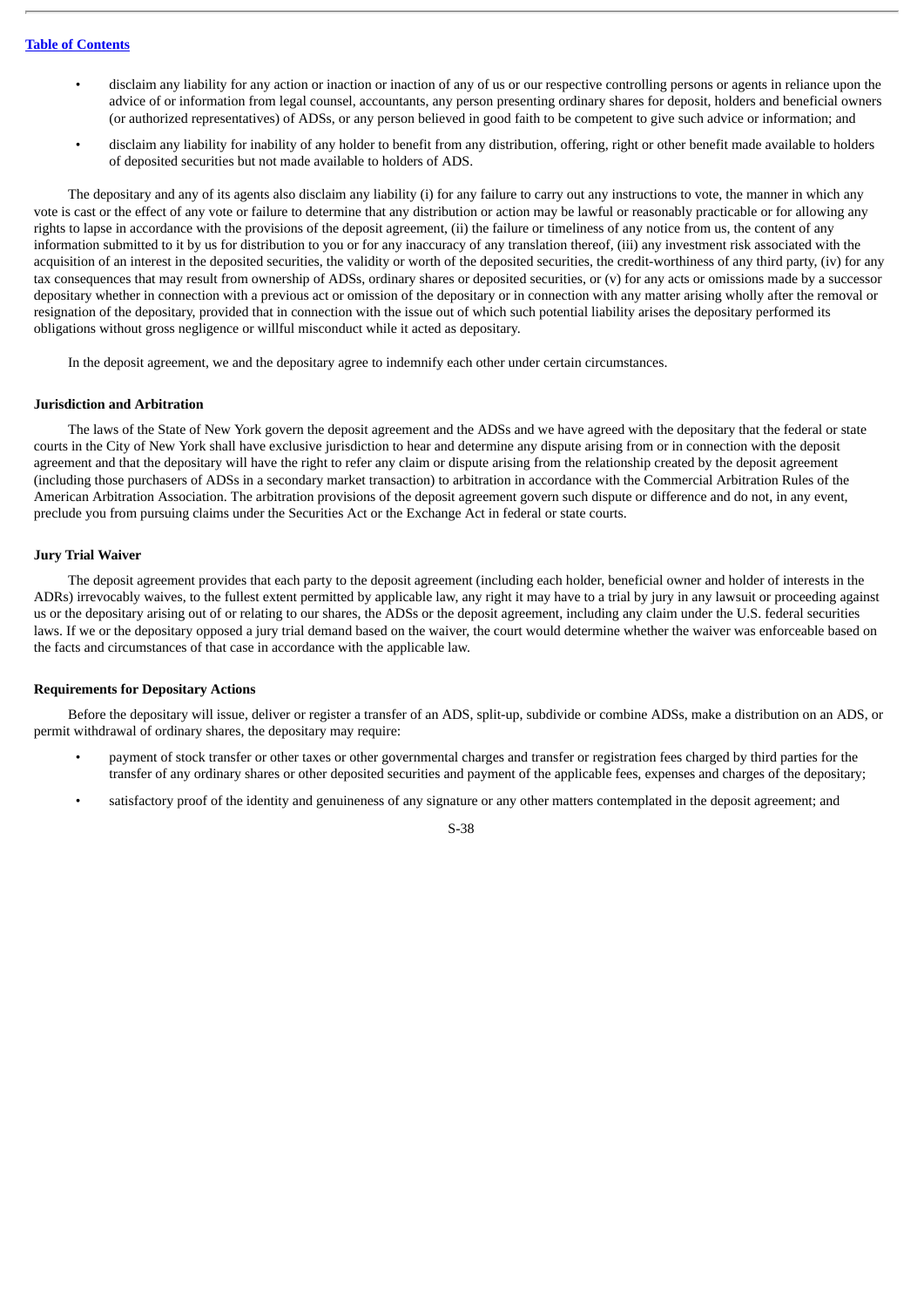• compliance with (A) any laws or governmental regulations relating to the execution and delivery of ADRs or ADSs or to the withdrawal or delivery of deposited securities and (B) such reasonable regulations and procedures as the depositary may establish, from time to time, consistent with the deposit agreement and applicable laws, including presentation of transfer documents.

The depositary may refuse to issue and deliver ADSs or register transfers of ADSs generally when the register of the depositary or our transfer books are closed or at any time if the depositary or we determine that it is necessary or advisable to do so.

## **Your Right to Receive the Shares Underlying Your ADSs**

You have the right to cancel your ADSs and withdraw the underlying ordinary shares at any time except:

- when temporary delays arise because: (1) the depositary has closed its transfer books or we have closed our transfer books; (2) the transfer of ordinary shares is blocked to permit voting at a shareholders' meeting; or (3) we are paying a dividend on our ordinary shares;
- when you owe money to pay fees, taxes and similar charges;
- when it is necessary to prohibit withdrawals in order to comply with any laws or governmental regulations that apply to ADSs or to the withdrawal of ordinary shares or other deposited securities, or other circumstances specifically contemplated by Section I.A.(l) of the General Instructions to Form F-6 (as such General Instructions may be amended from time to time); or
- for any other reason if the depositary or we determine, in good faith, that it is necessary or advisable to prohibit withdrawals.

The depositary shall not knowingly accept for deposit under the deposit agreement any ordinary shares or other deposited securities required to be registered under the provisions of the Securities Act, unless a registration statement is in effect as to such ordinary shares.

This right of withdrawal may not be limited by any other provision of the deposit agreement.

## **Direct Registration System**

• In the deposit agreement, all parties to the deposit agreement acknowledge that the DRS and Profile Modification System, or Profile, will apply to uncertificated ADSs upon acceptance thereof to DRS by DTC. DRS is the system administered by DTC pursuant to which the depositary may register the ownership of uncertificated ADSs, which ownership shall be evidenced by periodic statements issued by the depositary to the ADS holders entitled thereto. Profile is a required feature of DRS which allows a DTC participant, claiming to act on behalf of an ADS holder, to direct the depositary to register a transfer of those ADSs to DTC or its nominee and to deliver those ADSs to the DTC account of that DTC participant without receipt by the depositary of prior authorization from the ADS holder to register such transfer.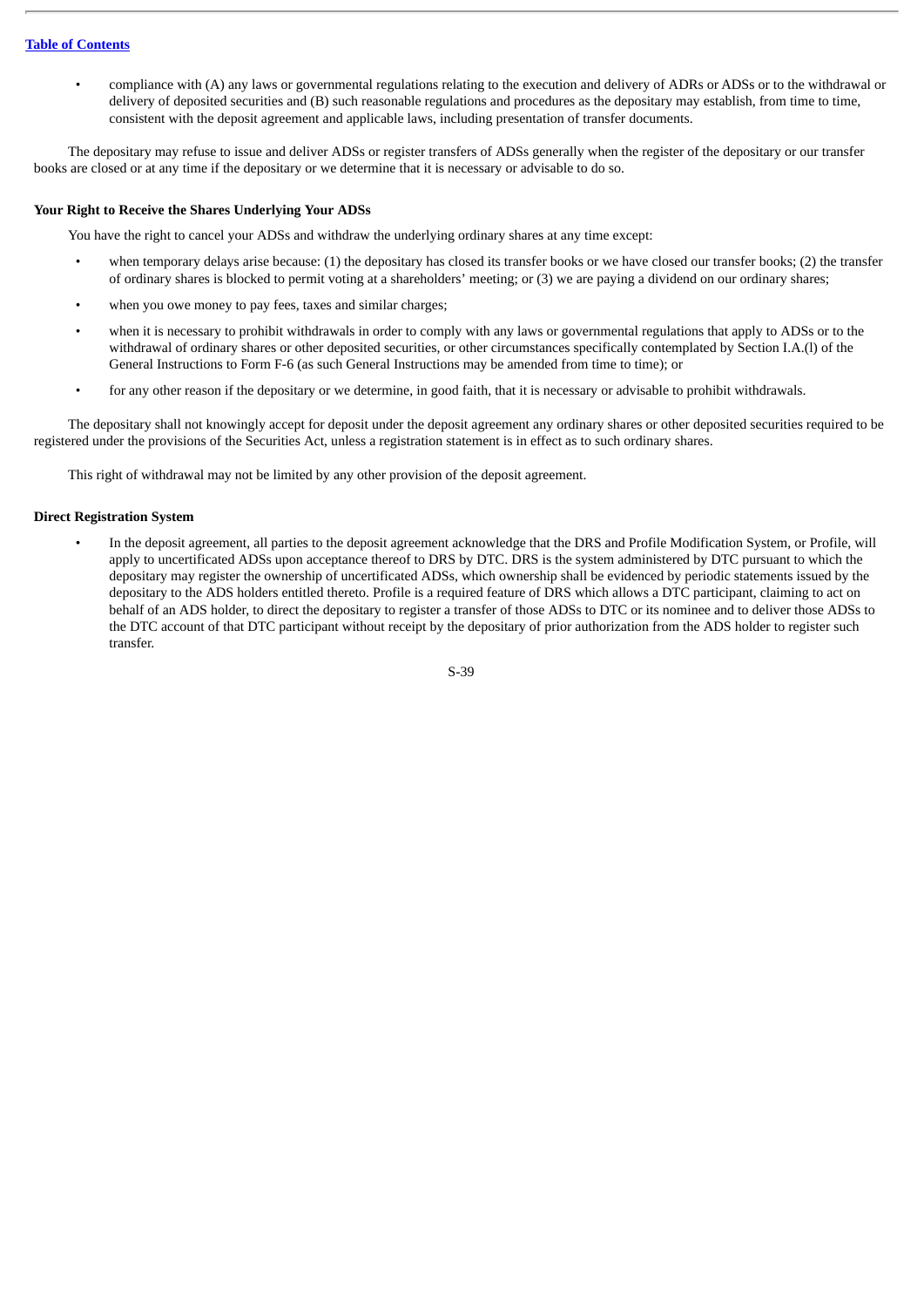# **MATERIAL TAX CONSIDERATIONS**

The following summary of Cayman Islands, PRC and U.S. federal income tax consequences of an investment in the ADSs or Ordinary Shares is based upon laws and relevant interpretations thereof in effect as of the date of this prospectus, all of which are subject to change. This summary does not deal with all possible tax consequences relating to an investment in the ADSs or Ordinary Shares, such as the tax consequences under state, local and other tax laws, or tax laws of jurisdictions other than the Cayman Islands, the PRC and the United States. You should consult your own tax advisor concerning the tax consequences of your particular situation, as well as any tax consequences that may arise under the laws of any state, local, foreign *or other taxing jurisdiction.*

## **Cayman Islands Taxation**

The Cayman Islands currently levies no taxes on individuals or corporations based upon profits, income, gains or appreciation and there is no taxation in the nature of inheritance tax or estate duty. There are no other taxes likely to be material to us levied by the government of the Cayman Islands except for stamp duties which may be applicable on instruments executed in, or, after execution, brought within the jurisdiction of the Cayman Islands. The Cayman Islands is not party to any double tax treaties that are applicable to any payments made to or by our company. There are no exchange control regulations or currency restrictions in the Cayman Islands.

Payments of dividends and capital in respect of our Ordinary Shares or ADSs will not be subject to taxation in the Cayman Islands and no withholding will be required on the payment of a dividend or capital to any holder of our Ordinary Shares or ADSs, nor will gains derived from the disposal of our Ordinary Shares or ADSs be subject to Cayman Islands income or corporation tax.

### **People's Republic of China Taxation**

Under the PRC Enterprise Income Tax Law and its implementation rules, an enterprise established outside China with "de facto management body" within China is considered as a Tax Resident Enterprise for PRC enterprise income tax purposes and is generally subject to a uniform 25% enterprise income tax rate on its worldwide income. The implementation rules of the PRC Enterprise Income Tax Law define the term "de facto management body" as the body that exercises full and substantial control and overall management over the business, productions, personnel, accounts and properties of an enterprise. In April 2009, the State Administration of Taxation, or SAT, issued the Notice Regarding the Determination of Chinese-Controlled Offshore-Incorporated Enterprises as PRC Tax Resident Enterprises on the Basis of De Facto Management Bodies, or Circular 82, which provides certain specific criteria for determining whether the "de facto management body" of a PRC-controlled enterprise that is incorporated offshore is located in China. Although this circular only applies to offshore enterprises controlled by PRC enterprises or PRC enterprise groups, not those controlled by PRC individuals or foreigners, the criteria set forth in the circular may reflect the SAT's general position on how the "de facto management body" text should be applied in determining the tax resident status of all offshore enterprises. According to Circular 82, an offshore incorporated enterprise controlled by a PRC enterprise or a PRC enterprise group will be regarded as a PRC tax resident by virtue of having its "de facto management body" in China if all of the following conditions are met: (i) the primary location of the day-to-day operational management is in China; (ii) decisions relating to the enterprise's financial and human resource matters are made or are subject to approval by organizations or personnel located in China; (iii) the enterprise's primary assets, accounting books and records, company seals, and board and shareholder resolutions, are located or maintained in China; and (iv) at least 50% of board members with voting rights or senior executives habitually reside in China.

We believe that we should not be considered as a PRC resident enterprise for PRC tax purposes as (i) we are incorporated outside of China and not controlled by a PRC enterprise or PRC enterprise group; and (ii) we do not meet all of the conditions above. However, the tax resident status of an enterprise is subject to determination by the PRC tax authorities and uncertainties remain with respect to the interpretation of the term "de facto management body." There can be no assurance that PRC tax authorities will ultimately not take a different view.

 $S<sub>-40</sub>$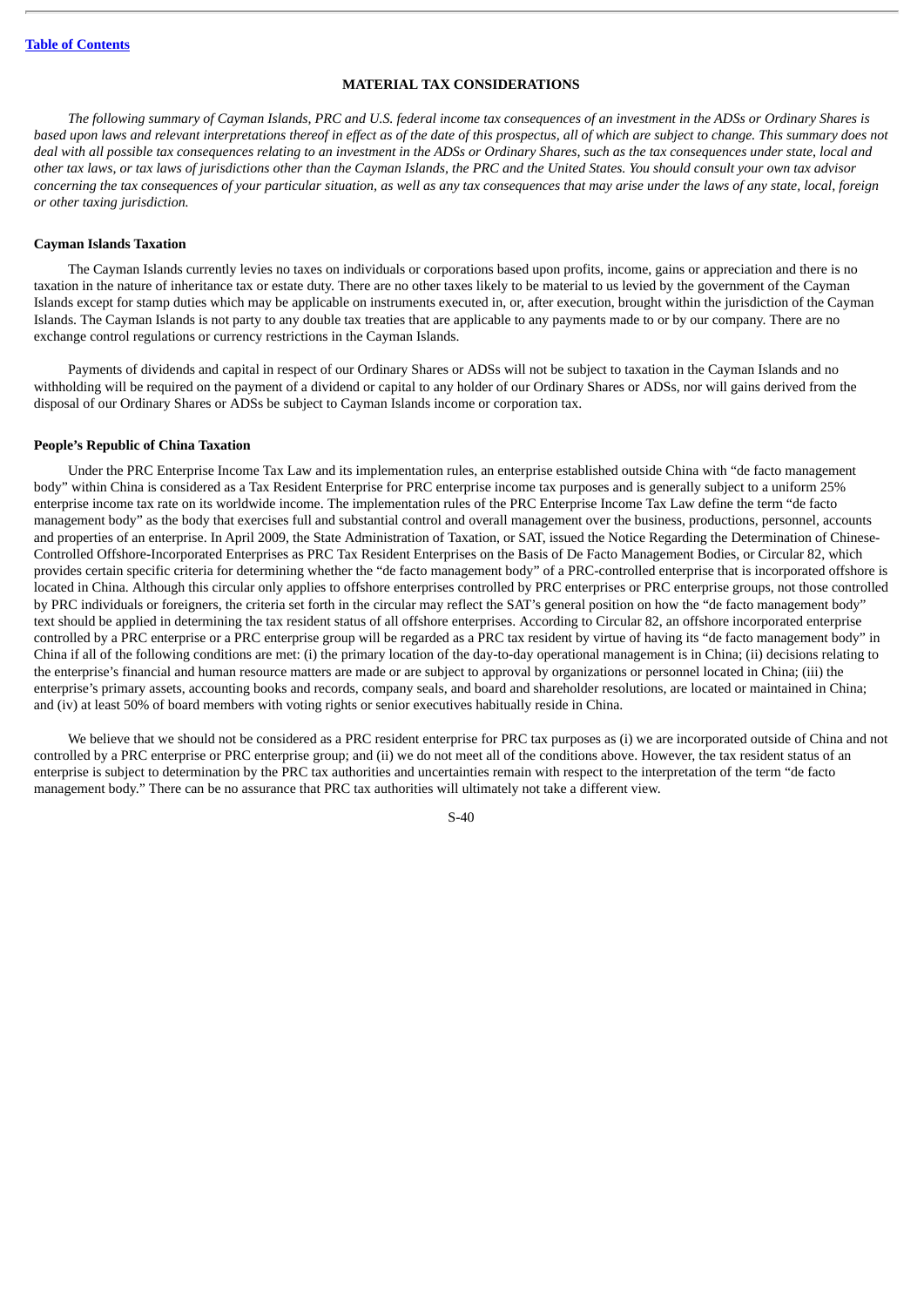If the PRC tax authorities determine that we are a PRC resident enterprise for enterprise income tax purposes, our worldwide income could be subject to 25% enterprise income tax; and any dividends payable to non-resident enterprise holders of our Ordinary Shares or ADSs may be treated as income derived from sources within China and therefore, subject to a 10% withholding tax (or 20% in the case of non-resident individual holders) unless an applicable income tax treaty provides otherwise. In addition, capital gains realized by non-resident enterprise shareholders (including our ADS holders) upon the disposition of our Ordinary Shares or ADSs may be treated as income derived from sources within PRC and therefore, subject to 10% income tax (or 20% in the case of non-resident individual shareholders or ADS holders) unless an applicable income tax treaty provides otherwise. It is unclear whether non-PRC shareholders of our company would be able to claim the benefits of any tax treaties between their country of tax residence and the PRC in the event that we are treated as a PRC resident enterprise. See "*Risk Factors*—Risks Related to Doing Business in the PRC—We may be treated as a resident enterprise for PRC tax purposes under the PRC Enterprise Income Tax Law, and we may therefore be subject to PRC income tax on our global income."

Provided that we are not deemed to be a PRC resident enterprise, holders of our Ordinary Shares or ADSs who are not PRC residents will not be subject to PRC income tax on dividends distributed by us or gains realized from the sale or other disposition of our Ordinary Shares or ADSs. However, under the Bulletin on Issues of Enterprise Income Tax on Indirect Transfers of Assets by Non-PRC Resident Enterprises issued by the SAT on February 3, 2015, or Bulletin 7, where a non-resident enterprise conducts an "indirect transfer" by transferring taxable assets, including, in particular, equity interests in a PRC resident enterprise, indirectly by disposing of the equity interests of an overseas holding company, the non-resident enterprise, being the transferor, or the transferee or the PRC entity which directly owned such taxable assets may report to the relevant tax authority such indirect transfer. Using a "substance over form" principle, the PRC tax authority may disregard the existence of the overseas holding company if it lacks a reasonable commercial purpose and was established for the purpose of reducing, avoiding or deferring PRC tax. As a result, gains derived from such indirect transfer may be subject to PRC enterprise income tax, and the transferee or other person who is obligated to pay for the transfer is obligated to withhold the applicable taxes, currently at a rate of 10% for the transfer of equity interests in a PRC resident enterprise. We and our non-PRC resident investors may be at the risk of being required to file a return and being taxed under Bulletin 7, and we may be required to expend valuable resources to comply with Bulletin 7, or to establish that we should not be taxed under these regulations.

#### **United States Federal Income Taxation Considerations**

The following discussion describes certain material United States federal income tax consequences to U.S. Holders (defined below) of an investment in the ADSs or Ordinary Shares. This summary applies only to investors that hold the ADSs or Ordinary Shares as capital assets (generally, property held for investment) and that have the U.S. dollar as their functional currency. This discussion is based on the United States Internal Revenue Code of 1986, as amended (the "Internal Revenue Code"), as in effect on the date of this prospectus and on United States Treasury regulations in effect or, in some cases, proposed, as of the date of this prospectus, as well as judicial and administrative interpretations thereof available on or before such date. All of the foregoing authorities are subject to change, which change could apply retroactively and could affect the tax consequences described below. The summary below does not discuss certain United States federal tax consequences that may be relevant to a particular U.S. Holder's particular circumstances, such as consequences relating to the Medicare contribution tax on net investment income or the alternative minimum tax.

The following discussion neither deals with the tax consequences to any particular investor nor describes all of the tax consequences applicable to persons in special tax situations such as:

- banks;
- certain financial institutions;
- insurance companies;
- regulated investment companies;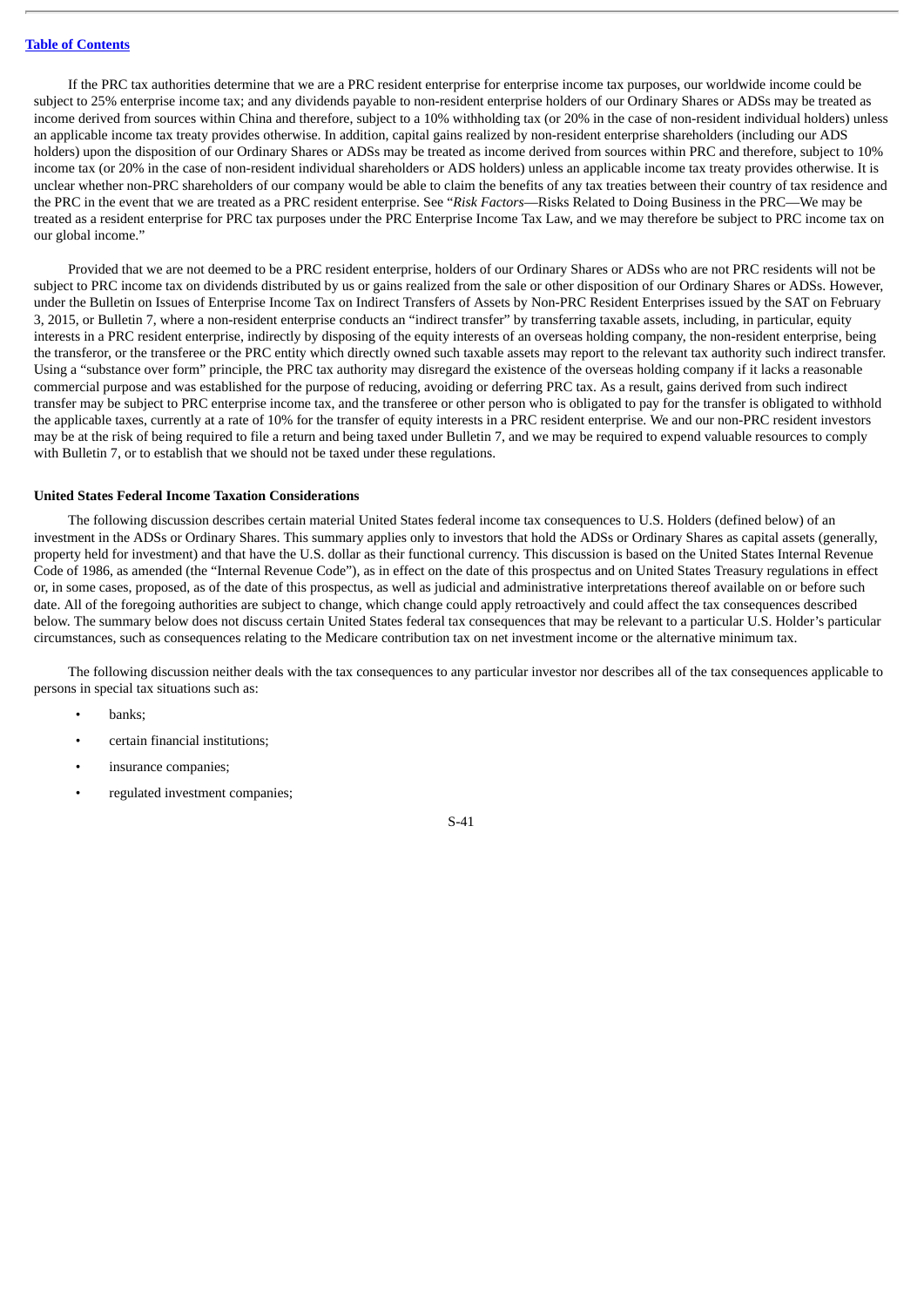## **Table of [Contents](#page-4-0)**

- real estate investment trusts;
- broker dealers;
- United States expatriates;
- traders that elect to use the mark-to-market method of tax accounting;
- tax-exempt entities;
- persons holding an ADS or Ordinary Share as part of a straddle, hedging, conversion or integrated transaction;
- persons that actually or constructively own 10% or more of our stock, by total combined voting power or by value;
- persons who acquired ADSs or Ordinary Shares pursuant to the exercise of any employee share option or otherwise as compensation; or
- persons holding ADSs or Ordinary Shares through partnerships or other pass-through entities.

## **INVESTORS SHOULD CONSULT THEIR TAX ADVISORS ABOUT THE APPLICATION OF THE UNITED STATES FEDERAL TAX RULES TO THEIR PARTICULAR CIRCUMSTANCES AS WELL AS THE STATE AND LOCAL, FOREIGN AND OTHER TAX CONSEQUENCES TO THEM OF THE OWNERSHIP AND DISPOSITION OF ADSs OR ORDINARY SHARES.**

A "U.S. Holder," for purposes of this discussion, means a beneficial owner of ADSs or Ordinary Shares that is, for United States federal income tax purposes,

- an individual who is a citizen or resident of the United States;
- a corporation (or other entity taxable as a corporation for United states federal income tax purposes) created or organized in the United States or under the laws of the United States, any state thereof or the District of Columbia;
- an estate, the income of which is subject to United States federal income taxation regardless of its source; or
- a trust (a) that is subject to the supervision of a court within the United States and the control of one or more United States persons as described in Internal Revenue Code Section 7701(a)(30), or (b) that has a valid election in effect under applicable U.S. Treasury regulations to be treated as a United States person.

If an entity or arrangement treated as a partnership for United States federal income tax purposes holds ADSs or Ordinary Shares, the tax treatment of a partner will generally depend upon the status and the activities of the partnership. A U.S. Holder that is a partner in a partnership holding ADSs or Ordinary Shares is urged to consult its tax advisor.

United States Treasury regulations (the "Foreign Tax Credit Regulations") may in some circumstances prohibit you from claiming a foreign tax credit with respect to certain non-U.S. taxes that are not creditable under applicable income tax treaties. Accordingly, a U.S. Holder that is not eligible for the benefits of the income tax treaty between the United States and the PRC (the "Treaty") should consult its tax advisor regarding the creditability or deductibility of any PRC taxes imposed on dividends on, or dispositions of, the ADSs. Accordingly, the discussions below with respect to foreign tax credits do not apply to U.S. Holders in this situation.

The discussion below assumes that the representations contained in the deposit agreement are true and that the obligations in the deposit agreement and any related agreement will be complied with in accordance with their terms. Based on such assumptions, if you hold ADSs, you should generally be treated as the holder of the underlying Ordinary Shares represented by those ADSs for United States federal income tax purposes.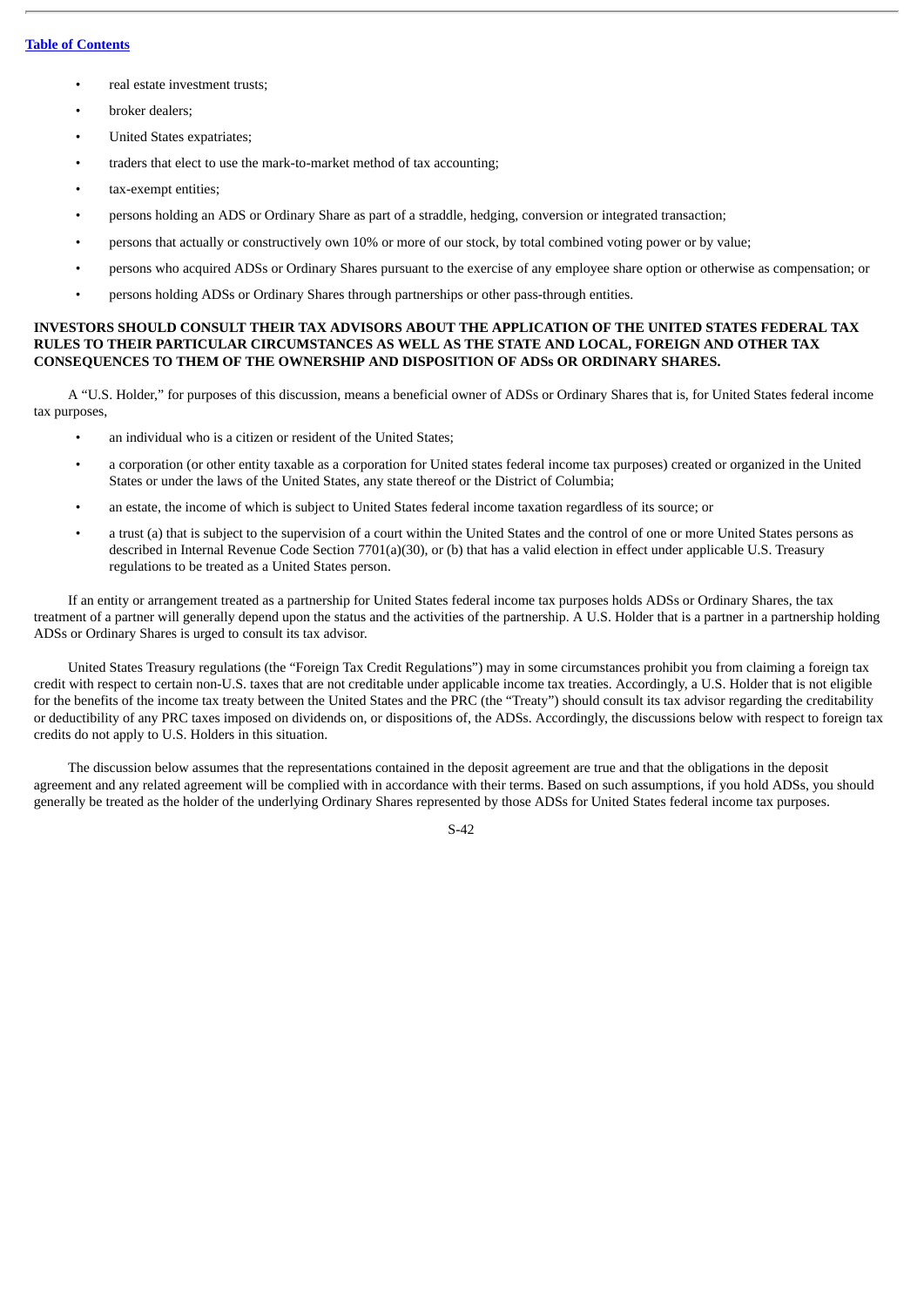## **Table of [Contents](#page-4-0)**

The United States Treasury has expressed concerns that intermediaries in the chain of ownership between the holder of an ADS and the issuer of the underlying Ordinary Shares may be taking actions that are inconsistent with the beneficial ownership of the underlying Ordinary Shares. Accordingly, the creditability of foreign tax credits by U.S. Holders of ADSs or the availability of the reduced tax rate for dividends received by certain non-corporate U.S. Holders could be affected by actions taken by intermediaries in the chain of ownership between the holder of an ADS and the Company.

## *Taxation of Dividends and Other Distributions on the ADSs or Ordinary Shares*

Subject to the passive foreign investment company ("PFIC") rules discussed below, the gross amount of any distributions we make to you with respect to the ADSs or Ordinary Shares (without reduction for any amounts withheld) generally will be includible in your gross income as foreign source dividend income on the date of receipt by the depository, in the case of ADSs, or by you, in the case of Ordinary Shares, but only to the extent that the distribution is paid out of our current or accumulated earnings and profits (as determined under United States federal income tax principles). Any such dividends will not be eligible for the dividends received deduction allowed to corporations in respect of dividends received from other United States corporations. To the extent that the amount of the distribution exceeds our current and accumulated earnings and profits (as determined under United States federal income tax principles), such excess amount will be treated first as a tax-free return of your tax basis in your ADSs or Ordinary Shares, and then, to the extent such excess amount exceeds your tax basis in your ADSs or Ordinary Shares, as capital gain. However, we currently do not, and we do not intend to calculate our earnings and profits under United States federal income tax principles. Therefore, a U.S. Holder should expect that any distribution will generally be reported as a dividend even if that distribution would otherwise be treated as a non-taxable return of capital or as capital gain under the rules described above.

The amount of any dividend paid in foreign currency will be the U.S. dollar amount calculated by reference to the exchange rate in effect on the date of receipt, regardless of whether the payment is in fact converted into U.S. dollars. If the dividend is converted into U.S. dollars on the date of receipt, a U.S. Holder should not be required to recognize foreign currency gain or loss in respect of the dividend income. A U.S. Holder may have foreign currency gain or loss if the dividend is converted into U.S. dollars after the date of receipt.

With respect to certain non-corporate U.S. Holders, including individual U.S. Holders, dividends may be taxed at the lower capital gains rate applicable to "qualified dividend income", provided that (1) the ADSs or Ordinary Shares, as applicable, are readily tradable on an established securities market in the United States or we are eligible for the benefits of a qualifying income tax treaty with the United States, (2) we are neither a PFIC nor treated as such with respect to you (as discussed below) for the taxable year in which the dividend is paid or the preceding taxable year, and (3) the ADSs or Ordinary Shares are held for a holding period of more than 60 days during the 121-day period beginning 60 days before the ex-dividend date. Ordinary Shares or ADSs will generally be considered for the purpose of clause (1) above to be readily tradable on an established securities market in the United States if they are listed on Nasdaq, as our ADSs are expected to be. If we are treated as a "resident enterprise" for PRC tax purposes (see "Material Tax Considerations—People's Republic of China Taxation"), we may be eligible for the benefits of the Treaty. You should consult your tax advisors regarding the availability of the lower capital gains rate applicable to qualified dividend income for any dividends paid with respect to our ADSs or Ordinary Shares.

Any non-U.S. withholding tax (including any PRC withholding tax (see "Material Tax Considerations—People's Republic of China Taxation")) paid (or deemed paid) by a U.S. Holder at the rate applicable to such U.S. Holder may be eligible for foreign tax credits (or deduction in lieu of such credits) for U.S. federal income tax purposes, subject to applicable limitations. Any dividends will constitute foreign source income for foreign tax credit limitation purposes. If the dividends are taxed as qualified dividend income (as discussed above), the amount of the dividend taken into account for purposes of calculating the foreign tax credit limitation will in general be limited to the gross amount of the dividend, multiplied by the reduced tax rate applicable to qualified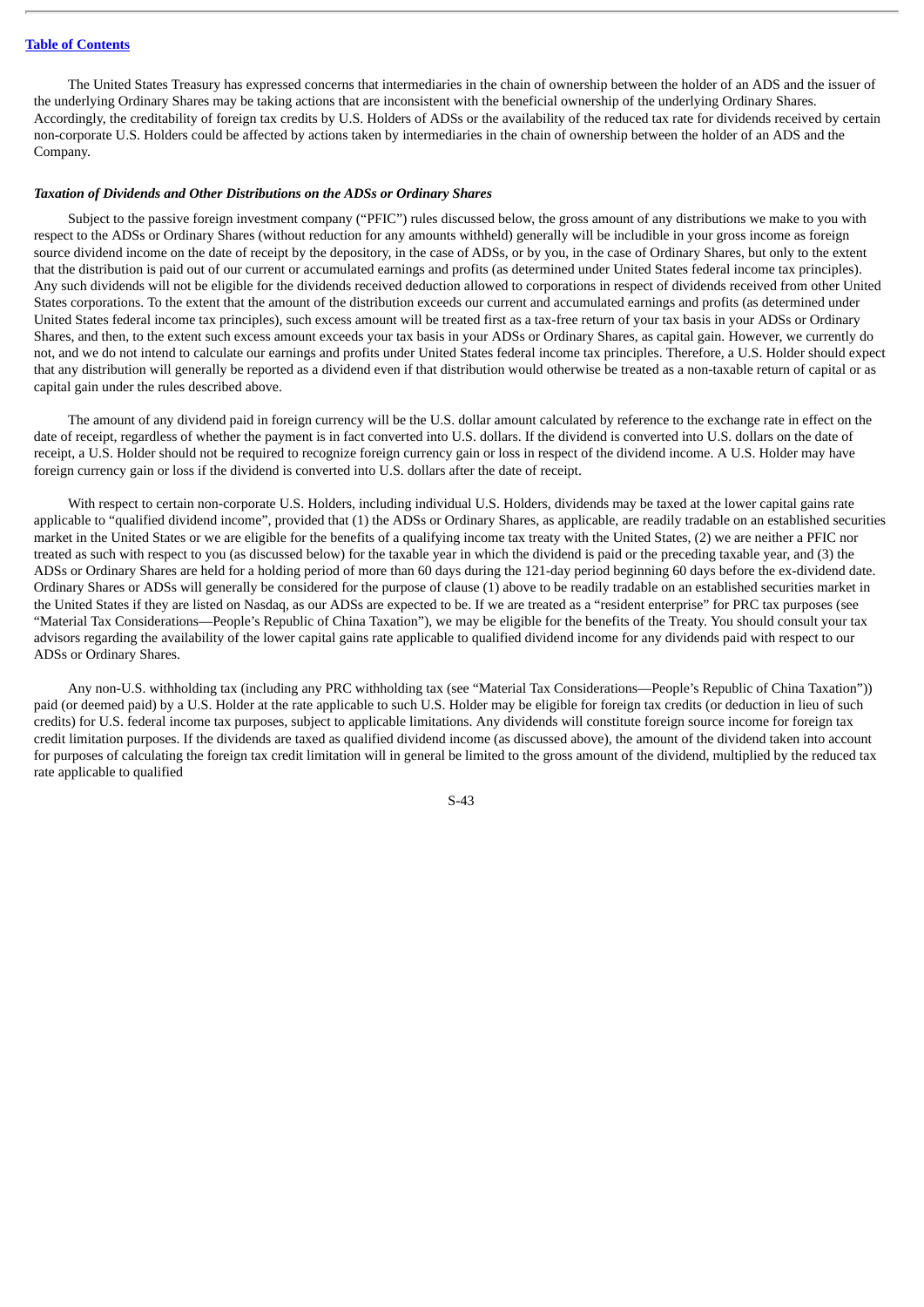dividend income and divided by the highest tax rate normally applicable to dividends. The limitation on foreign taxes eligible for credit is calculated separately with respect to specific classes of income. For this purpose, any dividends distributed by us with respect to ADSs or Ordinary Shares will generally constitute "passive category income."

The rules relating to the determination of the foreign tax credit are complex and U.S. Holders should consult their tax advisors to determine whether and to what extent a credit would be available in their particular circumstances, including the effects of any applicable income tax treaties.

### *Taxation of a Disposition of ADSs or Ordinary shares*

Subject to the PFIC rules discussed below, upon a sale or other disposition of ADSs or Ordinary Shares, a U.S. Holder will generally recognize a capital gain or loss for United States federal income tax purposes in an amount equal to the difference between the amount realized for the ADS or Ordinary Share and such U.S. Holder's tax basis in such ADSs and Ordinary Shares. Any such gain or loss will be treated as long-term capital gain or loss if the U.S. Holder's holding period in the ADSs and Ordinary Shares at the time of the disposition exceeds one year. Long-term capital gain of individual U.S. Holders generally will be subject to United States federal income tax at reduced tax rates. The deductibility of capital losses is subject to limitations.

Any such gain or loss that you recognize generally will be treated as United States source income or loss for foreign tax credit limitation purposes. However, if we are treated as a "resident enterprise" for PRC tax purposes, we may be eligible for the benefits of the Treaty. In such event, if PRC tax were to be imposed on any gain from the disposition of the ADSs or Ordinary Shares, a U.S. Holder that is eligible for the benefits of the Treaty may elect to treat the gain as PRC source income for foreign tax credit purposes. The Foreign Tax Credit Regulations generally preclude you from claiming a foreign tax credit with respect to PRC income taxes on gains from dispositions of ADSs or Ordinary Shares if you do not elect to apply the benefits of the Treaty. However, in that case it is possible that any PRC taxes on disposition gains may either be deductible or reduce the amount realized on the disposition. U.S. Holders should consult their tax advisors regarding the proper treatment of gain or loss in their particular circumstances, including the effects of any applicable income tax treaties.

#### *Passive Foreign Investment Company*

A non-United States corporation will be a PFIC for United States federal income tax purposes for any taxable year if, after applying certain lookthrough rules, either:

- at least 75% of its gross income for such taxable year is passive income (the income test), or
- at least 50% of the total value of its assets (generally based on an average of the quarterly values of the assets during such year) is attributable to assets, including cash, that produce passive income or are held for the production of passive income (the asset test).

For this purpose, we will be treated as owning our proportionate share of the assets and earning our proportionate share of the income of any other corporation in which we own, directly or indirectly, 25% (by value) of the stock.

We do not believe we were a PFIC for our 2021 taxable year. However, due to the high volatility of the current equity markets and our holding of a significant amount of cash, we are not certain whether we will be treated as a PFIC for the current taxable year or in the foreseeable future. PFIC determinations are highly factual and must be made annually after the close of each taxable year, and the application of the PFIC rules is subject to uncertainty in several respects. Moreover, the value of our assets for purposes of the PFIC determination will generally be determined by reference to the market price of our Ordinary Shares and ADSs, which could fluctuate significantly. Therefore, there is no assurance we will not be a PFIC for the current taxable year or in the foreseeable future.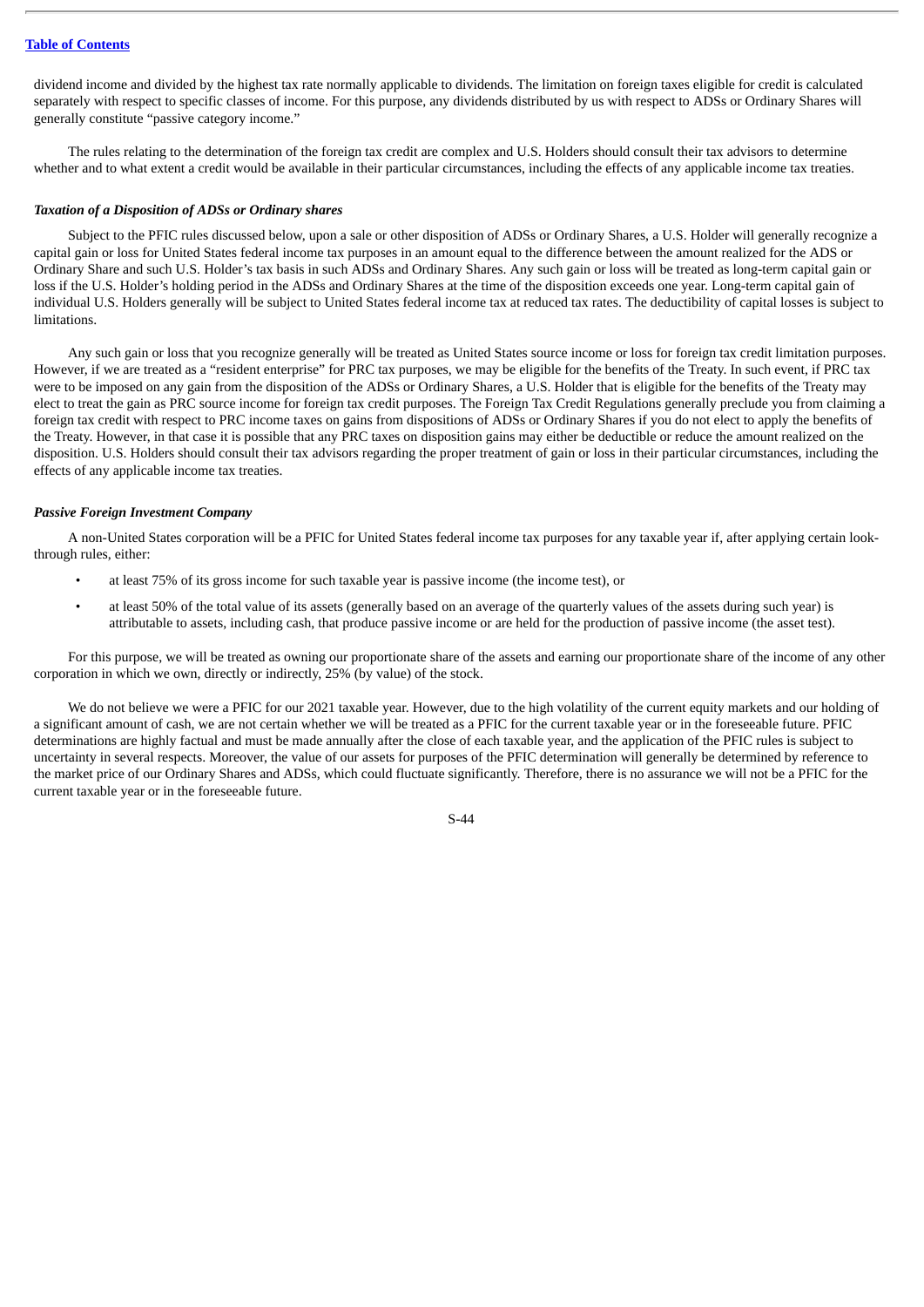If we are a PFIC for any taxable year during which you hold ADSs or Ordinary Shares, we generally will continue to be treated as a PFIC with respect to you for all succeeding years during which you hold our Ordinary Shares or ADSs, unless we cease to be a PFIC and you make a "deemed sale" election with respect to the Ordinary Shares or ADSs. If such election is timely made, you will be deemed to have sold the ADSs and Ordinary Shares you hold at their fair market value on the last day of the last taxable year in which we were as a PFIC and any gain from such deemed sale would be subject to the consequences described in the following two paragraphs. In addition, a new holding period would be deemed to begin for the Ordinary Shares and ADSs for purposes of the PFIC rules. After the deemed sale election, your Ordinary Shares or ADSs with respect to which the deemed sale election was made will not be treated as shares in a PFIC unless we subsequently become a PFIC.

For each taxable year that we are treated as a PFIC with respect to you, you will be subject to special tax rules with respect to any "excess distribution" that you receive and any gain you recognize from a sale or other disposition (including a deemed sale discussed in the preceding paragraph and a pledge) of the ADSs or Ordinary Shares, unless you make a "mark-to-market" election as discussed below. Distributions you receive in a taxable year that are greater than 125% of the average annual distributions you received during the shorter of the three preceding taxable years or your holding period for the ADSs or Ordinary Shares will be treated as an excess distribution. Under these special tax rules:

- the excess distribution or gain will be allocated ratably over your holding period for the ADSs or Ordinary Shares;
- the amount allocated to the current taxable year, and any taxable year in your holding period prior to the first taxable year in which we were a PFIC, will be treated as ordinary income; and
- the amount allocated to each other year will be subject to the highest tax rate in effect for individuals or corporations, as applicable, for each such year and the interest charge generally applicable to underpayments of tax will be imposed on the resulting tax attributable to each such year.

In addition, non-corporate U.S. Holders will not be eligible for reduced rates of taxation on any dividends received from us (as described above under "—Taxation of Dividends and Other Distributions on the ADSs or Ordinary Shares") if we are a PFIC in the taxable year in which such dividends are paid or in the preceding taxable year.

The tax liability for amounts allocated to taxable years prior to the year of disposition or "excess distribution" cannot be offset by any net operating losses for such years, and gains (but not losses) realized on the sale or other disposition of the ADSs or Ordinary Shares cannot be treated as capital, even if you hold the ADSs or Ordinary Shares as capital assets.

If we are treated as PFIC with respect to you for any taxable year, to the extent any of our subsidiaries are also PFICs or we make direct or indirect equity investments in other entities that are PFICs, you may be deemed to own shares in such lower-tier PFICs that are directly or indirectly owned by us in that proportion which the value of the ADSs and Ordinary Shares you own bears to the value of all of the ADSs and Ordinary Shares, and you may be subject to the adverse tax consequences described in the preceding paragraphs with respect to the shares of such lower-tier PFICs that you would be deemed to own. You should consult your tax advisor regarding the applicability of the PFIC rules to any of our subsidiaries.

A U.S. Holder of "marketable stock" (as defined below) in a PFIC may make a mark-to-market election for such stock to elect out of the PFIC rules described above regarding excess distributions and recognized gains. If you make a valid mark-to-market election for the ADSs or Ordinary Shares, you will include in income for each year that we are a PFIC an amount equal to the excess, if any, of the fair market value of the ADSs or Ordinary Shares as of the close of your taxable year over your adjusted basis in such ADSs or Ordinary Shares. You will be allowed a deduction for the excess, if any, of the adjusted basis of the ADSs or Ordinary Shares over their fair market value as of the close of the taxable year. However, deductions are allowable only to the extent of any net mark-to-market gains on the ADSs or Ordinary Shares included in your income for prior taxable years. Amounts included in your income under a mark-to-market election, as well as gain on the actual sale or other disposition of the ADSs or Ordinary Shares will be treated as ordinary income. Ordinary loss treatment will also apply to the deductible portion of any mark-to-market loss on the ADSs or Ordinary Shares, as well as to any loss realized on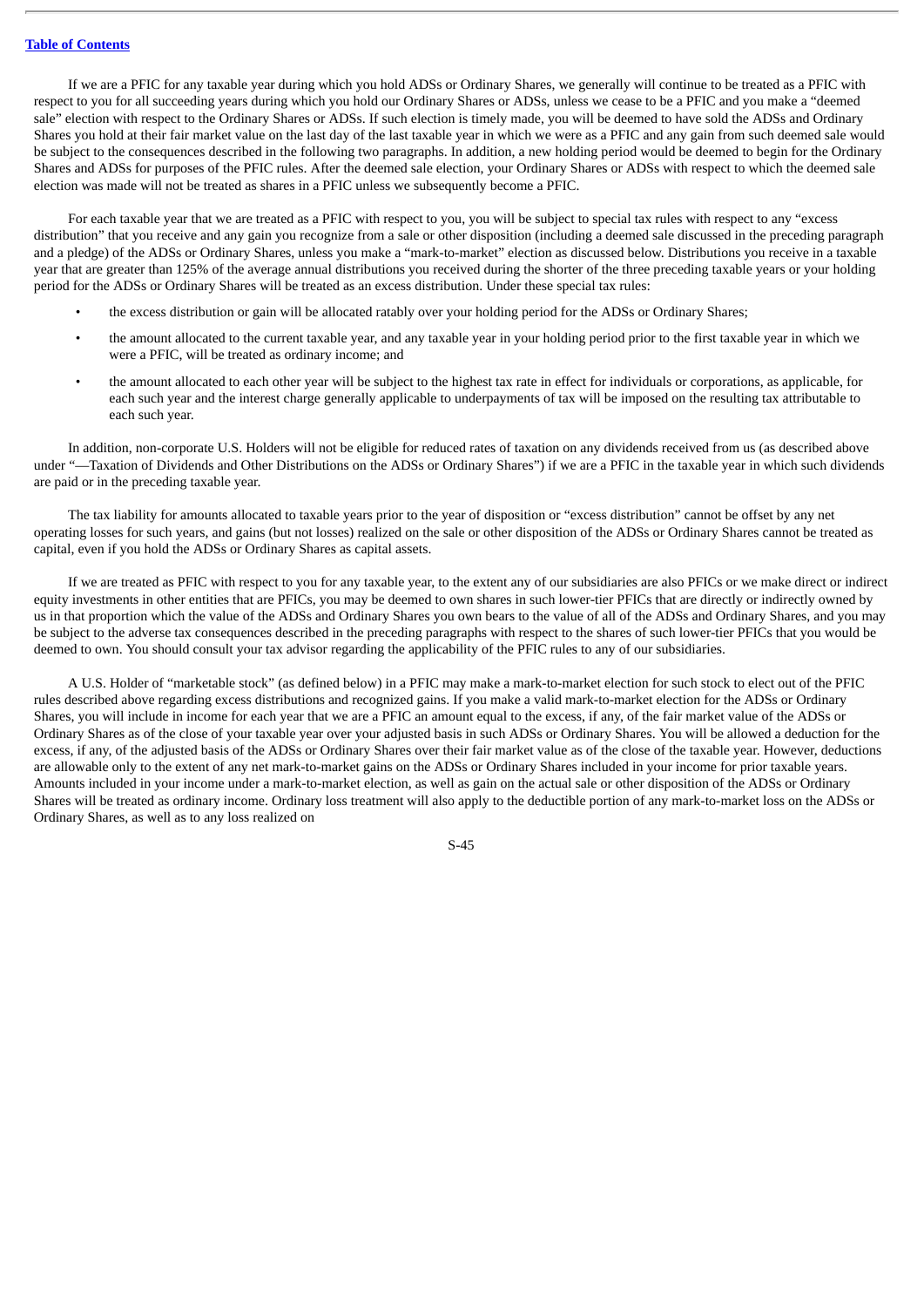the actual sale or other disposition of the ADSs or Ordinary Shares, to the extent that the amount of such loss does not exceed the net mark-to-market gains previously included for such ADSs or Ordinary Shares. Your basis in the ADSs or Ordinary Shares will be adjusted to reflect any such income or loss amounts. If you make a mark-to-market election, any distributions that we make would generally be subject to the tax rules discussed above under "—Taxation of Dividends and Other Distributions on the ADSs or Ordinary Shares," except that the lower rate applicable to qualified dividend income (discussed above) would not apply.

The mark-to-market election is available only for "marketable stock," which is stock that is traded in other than *de minimis* quantities on at least 15 days during each calendar quarter ("regularly traded") on a qualified exchange or other market, as defined in the applicable United States Treasury regulations. Nasdaq is a qualified exchange. Our ADSs are expected to be listed on Nasdaq and, consequently, if you are a holder of ADSs and the ADSs are regularly traded, the mark-to-market election may be available to you if we become a PFIC. Because a mark-to-market election may not be made for equity interests in any lower-tier PFICs we own, a U.S. Holder may continue to be subject to the PFIC rules with respect to its indirect interest in any investments held by us that are treated as an equity interest in a PFIC for United States federal income tax purposes. You should consult your tax advisors as to the availability and desirability of a mark-to-market election, as well as the impact of such election on interests in any lower-tier PFICs.

Alternatively, if a non-United States corporation is a PFIC, a holder of shares in that corporation may avoid taxation under the PFIC rules described above regarding excess distributions and recognized gains by making a "qualified electing fund" election (a "QEF Election") to include in income its share of the corporation's income on a current basis. However, you may make a qualified electing fund election with respect to our ADSs or Ordinary Shares only if we agree to furnish you annually with certain tax information. If we determine we are a PFIC for any taxable year, we intend to provide the information necessary for you to make a QEF Election with respect to us and intend to cause each lower-tier PFIC which we control to provide such information with respect to such lower-tier PFIC.

A U.S. Holder of a PFIC is generally required to file an annual report with the U.S. Internal Revenue Service. If we are or become a PFIC, you should consult your tax advisor regarding any reporting requirements that may apply to you.

You should consult your tax advisor regarding the application of the PFIC rules to your investment in ADSs or Ordinary Shares.

#### *Information Reporting and Backup Withholding*

Any dividend payments with respect to ADSs or Ordinary Shares and proceeds from the sale, exchange, redemption or other disposition of ADSs or Ordinary Shares may be subject to information reporting to the U.S. Internal Revenue Service and possible United States backup withholding. Backup withholding will not apply, however, to a U.S. Holder who furnishes a correct taxpayer identification number and makes any other required certification or who is otherwise exempt from backup withholding. U.S. Holders who are required to establish their exempt status generally must provide such certification on Internal Revenue Service Form W-9. U.S. Holders should consult their tax advisors regarding the application of the United States information reporting and backup withholding rules.

Backup withholding is not an additional tax. Amounts withheld as backup withholding may be credited against your United States federal income tax liability, and you may obtain a refund of any excess amounts withheld under the backup withholding rules by timely filing the appropriate claim for refund with the U.S. Internal Revenue Service and furnishing any required information.

## *Additional Reporting Requirements*

Certain U.S. Holders who are individuals (and certain entities) are required to report information relating to an interest in our ADSs or Ordinary Shares, subject to certain exceptions (including an exception for ADSs and Ordinary Shares held in accounts maintained by certain financial institutions). U.S. Holders should consult their tax advisors regarding the effect, if any, of these rules on the ownership and disposition of our ADSs or Ordinary Shares.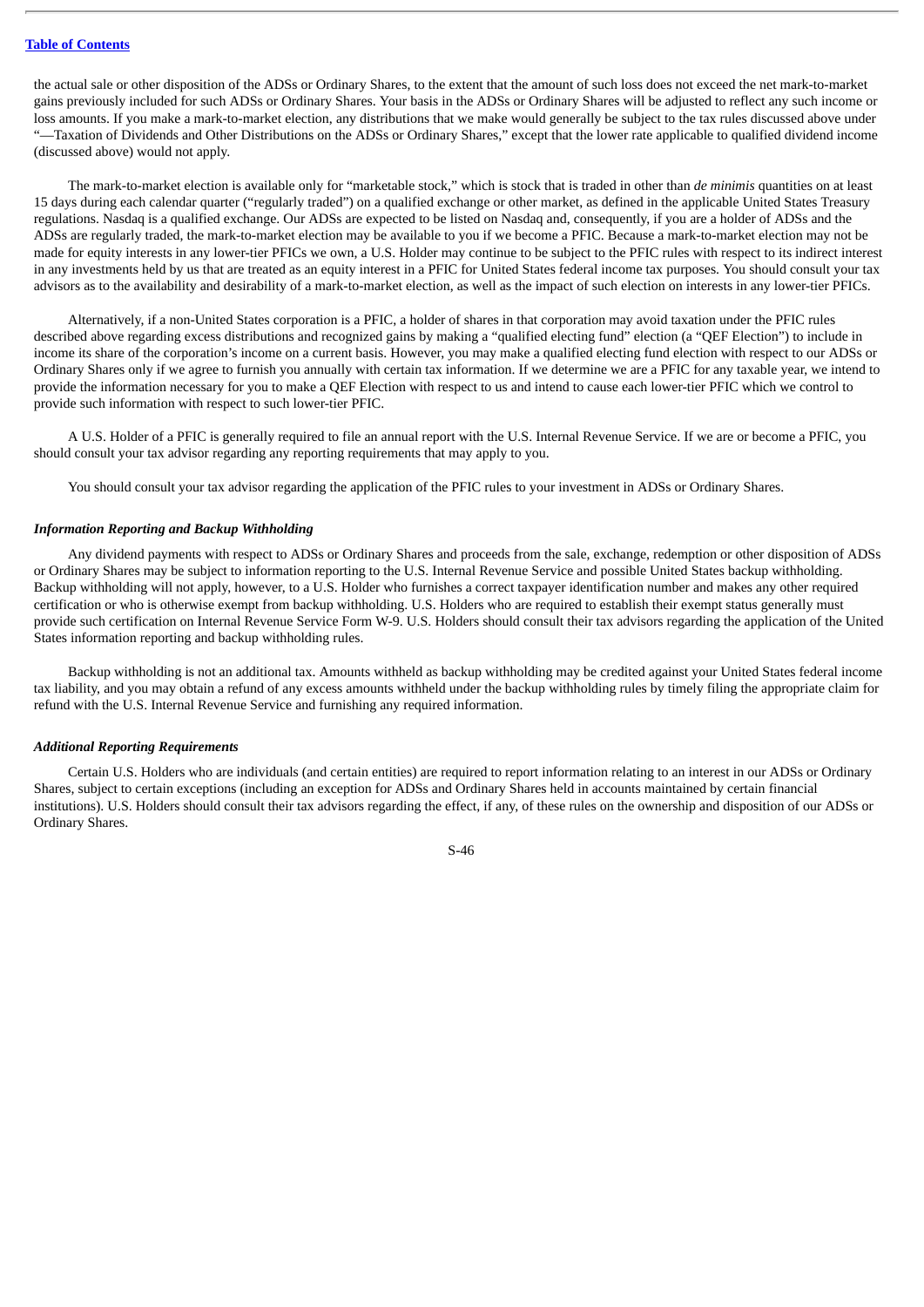# **PLAN OF DISTRIBUTION**

We have entered into a Sales Agreement with the Sales Agents under which we may issue and sell up to \$150.0 million of the ADSs from time to time through the Sales Agents as our sales agents. Sales of the ADSs, if any, will be made by any method that is deemed to be an "at the market offering" as defined in Rule 415 under the Securities Act, including sales made directly on or through the Nasdaq Global Market, on or through any other existing trading market for the ADSs or to or through a market maker.

The Sales Agents will offer the ADSs subject to the terms and conditions of the Sales Agreement on a daily basis or as otherwise agreed upon by us and the Sales Agents. We will designate the maximum number or amount of ADSs to be sold through the Sales Agents on a daily basis or otherwise determine such maximum number or amount together with the Sales Agents. Subject to the terms and conditions of the Sales Agreement, the Sales Agents will use commercially reasonable efforts consistent with their normal trading and sales practices to sell on our behalf all of the ADSs requested to be sold by us. We may instruct the Sales Agents not to sell ADSs if the sales cannot be effected at or above a minimum price designated by us in any such instruction. The Sales Agents or we may suspend the offering of the ADSs being made through the Sales Agents under the Sales Agreement upon proper notice to the other parties. The Sales Agents and we each have the right, by giving written notice as specified in the Sales Agreement, to terminate the Sales Agreement at each party's sole discretion at any time. The offering of the ADSs pursuant to the Sales Agreement will otherwise terminate upon the termination of the Sales Agreement as provided therein.

The compensation payable to the Sales Agents will be an amount of up to 3.0% of the gross proceeds of any ADSs sold through it pursuant to the Sales Agreement and we will reimburse the Sales Agents for up to \$125,000 of their expenses in connection with the establishment of this offering program, in addition to certain ongoing expenses, including fees and disbursements of legal counsel. In accordance with Financial Industry Regulatory Authority, Inc. Rule 5110, these reimbursed fees and expenses are deemed sales compensation to the Sales Agents in connection with this offering. We estimate that the total expenses of the offering payable by us, excluding compensation payable to the Sales Agents under the Sales Agreement, will be approximately \$250,000.

The remaining sales proceeds, after deducting any expenses payable by us and any transaction fees imposed by any governmental, regulatory or self-regulatory organization in connection with the sales of the ADSs, will equal our net proceeds for the sale of such ADSs.

The Sales Agent responsible for a particular day's sales will provide written confirmation to us no later than the next succeeding trading day on the Nasdaq Global Market after each such day on which ADSs are sold through such Sales Agent under the Sales Agreement. Each confirmation will include the amount or number of ADSs sold through such Sales Agent on that day, the volume-weighted average price of the ADSs sold, the percentage of the daily trading volume and the net proceeds to us from such sales.

Settlement for sales of ADSs will occur, unless the parties agree otherwise, on the second trading day following the date on which any sales were made in return for payment of the net proceeds to us. There is no arrangement for funds to be received in an escrow, trust or similar arrangement. We will report at least biannually the number of ADSs sold through the Sales Agents under the Sales Agreement, the net proceeds to us and the compensation paid by us to the Sales Agents in connection with the sales of shares of common stock during the relevant period.

In connection with the sale of the ADSs on our behalf pursuant to the Sales Agreement, each Sales Agent will be deemed to be an "underwriter" within the meaning of the Securities Act and the compensation paid to the Sales Agents will be deemed to be underwriting commissions or discounts. We have agreed in the Sales Agreement to provide indemnification and contribution to the Sales Agents with respect to certain liabilities, including liabilities under the Securities Act or the Exchange Act. As sales agents, the Sales Agents will not engage in any transactions that stabilize the ADSs.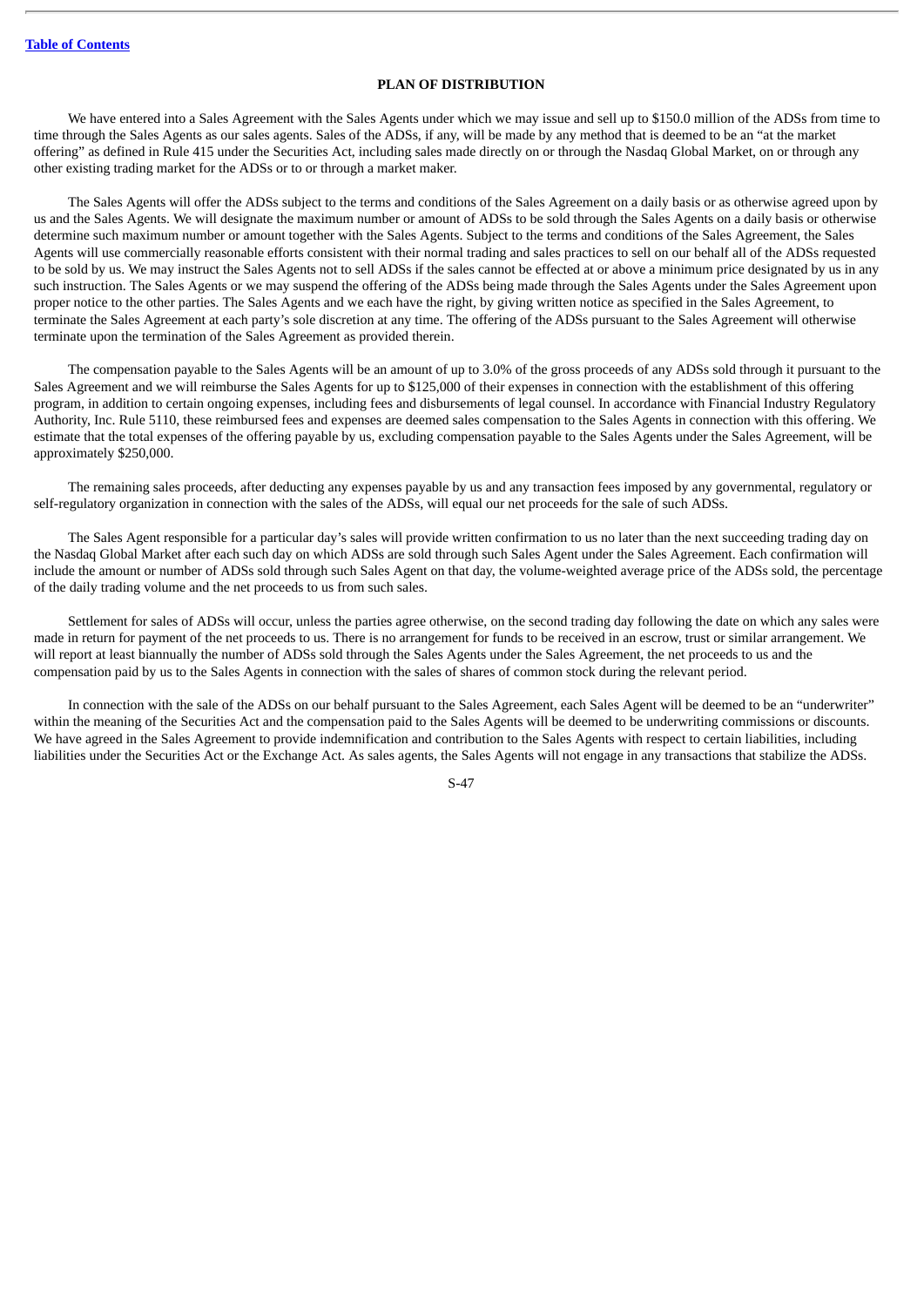# **Table of [Contents](#page-4-0)**

The Sales Agents and/or its affiliates have provided, and may in the future provide, various investment banking and other financial services for us for which services they have received, and may in the future receive, customary fees.

This prospectus and the accompanying base prospectus in electronic format may be made available on a website maintained by us and the Sales Agents may distribute this prospectus and the accompanying base prospectus electronically.

The address of SVB Leerink is 1301 Avenue of the Americas, New York, NY 10019. The address of Cantor is 499 Park Avenue, New York, NY 10022.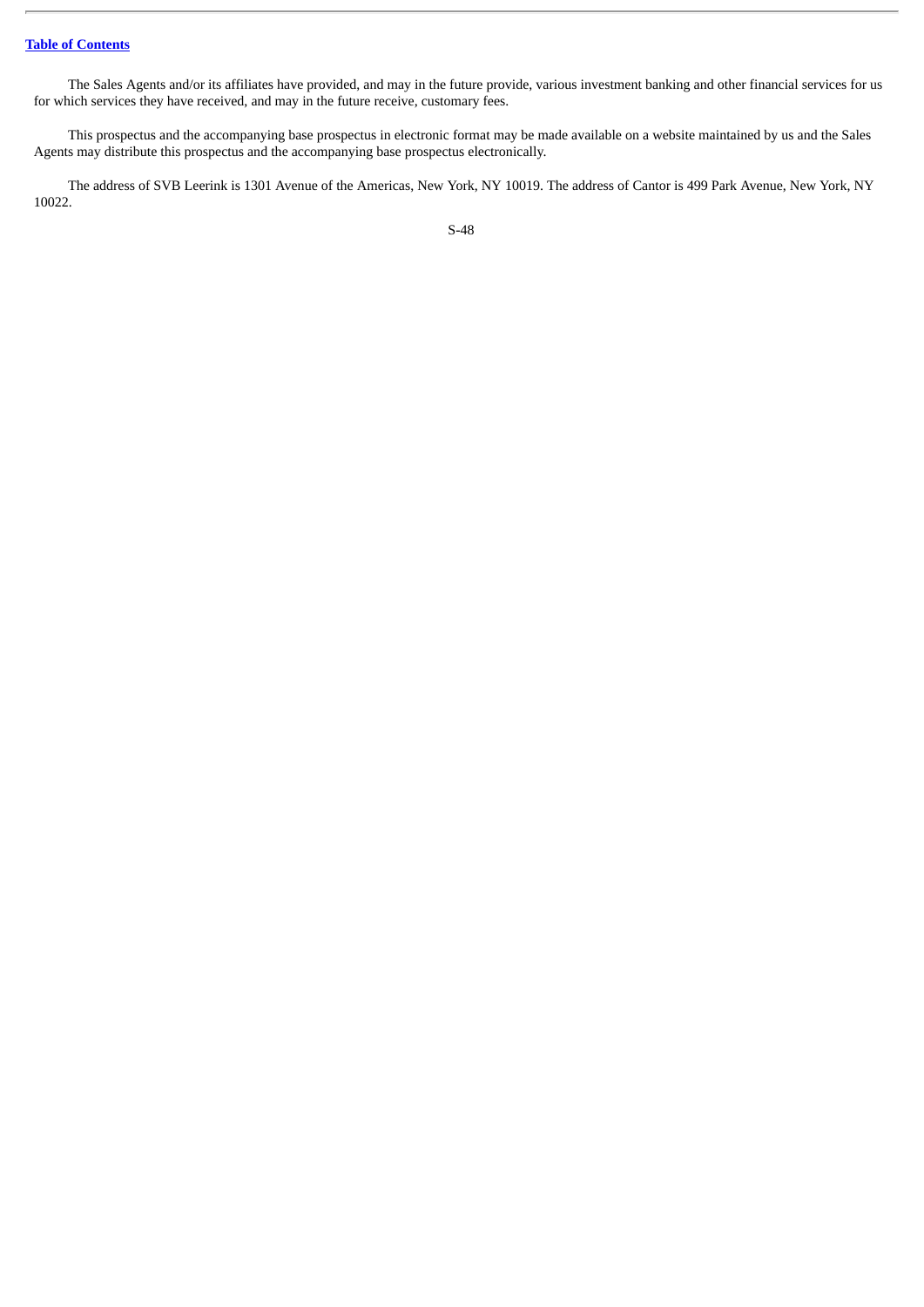# **LEGAL MATTERS**

Latham & Watkins LLP is representing us with respect to certain legal matters as to United States federal securities and New York State law. The Sales Agents are being represented by Davis Polk & Wardwell LLP with respect to certain legal matters as to United States federal securities and New York State law. The validity of our Ordinary Shares represented by the ADSs and certain other matters of Cayman Islands law will be passed upon for us by Maples and Calder (Hong Kong) LLP. Certain legal matters as to PRC law will be passed upon for us by Han Kun Law Offices. Latham & Watkins LLP may rely upon Maples and Calder (Hong Kong) LLP with respect to matters governed by Cayman Islands law and Han Kun Law Offices with respect to matters governed by PRC law.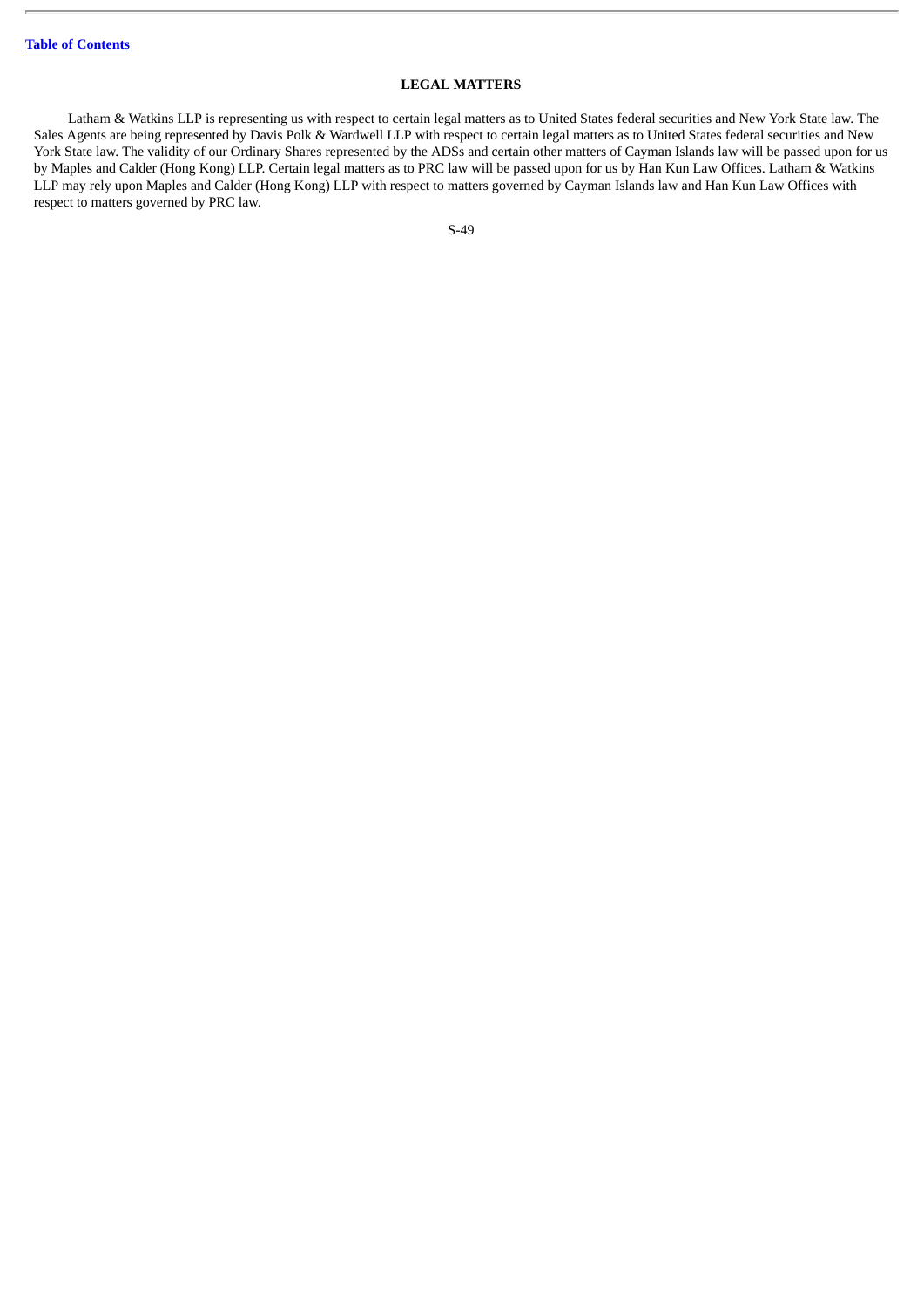# **EXPERTS**

The financial statements incorporated in this Prospectus by reference to the Annual Report on Form 20-F for the year ended December 31, 2021 have been so incorporated in reliance on the report of PricewaterhouseCoopers Zhong Tian LLP, an independent registered public accounting firm, given on the authority of said firm as experts in auditing and accounting.

The office of PricewaterhouseCoopers Zhong Tian LLP is located at 6/F, DBS Bank Tower, 1318 Lu Jia Zui Ring Road, Pudong New Area, Shanghai, the People's Republic of China.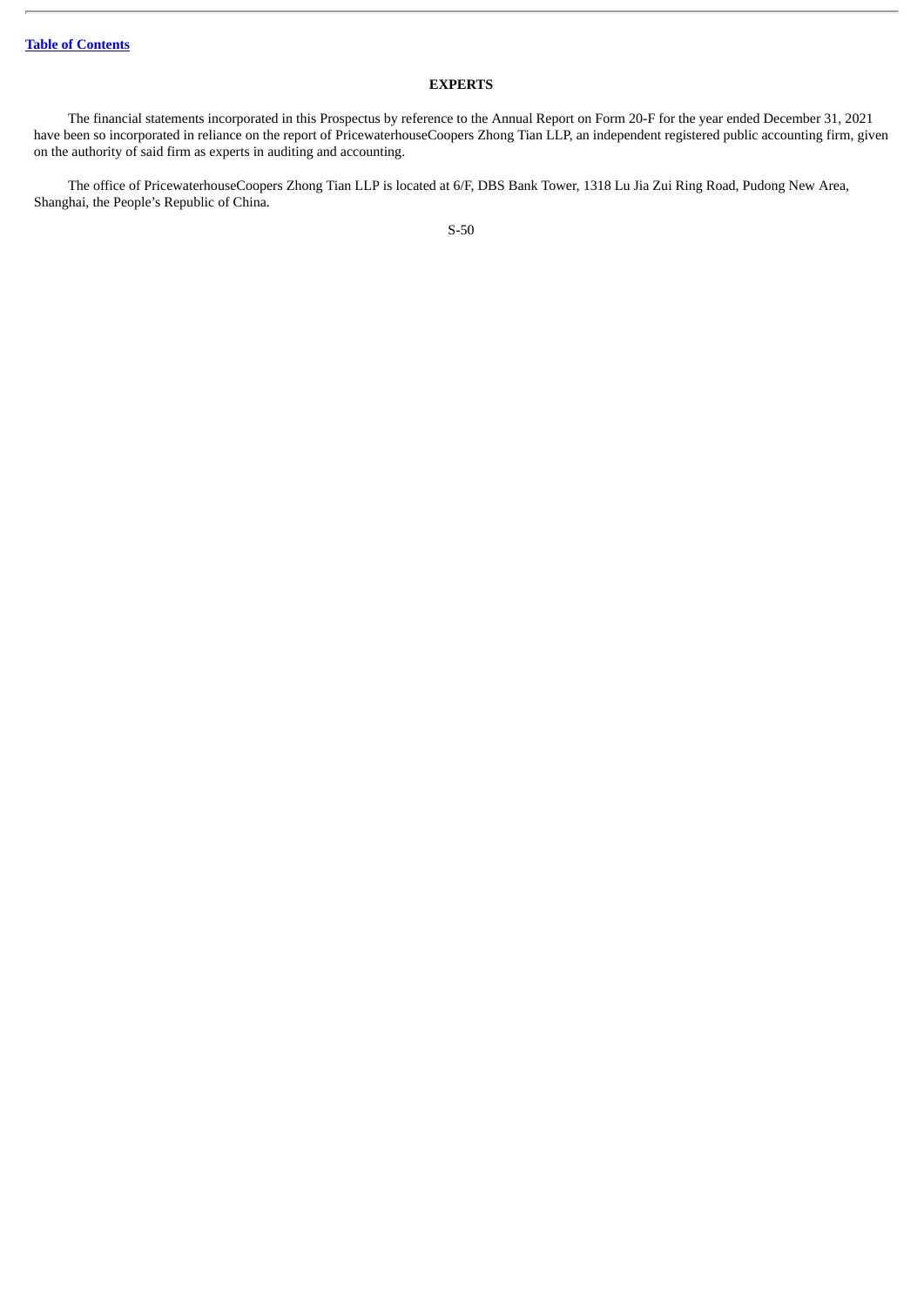## **WHERE YOU CAN FIND MORE INFORMATION**

We have filed with the SEC a registration statement on Form F-3 under the Securities Act. We have also filed a related registration statement on Form F-6 with the SEC to register the ADSs. This prospectus, which is part of the registration statement, does not contain all of the information set forth in the registration statement and the exhibits and schedules to the registration statement. For further information, we refer you to the registration statement and the exhibits and schedules filed as part of the registration statement. If a document has been filed as an exhibit to the registration statement, we refer you to the copy of the document that has been filed. Each statement in this prospectus relating to a document filed as an exhibit is qualified in all respects by the filed exhibit.

We are subject to the informational requirements of the Exchange Act. Accordingly, we will be required to file reports and other information with the SEC, including annual reports on Form 20-F and reports on Form 6-K. The SEC maintains an internet website that contains reports and other information about issuers, like us, that file electronically with the SEC. The address of that website is www.sec.gov.

As a foreign private issuer, we are exempt under the Exchange Act from, among other things, the rules prescribing the furnishing and content of proxy statements, and our board members, executive officers, and principal shareholders are exempt from the reporting and short-swing profit recovery provisions contained in Section 16 of the Exchange Act. In addition, we will not be required under the Exchange Act to file periodic reports and consolidated financial statements with the SEC as frequently or as promptly as U.S. companies whose securities are registered under the Exchange Act.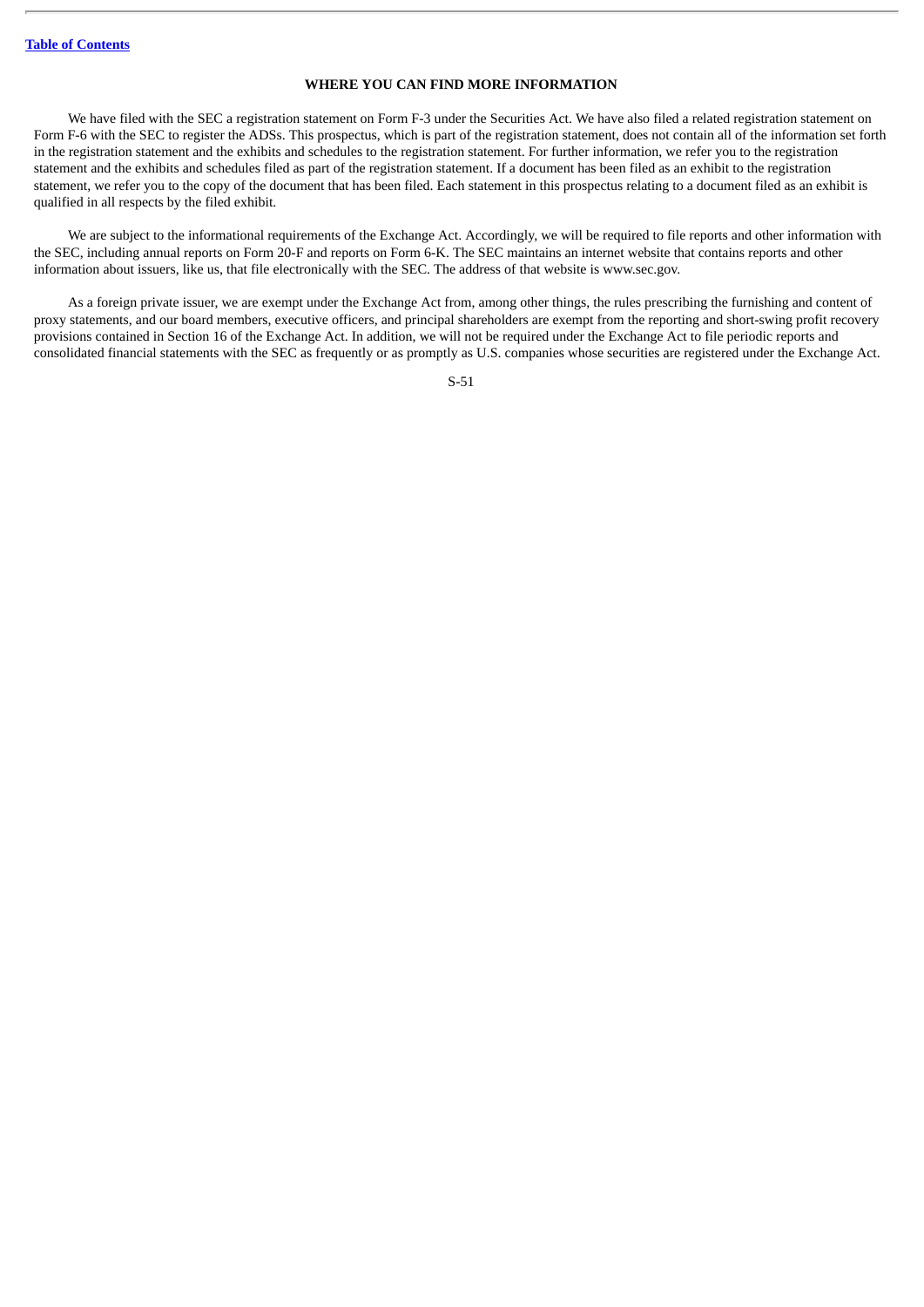## **INCORPORATION OF INFORMATION BY REFERENCE**

We file annual and special reports and other information with the SEC. These filings contain important information which does not appear in this prospectus. The SEC allows us to "incorporate by reference" information into this prospectus, which means that we can disclose important information to you by referring you to other documents which we have filed or will file with the SEC. We are incorporating by reference in this prospectus the documents listed below and all amendments or supplements we may file to such documents, as well as any future filings we may make with the SEC on Form 20-F under the Exchange Act before the time that all of the securities offered by this prospectus have been sold or de-registered:

- the description of our Ordinary Shares contained in our registration statement on [Form](http://www.sec.gov/Archives/edgar/data/1835268/000119312521079822/d154885d8a12b.htm) 8-A, filed with the SEC on March 12, 2021, and any amendment or report filed with the SEC for the purpose of updating the description;
- our Annual Report on [Form](http://www.sec.gov/ix?doc=/Archives/edgar/data/1835268/000095017022005219/cntb-20211231.htm) 20-F (File No. 001-40212) filed with the SEC for the fiscal year ended December 31, 2021, filed with the SEC on March 31, 2022; and
- the information specifically incorporated by reference herein from our reports of foreign private issuer on Form 6-K filed with the SEC on May 3, [2022](http://www.sec.gov/Archives/edgar/data/1835268/000119312522138757/d313808d6k.htm), May 5, [2022](http://www.sec.gov/Archives/edgar/data/1835268/000119312522141190/d356777d6k.htm) and May 9, [2022.](http://www.sec.gov/Archives/edgar/data/1835268/000119312522144991/d296687d6k.htm)

In addition, any reports on Form 6-K we submit to the SEC by the registrant pursuant to the Exchange Act after the date of the initial registration statement and prior to effectiveness of the registration statement that we specifically identify in such forms as being incorporated by reference into the registration statement of which this prospectus forms a part, all subsequent annual reports on Form 20-F filed after the effective date of this registration statement and prior to the termination of this offering, and any reports on Form 6-K subsequently submitted to the SEC or portions thereof that we specifically identify in such forms as being incorporated by reference into the registration statement of which this prospectus forms a part, shall be considered to be incorporated into this prospectus by reference and shall be considered a part of this prospectus from the date of filing or submission of such documents.

Certain statements in and portions of this prospectus update and replace information in the above-listed documents incorporated by reference. Likewise, statements in or portions of a future document incorporated by reference in this prospectus may update and replace statements in and portions of this prospectus or the above-listed documents. In the case of a conflict or inconsistency between information contained in this prospectus and information incorporated by reference into this prospectus, you should rely on the information contained in the document that was filed later.

We will provide you without charge, upon your written or oral request, a copy of any of the documents incorporated by reference in this prospectus, other than exhibits to such documents which are not specifically incorporated by reference into such documents.

S-52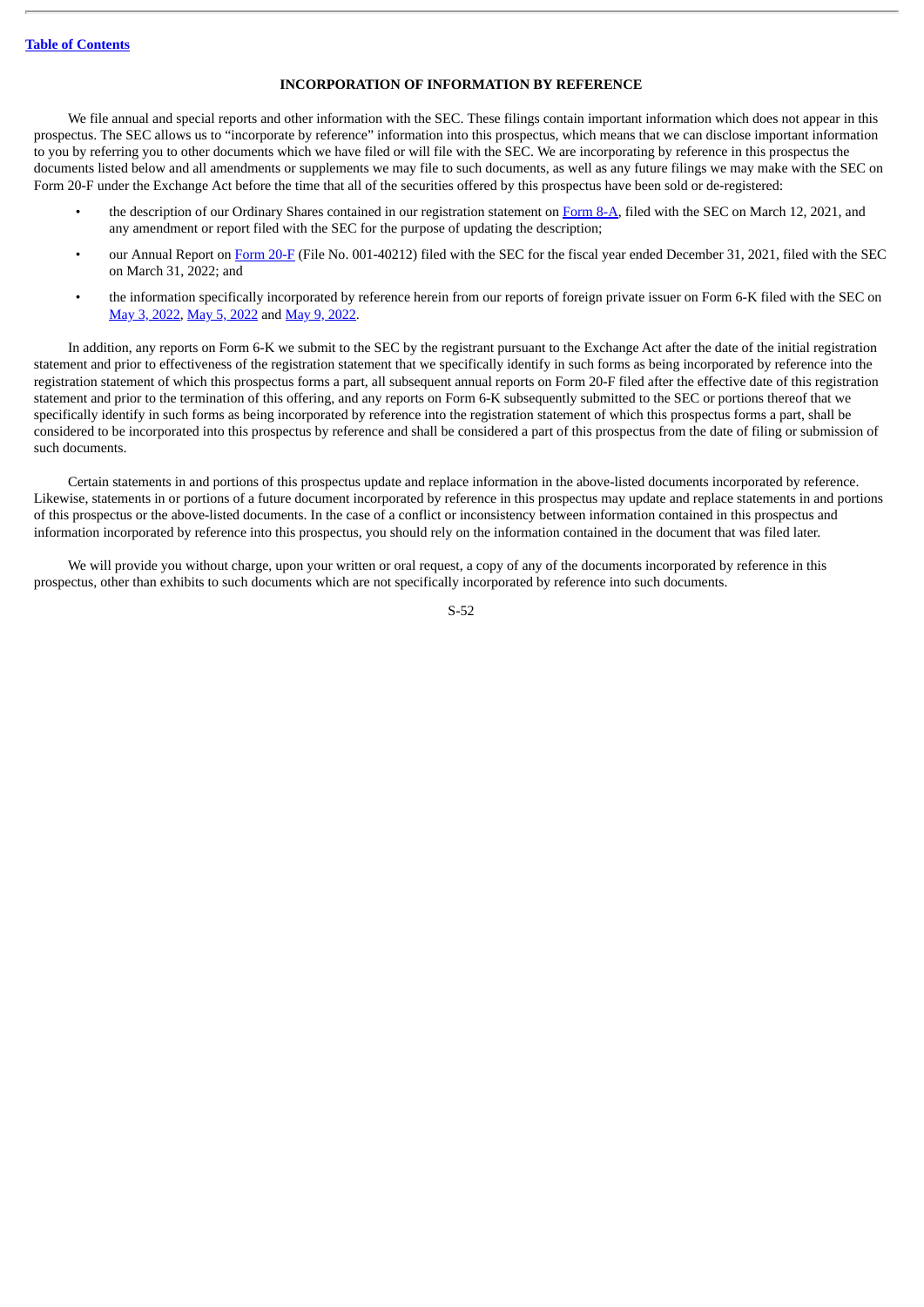# **ENFORCEMENT OF CIVIL LIABILITIES**

We are incorporated under the laws of the Cayman Islands as an exempted company with limited liability. We are incorporated in the Cayman Islands to take advantage of certain benefits associated with being a Cayman Islands exempted company, such as:

- political and economic stability;
- an effective judicial system;
- a favorable tax system;
- the absence of exchange control or currency restrictions; and
- the availability of professional and support services.

However, certain disadvantages accompany incorporation in the Cayman Islands. These disadvantages include but are not limited to:

- the Cayman Islands has a less developed body of securities laws as compared to the United States and these securities laws provide significantly less protection to investors as compared to the United States; and
- Cayman Islands companies may not have standing to sue before the federal courts of the United States.

Our constituent documents do not contain provisions requiring that disputes, including those arising under the securities laws of the United States, between us, our officers, directors and shareholders, be arbitrated.

A substantial part of our operations is conducted in the PRC, and substantially all of our operational assets and certain of our directors and officers are located in the PRC. As a result, it may not be possible to effect service of process upon us or our directors and officers, including with respect to matters arising under U.S. federal securities laws or applicable state securities laws. Even if an investor obtains a judgment against us or our directors or officers in a U.S. court or other court outside the PRC, an investor may not be able to enforce such judgment against us or them in the PRC. The PRC does not have treaties providing for the reciprocal recognition and enforcement of judgments of courts in the United States or most other western countries. Therefore, recognition and enforcement in the PRC of judgments of a court in any of these jurisdictions may be difficult or impossible. In addition, investors may not be able to bring original actions in the PRC based on the U.S. or other non-PRC laws against us or our directors or officers. As a result, shareholder claims that are common in the United States, including class actions based on securities law and fraud claims, are difficult or impossible to pursue as a matter of law and practicality in the PRC.

We have appointed Connect Biopharm LLC, as our agent upon whom process may be served in any action brought against us under the securities laws of the United States. The United States and the Cayman Islands do not have a treaty providing for reciprocal recognition and enforcement of judgments of U.S. courts in civil and commercial matters and that there is uncertainty as to whether the courts of the Cayman Islands would (i) recognize or enforce judgments of U.S. courts obtained against us or our directors or officers, predicated upon the civil liability provisions of the securities laws of the United States or any state in the United States, or (ii) entertain original actions brought in the Cayman Islands against us or our directors or officers, predicated upon the securities laws of the United States or any state in the United States. A judgment obtained in any federal or state court in the United States will be recognized and enforced in the courts of the Cayman Islands at common law, without any re-examination of the merits of the underlying dispute, by an action commenced on the foreign judgment debt in the Grand Court of the Cayman Islands, provided such judgment (i) is given by a foreign court of competent jurisdiction, (ii) imposes on the judgment debtor a liability to pay a liquidated sum for which the judgment has been given, (iii) is final, (iv) is not in respect of taxes, a fine or a penalty, and (v) was not obtained in a manner and is not of a kind the enforcement of which is contrary to natural justice or the public policy of the Cayman Islands.

S-53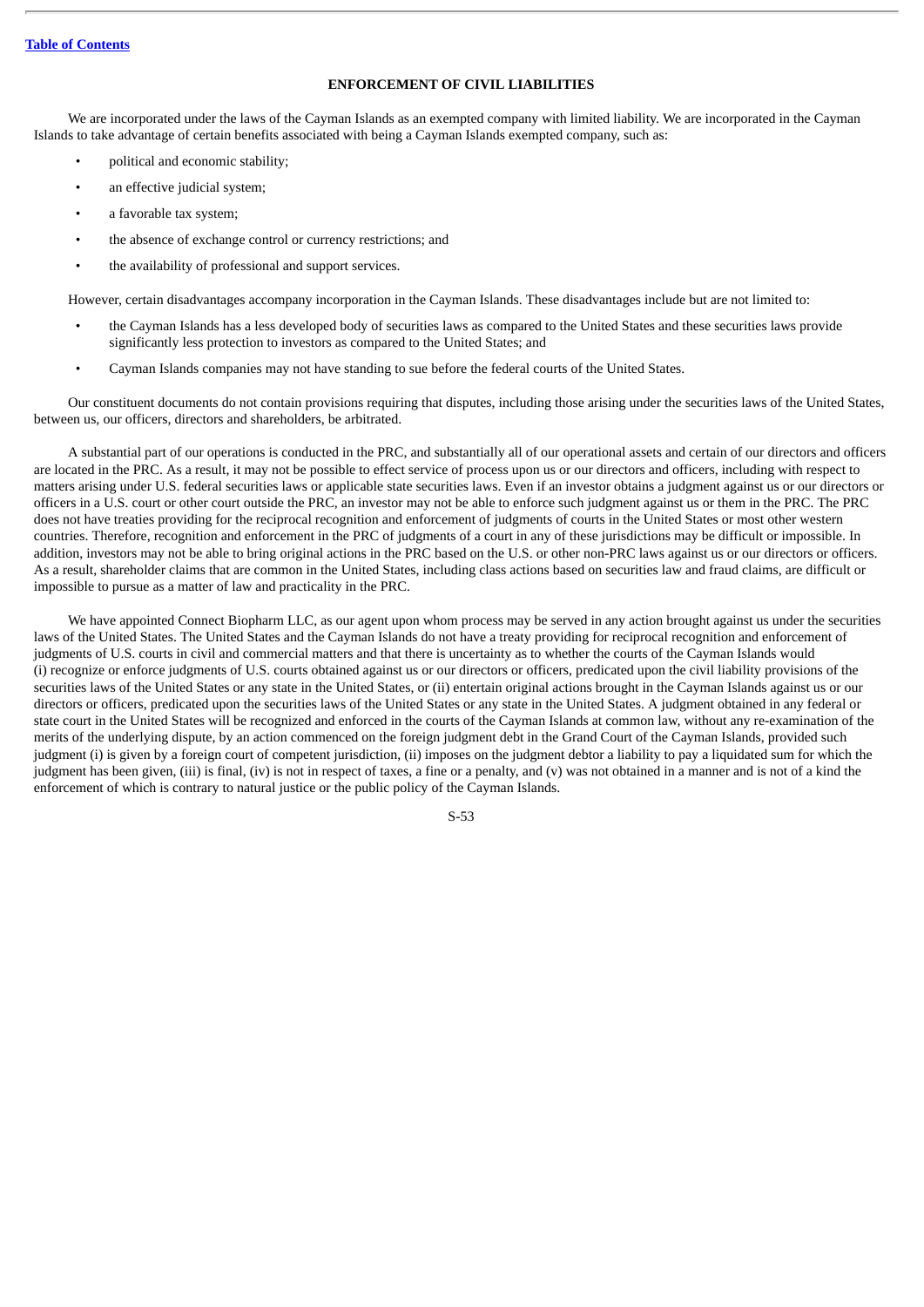#### **Table of [Contents](#page-4-0)**

However, the Cayman Islands courts are unlikely to enforce a judgment obtained from the United States courts under the civil liability provisions of the securities laws if such judgment is determined by the courts of the Cayman Islands to give rise to obligations to make payments that are penal or punitive in nature. Because the courts of the Cayman Islands have yet to rule on whether such judgments are penal or punitive in nature, it is uncertain whether such civil liability judgments from U.S. courts would be enforceable in the Cayman Islands.

There is uncertainty as to whether the courts of the PRC would:

- recognize or enforce judgments of United States courts obtained against us or our directors or officers predicated upon the civil liability provisions of the securities laws of the United States or any state in the United States; or
- entertain original actions brought in each respective jurisdiction against us or our directors or officers predicated upon the securities laws of the United States or any state in the United States.

The recognition and enforcement of foreign judgments are provided for under the PRC Civil Procedures Law. PRC courts may recognize and enforce foreign judgments in accordance with the requirements of the PRC Civil Procedures Law and other applicable laws and regulations based either on treaties between the PRC and the country where the judgment is made or on principles of reciprocity between jurisdictions. The PRC does not have any treaties or other form of reciprocity with the United States or the Cayman Islands that provide for the reciprocal recognition and enforcement of foreign judgments. In addition, according to the PRC Civil Procedures Law, courts in the PRC will not enforce a foreign judgment against us or our directors and officers if they decide that the judgment violates the basic principles of PRC law or national sovereignty, security or public interest. As a result, it is uncertain whether and on what basis a PRC court would enforce a judgment rendered by a court in the United States or in the Cayman Islands. Under the PRC Civil Procedures Law, foreign shareholders may originate actions based on PRC law against a company in the PRC for disputes if they can establish sufficient nexus to the PRC for a PRC court to have jurisdiction, and meet other procedural requirements, including, among others, the plaintiff must have a direct interest in the case, and there must be a concrete claim, a factual basis and a cause for the suit. It will be, however, difficult for U.S. shareholders to originate actions against us in the PRC in accordance with PRC laws because we are incorporated under the laws of the Cayman Islands and it will be difficult for U.S. shareholders, by virtue only of holding the ADSs or ordinary shares, to establish a connection to the PRC for a PRC court to have jurisdiction as required under the PRC Civil Procedures Law.

S-54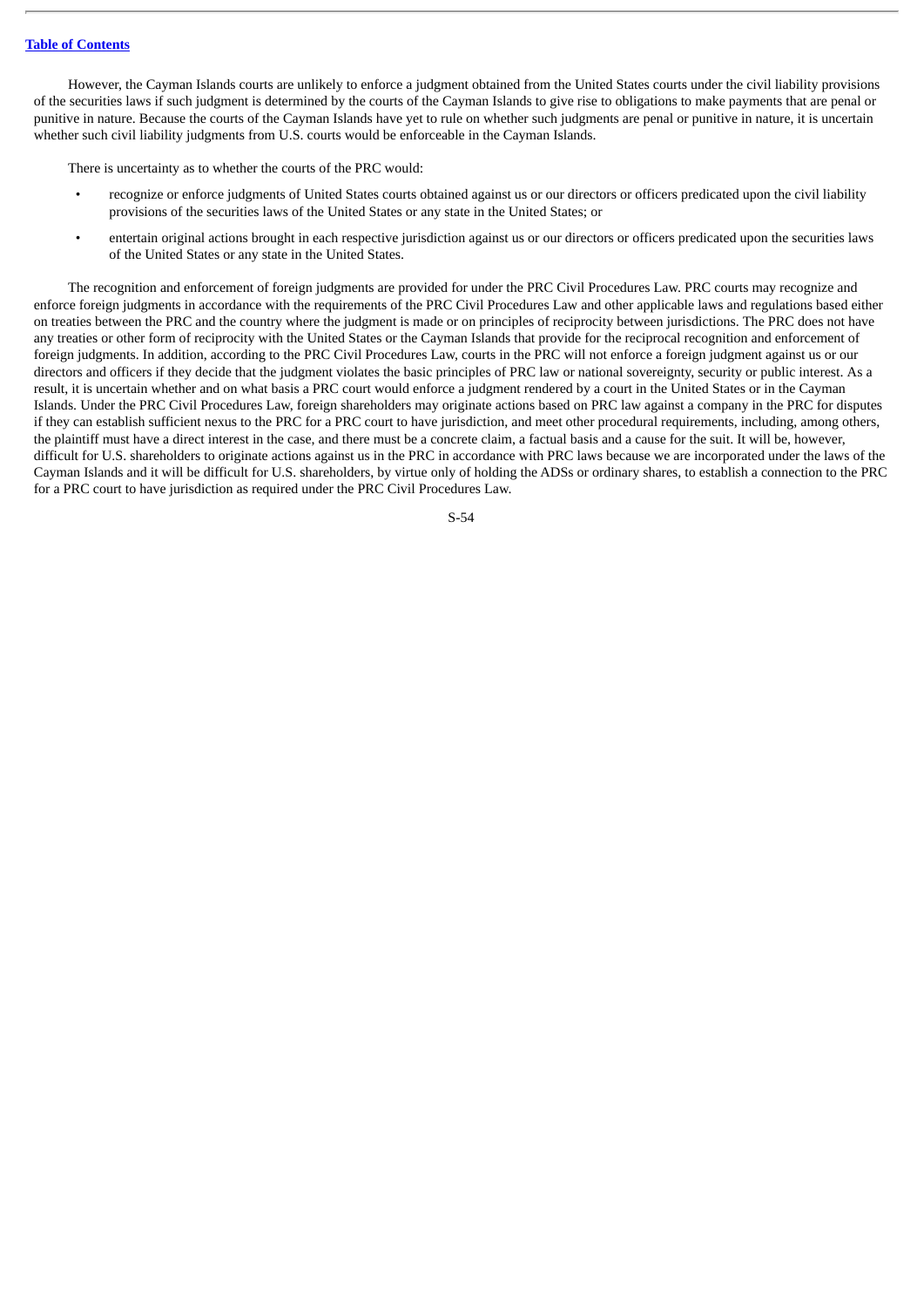**Up to \$150,000,000 of American Depositary Shares Representing Ordinary Shares**

# **Connect Biopharma Holdings Limited**

**PROSPECTUS**

**SVB Leerink Cantor**

**, 2022**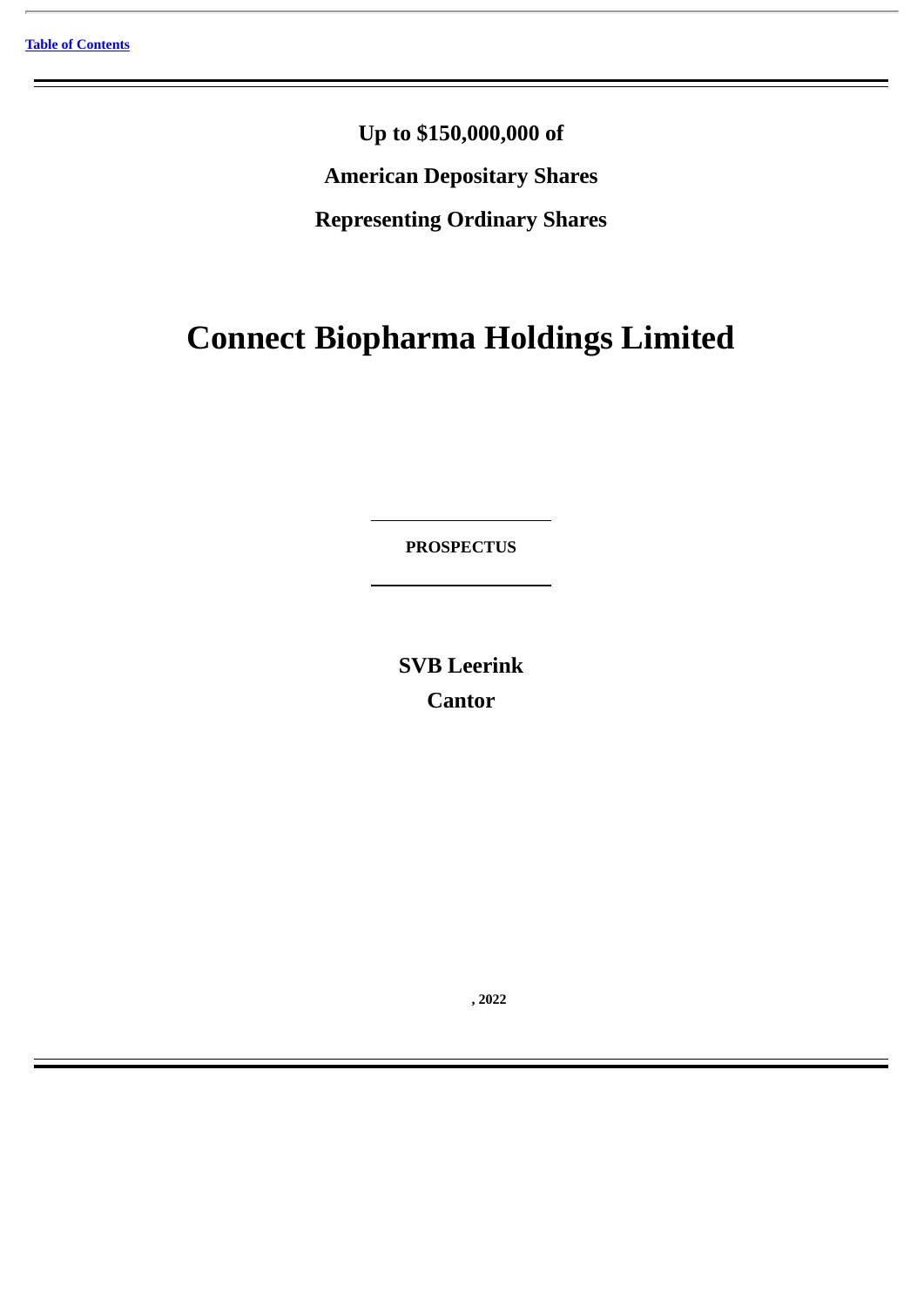#### **PART II**

## **INFORMATION NOT REQUIRED IN PROSPECTUS**

#### **Item 8. Indemnification of directors and officers**

Cayman Islands law does not limit the extent to which a company's articles of association may provide for indemnification of officers and directors, except to the extent any such provision may be held by the Cayman Islands courts to be contrary to public policy, such as to provide indemnification against civil fraud or the consequences of committing a crime.

Our amended and restated articles of association provide that we shall indemnify our directors and officers (each an indemnified person) against all actions, costs, charges, expenses, losses, and damages incurred or sustained by such indemnified person, other than by reason of such person's own dishonesty, willful default or fraud, in or about the conduct of our company's business or affairs (including as a result of any mistake of judgment) or in the execution or discharge of his duties, powers, authorities or discretions as a director or officer of our company, which is to include without prejudice to the generality of the foregoing, any costs, expenses, losses or damages incurred by such indemnified person in defending (whether successfully or otherwise) any civil proceedings concerning our company or its affairs in any court whether in the Cayman Islands or elsewhere.

Pursuant to the indemnification agreements, the form of which was filed as Exhibit 10.2 to the Registration Statement on Form F-1, as amended (File No. 333-253631), which was declared effective by the SEC on March 18, 2021, we agree to indemnify our directors and executive officers against certain liabilities and expenses incurred by such persons in connection with claims made by reason of their being such a director or officer.

Insofar as indemnification for liabilities arising under the Securities Act may be permitted to directors, officers or persons controlling us pursuant to the foregoing provisions, we have been informed that in the opinion of the SEC such indemnification is against public policy as expressed in the Securities Act and is therefore unenforceable.

#### **Item 9. Exhibits**

The exhibits listed on the exhibit index at the end of this Registration Statement have been furnished together with this Registration Statement.

### **Item 10. Undertakings**

(a) The undersigned registrant hereby undertakes:

(i) To file, during any period in which offers or sales are being made, a post-effective amendment to this Registration Statement:

(1) to include any prospectus required by Section 10(a)(3) of the Securities Act of 1933;

(2) to reflect in the prospectus any facts or events arising after the effective date of the Registration Statement (or the most recent post-effective amendment thereof) which, individually or in the aggregate, represent a fundamental change in the information set forth in the Registration Statement. Notwithstanding the foregoing, any increase or any decrease in volume of securities offered (if the total dollar value of securities offered would not exceed that which was registered) and any deviation from the low or high end of the estimated maximum offering range may be reflected in the form of prospectus filed with the SEC pursuant to Rule 424(b) if, in the aggregate, the changes in volume and price represent no more than a 20% change in the maximum aggregate offering price set forth in the "Calculation of Registration Fee" table in the effective registration statement; and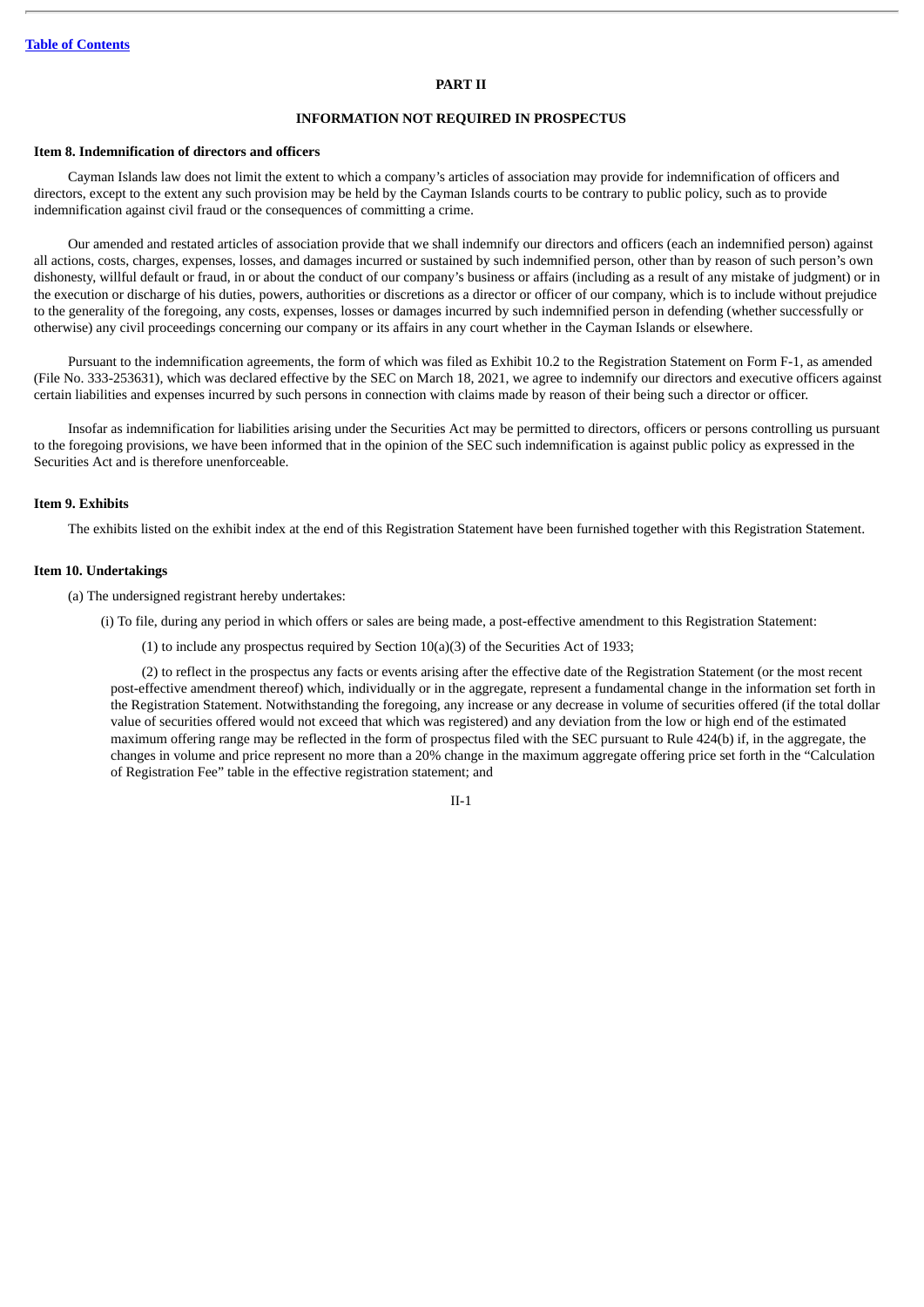(3) to include any material information with respect to the plan of distribution not previously disclosed in the Registration Statement or any material change to such information in the Registration Statement;

*provided, however, that paragraphs* (a)(i)(1), (a)(i)(2) and (a)(i)(3) of this section do not apply if the information required to be included in a post-effective amendment by those paragraphs is contained in reports filed with or furnished to the SEC by the registrant pursuant to Section 13 or Section 15(d) of the Securities Exchange Act of 1934 that are incorporated by reference in the Registration Statement, or is contained in a form of prospectus filed pursuant to Rule 424(b) that is part of the Registration Statement.

(ii) That, for the purpose of determining any liability under the Securities Act of 1933, each such post-effective amendment shall be deemed to be a new registration statement relating to the securities offered therein, and the offering of such securities at that time shall be deemed to be the initial bona fide offering thereof.

(iii) To remove from registration by means of a post-effective amendment any of the securities being registered which remain unsold at the termination of the offering.

(iv) To file a post-effective amendment to the Registration Statement to include any financial statements required by Item 8.A of Form 20-F at the start of any delayed offering or throughout a continuous offering. Financial statements and information otherwise required by Section 10(a) (3) of the Securities Act of 1933 need not be furnished, provided, that the registrant includes in the prospectus, by means of a post-effective amendment, financial statements required pursuant to this paragraph (a)(4) and other information necessary to ensure that all other information in the prospectus is at least as current as the date of those financial statements. Notwithstanding the foregoing, a post-effective amendment need not be filed to include financial statements and information required by Section 10(a)(3) of the Securities Act of 1933 or Rule 3-19 of Regulation S-X if such financial statements and information are contained in periodic reports filed with or furnished to the SEC by the registrant pursuant to Section 13 or Section 15(d) of the Securities Exchange Act of 1934 that are incorporated by reference in this Form F-3.

(v) That, for the purpose of determining liability under the Securities Act of 1933 to any purchaser:

(1) each prospectus filed by the registrant pursuant to Rule 424(b)(3) shall be deemed to be part of the Registration Statement as of the date the filed prospectus was deemed part of and included in the Registration Statement; and

(2) each prospectus required to be filed pursuant to Rule 424(b)(2), (b)(5) or (b)(7) as part of a registration statement in reliance on Rule 430B relating to an offering made pursuant to Rule 415(a)(1)(i), (vii) or (x) for the purpose of providing the information required by section 10(a) of the Securities Act of 1933 shall be deemed to be part of and included in the registration statement as of the earlier of the date such form of prospectus is first used after effectiveness or the date of the first contract of sale of securities in the offering described in the prospectus. As provided in Rule 430B, for liability purposes of the issuer and any person that is at that date an underwriter, such date shall be deemed to be a new effective date of the registration statement relating to the securities in the registration statement to which that prospectus relates, and the offering of such securities at that time shall be deemed to be the initial bona fide offering thereof. Provided, however, that no statement made in a registration statement or prospectus that is part of the registration statement or made in a document incorporated or deemed incorporated by reference into the registration statement or prospectus that is part of the registration statement will, as to a purchaser with a time of contract of sale prior to such effective date, supersede or modify any statement that was made in the registration statement or prospectus that was part of the registration statement or made in any such document immediately prior to such effective date.

(vi) That, for the purpose of determining liability of the undersigned registrant under the Securities Act of 1933 to any purchaser in the initial distribution of the securities of the undersigned registrant, the undersigned registrant undertakes that in a primary offering of its securities pursuant to this Registration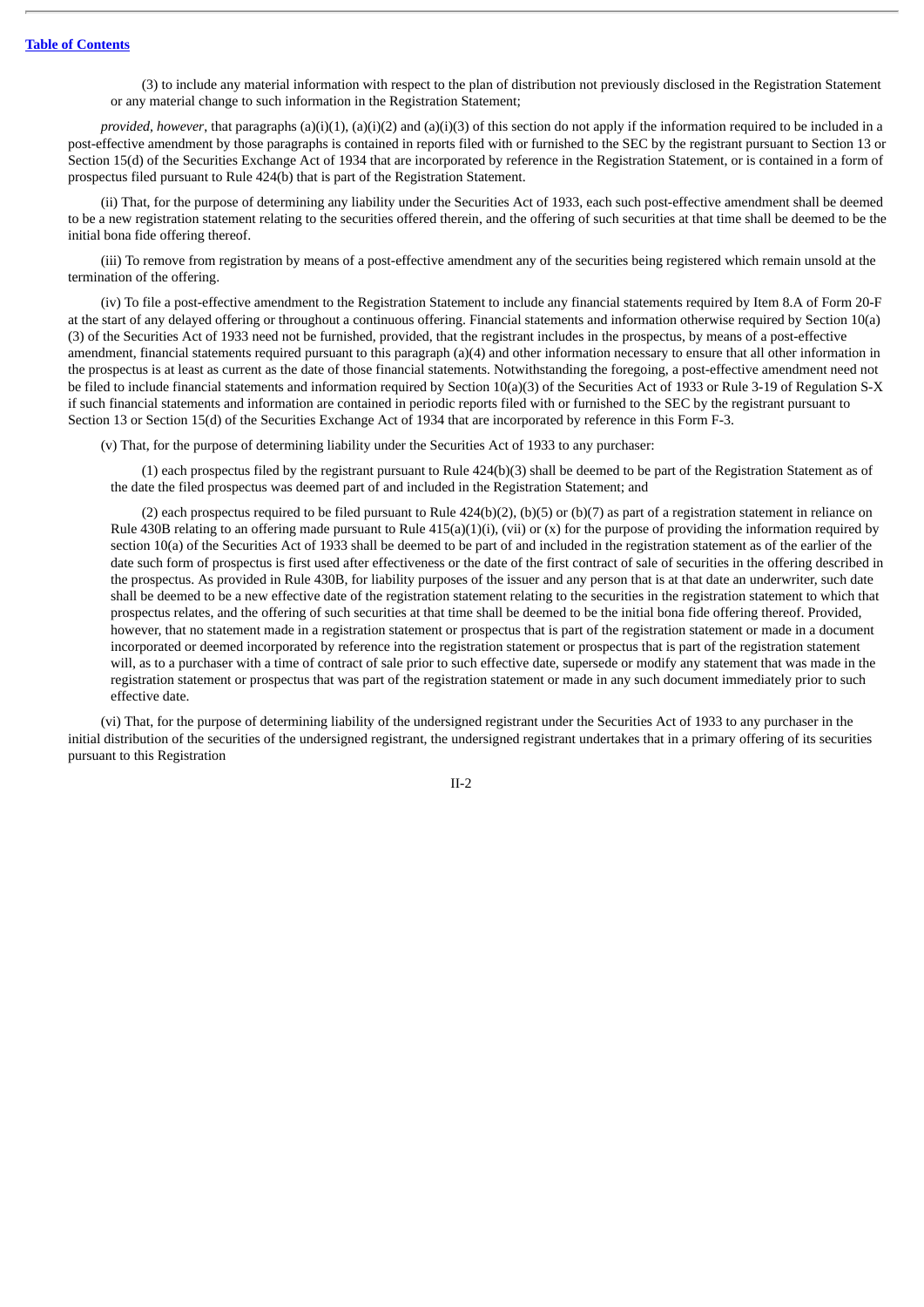Statement, regardless of the underwriting method used to sell the securities to the purchaser, if the securities are offered or sold to such purchaser by means of any of the following communications, the undersigned registrant will be a seller to the purchaser and will be considered to offer or sell such securities to such purchaser:

(1) any preliminary prospectus or prospectus of the undersigned registrant relating to the offering required to be filed pursuant to Rule 424;

(2) any free writing prospectus relating to the offering prepared by or on behalf of the undersigned registrant or used or referred to by the undersigned registrant;

(3) the portion of any other free writing prospectus relating to the offering containing material information about the undersigned registrant or its securities provided by or on behalf of the undersigned registrant; and

(4) any other communication that is an offer in the offering made by the undersigned registrant to the purchaser.

(b) The undersigned registrant hereby undertakes that, for purposes of determining any liability under the Securities Act of 1933, each filing of the registrant's annual report pursuant to Section 13(a) or Section 15(d) of the Securities Exchange Act of 1934 that is incorporated by reference in the Registration Statement shall be deemed to be a new registration statement relating to the securities offered therein, and the offering of such securities at that time shall be deemed to be the initial bona fide offering thereof.

(c) Insofar as indemnification for liabilities arising under the Securities Act of 1933 may be permitted to directors, officers and controlling persons of the registrant pursuant to the foregoing provisions, or otherwise the registrant has been advised that in the opinion of the SEC such indemnification is against public policy as expressed in the Securities Act of 1933 and is, therefore, unenforceable. In the event that a claim for indemnification against such liabilities (other than the payment by the registrant of expenses incurred or paid by a director, officer or controlling person of the registrant in the successful defense of any action, suit or proceeding) is asserted by such director, officer or controlling person in connection with the securities being registered, the registrant will, unless in the opinion of its counsel the matter has been settled by controlling precedent, submit to a court of appropriate jurisdiction the question whether such indemnification by it is against public policy as expressed in the Securities Act of 1933 and will be governed by the final adjudication of such issue.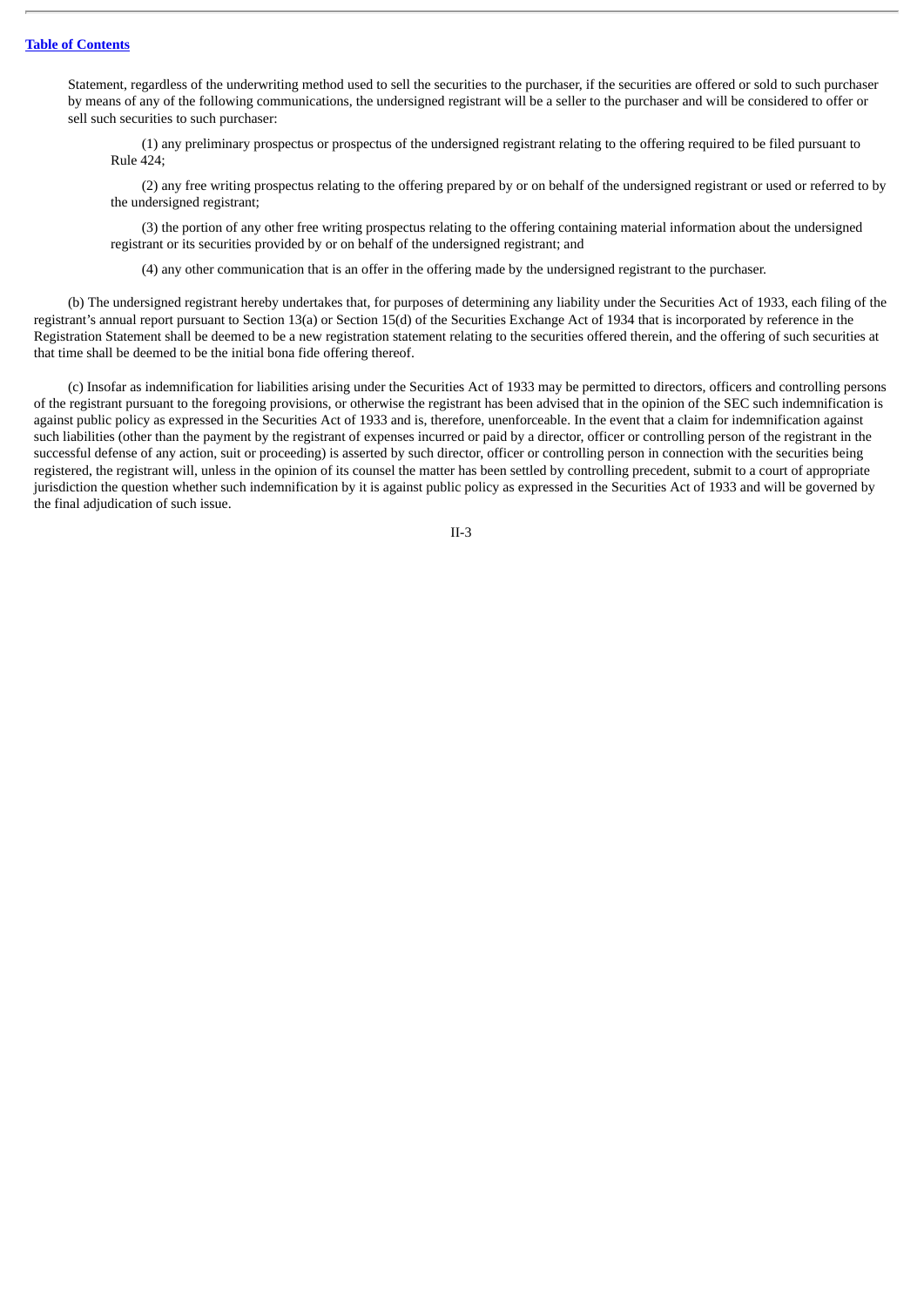# **EXHIBIT INDEX**

| <b>Exhibit No</b> | <b>Description</b>                                                                                                                                                           |
|-------------------|------------------------------------------------------------------------------------------------------------------------------------------------------------------------------|
| $1.1*$            | Form of Underwriting Agreement                                                                                                                                               |
| $1.2**$           | Sales Agreement, dated April 15, 2022, between Connect Biopharma Holdings Limited, SVB Securities LLC and Cantor<br>Fitzgerald & Co.                                         |
| $4.1***$          | Fifth Amended and Restated Memorandum and Articles of Association, as currently in effect                                                                                    |
| $4.2***$          | <b>Specimen Certificate for Ordinary Shares</b>                                                                                                                              |
| $4.3^$            | Deposit Agreement, among Connect Biopharma Holdings Limited, the depositary, and the holders and beneficial owners of<br><b>American Depositary Shares issued thereunder</b> |
| $4.4^{\wedge}$    | Specimen American Depositary Receipt (included in Exhibit 4.3)                                                                                                               |
| $5.1**$           | Opinion of Maples and Calder (Hong Kong) LLP regarding the validity of the ordinary shares being registered                                                                  |
| $23.1**$          | Consent of Maples and Calder (Hong Kong) LLP (included in Exhibit 5.1)                                                                                                       |
| $23.2+$           | <b>Consent of PricewaterhouseCoopers Zhong Tian LLP</b>                                                                                                                      |
| $24.1**$          | <u>Powers of Attorney (included on signature page to the registration statement)</u>                                                                                         |
| $107**$           | <b>Filing Fee Table</b>                                                                                                                                                      |

To be filed as an exhibit to a post-effective amendment to this Registration Statement or as an exhibit to a report of foreign private issuer on Form 6-K to be filed under the Exchange Act and incorporated herein by reference.

\*\* Previously filed with the Registration Statement on Form F-3 (File No. 333-264340) filed with the SEC on April 15, 2022.

\*\*\* Previously filed with the Annual Report on Form 20-F (File No. 001-40212), filed with the SEC on March 31, 2022.<br>\*\*\*\* Previously filed with Amendment No. 1 to the Registration Statement on Form E-1 (File No. 333-25363

Previously filed with Amendment No. 1 to the Registration Statement on Form F-1 (File No. 333-253631), filed with the SEC on March 12, 2021.

^ Previously filed with the Registration Statement on Form S-8 (File No. 333-254524), filed with the SEC on March 19, 2021.

† Filed herewith.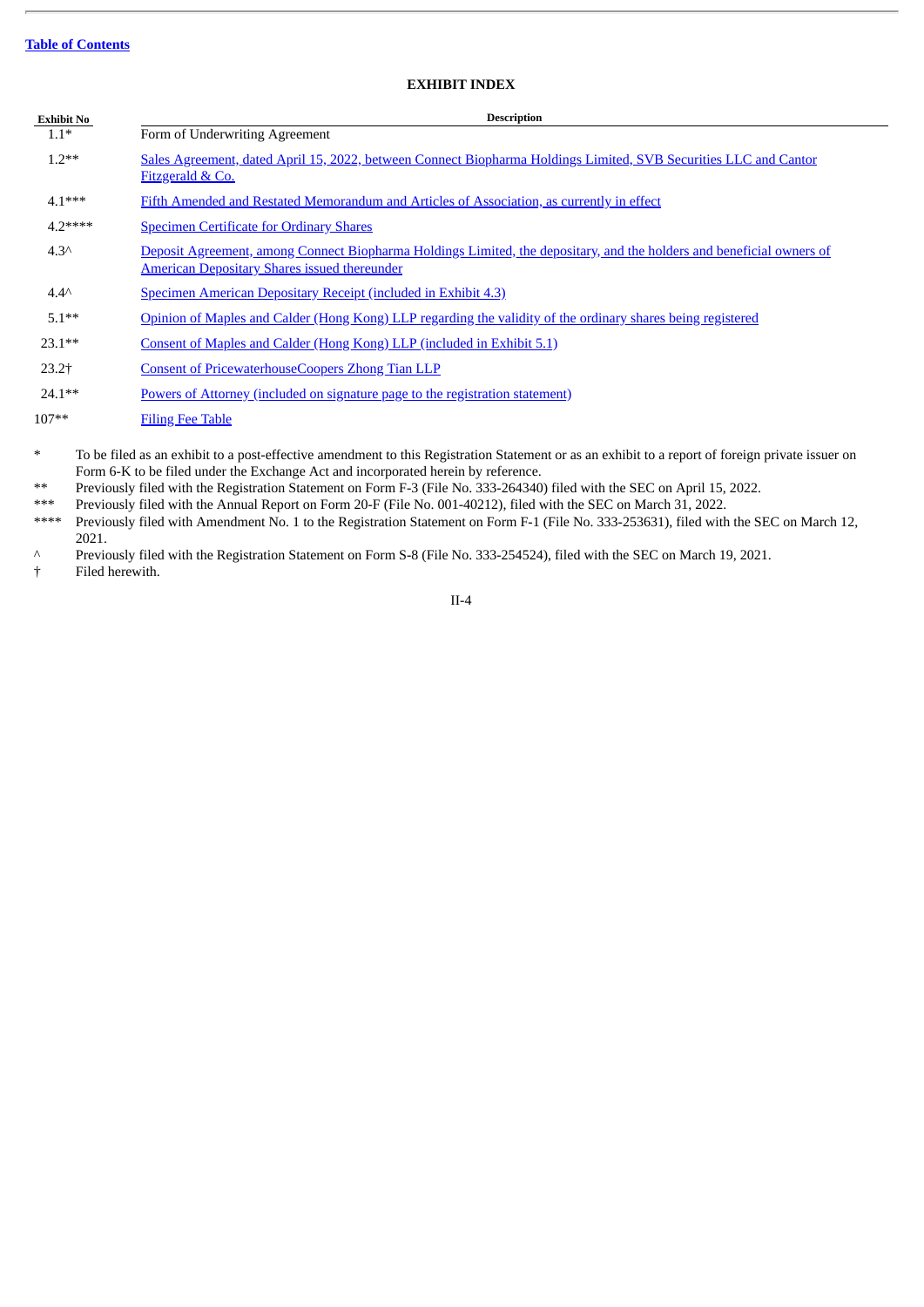# **SIGNATURES**

Pursuant to the requirements of the Securities Act, the registrant certifies that it has reasonable grounds to believe that it meets all of the requirements for filing on Form F-3 and has duly caused this Registration Statement to be signed on its behalf by the undersigned, thereunto duly authorized, in Taicang, the People's Republic of China, on May 20, 2022.

#### CONNECT BIOPHARMA HOLDINGS LIMITED

By: /s/ Zheng Wei, Ph.D. Name: Zheng Wei, Ph.D. Title: Chief Executive Officer

Pursuant to the requirements of the Securities Act, this Registration Statement has been signed below by the following persons in the capacities and on the dates indicated:

| <b>Signature and Name</b>                  | <b>Title</b>                                                                              | <b>Date</b>  |  |
|--------------------------------------------|-------------------------------------------------------------------------------------------|--------------|--|
| /s/ Zheng Wei, Ph.D.<br>Zheng Wei, Ph.D.   | Chief Executive Officer and Member of the Board<br>(Principal Executive Officer)          | May 20, 2022 |  |
| /s/ Steven Chan<br>Steven Chan             | Chief Financial Officer<br>(Principal Financial Officer and Principal Accounting Officer) | May 20, 2022 |  |
| $\ast$<br>Wubin Pan, Ph.D.                 | President and Chairman of the Board                                                       | May 20, 2022 |  |
| $\ast$<br>Kan Chen, Ph.D.                  | Member of the Board                                                                       | May 20, 2022 |  |
| $\ast$<br>Derek DiRocco, Ph.D.             | Member of the Board                                                                       | May 20, 2022 |  |
| $\ast$<br>Jean Liu                         | Member of the Board                                                                       | May 20, 2022 |  |
| $\ast$<br>Karen J. Wilson                  | Member of the Board                                                                       | May 20, 2022 |  |
| $\ast$<br>Kleanthis G. Xanthopoulos, Ph.D. | Member of the Board                                                                       | May 20, 2022 |  |
|                                            |                                                                                           |              |  |

\*By: /s/ Zheng Wei, Ph.D.

Zheng Wei, Ph.D. Attorney-in-fact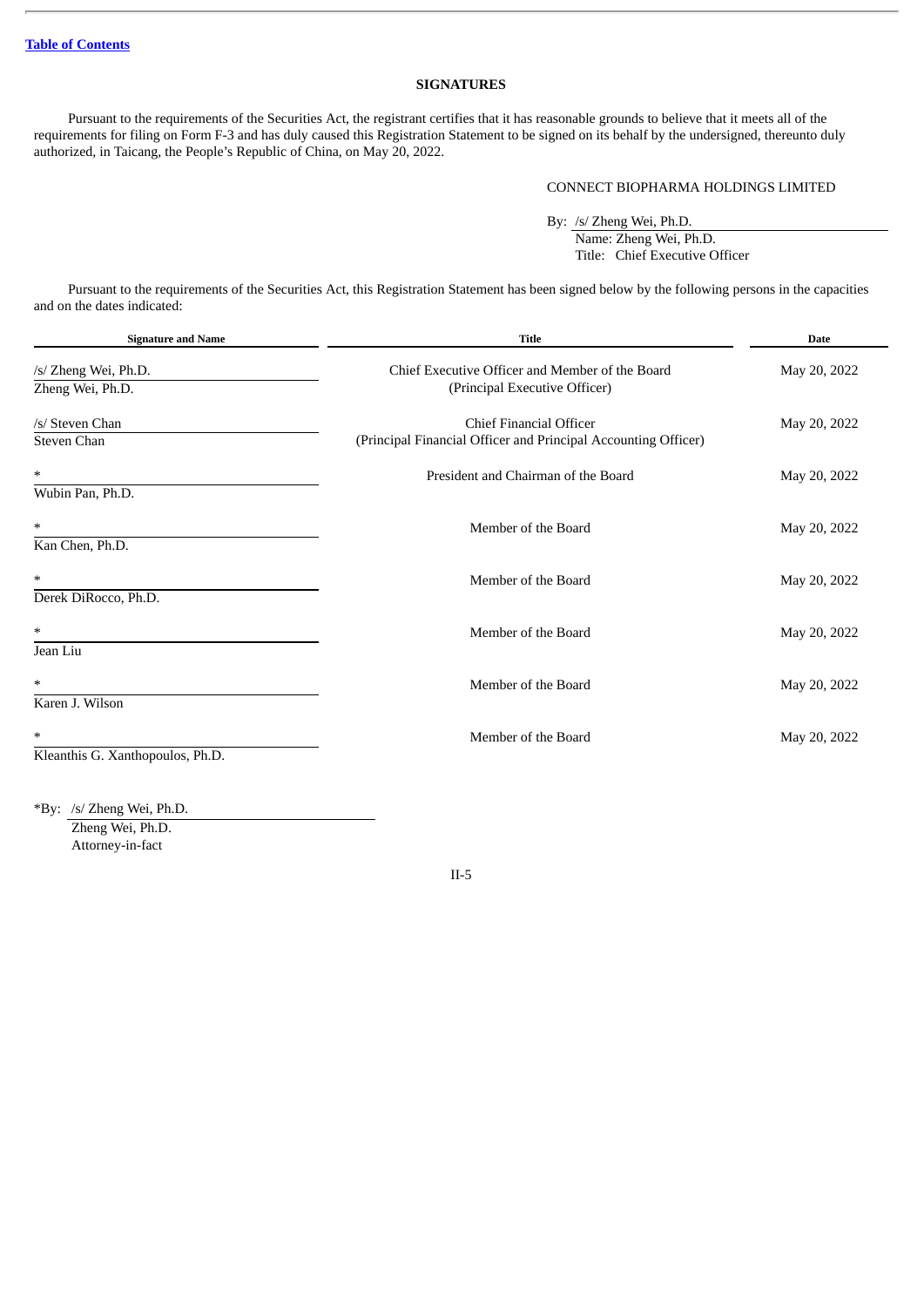**Table of [Contents](#page-4-0)**

# **SIGNATURE OF AUTHORIZED REPRESENTATIVE IN THE UNITED STATES**

Pursuant to the requirements of the Securities Act of 1933, as amended, the undersigned, the duly authorized representative in the United States of Connect Biopharma Holdings Limited has signed this registration statement on May 20, 2022.

Connect Biopharm LLC

By: /s/ Zheng Wei, Ph.D. Name: Zheng Wei, Ph.D. Title: Authorized Signatory